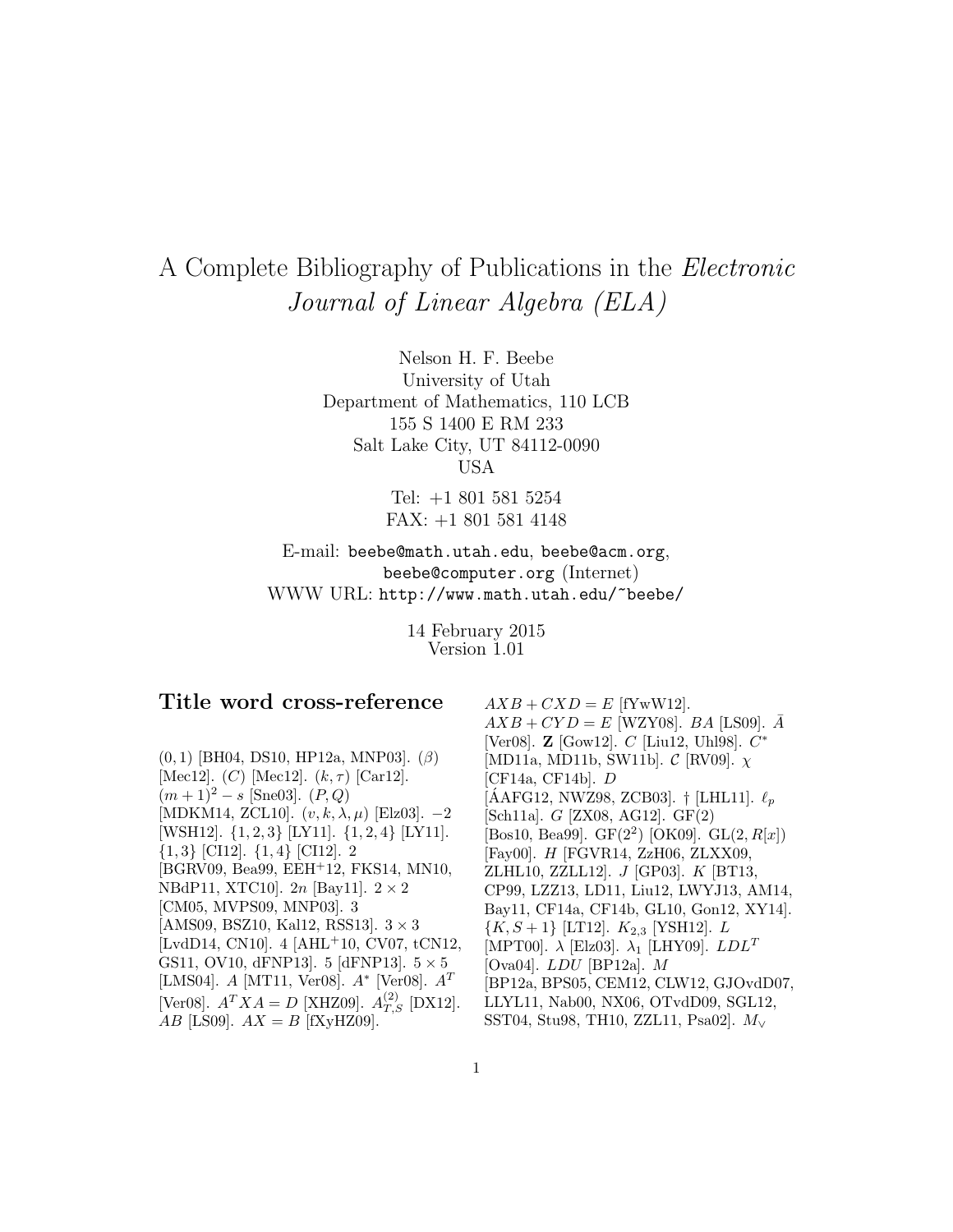$[OTvdD09]$ .  $\mathbb{R}^N$  [AG12].  $\mathbb{R}^P$  [KS09]. **Z** [Bal11].  $\mu$  [Elz03]. N [BSZ10, Liu12].  $n = 4$ [Dru $04$ ].  $P$ [Bal11, DHHW03, JK96, BHL09, ZZ11].  $P^{\alpha}$ [HM98].  $P_0$  [CDH<sup>+</sup>02, CDH<sup>+</sup>03]. PG( $\bigwedge^K V$ ) [De 10]. PG(V) [De 10].  $\pi$  [Gil07b]. Q [BP07, DN12, DHS09, Nik14, NY14, dAN13, dFNP13, CN10, MH96]. QR [SW11a]. R [BH04, BF08]. S [BPS06, BH04]. SL(2, **C**) [PLBG12]. sl<sub>2</sub> [AC10].  $SL_n(F[x])$  [Ero04].  $\star$ [DD11a]. TP<sub>K</sub> [AJN14].  $U_q(\text{sl}_2)$  [AC05]. W [Son13].  $X = Q + A^H (I \otimes X - C)^{(- \delta)} A$ [YLD10].  $X^2AX = AXA$  [LM10].  $XA + AX* = 0$  [DD11b].  $XAX = B$  [KL13].  $\xi$  [Qi13].  $Z$  [MOS<sup>+</sup>98, RHC06].

**\*** [CHMN15, FKS14, HSSM05]. **\*-algebras** [CHMN15]. **\*-congruence** [FKS14, HSSM05]. **\*-ideals** [CHMN15]. **\*congruence** [DD11b].

**-** [LY11]. **-adic** [MH96]. **-ads** [Uhl98]. **-algebras** [MD11a, MD11b]. **-by-** [tCN12, FKS14, RSS13]. **-colored** [Kal12]. **-commuting** [RV09]. **-competition** [SGL12]. **-congruence** [DD11a]. **-cycle** [dFNP13]. **-cyclic** [Liu12]. **-D** [BGRV09]. **-dimensional** [MN10, NBdP11]. **-eliminated** [Bay11]. **-extremal** [LHY09]. **-factorization** [Ova04]. **-generalized** [CI12]. **-index** [DN12, Nik14, NY14, dAN13, dFNP13]. **-inverses** [LY11, MDKM14, ZX08]. **-involution** [LD11]. **-Laplacian** [BHL09, ZZ11]. **-Lie** [BSZ10, Qi13]. **-like** [MT11]. **-matrices** [HP12a, MNP03, BP12a, BPS05, BH04, DS10, GJOvdD07, HM98, Nab00, NX06, OTvdD09, RHC06, Stu98, TH10, ZzH06, ZLXX09, ZLHL10, ZZLL12, ZZL11]. **-matrix**  $[CEM12, CLW12, CDH<sup>+</sup>02, CDH<sup>+</sup>03,$ DHHW03, DHS09, JK96, LLYL11, SST04]. **-maximal** [Gon12]. **-minor** [YSH12]. **-modules** [SW11b]. **-monotone** [CP99]. **-numerical** [CN10]. **-optimal**  $[AAFG12, NWZ98, ZCB03]$ .  $-orthogonal$ [ZCL10]. **-Pencils** [MOS<sup>+</sup>98]. **-positive** [FGVR14]. **-potent** [BT13, LT12]. **-Property** [Bal11, BP07]. **-regular** [BF08, Car12]. **-shape** [LHL11]. **-spaces** [Sch11a]. **-spectral** [GP03]. **-strictly** [BPS06]. **-symmetric** [CF14a, CF14b]. **-th** [CF14a, CF14b, Psa02]. **-Transformations** [Bal11, Gow12]. **-trees** [EEH<sup>+</sup>12]. **-triangular** [Gil07b]. **-tridiagonal** [AG12]. **-weighted** [Son13]. **-ycle** [dFNP13].

**2008** [MST09]. **2011** [BBCP12].

**3rd** [HZ10b].

**absolute** [Gil07a, Roh09a]. **Absolutely** [JHH<sup>+</sup>03]. **abstract** [DN12]. **Accurate** [BP12a, MM13]. **action** [Sze07]. **actions** [ ¯ DT01, Qi13]. **acyclic** [BF04, BOvdD05]. **Additional** [WW01]. **Additive** [AH10, Lim12, OK09, CILW11]. **Additivity** [CJ08, LX11]. **adic** [MH96]. **adjacency** [FHJT96]. **adjoint** [FKS08]. **adjointable** [SW11b]. **adjoints** [KM11]. **ads** [Uhl98]. **Affine** [NT07, AC05]. **agent** [SST04]. **aggregation** [Pul12]. **aggregation-disaggregation** [Pul12]. **algebra** [AC05, BS05, CILW11, Dub08, GKMS13, HZ10b, Kol00, PLBG12, RV09]. **Algebraic** [BF05, Bra09, Fen01, Böt11, BSS14, DD10, FK98, HM12a, Kir01, KM05, LZL10, MNS00, MN01, NS12, RMdAJ10, Sch11b, SGL11, TT07, ZL11]. **algebras** [BSZ10, BDL<sup>+</sup>09, BS07, Cha12, CJ08, CHMN15, Gol08, LX11, Mar14, MM12, MD11a, MD11b, NR11, PM12, Qi13, SZ09, Tao11]. **algorithm** [ ¯ DSZ03, NX05, Roh09a, Sol02]. **algorithms** [MMD05, SW11a]. **Allow**  $[CF12, BCD<sup>+</sup>09, CHOvdD09, CEH<sup>+</sup>12].$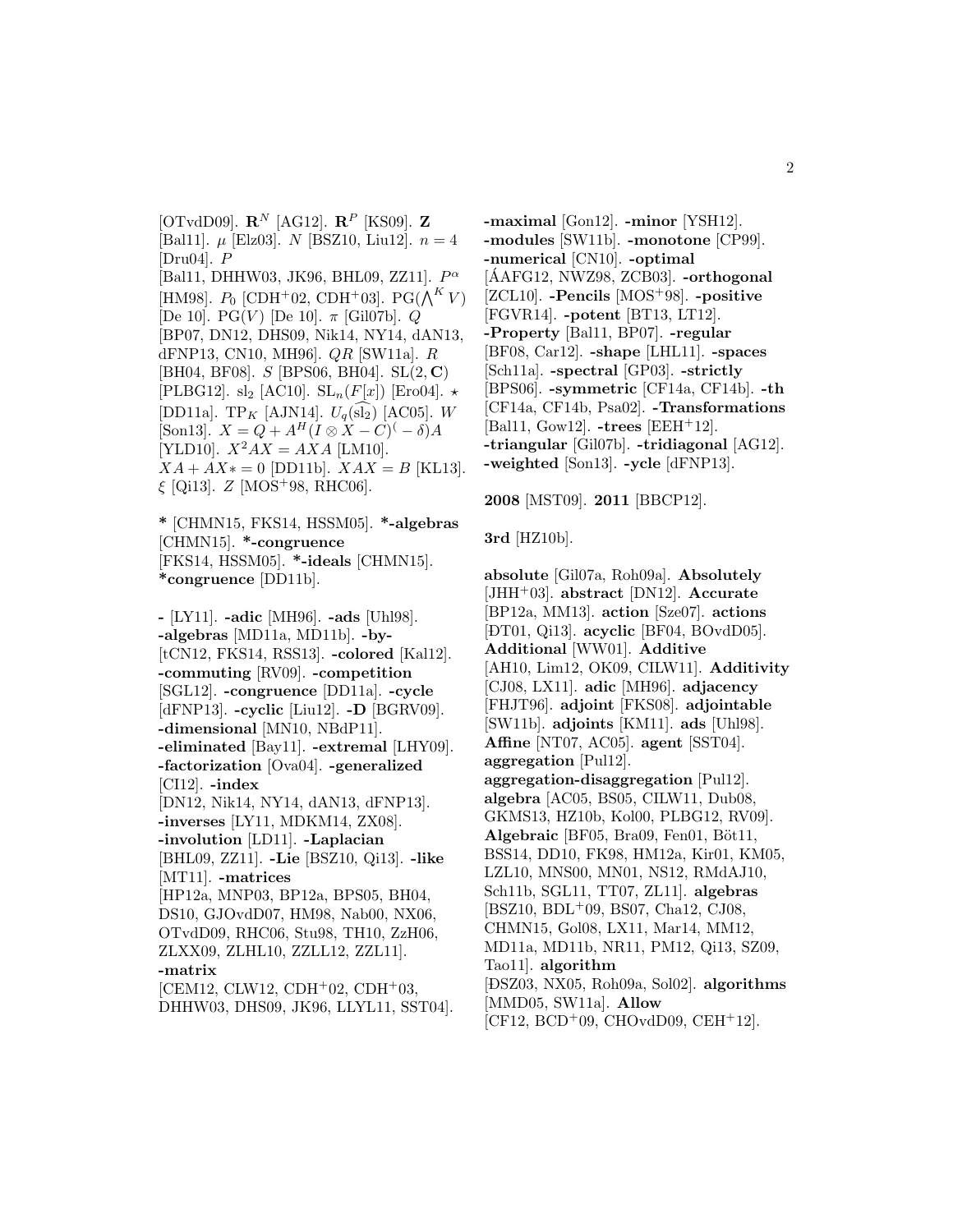**Almost** [Kol00]. **alternant** [Chu06]. **alternative** [GP03, Roh13]. **Alto** [MST09]. **American** [MST09]. **among** [hLSxS12]. **analogy** [Lin13a]. **Analysis** [BBCP12, HM12a, CGMSR11, DX12, gLgWhX13, Ova04, Rol03, See13, HZ10b]. **Analytic** [RS05]. **Anderson** [Lin13b]. **angle** [GSM14, KKP09, See13]. **anti** [XHZ09]. **anti-symmetric** [XHZ09]. **Aperture** [See13]. **application** [Bru02, KKP08, Kol00, NS12, YFW14, ZCB03]. **Applications** [BBCP12, BS05, MMW12, MST09, AV06, BP12b, BTM07, BL14a, CMRR13, HK98, KDTP12, LM98, LLZ13, MNS11, Per02, SS08b, Son13, TL07, HZ10b]. **applied** [JvdB12]. **approach** [KKP08, Kir04a, Sch11b]. **approximate** [HL07]. **Approximating** [Siv05]. **approximation** [Sch12, SA12, fXyHZ09, ZCL10]. **approximations** [FMMN11]. **arbitrary** [AHL<sup>+</sup>10, CMRR13, CG13, CKSV05, CV07,  $CGK<sup>+</sup>13, CDH<sup>+</sup>07, DOvdD10, GSF09,$ GS11, Per07, SK00]. **area** [AGV11, MR12]. **area-preserving** [MR12]. **arising** [BLdP00, ZLLX12]. **Arnol'd** [vdH10]. **array** [Sch11b]. **arrow** [PES09, PES11]. **associated** [tCN12, LT12, MR12, MS04]. **associative** [BDL<sup>+</sup>09, Gol08]. **asymmetric** [Xu08]. **Atiyah** [Dok02]. **attached** [CMRR13]. **attain** [hLSxS12]. **automorphisms** [YY13]. **autonomous** [Fen01, MR12]. **avoidance** [SST04].

**backward** [TG06]. **balanced** [FRM12, MNS00]. **Banach** [CIW09, CILW11, DX12]. **Banachiewicz** [TT05]. **band** [BG99]. **banded** [Bap07]. **Bannai** [Bro13]. **Bannai/Itˆo** [Bro13]. **base** [YY12]. **based** [OTvdD09]. **Basic** [Woź01]. **basis** [AC10, WWY10]. **be** [Cio10]. **behaviour** [Nof12]. **Berkowitz** [Sol02]. **Bernstein** [MM13]. **Bessel** [KL15]. **Bethe** [RM09]. **between** [GSM14, HM12b, PT00,

Tlu07, Ver08, XTC10]. **Bézout** [CL09a]. **B´ezoutians** [WWY10]. **Bi** [SK00]. **Bi-CG** [SK00]. **Bicyclic** [SHZ12, LL12, YFW14, Zhu11]. **Bidiagonal** [BP12b]. **bidirected** [BLP09]. **bilinear** [Sze05]. **Binary** [Zho12, MNS00]. **biorthogonal** [Mat03]. **bipartite** [BLS05, BOvdD05, Bro13, COvdD09, Cio10, hLSxS12, LWYJ13, MKR13]. **bipartite/ abipartite** [Bro13]. **biquadratiques** [El 11]. **Birkhoff** [Mar06]. **Bishop** [Mec12]. **bivariate** [BS12]. **Block** [BB07, COvdD09, KS11, PS13, BCR13, BZZ09, BZ10, BSZW12, CMS12, CvdD12, Gil07b, JN09, LvdD14, Sin12, TS01, Tia05, Tia10a, ZzH06, ZLHL10, ZB10]. **block-matrix** [TS01]. **blocking** [GT05]. **Boolean** [BF10]. **bordered** [BZ03]. **bosons** [BLdP00]. **bound** [BGRV09, BF11, BGH15, CLW12, Gil14, HK98, Kir01, Kir07, LZL10, Yu10, ZHS08, dF10]. **boundary** [CEG12, Loi12]. **Bounded** [Rod06, AKS12, CKLN14, CIW09, HP12b, LR98b, dAN13]. **boundedly** [Ero04]. **Bounds** [DFS13, HZ10a, NO03, Sch11a, YSH12, ZzH06, EG10, FFP12, LLYL11, LHL14, MC13, Mat08, MKR13, MNS00, Nie06, Sha12, XCL11, ZL11, DD08]. **Boyle** [GN02]. **Brauer** [LL11]. **Braun** [FR04]. **Brualdi** [BT12, Wan08]. **Bruhat** [Bru02, BH04]. **Brunovsky** [Jin05]. **Burke** [Kar06].

**CA** [MST09]. **cacti** [SWK14]. **calculations** [MPSS07]. **can** [God12]. **Canonical** [MMX00, BH13, DD10, FKS14, KKK11, KL13, MX99, XLJ13]. **cardinality** [SVP11]. **carries** [ ¯ DSZ03]. **case** [BvdHL05, BK97, BOvdD04, Dru04, Fer09, JK11, MN10]. **cases** [BNSY14]. **caterpillar** [RMdAJ10, SGL11]. **caterpillars** [RMdAJ10]. **Cauchy** [Chu06, HK98]. **Cayley** [CL04, FT02]. **Certain** [MSS08, FFP12, LR02, Nie06, RMdAJ10, Stu98, YF11]. **certification** [SSV04]. **CG**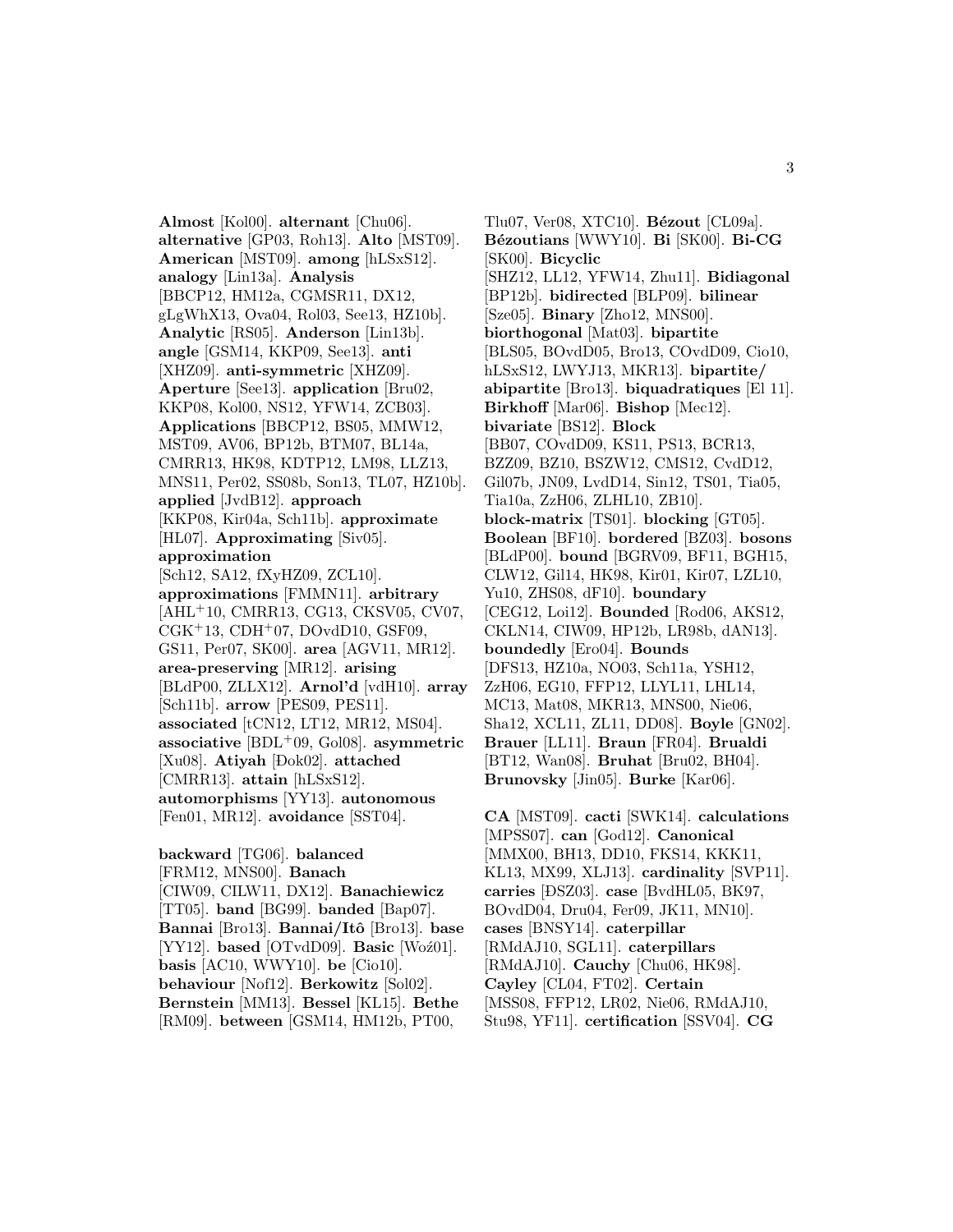[SK00]. **chain** [BL14b, GKMS13, Kir03, Kir04a, Kir14, Xu08]. **Change** [FKS14, DS07]. **characterisation** [Dic10]. **characteristic** [BDL<sup>+</sup>09, FS98, Gon12, KM14, MPT00, XTC10, dF05]. **Characterization** [Bal11, KM05, Son13, LHC09, LHL11, Pek14, Roh10, Sci07, Xu10, YY12]. **Characterizations** [AH10, LMT10, AG14, CRU10, FR04, LZ14, Rum02]. **characterized** [Bou09]. **Characterizing** [Qi13]. **Chatelier** [FR04]. **Chebyshev** [LA02]. **Checking** [BO00]. **Chief** [Sha10, Sha13]. **Choi** [Nie13]. **chordal** [FM13]. **circle** [BF07, Per02]. **circulant** [BF10, LR13]. **circum** [LMT10]. **circum-Euclidean** [LMT10]. **Class** [BS07, BGRV09, BH04, BZ10, El 11, FKS08, HSSM05, Nab00, SS08b, SH12, ZLLX12]. **classe** [El 11]. **Classes** [BdPdP10, BLR01, CFP11, FT02, KM05, RMdAJ10, Stu98]. **classic** [LS08]. **classical** [Ber03]. **classification** [Ari02, Meh06b]. **classifying** [BDL<sup>+</sup>09]. **clique** [JN09, MÇ12, SH08, dAN13]. **closed** [Shu11]. **clow** [Sol02]. **cocycles** [FG14]. **cocyclic** [AAFG12]. **codimension** [DKS14]. **codimensions** [KKK11]. **coefficient** [KKP08]. **coefficients** [Böt11, Brü09, FFP12, PP08]. Colin [BFH05, FM13]. **Collatz** [Oep03]. **colored** [Kal12]. **coloring** [Bru02]. **Column** [EPM13, BH04, DMLT03, Kir09]. **columns** [FS98]. **combination** [TCID11]. **combinations** [LWB11, Nik06]. **Combinatorial** [Dah07, BLM<sup>+</sup>13, BNSY14, Kir04a, NM02, SS08c, KSvdD05]. **combinatorially** [JK96]. **common** [MS04]. **commutant** [JdGM05]. **Commutative** [CMS12, HKT14]. **commutativity** [DK08, JdGM05]. **commutator** [Bou11]. **Commutators** [dSP14]. **commutes** [Bou11]. **Commuting** [Han05, JW12a, XY14, BKNO07, DKO12,

DKO13, Gil05, Gil11, MT10, RV09, TCID11]. **compact** [YY13]. **companion** [AV04, Aur13, KV04, KV14, vdDW96]. **Comparison** [CP99, Rod07, Woź01]. **competition** [SGL12]. **complement** [LNP14, YF11, ZZLL12]. **complementarity** [BP07, Roh09b]. **complementation** [BNS14, NX05]. **complements** [BOvdD05, FV08, LH10, RHC06, TT05, ZLXX09, yZLXJ09]. **complete** [BLM<sup>+</sup>13, BBC<sup>+</sup>14, Bou09, HKT14, Nof12, dF03]. **completely** [Dic10, DS08, Gow12, GS13]. **Completing** [Tia10a]. **completion**  $[AJN14, CDH<sup>+</sup>02, CDH<sup>+</sup>03, DHHW03,$ DHS09, FJS00, JK96, JK11]. **completions** [BK97, CH13, JN09, JTU98]. **complex** [AT06, Cof08, FGVR14, GSF09, GR09, GHK14, Gus13, HPP09, LLMZ12, Psa02, Rod07, Rum02, SSM10, SZ09, vdAtMM07]. **complex-valued** [vdAtMM07]. **component** [AGV11, Rol03]. **components** [DKO13]. **composition** [LLMZ12]. **compound** [LH10, RM09]. **compounds** [BLdP00]. **Computation** [vdAtMM07, HD10, PS13]. **computations** [MM13]. **computer** [BdPNdGPS08, LR98a]. **Computing** [KKK11, Jin05, KP08, LZFR12, NX05]. **con** [Ver08]. **concave** [DFS13, Per02]. **concavity** [KM14]. **concerning** [CF12]. **condition** [Bid07, BG99, Cio10, FR04, Gil14, Kar06, TG06, WZS09, XLJ13, ZX08]. **Conditioning** [Kir03, BF07, Dav04, Kir04a]. **Conditions** [JK11, CI12, DLRM<sup>+</sup>13, LD11, Roh09c]. **cone** [Bal11, Dic10, DS08, JG14]. **coneigenvalues** [DL12]. **cones** [Gow12, GS13, MS04]. **Conference** [BBCP12, FFB12]. **configurations** [Dok02]. **congruence** [DD11a, ĐSZ03, FKS14, HSSM05, Sze07]. **congruences** [Rod07, Ver08]. **conjecture** [Dok02, Dru04, Găv13, GN02, JTU98, Wan08, dF05]. **conjectures** [BF04]. **connected** [AGV11, Cio10, DKO13, MN01].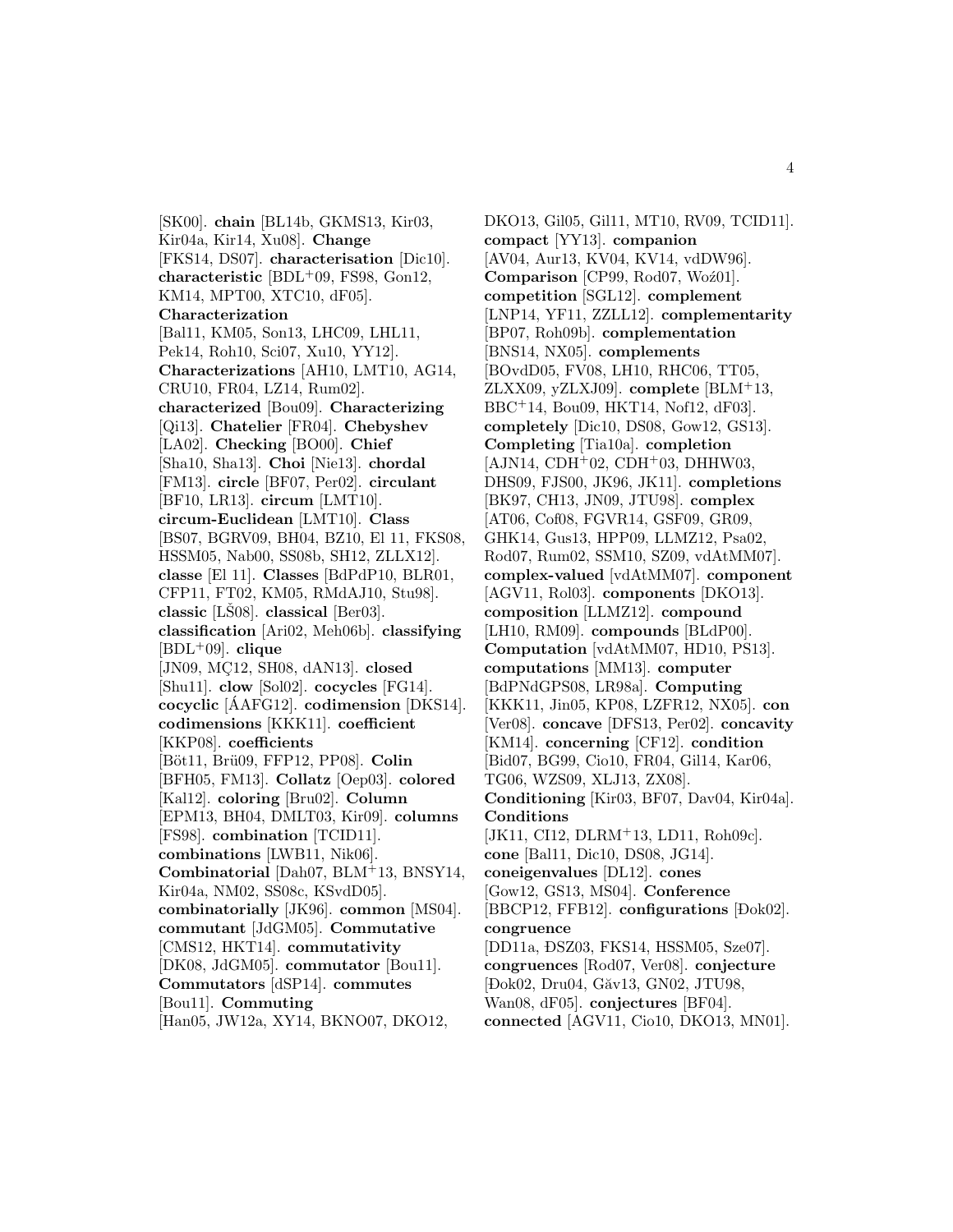**connections** [Dod07]. **connectivities** [RMdAJ10]. **connectivity** [BF05, FK98, Kir01, MNS00, MN01, SGL11, vdH10]. **Consistency** [DD11a, LS98]. **constant** [Bos10, Brü09, Kir14]. **constrained** [LS98, Rol03]. **constraint** [LX14, PL12]. **constraints** [FK98, ZJW11]. **Constructing** [JR08, Pol10]. **construction** [Gus13, LM10]. **Constructions** [Rea02]. **containing** [HZS06]. **continuous** [Dra11, LZL10, ZL11]. **contraction** [Ben02]. **contribution** [Oep03]. **control** [KM11, SST04]. **Controllability** [Dod07]. **controllable** [CFP11]. **convergence** [Hol00, LA02, Mat08, Uhl98]. **converging** [ERS09]. **convex** [MS04]. **convexity** [KM01, NBdP14]. **Copies** [CMRR13]. **copositive** [GSM14, Gow12, Jar13, JR08]. **coprime** [BCG96]. **core** [BSS14]. **corona** [HS10]. **counting** [CL04]. **counts** [DKS14]. **Courant** [Tlu07]. **covariance** [ZCB03]. **cover** [BFMN11, CCH<sup>+</sup>12, WZ12]. **CP** [SM01, SM04]. **CP-rank** [SM04]. **Craig** [Mar08]. **Cramer** [JvdB12]. **criterion** [Sur00, yZLXJ09]. **Critical** [JW12b, LNP14]. **Crossing** [FRM12]. **curvature** [DD10]. **curve** [Fen01, TT07]. **customer** [GT05]. **cut** [DZ11, LZZ13]. **cutpoints** [Kir01]. **cycle** [JK11, Kal12, dFNP13, vdH09]. **cycles** [YWZ12]. **cyclic** [CvdD12, FW10, FN98, Hog09, Lin13a, Liu12].

**d** [Sch12, BGRV09]. **DAE** [KM11]. **DAES** [CH13]. **Davis** [Nie13]. **December** [MST09]. **Decomposition** [Rak12, BP12a, Ben10, BL14a, Bru02, CMS00, EPM13, Meh06a, SS08a, Stu98, TMR06, XLJ13, vdDW96]. **decompositions** [BP12b, BCG96, De 13, HPP09, Mol09]. **decoupling** [CM00]. **Dedication** [The98]. **defined** [Nie06]. **d´efinies** [El 11]. **definite** [Dru09, WZ08, YLD10, vdH09]. **definiteness** [CN98]. **deflating** [MT04]. **degenerate** [Nik14]. **degree**

[BHL09, BF12, OV10, SI10, ZZ11, Zhu12]. **degrees** [JS02]. **delay** [HM12a]. **deleting** [Lot07]. **dependence** [KLR11]. **derivable** [AH10]. **derivations** [AH10, Qi13, XZ10]. **derivative** [CF14b, Sch11b]. **Derivatives** [AGV11, BGJ13, CF14a, vdAtMM07]. **derived** [SZ09]. **Description** [Roh09b]. **descriptor** [Brü09, CM00]. **design** [ZCB03]. **designs** [AAFG12, FRM12, NWZ98]. ´ **Determinant** [CT04, CD00, MPSS07]. **determinantal** [Lin14]. **Determinants** [FMS12]. **determined** [LLW11, MK10, OV10, SH12]. **determining** [CKSV05]. **Deux** [Ben02]. **Diagonal**  $[BMN<sup>+</sup>13, BS05, GHH<sup>+</sup>14, HS03].$ **diagonalizable** [Gil10]. **diagonally** [BP12a, BCR13, BPS06, Mor03, ZLXX09, yZLXJ09, ZLHL10, ZZLL12, ZH07]. **diagonals** [CL09b, LMR11]. **diameter** [AGV11, LL08a, hLSxS12]. **Diameters** [DKO13, KSH11]. **Diaz** [MNS11]. **dichotomy** [AS06]. **difference** [Loi12, Rod06, Sin14]. **differences** [Chu06]. **differential** [HM12a, KM05, NS12, Sch11b, ZL10]. **differential-algebraic** [HM12a, KM05, NS12, Sch11b]. **digraph** [Sne03]. **Digraphs** [KOvdD00, BCH<sup>+</sup>13, BOvdD04, Kal12, KSH11, LR13, SGL12, SHZ12, YY12]. **Dihedral** [YY13]. **dimension** [Ber03, BS07, Tlu07, DD08, DD11b]. **dimensional** [Gol08, MM12, MN10, NBdP11]. **diods** [HKT14]. **Dirac** [FKS08]. **Directions** [FFB12, KSvdD05]. **disaggregation** [Pul12]. **discrepancy** [Dah03]. **discrete** [BHL09, Brü09, FKS08, GR09]. **discrete-time** [Brü09]. **discs** [KS11]. **Disjoint** [Bou09, Kol00]. **Distance** [SI10, BB07, BLP09, BS12, CEG12, JM13, Kir07, LMT10, Zha14]. **distance-regular** [CEG12]. **distances** [DKO12]. **distinct** [AAC<sup>+</sup>13, dF10]. **distortion** [BLR01].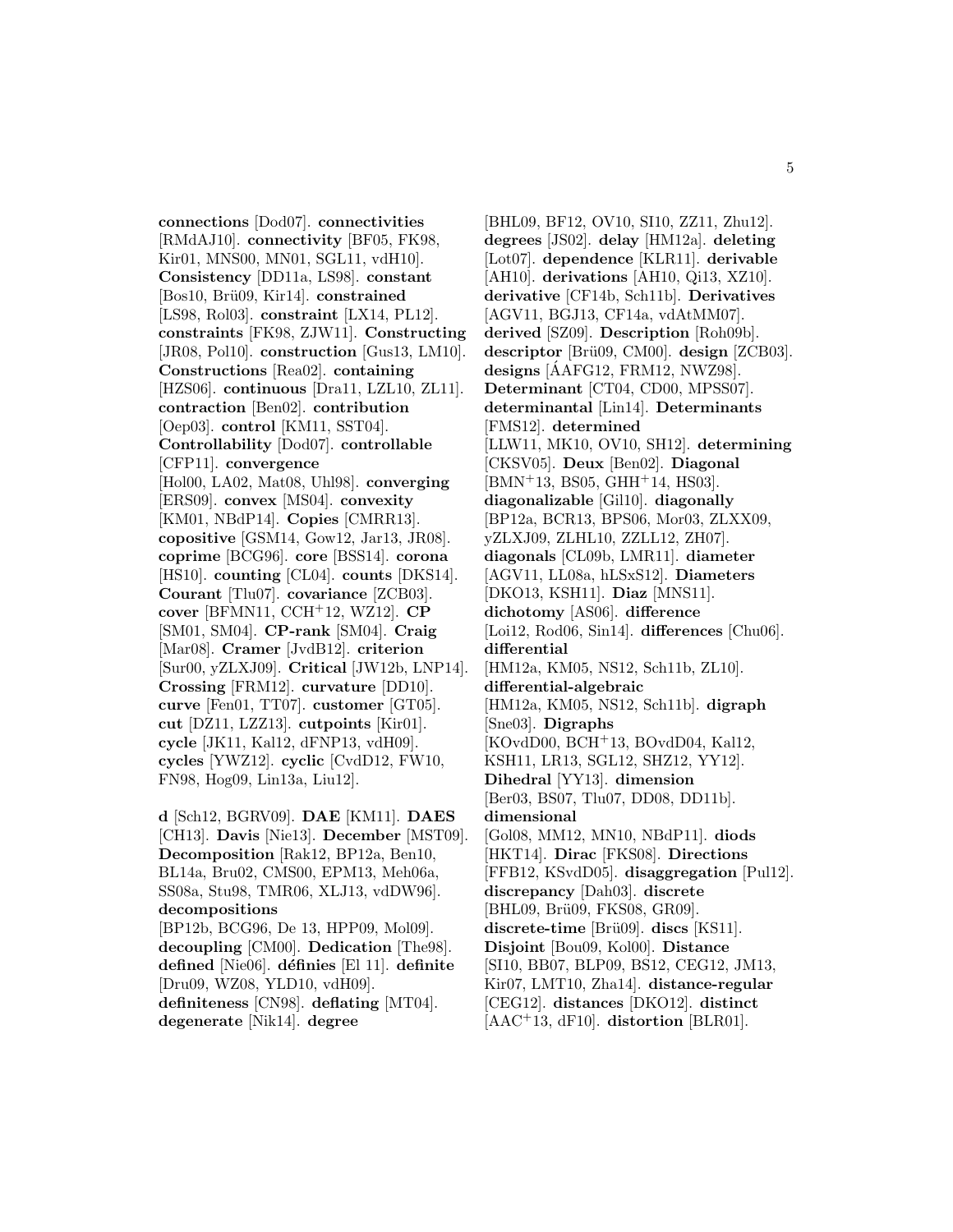#### **distribution**

[Kir03, Kir04a, Kir14, ZLXX09, ZLHL10]. **distributions** [Sch12]. **Disturbance** [CM00]. **divided** [Chu06]. **division** [Cha12, KDTP12]. **divisors** [CS09, SC08]. **domain** [BLS05, CL09a, LA02]. **dominant** [BP12a, BPS06, Mor03, ZLXX09, yZLXJ09, ZLHL10, ZZLL12, ZH07]. **double** [Chu06]. **doubly** [LZ12, MMX00, PES09, ZH07]. **Drazin** [BZ10, CGMSR11, COvdD09, CvdD12, CIW09, CILW11, DW10, GKW02, KKP08, NX06, SK00, Son13, WW01]. **Drazin-inverse** [SK00]. **dual** [KL15]. **duality** [GS13]. **Dunford** [Mec12]. **dynamic** [ZJW11]. **dynamics** [WS12].

**Edge** [LLZ13, BBC<sup>+</sup>09, BF05, HS10, MN01]. **Edge-grafting** [LLZ13]. **edges** [DZ11, LZZ13, Sne03]. **Editor** [Sha10, Sha13]. **Editor-in-Chief** [Sha10, Sha13]. **Efficient** [HD10, BP12a, DD11a]. **eigen** [Uhl98]. **eigenproblems** [MMD05, PES09]. **eigenspace** [BT12]. **eigenstructure** [Nof12]. **eigensystem** [vdAtMM07]. **Eigenvalue** [CH13, GHK14, Kar06, KV04, AT06, AKS12, BNPS08, BF04, BGK<sup>+</sup>11, BLM<sup>+</sup>13, BNSY14, BF11, CLW12, EG10, Fer09, HP12c, Hog05, Jar13, JS02, LŠ08, LLYL11, LL08b, LhLY09, LWYJ13, gLgWhX13, MS14, MKR13, MP09b, Oep03, Pat01, Rea02, SH10, TH10, Tlu07, WSH12, YGX13, YFW14, ZLXX09, ZLHL10, ZJW11, Zhu12, vdAtMM07]. **Eigenvalues** [Dod08, Fot10, Kou06, AAC<sup>+</sup>13, BdPdP10, BHL09, CL09b, Cha12, DH13, HJS02, HZS06, Kir04b, Kir06, Kir07, Kir09, KM01, Laf04, LPW14, LLS14, LZL10, LR98b, MVPS09, MC13, MX08, Nik06, Sin14, Tam10, dF10].

**eigenvector** [Cio10, HL07, vdAtMM07]. **eigenvectors** [CG07, Kou06]. **elasticity** [NO03]. **electronic** [HZ10b]. **elementary** [CS09, Ero04, SC08, Sur00]. **elements**

[Che12, MD09, MD11b]. **eliminated** [Bay11]. **elimination** [Dah07]. **ellipsoids** [See13]. **elliptic** [LA02]. **elliptical** [RSS13]. Embedding [AAFG12, LWZ04]. **enclosures** [HD10]. **energies** [LL08a]. **energy** [DS07, GLX14, SHZ12, Tri13, XD13]. **entries** [FJS00, FHR04, LZ12, MSS08, ZZ14]. **entropies** [KN14]. **entry** [AJN14, BMN<sup>+</sup>13, Kir04a]. **EP** [BL14a, Che12, MD09, MD11b]. **equal** [BBC<sup>+</sup>14]. **equality** [Tia12]. **equals** [MS14]. **equation** [AS06, Böt11, DD11a, GL11, HD10, KL13, LM10, LZL10, LX14, Mar08, PL12, RR02, Roh09a, WZ08, WZY08, WJ10, XHZ09, fXyHZ09, YLD10, fYwW12, ZL10, ZL11, ZCL10, DD11b]. **equations** [DKS14, HM12a, HKT14, HSSM05, JvdB12, KM05, LR02, LD11, Loi12, RMZ14, Rod06, SW11b, WZS09]. **equilibrium** [MMW12]. **equitable** [AC10]. **Equivalence** [Sze07, Cof08, CFP11, HP07a, HS03]. **equivalences** [Rod07]. **equivalent** [HP07b, ZX08]. **ergodic** [Sch12]. **Erratum** [LhLY09]. **Error** [Pul12, CMS12]. **errors** [TG06]. **Essential** [Meh06a]. **Essentially** [Dru06]. **establish** [TS01]. **Estimates** [Gil07a, Gil05, Gil11, YH05, ZL10]. **Estimation** [JS02, JPS12, PS11]. **Estrada** [DZ11, SWK14, Sha12]. **Euclidean** [Fie98, Fie05, JM13, LMT10, Tao11]. **evaluations** [MPSS07]. **Even** [DMS11, Wan08]. **Eventual**  $[HW12, BCD+09, CEH+12, EHT09, Hog09].$ **Eventually** [Hog09, NM02, OTvdD09]. **Exact** [FFJM14, LX14, HD10]. **exactly** [Jar13, Kal12, SH10]. **example** [LS08]. **existence** [LMS04]. **expansion** [FN02, FS00]. **expansions** [NO03]. **Explicit** [Brü09, HPP09, Roh11, vdDW96, BZ10, Ero04, LM10]. **exponent** [BF08, KOvdD00]. **exponential** [TMR06]. **exponentially** [BG99]. **Exponents** [KSH11, BF10, JW12b]. **extended** [LX14]. **Extension**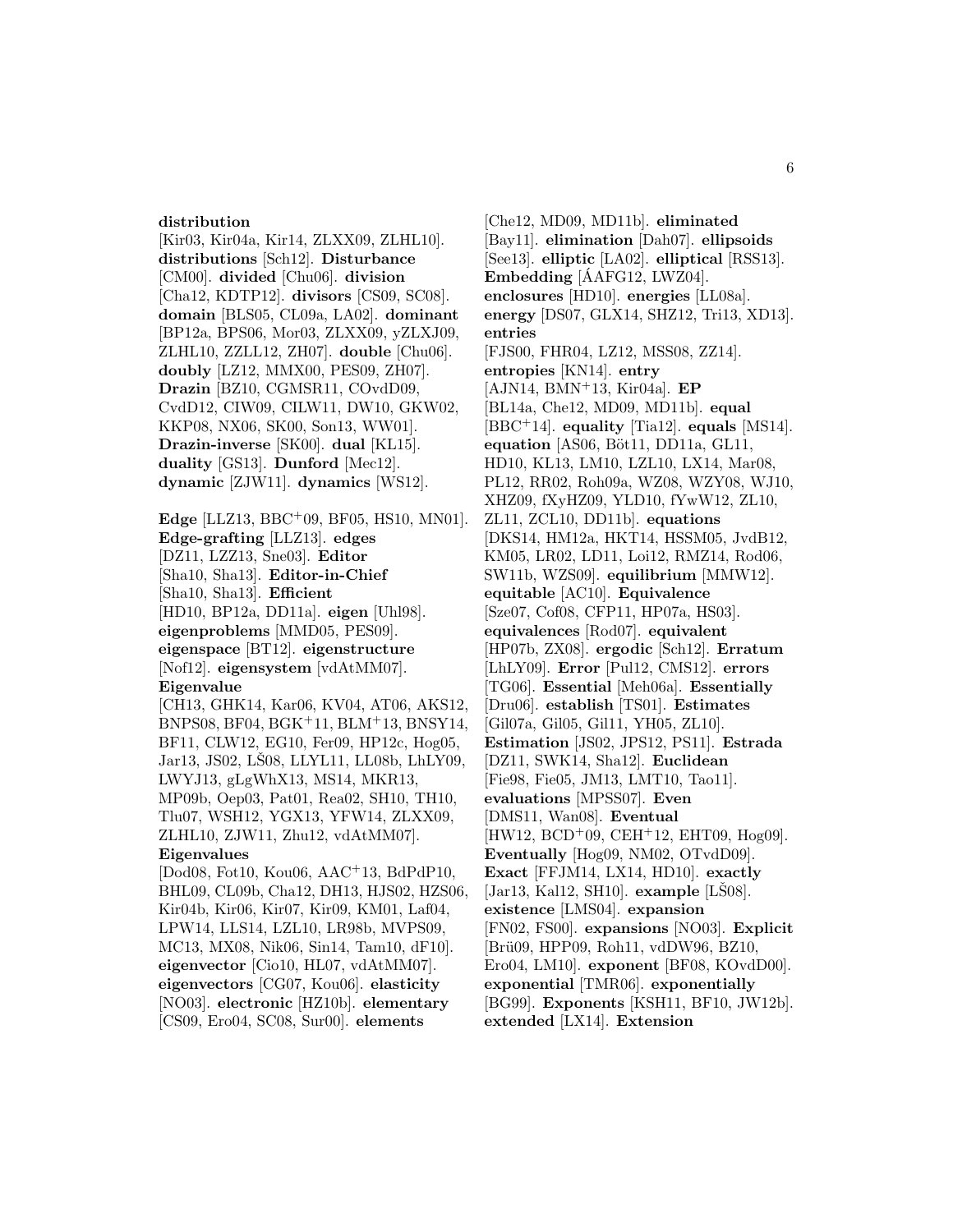[KL15, CGMSR11, Tam99, ZLLX12]. **external** [Dru04]. **Extremal** [RMdAJ10, XD13, LHY09, SHZ12]. **Extreme** [PES11, WJ10]. **Extremizing** [FK98].

**factor** [BOvdD04]. **factorization** [Aur13, BH13, CRU09, GP03, Ova04]. **factorizations** [HP07b, TS01, Zho12]. **families** [Kol00, MMT11]. **family** [AC05, AV04]. **Fast** [FMMN11, KP08]. **feasible** [Elz03]. **feedback** [CM00]. **Feichtinger** [G˘av13]. **few** [FJS00]. **fewer** [BJL<sup>+</sup>10]. **Fibonacci** [MSS08, TMR06]. **Fiedler** [BF12]. **field** [BDL<sup>+</sup>09, CDH<sup>+</sup>07, DGH<sup>+</sup>09, OK09, Son13]. **fields** [BvdHL05, BZZ09, CVV11, DK06, DMS11, Gro10, VV09, XTC10, ZB10]. **find** [HL07]. **finite** [BvdHL05, BDL<sup>+</sup>09, DK06, DMS11, Gol08, Gro10, Gus13, VV09]. **finite-dimensional** [Gol08]. **finitely** [ ¯ DT01, Elz03]. **first** [Rod06]. **Fisher** [B¨ot06]. **five** [NWZ98]. **fixed** [HKT14, SI10]. **fixed-point** [HKT14]. **Flanders** [CRU09]. **flat** [JHH<sup>+</sup>03]. **flexible** [JvdB12]. **Focal** [HM05]. **foci** [LA02]. **Forbidden** [dFNP13]. **forcing** [BBC<sup>+</sup>14, BCH<sup>+</sup>13, BGH15, CCH<sup>+</sup>12, EEH<sup>+</sup>12, Pet12]. **forest** [VY12]. **form** [FKS14, GN02, JTU98, MMT11, Shu11, Sze05]. **Formal** [KM11]. **formed** [Dru09]. **formes** [El 11]. **forms** [AV04, El 11, GG04, Jin05, KKK11, KL13, LS09, MMMM11, MMX00, MX99, TT05, Tia05, YFW14]. **formula** [CL04, Kar06, Pul12]. **Forty** [Roh09c]. **four** [NWZ98, Tia12, VY12]. **four-vertex** [VY12]. **Fourier** [Dah07]. **fraction** [BCG96]. **frame** [KL15]. **frames** [RW02]. **free** [Bri07, YY12, YSH12]. **French** [Ben02, El 11]. **Frobenius** [ES08, ERS09, Per02]. **Full** [CRU09, JdGM05, KOS<sup>+</sup>09, LMS04, XZ10]. **fully** [FN98]. **function** [BS12, DFS13, MS04]. **functional** [Bay11].

**functionals** [Nie06]. **functions** [Dav04, Dra11, ES10, Gil05, Gil07a, Gil10, Gil11, GP03, Maz10, PTZ14, RS05, RS04, SS08b]. **fundamental** [TMR06]. **Further** [Mar08, SS08c].

**gap** [Sta13]. **gaps** [BF10]. **GCD** [Ova04]. **General** [Cha12, DK08, ES08, FJS00, Mol11, TT07, WWY10, ZLXX09, ZZLL12, vdAtMM07]. **generalization** [BTM07, MÇ12, Mat03, NS12, OTvdD09]. **Generalizations** [LL11, MST09]. **Generalized** [BZ03, Bay11, BLdP00, LH10, MP09a, Bap07, CILW11, CI12, DW10, DS13, ES10, HJS02, KKK11, KKP08, KP11, LX11, Nie13, PTZ14, PS13, RHC06, RM09, RS04, SMB03, Tia05, TL07, Tia12, TCID11, Tya12, WZS09, XLJ13, XQ11, XZ11, ZZLL12, ZJW11]. **generally** [yZLXJ09]. **generated** [Ero04, SM04]. **Generating** [KOS<sup>+</sup>09]. **generation** [BdPNdGPS08, LR98a]. **generic** [KKK11, Nof12]. **genus** [YY13]. **Geometric** [CFP11, CN09, Pol10, VU12]. **geometry** [Fie05, Hen10, MS04]. **Gersgorin** [JPS12]. **Gersgorin-style** [JPS12]. **Gershgorin** [KS11]. **Gershgorin-type** [KS11]. **Girth** [Kir04b, Zhu11]. **given** [DMLT03, DZ11, ERS09, HP12a, Kir09, LL08a, hLSxS12, LHC09, SH08, XD13, YWZ12, ZZ14, Zhu11, Zhu12]. **Graded** [Mar14, PM12]. **grafting** [LLZ13]. **graph** [BS12, BFH05, BBC<sup>+</sup>14, Bru02, BGH15, CMRR13, Cio10, DS07, DN12, DGH<sup>+</sup>09, DH13, DKO12, EG10, FK98, GS03, Hog05, JS02, LZ12, MKR13, MK10, NO03, Nik06, RV09, Tlu07, Yu10, Zhu12, dF03]. **Graphs** [BvdHL04, BvdHL05, BEH<sup>+</sup>14, LLW11, Sta13, AAC<sup>+</sup>13, AKS12, BNPS08, BFH05,  $BFMN11, BBC^{+}09, BJL^{+}10, BGK^{+}11,$ BLM<sup>+</sup>13, BNSY14, BF11, Bou09, BOvdD05, But07, CEG12, Car12, COvdD08, CCH<sup>+</sup>12, CL07, CG07, CL04, DKO13, DZ11, EFP12,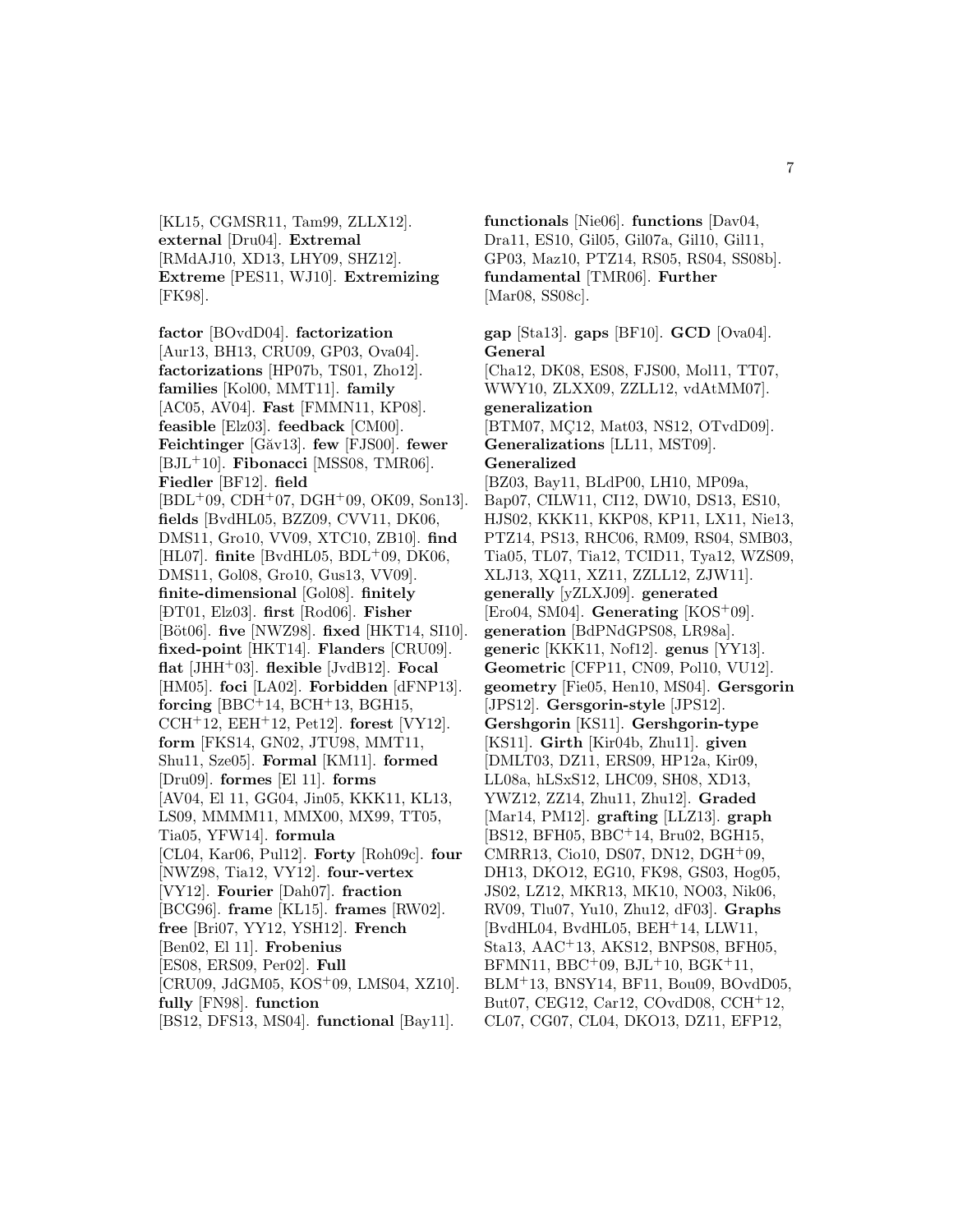Elz03, FM13, Fie05, FN02, FS00, Fri12, GL10, GLX14, HP12c, HS10, JM13, JN09, KM14, Kir01, KS08b, LR13, hLSxS12, LLZ13, LZZ13, LNP14, LLS14, LL08b, LHC09, LhLY09, LHY09, Liu12, LL12, LWYJ13, LZ14, MS14, Nik14, NY14, RM09, RRCM11, Sci07, Sha12, SH12, SGL11, Siv05, SH08, Tri13, WSH12, XD13, YL11, YSH12, YGX13, YFW14, YWZ12, Zha14, Zhu11, dAN13, vdH09, vdH10]. **Grassmann** [KKP09]. **Group** [CL09a, CG13, COvdD08, Mor11, ZB10, BZZ09, BSZW12, ĐT01, Fay00, LT12, LWB11, NX05, Sze05, TL07]. **groups** [BDL<sup>+</sup>09, Nie06, YY13]. **growing** [BG99]. **growth** [TT07]. **GUT** [AM12]. **GUT-majorization** [AM12]. **gyroscopic** [Lan99].

#### **Hadamard**

[AAFG12, BNS14, CLW12, HK98, HZ10a, ´ LLYL11, MP00, Sch11a, YF11]. **Hamiltonian** [LZFR12, MX08, Rod08a, Rod14b, SW11a].

**Handelman** [GN02]. **Hankel** [FN06]. **Harmonic** [Mor13, VU12]. **Hartwig** [Böt06]. **having** [ES08, MSS08, RRCM11]. **Hawkins** [Bid07, FR04]. **Herglotz** [SS08b]. **Hermite** [KDTP12, SMB03]. **Hermitian** [BdPdP10, DK08, Dru06, Fot10, IT12, Lim12, Mat08, MX99, OK09, Rod08b, Rod14a, Tia10a, Tia10b, Tia12, WJ10]. **Hermitian/skew** [IT12]. **Hermitian/ skew-Hermitian** [IT12]. **Hessenberg** [DS10]. **hidden** [Mor03]. **Hilbert** [Dra11, SW11b, Sur00]. **Hom** [PM12]. **Hom-algebras** [PM12]. **homogeneity** [GS13]. **homomorphisms** [JG14]. **Hopf** [BH13]. **Horn** [CL09b, Tam10]. **Horner** [TMR06]. **Hua** [Lin13a]. **hulls** [AMS09]. **Hurwitz** [Lin13a, Tya12]. **Hyers** [HM12b]. **hyperbolic** [BTM07]. **hypercube** [MT11]. **hypergeneralized** [TCID11]. **hypergraphs** [Ref14]. **hyperplane** [dSP14]. **hypo** [BSZ10]. **hypo-nilpotent** [BSZ10].

**Hyponormal** [MRR04]. **Hypothesis** [vdH10].

**ideal** [BSZ10]. **ideals** [CHMN15, JG14]. **Idempotence** [XTC10]. **Idempotence-preserving** [XTC10]. **idempotency** [Fan11]. **idempotent** [FV08]. **idempotents** [AH10, JHH<sup>+</sup>03]. **identical** [ZB10]. **identifying** [CGK<sup>+</sup>13]. **identity** [VY12]. **II** [BNSY14, FN02]. **Image** [MDKM14]. **Image-kernel** [MDKM14]. **imaginary** [MX08]. **immanant** [CF14a]. **implications** [BFH05]. **Improved** [AG14, Dic10]. **Incidence** [WZ12]. **inclusion** [Oep03]. **inconsistent** [SK00]. **Indefinite** [Jar13, BdP13, BLM<sup>+</sup>02, FGVR14, LTU96, Mat08, MRR04, Meh06b, Meh06a, MX99, NBdP14]. **independence** [DGH<sup>+</sup>09, DD10, EG10, MC12]. **index** [BGRV09, DN12, DZ11, GS03, Loi12, Nik14, NY14, SWK14, Sha12, SK00, WW01, dAN13, dFNP13]. **index-2** [Loi12]. **indices** [BCRS04, DDM09, SGL12]. **induced** [Rak12]. **Inequalities** [KN14, PTZ14, Sin14, TH10, CZY02, DL12, Dra11, HS03, LWZ04, MT10, MP00, NX06, Nie10, Tia12]. **inequality** [AT06, BLM<sup>+</sup>13, DS07, KM13, LM98, Lin13b, Lin14, MS04, MNS11, Nie13, YF11]. **Inertia** [BJL<sup>+</sup>10, BGK<sup>+</sup>11, BGH15, Tia10b]. **Inertially** [CV07, GS11, CGK<sup>+</sup>13, DOvdD10]. **inertias** [GOvdD13, Tia10a]. **Infinite** [BE97, BF05, Gil07b, Hol00, MN01]. **inner** [BLM<sup>+</sup>02, FGVR14, LTU96, MRR04, Meh06b, Meh06a, MX99, RD12]. **Institute** [MST09]. **integer** [FFP12, MMT11, Zho12]. **integers** [Dub08]. **Integral** [GKW02, RS04]. **Interest** [SA12]. **Interior** [DS08, Dic10, JR08]. **Interlacing** [But07, Lot07]. **International** [BBCP12, HZ10b]. **Interpolation** [Pin04, AB00, Ber03, KDTP12]. **Interval** [RMZ14, SPS12a, CL04, Roh09c, Roh10,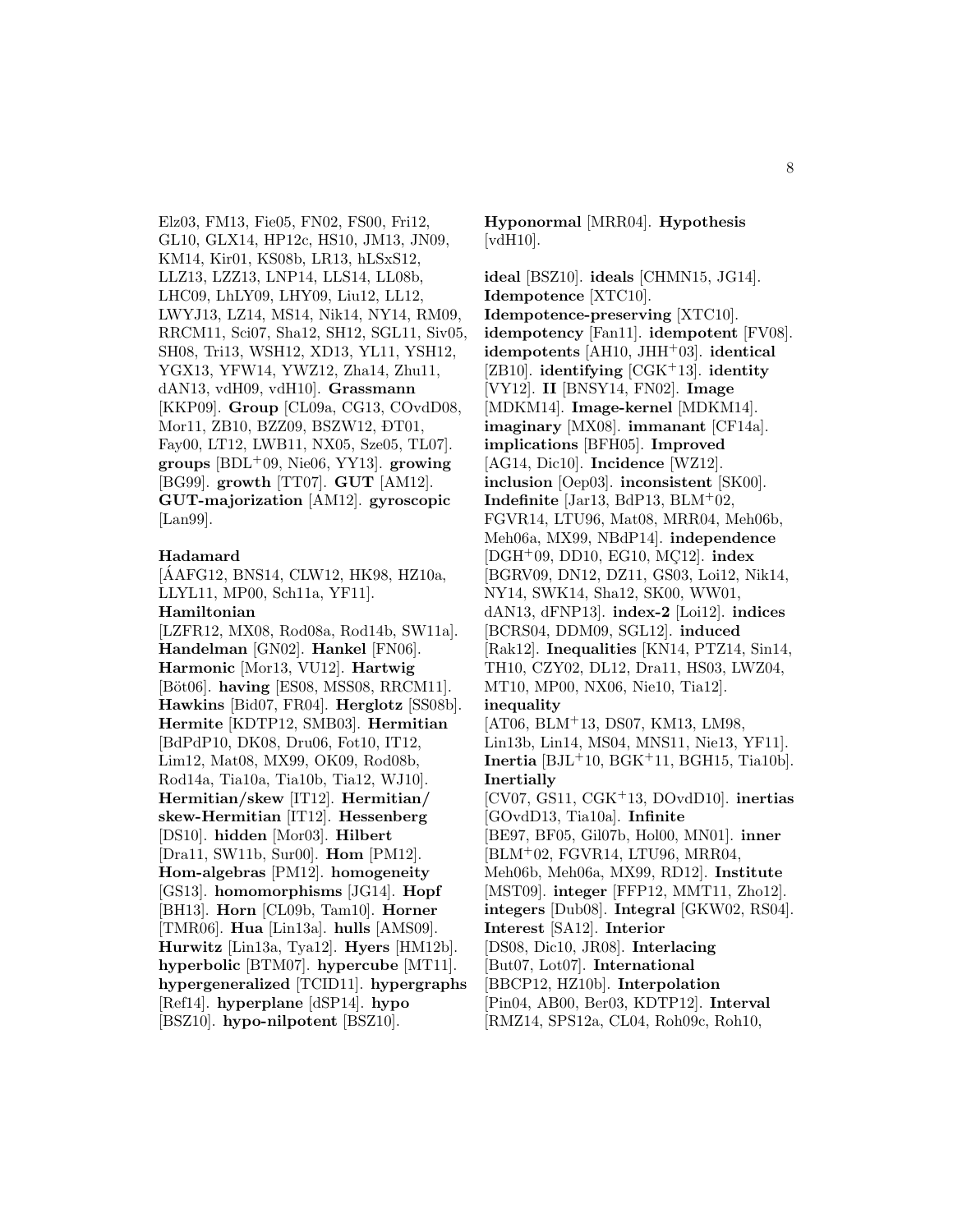Roh11, RF11, WZ12]. **Invariance** [XQ11]. **Invariant**

[Rod14b, CM05, FGVR14, MRR04, XD13]. **invariants** [GG04, MM12]. **Inverse** [RF11, Aur13, BF04, BGK<sup>+</sup>11, BLM<sup>+</sup>13, BNSY14, BI02, Bri07, BSZW12, CEM12, CGMSR11, CG13, COvdD09, CvdD12, CLW12, CPU10, CIW09, CILW11, DW10, Fer09, FR04, GKW02, Hog05, HM12b, KKP08, KP08, KP11, KS08a, LS08, LS13, LLYL11, LWB11, MD11a, Nab00, NX05, PES09, Rea02, Roh11, SK00, Son13, Stu98, Tia10b, TCID11, WW11, WW01, XCL11, ZB10, ZJW11, ZZL11]. **inverse-orthogonal** [LS13]. **inverse-positive** [FR04]. **inverses** [BZ03, Bap07, BPS05, BZZ09, BZ10, CL09a, COvdD08, CI12, LY11, MDKM14, NX06, Nie13, PS13, Tia05, TL07, Tia12, XQ11, XZ11, ZX08]. **inversion** [BOvdD04, NS12]. **invertible** [GLR03, LWB11, RS05]. **involution** [Che12, LD11, MD09].  $\left[ \text{DSZ03}\right]$ . **involving** [MP00, Sin14, XQ11]. **irreducibility** [GS13, yZLXJ09]. **Irreducible** [FN06, Oep03]. **irregular** [CG07]. **Isometric** [RW02]. **isometries** [Che12, MN10, MD09]. **isoperimetric** [Siv05]. **Isotropic** [Rod08b]. **issue** [BBCP12]. **iterates** [Mat08]. **Iterations** [Per02]. **Iterative** [PL12, Pul12, SK00].

**Jacobi** [CEG12, CEM12, Gus13, Mat08]. **Jensen** [KM13, Nie13]. **Johnson** [KS08b, LM98]. **joint** [NBdP14, PT00, Xu10]. **Jordan** [AH10, Fan11, JTU98, KLL+11, LS09, MX99, Tao11, XZ10]. **journal** [HZ10b].

**Kantorovich** [Nie10]. **Kemeny** [Kir14]. **kernel** [MDKM14]. **Khatri** [CZY02]. **kinds** [fYwW12]. **known** [MMT11]. **Krein** [BdPNdGPS08, LR98a, NBdP11]. **Kre˘ın** [RS04]. **Kronecker** [Har14].

**labeled** [JN09]. **Langer** [RS04]. **Laplacian** [AKS12, BF11, BHL09, Bou09, BSZW12, But07, DH13, HP12c, KM14, Kir06, Kir07, LLZ13, LLW11, Liu12, LWYJ13, Lot07, MC13, MK10, OV10, Pat01, SH12, Tlu07, XD13, YL11, Yu10, YGX13, YFW14, ZZ11, Zhu11]. **Laplacian-energy-like** [XD13]. **large** [KOvdD00]. **Largest** [BHL09, AKS12, BF11, LLS14, LL08b, LhLY09, MS14, MKR13]. **law** [BLZ10, MD11a, ZX08]. **laws** [BL14b, CI12, LY11, TL07, XZ11]. **LCM** [Ova04, WHT14]. **leading** [MMT11, PP08]. **Least** [ZCL10, CJ11, HL07, LLS14, LWYJ13, PL12, WSH12, YGX13, YFW14, fYwW12, Zhu12]. **least-squares** [CJ11, HL07]. **Lebesgue** [Mol09]. **Left** [MVPS09, Cha12, KRT08, KS09, KS08a, XZ10]. **length** [BS07]. **Leonard** [AC10, Bro13, NT07]. **letter** [HJS02]. **level** [Pul12]. **levels** [RRCM11]. **Lewis** [Kar06, Tam99]. **Li** [BT12]. **Lie** [BSZ10, BDL<sup>+</sup>09, BS07, NR11, PLBG12, Qi13, SZ09]. **like** [MT11, NX06, XD13]. **Limit** [Kir06]. **line** [Tlu07]. **Linear** [CKLN14, Dub08, Fan11, KRT08, Nik06, AM12, AG12, BE12, BP07, BCRS04, Brü09, CJ11, Dah03, DD10, FG14, FFP12, FS98, HM12a, HR06, HSSM05, HZ10b, JvdB12, KKP08, KS09, Kol00, KM05, KM11, KLR11, LS98, LMT10, LWB11, Loi12, MR12, MNS11, NBdP11, NS12, Nie06, Nie10, Nie13, RR02, Roh09b, Sch11b, SK00, TCID11, WW01]. **Linearization** [Lan08]. **Linearizations** [AV06, DDM09, BF12, DD08]. **list** [BL14b]. **Liu** [Wan08]. **local** [Qi13]. **localization** [AT06, GHK14, LL11, Maz10]. **Loewner** [PS11]. **Loewy** [LM98]. **log** [KM14]. **log-concavity** [KM14]. **London** [LM98]. **long** [NY14]. **look** [SS08c]. **loop** [YY12]. **loop-free** [YY12]. **Loops** [BEH<sup>+</sup>14, SGL12]. **loss** [GT05]. **low** [FMMN11, GR09]. **Lower** [Sha12, BK97, BF11, LLYL11, ZHS08, ZL11, dF10, DD08]. **Lyapunov**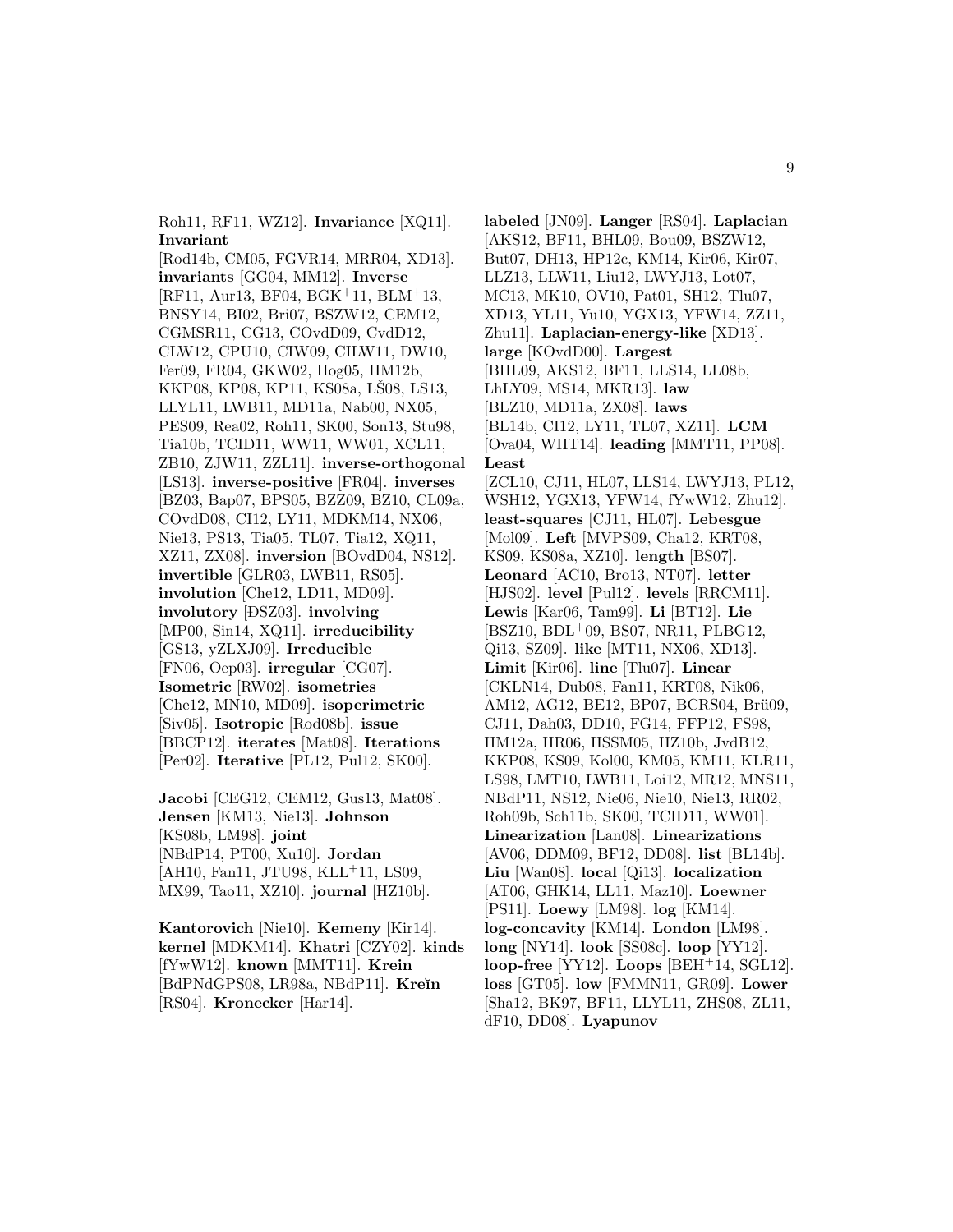[AS06, HM98, LX14, MS04, ZL10].

**magnitude** [FFP12]. **main** [DH13]. **Majorization** [MC13, AM12, AG12, BE12, DL12, DS13, KRT08, KS09]. **majorizations** [HR06]. **many** [ ¯ DT01, Elz03, Kir01]. **map** [MR12]. **Maps** [LPR07, Mol09, Mol11, AH10, CJ08, Fan11, GLR03, LX11, MNS11, OK09, Per02, RR10, XTC10, XY14]. **Markov** [BL14b, GKMS13, Kir03, Kir04a, Kir14, Xu08]. **marriage** [Bru02]. **matching** [XD13]. **matchings** [Fri12, Zha14]. **Mathematics** [MST09]. **Matrices** [Fie05, Han09, JCST09, SPS12a, AT06, AG14, AJN14, AB00, AAFG12, AV04, AV06, AM14, ´ Ari02, BT13, BB07, BNS14, BZ03, Bap07, BO00, BF04, BFH<sup>+</sup>09, BP12a, BMN<sup>+</sup>13, BTM07, Bea99, Ben10, BL14a, BF07, BE97,  $BLR01, BLM<sup>+</sup>02, Bos10, BG99, Böt06,$ Böt11, Bou11, BCR13, BOvdD05, BPS05, BPS06, BH04, BZZ09, BZ10, BSZW12, BF08, BF10, BS05, CVV11, CRU10, CZY02, CL09a, CL09b, CEG12, CEM12, CG13, COvdD08, CvdD12, CS09, CN98, CN10, tCN12, CKLN14, CM05, CP99, DGH<sup>+</sup>09, DS10, Dod08, DMS11, DK08, DMLT03, Dru06, Dru09, EPM13, ES08, ERS09, ES10, Ero04, FvdD00, FT02, FW10, FMS12, FN06, Fot10, FGVR14, FHR04, FV08, FMMN11, FKS08, FR04, FS98, FKS14, GSF09, Gil05, Gil07b, Gil10, Gil11, Gil14, GR09, GSM14]. **matrices** [GK99, GJOvdD07, GHK14, GLR03, HP12a,

Han05, HP12b, HR06, HM98, HS03, HK05, HP07b, Hog09, HW12, HPP09, HZ10a, JM13, Jar13, JR08, JTU98, KKP08, KV04, KV14, KS11, Kir04b, Kir09, KM01, Kou06, KL13, LM98, Laf04, LS13, LMS04, LMT10, LZ12, LLZ13, LHL14, Lim12, Lin14, LvdD14, LH10, LWB11, LZFR12, LR98b, MVPS09, MMT03, MM13, MNP03, Mat08, MMW12, MMX00, MRR04, Meh06b, Meh06a, MX99, MX08, VV09, MT11, MSS08, MP09a, MMT11, MP00, MT04, Mor03, Nab00, NM02, NX06,

Oep03, OTvdD09, OK09, Ova04, dSP14, Per07, PES09, PES11, Pin04, Pin08, RD12, RSS13, Rea02, RHC06, RMZ14, Rod08a, Rod08b, R $\tilde{S}11$ , Rod14a, Rod14b, Roh09c, Roh10, Sem06, SW11a, Sch12, SM04, SH10, SC08, Stu98, SPS12b, Sze07, Tam10, Tia05]. **matrices** [Tia10a, TH10, Tia12, Tya12, WHT14, XLJ13, XY14, YF11, ZzH06, ZLXX09, yZLXJ09, ZLHL10, ZLLX12, ZZLL12, Zho12, ZH07, ZZL11, dF10, vdDW96, BL04]. **Matricial** [SS08a, GLR03]. **Matrix** [BBCP12, BOvdD04, ES10, FFB12, Gre14, LWZ04, MST09, SSV04, Aur13, BLP09, BS12, Bay11, BLZ10, BH13, Bri07, BCG96, Bru02, BF12, BT12, BSS14, CW13, CT04, CEM12,  $COvdD09$ , CLW12, CJLP99, CDH<sup>+</sup>02, CDH<sup>+</sup>03, Cof08, Dav04, DHHW03, DHS09, DDM09, DKS14, <del>D</del>SZ03, ERS09, EG10, FJS00, FN02, FHJT96, Gil07a, GP03, Gus13, HD10, HKT14, Hol00, HK98, HSSM05, HZS06, IT12, JW01, JK96, JS02, KKK11, KKP08, KP08, KP11, KRT08, KS09, Kir07, KL13, Lan08, LT12, LR02, LM10, LX11, LLYL11, LD11, LLMZ12, LY11, LMR11, LX14, MMMM11, MS14, MH96, MR12, Maz10, NS12, Nof12, PTZ14, PL12, PP08, Pat01, PS11, PM12, Pol10, PT00, Psa02, RV09, RR02, RMZ14, RS05, Rod07, Roh11, RF11, Roh13, SMB03, SA12, Shu11, SST04]. **matrix** [TMR06, TS01, TL07, Tia10b, Uhl98, WZ08, WZY08, WJ10, Woź01, WZ12, XHZ09, fXyHZ09, XZ11, XTC10, XZ10, YH05, YLD10, fYwW12, ZL10, ZZ14, ZB10, ZCL10, ZX08, ZCB03, dF05, DD08, HZ10b, KSvdD05]. **matroid** [vdH09]. **MatTriad** [BBCP12]. **Max** [GKMS13, BS05, BSS14]. **max-algebraic** [BSS14]. **Maxima** [DN12, Nik14, NY14, dAN13, dFNP13]. **Maximal** [Bru02, BSZ10, DKO12, GSM14, Gon12, Sne03, Tia10a]. **maximum** [BBC<sup>+</sup>14, BCH<sup>+</sup>13, CCH<sup>+</sup>12, EEH<sup>+</sup>12, HP12a, Hog11, JS02, MNP03, OV10, Pet12, SI10, YY12, Zhu12, vdH09]. **mean** [SS08b].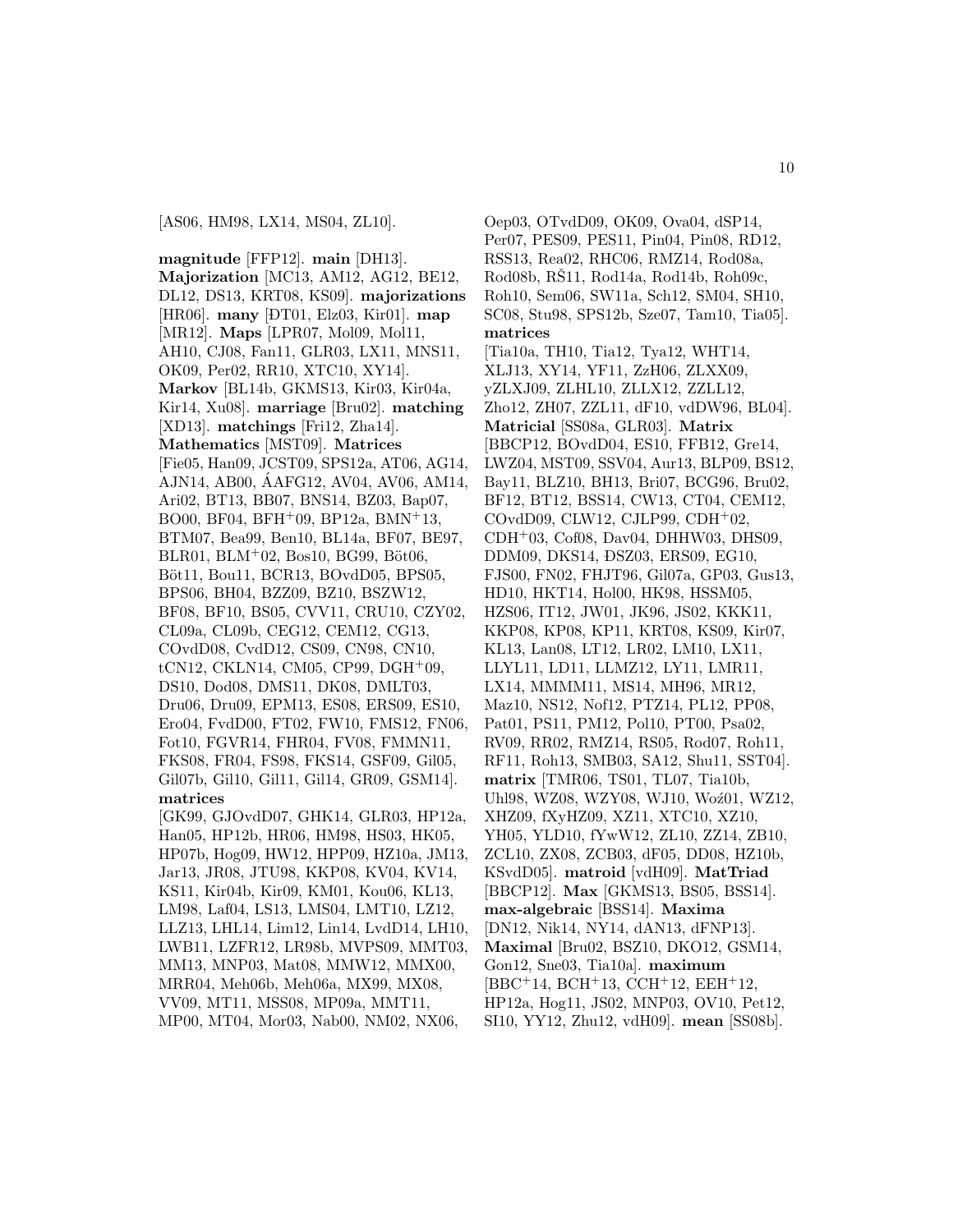**means** [LWZ04, Mol11, Pol10, Sin14]. **measurement** [CM00]. **Mercer** [KM13]. **Merris** [GS03]. **metabelian** [BDL<sup>+</sup>09]. **Metcalf** [MNS11]. **method** [BH13, CPU10, Jin05, LA02, PL12, SK00]. **methods** [LZFR12, Mat08, Pul12]. **metric** [BdP13, GR09, KKP09]. **midpoint** [Roh11]. **Minimal** [BLR01, SM01, BvdHL04, BvdHL05, CKSV05, DDM09, DK06, GLX14, KL15, LL08a, LZ12, RR10, Tia10a, fXyHZ09]. **minimization** [LX14]. **minimizing** [YFW14]. **Minimum** [AAC<sup>+</sup>13, BFMN11,  $BBC+09$ ,  $BCH+13$ ,  $BEH+14$ ,  $CDH+07$ , DGK<sup>+</sup>12, GHH<sup>+</sup>14, LNP14, BFH05, BFH<sup>+</sup>09, BGK<sup>+</sup>11, BMN<sup>+</sup>13, CW13, CJ11, DGH<sup>+</sup>09, DMS11, Gro10, Hog11, LLYL11, hLSxS12, MNR10, SGL11, SH08, TH10]. **minimum-norm** [CJ11]. **minor** [YSH12]. **minors** [BP12b, FvdD00, GJOvdD07, MMT11, Pin08]. **minus** [Rak12]. **Mirsky** [CL09b]. **mixed** [TL07, XZ11]. **mixed-type** [TL07, XZ11]. **model** [TT07, Xu08, ZJW11]. **mod`eles** [Ben02]. **models** [Ben02, CMS12]. **modified** [CG13]. **modularity** [MS14]. **modules** [SW11b]. **moment** [LZZ13]. **monotone** [CP99]. **monotonically** [JN09]. **Monotonicity** [SPS12a, SPS12b]. **Moore** [BI02, Bri07, HM12b, KP08, Mat03, MD11a, Tia10b, TCID11, WW11, XCL11]. **Motzkin** [Dah07]. **moving** [GT05]. **MR2390359** [LhLY09]. **Multi** [SST04, Pul12]. **Multi-agent** [SST04]. **multi-level** [Pul12]. **multidiagonal** [FMS12]. **multigraphs** [MNR10]. **multiple** [LY11, XZ11, ZX08]. **Multiplicative** [GLR03, LMR11, BP07]. **multiplicities** [KV04]. **multiplicity** [JS02, Tlu07]. **multiplier** [NR11]. **multipoint** [Loi12]. **multivariate** [gLgWhX13]. **Mumford** [Sur00].

Natural [DT01]. **necessarily** [BFH<sup>+</sup>09]. **necessary** [Cio10, Roh09c]. **negative** [CRU10, FvdD00, Jar13]. **Nested**

[AKS12, CL04, FRM12, GJOvdD07, WZ12]. **nests** [Bru02]. **networks** [GT05]. **Neutral**  $[R\text{S}11, Rod14b]$ . **Nevanlinna**  $[Ber03, RS04]$ . **Newton** [BH13, NX06]. **Newton-like** [NX06]. **Nilpotent** [Per07, BSZ10, BK97, BS07, BKNO07, CVV11, KOS<sup>+</sup>09, VV09, NR11, SZ09]. **Nodal** [BLS05, Tlu07]. **Non** [LR13, LR02, LMS04, BdPdP10, Gil11, GS13, Laf04, LL08b, LhLY09, LHY09, LWYJ13, MR12, MMW12, MT10, Pul12]. **non-autonomous** [MR12]. **non-bipartite** [LWYJ13]. **non-commuting** [Gil11, MT10]. **non-equilibrium** [MMW12]. **Non-existence** [LMS04]. **non-Hermitian** [BdPdP10]. **non-homogeneity** [GS13]. **non-real** [Laf04]. **non-regular** [LL08b, LhLY09, LHY09]. **Non-singular** [LR13]. **non-symmetric** [Pul12]. **Non-trivial** [LR02]. **nonincreasing** [OK09]. **Nonnegative** [SC08, SSM10, AG14, BK97, BSS14, CDH<sup>+</sup>03, CP99, DMLT03, ES10, FN98, FV08, HS03, HP07b, HZ10a, KS08a, KM01, LM98, Laf04, LS08, LHL14, NM02, Oep03, OTvdD09, SRMB07, SRM11, WZ08, YH05, YF11, Zho12, BL04, MST09]. **Nonnegativity** [FV08, CEH<sup>+</sup>12, EHT09, Hog09]. **nonpositive** [CRU10]. **nonsingular** [BPS05, Kal12, LMS04, PP08, WHT14]. **nonsingularity** [BO00, FFJM14]. **nonstrictly** [ZLXX09, ZZLL12]. **nonsymmetric** [SK00]. **nonzero** [CV07, DOvdD10, VV09, ZZ14]. **Norm** [Gil05, Gil11, KLL<sup>+</sup>11, CF14b, CJ11, LPR07]. **Normal** [PP08, Ari02, Che12, KS11, Meh06b, Meh06a]. **normalized** [But07, Kir06, Kir07]. **norms** [BGJ13, B¨ot06, Dru09]. **Note** [EEH<sup>+</sup>12, Lot07, Sha13, BCR13, BSZW12, CW13, Car12, Dah03, HP12b, Hog11, KV14, Kir07, KM01, LS13, LL08b, LhLY09, LY11, MS14, NBdP14, NX06, Pek14, RHC06, SM04, YH05, Zhu12]. **Notes**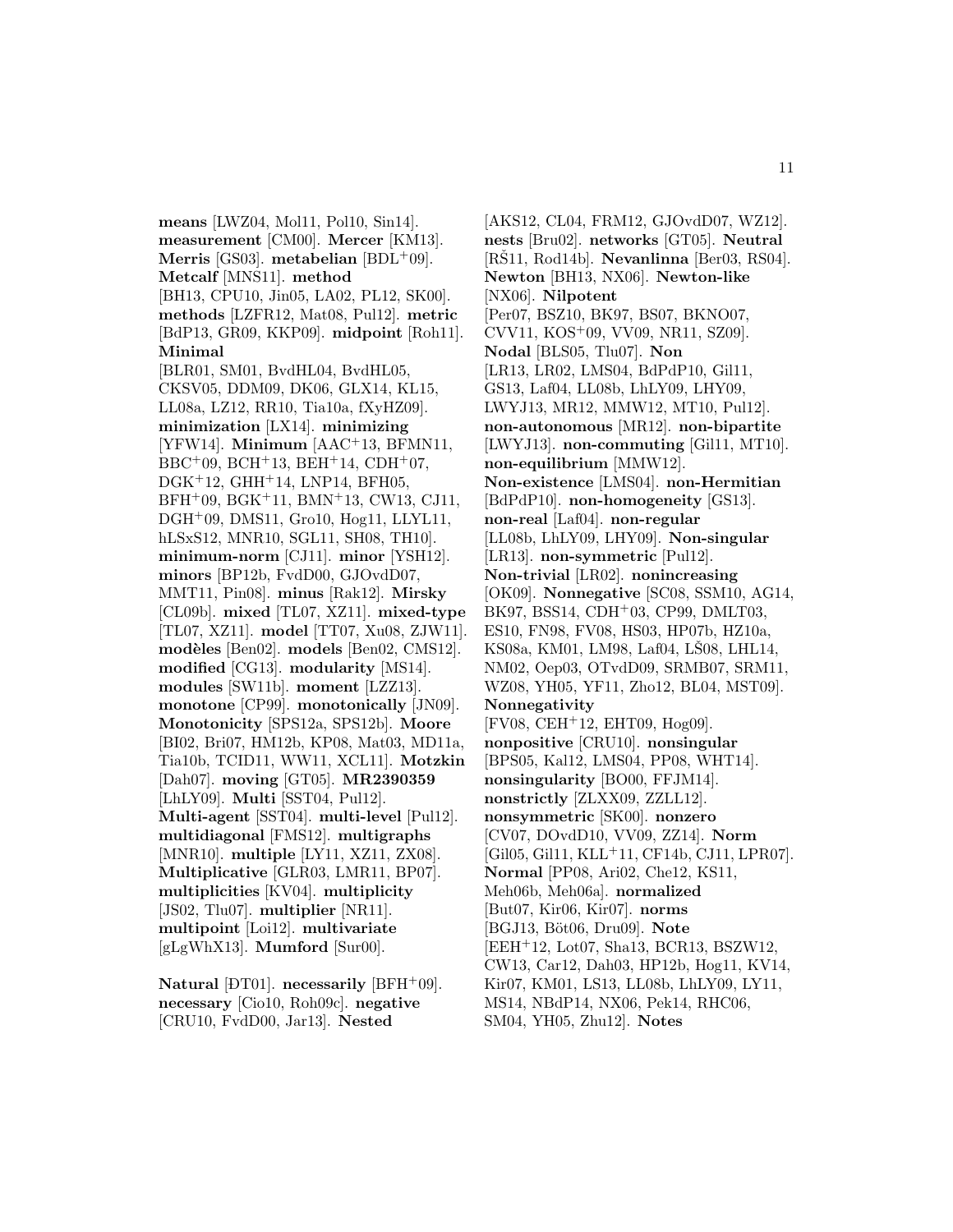[Lin13b, WSH12]. **notion** [KKP09]. **nullity** [BBC<sup>+</sup>14, BCH<sup>+</sup>13, CCH<sup>+</sup>12, CL07, EEH<sup>+</sup>12, Hog11, LHC09, Pet12, vdH09]. **nullstellensatz** [CHMN15]. **number** [AAC<sup>+</sup>13, BFMN11, BBC<sup>+</sup>14, BCH<sup>+</sup>13, CCH<sup>+</sup>12, DZ11, EEH<sup>+</sup>12, EG10, LR98b, MNP03, Pet12, Siv05, SH08, XD13, dF10, dAN13]. **numbers** [BG99, CJLP99, Gil14, Kar06, MC12, TG06, XLJ13, ZZ14. **Numerical** [BdP13, LTU96, AMS09, AM14, BLdP00, BdPNdGPS08, CN98, CN09, CN10, CPU10, DLRM<sup>+</sup>13, Hen10, KLR11, LR98a, LPR07, NBdP11, NBdP14, PT00, RSS13, Rod14a, VU12, ZLLX12].

**objects** [NWZ98]. **oblique** [KL15]. **observability** [FS98]. **obtained** [BF12]. **occasion** [HZ10b]. **occur** [God12]. **octonion** [Rod14a]. **odd** [BF12, DMS11, MNP03]. **old** [JW12b]. **One** [HS03, AJN14, Bou11, BOvdD04, CJ11, Jar13, Kal12, Lim12, OK09, SH10]. **One-sided** [HS03]. **only** [Elz03]. **open** [Fri12]. **opérateurs** [Ben02]. **operation** [Pek14]. **Operator** [Dru09, CF14a, CF14b, CN09, Dra11, DFS13, KM13, KN14, LTU96, Sin14, SW11b, XQ11]. **operators** [BdPdP10, BdP13, Ben02, Bra09, BKNO07, CIW09, Dra11, Fan11, FN98, Gil07b, HR06, KM11, KLR11, LR98a, MT10, Mol09, MN10, Mol11, NBdP11, Nie06, Nie13, Sch11a, VU12]. **Opinion** [WS12]. **Optimal**  $[JPS12, Rol03, AAFG12, DGH<sup>+</sup>09, KM11,$ NWZ98, fXyHZ09, XCL11, ZCL10, ZCB03]. **orbits** [ ¯ DT01, DD11b]. **order** [AMS09, AHL<sup>+</sup>10, BLZ10, BH04, CV07, CI12, EPM13, Fen01, GS11, HP12a, LY11, MD11a, Rak12, Rod06, Sch11b, TL07, XZ11, ZX08]. **ordered** [BL14b, Nie10]. **Ordering** [LZ12, PS11]. **orderings** [BLZ10]. **orders** [WZ12]. **oriented** [GLX14, Ref14]. **ortho** [XHZ09]. **ortho-symmetric** [XHZ09]. **orthogonal**

[CMS12, CJLP99, ĐSS09, LS13, ZCL10]. **orthogonality** [SS08c]. **Orthosymmetric** [Sin12]. **Ostrowski** [LHL14]. **outerplanar** [BFMN11]. **Overton** [Kar06].

**packings** [Per02]. **pair** [CFP11, DKS14, NT07, WZS09, dF05]. **Pairs** [Bou11, AC05, AC10, Bro13, JW12a, Rod08b, RS11. Palindromic [BF12, MMMM11, Rod06]. **Palo** [MST09]. **parabolic** [AS06, Sze07]. **paracontracting** [BE97]. **parallel** [KDTP12, NX05]. **parameter** [MP09b]. **parameterized** [ZHS08]. **parameters** [BFH05, FM13]. **Pareto** [SVP11]. **part** [IT12]. **Partial** [MD09, Uhl98, AJN14, BLZ10, Che12, EPM13, EEH<sup>+</sup>12, JTU98, Rak12]. **partially** [Dod08]. **partitioned** [SRM11]. **Pascal** [Bay11, MP09a]. **Path** [ZZL11, COvdD08, CCH<sup>+</sup>12, dF03]. **Paths** [ERS09, EFP12, NY14]. **pattern** [CW13, GSF09, JdGM05]. **Patterns** [JdGM05, AHL<sup>+</sup>10, BCD<sup>+</sup>09, CHOvdD09, CEH<sup>+</sup>12, CKSV05, CV07, CF12, CGK<sup>+</sup>13, DOvdD10, EHT09, GS11, GOvdD13, Hog11, JW12a, KS08a, KOS<sup>+</sup>09, VV09, Per07, Tya12]. **PDEs** [ZLLX12]. **abipartite** [Bro13]. **combined** [CFP11]. **Itˆo** [Bro13]. **skew-Hermitian** [IT12]. **skewsymmetric** [RŠ11]. pencil [KKP08]. Pencils [MOS<sup>+</sup>98, BF12, Cof08, DKS14, MPT00, MMX00, Rod07]. **pendant** [BF05, GL10, Liu12, LWYJ13]. **pendent** [LHC09]. **Penrose** [BI02, Bri07, HM12b, KP08, Mat03, MD11a, Tia10b, TCID11, WW11, XCL11]. **per-symmetric** [CKLN14]. **perfect** [BF07, God12, Zha14]. **Periodic** [BCG96]. **peripheral** [FN98]. **permanent** [Wan08]. **permanental** [BLdP00]. **Permanents** [DS10, LLZ13]. **perplectic** [MMD05]. **Perron** [BT12, ES08, ERS09, NX05, Per02, RHC06]. **Perturbation**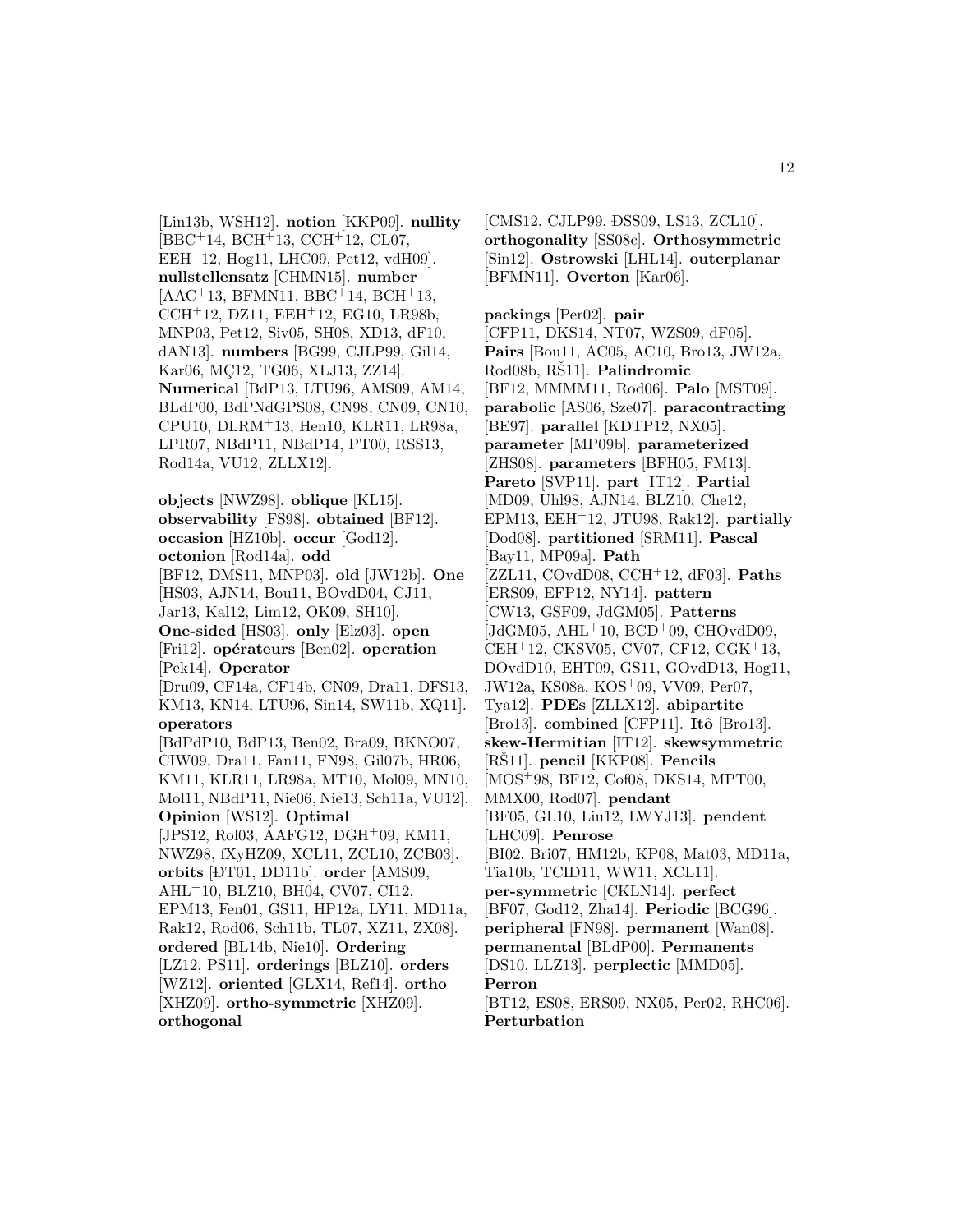[DW10, DX12, MX08, CGMSR11, CS09, FFJM14, HP12c, LA02, XCL11]. **Perturbations** [Gil10, CMS00, FKS14, GR09, MX08]. **Perturbing** [Laf04]. **physics** [MMW12]. **Pick** [Ber03]. **placed** [JK11]. **placement** [CH13]. **plane** [De 13]. **point** [Fie98, HKT14]. **points** [tCN12, DS08, Kir06]. **Polar** [CMS00, HPP09, XLJ13, vdDW96]. **polyhedral** [Tlu07]. **Polynomial** [AMS09, MT10, AV04, AV06, BF12, Fen01, FS98, KDTP12, Nof12, Stu98, VY12, WWY10, dF03, dF05]. **polynomially** [Meh06a]. **polynomials** [AM14, BH13, Cha12, tCN12, DDL06, DDM09, FN02, Han09, KM14, Lan08, MMMM11, MPT00, Maz10, PP08, PT00, SMB03, Spi06, Tya12, DD08]. **polytope** [Mar06]. **Positive** [CN98, FHR04, HJS02, LvdD14, Pet12, SW11b, YLD10, BGRV09, Bal11, BCRS04, CW13, CS09, Dic10, Dru09, DS08, EEH<sup>+</sup>12, El 11, FJS00, FGVR14, FR04, Gow12, GS13, Han09, HZ10a, Jar13, JCST09, JN09, JK11, KS08a, Lin14, MM13, Mol09, MN10, Mol11, Mor03, MNS11, Pin08, Sch11a, SH10, vdH09]. **positive-definite** [Dru09]. **positives** [El 11]. **positivity** [BCD<sup>+</sup>09, CHOvdD09, EHT09, FT02, FFJM14]. **Possible** [ZZ14, CJLP99]. **PostLie** [PLBG12]. **potent** [BT13, IT12, LT12]. **potentially** [KOS<sup>+</sup>09]. **pour** [Ben02]. **power** [BL14b, CF14a, CF14b, CHOvdD09, Gol08, GL11, HM05, HP12b, WHT14]. **power-associative** [Gol08]. **power-positivity** [CHOvdD09]. **powers** [BGJ13, DGK<sup>+</sup>12, Dub08, Shu11, Uhl98]. **Preface** [BBCP12, BL04, FFB12, HB98, Her00, HZ10b, KSvdD05, MST09]. **preliminary** [BFH<sup>+</sup>09]. **prescribe** [LPW14]. **prescribed** [Dod08, FS98, RRCM11, SC08, Tam10]. **preserve** [GLR03]. **preservers**

[AM12, AG12, BE12, CKLN14, DK08, KRT08, KS09, KLL<sup>+</sup>11, LMT10, Lim12]. **preserving** [BK97, CT04, ES10, Fan11, HR06, LPR07, LZFR12, MMD05, MR12, Mol09, Mol11, Sze05, XTC10]. **primitive** [BF08, BF10, SGL12, YY12]. **Principal** [CG07, GJOvdD07, MMT11, Rol03]. **principle** [FR04]. **probabilities** [Xu08]. **problem** [BF04, BNSY14, CEM12, CDH<sup>+</sup>02, CDH<sup>+</sup>03, CPU10, DHS09, FJS00, Gro10, Hog05, JK96, LS08, gLgWhX13, LX14, MS04, MP09b, PL12, RR10, Rea02, Roh09b, ZJW11]. **Problems** [BDL+09, BP07, BGK+11, BLM<sup>+</sup>13, BLR01, CEG12, CF12, DHHW03, Fer09, Fri12, Loi12, Pul12]. **product** [BS12, BLM<sup>+</sup>02, CZY02, CLW12, CMS00, FGVR14, HK98, HZ10a, KV14, LTU96, LLYL11, Lim12, Meh06b, Meh06a, MP00, RD12, TL07, TG06, XQ11, YF11, ZZL11]. **Products** [BKNO07, Gre14, GJOvdD07, BE97, ĐT01, Fan11, Hol00, KKK11, KV04, KSH11, KL13, KLL<sup>+</sup>11, LY11, MRR04, MX99, PTZ14, Sch11a, XZ11, ZX08]. **projection** [KL15]. **projections** [Cof08, Sch12, Spi06]. **projective** [De 10]. **projectors** [TCID11]. **Proof** [ ¯ Dok02, Ari02, Ero04, Sur00]. **proofs** [CL09b]. **propagation** [Pul12]. **propeller** [LZ14]. **proper** [SPS12b]. **Properties** [LT12, ZCB03, BE12, CF12, Dah07, DN12, DS13, EFP12, GLR03, HK05, HW12, JW01, Kir03, KL14, LLMZ12, MH96, Ref14, Tao11, TT07, XQ11]. **Property** [Bal11, BP07, BNPS08, ES08, ERS09, FG14, MPT00, Mec12, SST04]. **pseudo** [Fot10, HP07a]. **pseudo-Hermitian** [Fot10]. **Pseudomonotonicity** [Tao11]. **pseudospectral** [KL14]. **pseudospectrum** [AGV11]. **purely** [MX08].

#### **Quadratic**

[Mat08, YFW14, BdP13, HD10, Jin05, VY12]. **quadratric** [El 11]. **quantum**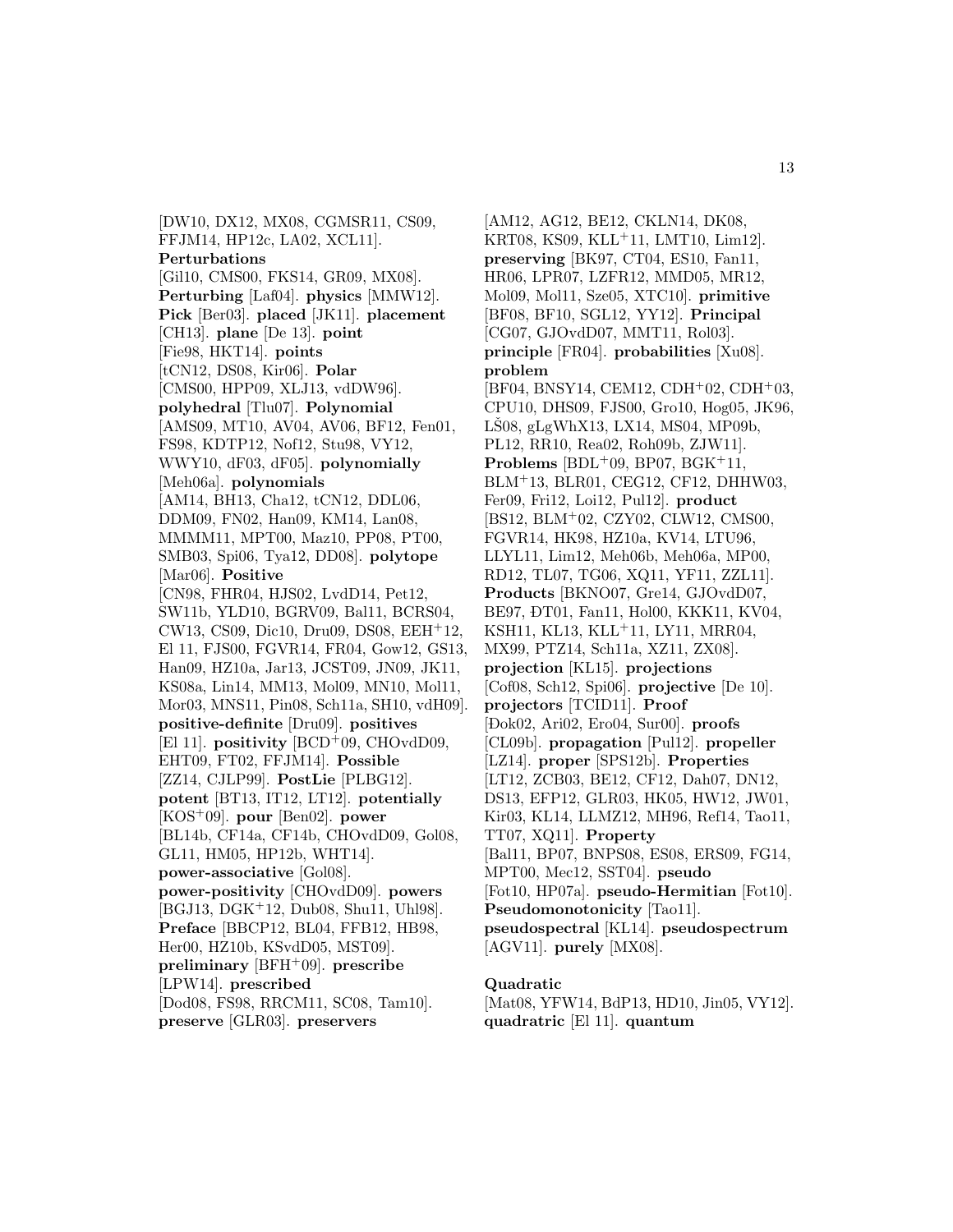[AC05, BLdP00]. **quartics** [De 13]. **quasi** [DK08, GL10]. **quasi-commutativity** [DK08]. **quasi-tree** [GL10]. **quasi-unicyclic** [GL10]. **Quasihyponormal** [RD12]. **quaternion** [Son13, WZ08, WZY08, WJ10, fYwW12]. **quaternionic** [CD00, DDL06, Rod07, Rod08a]. **queueing** [GT05]. **quotient** [SZ09]. **Quotients** [Har14].

**radii** [GL10, Liu12, LL12, YSH12, YWZ12]. **radius**

[CN09, HZ10a, KV14, KL14, LPR07, LHL14, Rum02, Sch11a, Sne03, SH08, SI10, Xu10, YH05, Yu10, ZzH06, ZZ11, Zha14, Zhu11]. **Radon** [Lin13a]. **random** [FG14]. **range** [AM14, CN98, CN10, CPU10, DLRM<sup>+</sup>13, Hen10, NBdP11, NBdP14, PT00, RSS13]. **Ranges** [RR10, BLdP00, BdPNdGPS08, BdP13, KLR11, LTU96, LR98a, Rod14a, VU12]. **Rank** [BEH<sup>+</sup>14, Tia10b, AM14, BFH05, BFH<sup>+</sup>09, BFMN11, BvdHL04, BvdHL05, BBC<sup>+</sup>09, BGK<sup>+</sup>11, BMN<sup>+</sup>13, Bea99, BCH<sup>+</sup>13, Bos10, CW13, CRU09, CJ11, CDH<sup>+</sup>07, CKLN14, DGH<sup>+</sup>09, DGK<sup>+</sup>12, DK06, DMS11, FMMN11, GR09, GHH<sup>+</sup>14, Gro10, HP12a, Hog11, hLSxS12, LNP14, Lim12, LX14, MNR10, OK09, RR10, SSV04, SM01, SM04, fXyHZ09, XY14, ZZ14]. **rank-** [AM14, XY14, Bea99]. **rank-one** [CJ11, OK09]. **rank-two** [CKLN14]. **Ranks** [LPW14, Tia10a, WJ10, Zho12]. **Rao** [CZY02]. **rate** [LA02]. **Rational** [ ¯ DSS09, MM12, GP03, Nof12]. **ray** [LMS04]. **re** [SW11b, WZ08]. **re-nonnegative** [WZ08]. **re-positive** [SW11b]. **Reachability** [BCRS04, FW10, BGRV09]. **Real** [CHMN15, Cof08, FGVR14, BdPdP10, ĐT01, ĐSS09, Laf04, LZFR12, Meh06a, PES11, Rod07, RS11, Rum02, XLJ13, dF10. **realizable** [KM01]. **realization** [GP03, PES11, SRMB07, SSM10, SRM11].

**Realizations** [SZ09, JW12a]. **reciprocal** [BNPS08]. **Recognition** [Mor03]. **reconstruction** [Mor11, Mor13]. **recovery** [DDM09]. **rectangular** [KKP08]. **recurrence** [Lin13a, MR12]. **recursive** [MSS08, PS13]. **reduced** [HP12a, LPW14]. **Reducing** [FHJT96, MT04]. **Refined** [DOvdD10, GOvdD13]. **refinement** [LM98]. **Refinements** [KM13]. **reflexive** [WZ08]. **reflexivity** [Bra09]. **reformulation** [HM12a]. **regarding** [BF04, JTU98, dF05]. **Regions** [HZS06]. **regular** [Brü09, BF08, CEG12, Car12, De 10, Elz03, Fri12, Lan08, LL08b, LhLY09, LHY09, Maz10, Siv05]. **regularity** [Roh09c, Roh10]. **related** [AS06, AC05, De 10, FKS08, MSS08, Tao11]. **relation** [Lin13a, PT00, Tlu07]. **relations** [GG04]. **Relationship** [HM12b]. **relative** [JCST09, KN14]. **relaxation** [LX14]. **remark** [De 13]. **repetition** [BF12]. **representation** [GKW02, LLMZ12, RS04]. **Representations** [CvdD12, CIW09, BZ10, BSZW12, COvdD09, WW11]. **representative** [KKP09]. **require** [CHOvdD09, EHT09, KS08a]. **respect** [Gon12, MX99, WWY10]. **restricted** [KP11]. **restriction** [NR11]. **restrictions** [BMN<sup>+</sup>13]. **result** [Tam99, Tam10]. **Results** [Fri12, BNS14, BLZ10, BZZ09, CILW11, FFJM14, LLS14, LL12, Mar08, WHT14, WW01]. **RETRACTED** [Gus13]. **Reverse** [MD11a, BLZ10, CI12, LY11, TL07, XZ11, ZX08]. **reverse-order** [TL07]. **revisited** [DS10, Dru06, RSS13]. **Riccati** [Böt11, LZL10, ZL11]. **Riemann** [YY13]. **ring** [CG13, Rak12]. **rings** [AH10, Che12, HP07a, MD09, MDKM14, SS08a, XZ10]. **Rodman** [JTU98]. **role** [KM11]. **rooted** [CMRR13, RRCM11]. **roots** [LZFR12, Psa02, RS05, Rod08a]. **rotations** [BTM07, Sin12]. **Roth** [HP07a]. **row** [BH04, DMLT03, Mor03, Tia05]. **rule** [JvdB12].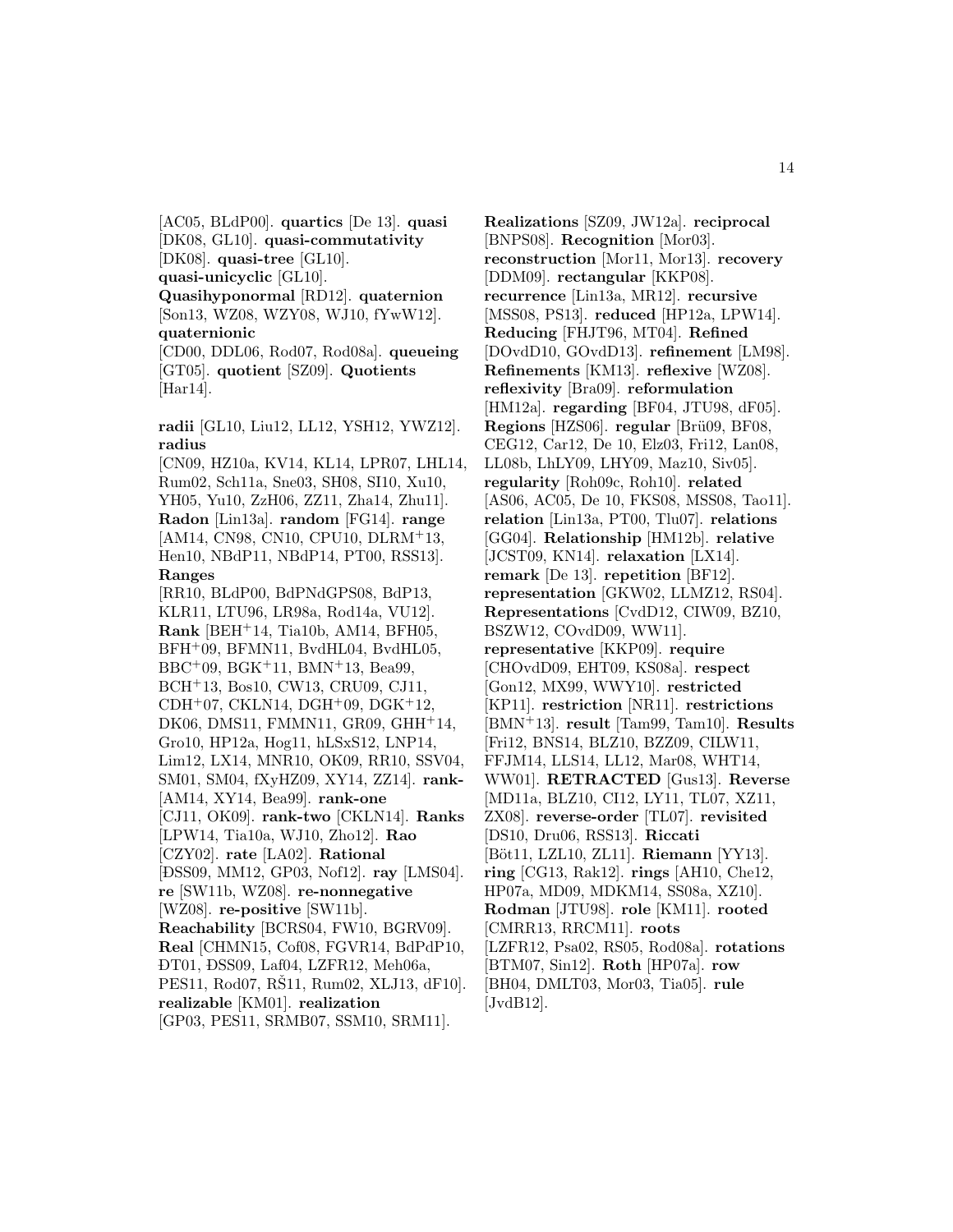**Sakamoto** [Mar08]. **sandwich** [HS03]. **scalar** [CMS00, HM98, TG06]. **scaled** [Mat08]. **Scaling** [EFP12, BS05]. **Schatten** [Böt06]. **Schur** [BOvdD05, FV08, JG14, LH10, LZFR12, NR11, TT05, YF11, ZLXX09, yZLXJ09, ZZLL12]. **Schwarz** [Tya12]. **second** [AKS12, BF11, Fen01, Sch11b, SZ09, Tlu07]. second-order<sup>[Fen01]</sup>. Segrè<sup>[Cof08]</sup>. self [FKS08, GS13]. **self-duality** [GS13]. **selfadjoint** [Dra11]. **semi** [El 11, vdH09]. **semi-d´efinies** [El 11]. **semi-definite** [vdH09]. **Semidefinite** [Hen10, BP07, Bal11, BFMN11, CW13, EEH<sup>+</sup>12, El 11, HZ10a, JG14, Lin14, LvdD14, LX14, MRR04, Pet12]. **semigroups** [Bra09, LMR11]. **semiiterative** [LA02]. **Semitransitive** [Sem06]. **Sensitivity** [gLgWhX13]. **Separable** [MPT00, KDTP12]. **separator** [YL11]. **sequence** [MSS08, ZZ11]. **sequences** [BHL09, GJOvdD07, KL15, MMT11, Sol02]. **serial** [Mat08]. **series** [Dod07]. **servers** [GT05]. **set** [BE12, BF10, BGH15, Gon12, KM01, ZZ11]. **sets** [BJL<sup>+</sup>10, Car12, DD10, ES10, Fie98]. **Shadowing** [FG14]. **Shalom** [JTU98]. **shape** [LHL11]. **Shapes** [LR98a]. **Sharp** [DD08]. **Shells** [BLM<sup>+</sup>02]. **shift** [CN09, VU12]. **shifted** [Aur13]. **Short** [CL09b]. **shorted** [Pek14]. **sided** [AB00, HS03]. **Sign** [BCD<sup>+</sup>09, CHOvdD09, CEH<sup>+</sup>12, EHT09, KS08a, LS98, Tya12, AHL<sup>+</sup>10, CW13, DHHW03, GSF09, GS11, GOvdD13, HK05, HP07b, Hog11, KOS<sup>+</sup>09, Per07, Rum02, Uhl98]. **sign-complex** [Rum02]. **Sign-consistency** [LS98]. **sign-real** [Rum02]. **signed** [YY12]. **signless** [AKS12, DH13, HP12c, LLW11, Liu12, LWYJ13, MC13, MK10, OV10, YL11, YGX13, YFW14, Zhu11]. **similar** [HP07b]. **similarities** [Ver08]. **similarity** [HS03]. **Simon** [Bid07, FR04]. **simple** [Ari02, BCH<sup>+</sup>13, Shu11]. **Simplifications**

[LHL14]. **Simultaneous** [BL14a, BCR13, HS03]. **single** [CFP11, Kir04a]. **single/combined** [CFP11]. **Singular** [tCN12, DS07, GK99, CEM12, DDM09, JPS12, KM05, LR13, Loi12, MP09b, PS11, Sci07, SK00, Tam10, Tri13, WW01, ZHS08].  $\boldsymbol{\text{singularities}}$  [Böt06].  $\boldsymbol{\text{six}}$  [BJL<sup>+</sup>10].  $\boldsymbol{\text{skew}}$ [BZZ09, FKS08, GLX14, KL13, LZFR12, MX99, Rod08a, SHZ12, Son13, WJ10, ZB10]. **skew-** [KL13, WJ10]. **skew-Hamiltonian** [LZFR12]. **skew-self-adjoint** [FKS08]. **small** [BLM<sup>+</sup>13, BNSY14, Sta13, SZ09, Xu08]. **small-world** [Xu08]. **smallest** [HP12c, Pat01, PS11, ZHS08]. **Smith** [MMMM11]. **Solution** [HSSM05, CJ11, DD11a, DKS14, Fen01, SK00, WZ08, fXyHZ09, YLD10, ZL10, ZL11, ZLLX12]. solutions [Brü09, FFP12, LR02, LM10, Roh09b, SW11b, TMR06, WZY08, WJ10, WW01, XHZ09, fYwW12, ZCL10]. **solvability** [LS98, LD11]. **Solvable** [BSZ10, WZS09]. **solvents** [HD10]. **solving** [Roh09a]. **Some** [BE12, BLZ10, BZZ09, CRU10, CZY02, CILW11, De 10, DL12, LLYL11, LLS14, LL12, MH96, Mar06, TT07, Bal11, De 13, GR09, JW01, KL14, LM98, MMT11, RRCM11, SW11b, YGX13, dF10]. **Soules** [SM04]. **space** [CIW09, De 10, EPM13, FGVR14, LTU96, LR98a, MM12, NBdP11]. **Spaces** [Bea99, Bos10, DX12, BdPNdGPS08, BdP13,  $\mathrm{BLM^{+}02}, \, \mathrm{CT04}, \, \mathrm{CKLN14}, \, \mathrm{DT01}, \, \mathrm{Dra11},$ Fie98, GR09, LR98b, Meh06b, Meh06a, Nie10, RD12, Sch11a, TG06, XTC10]. **spanning** [VY12]. **Special** [Tia05, BGRV09, BBCP12, De 13, Đok02, fYwW12, HZ10b]. **Spectra** [FS00, RM09, RRCM11, CS09, FN02, Gus13, KS08b, LLW11, OV10, PES11, SVP11, SRMB07, SSM10, SRM11]. **Spectral** [Ber03, HK05, Hog05, LLMZ12, LHL11, LZ14, Ref14, AS06, BH13, CF12, GL10, GP03, HZ10a, KV14, LPR07, LZZ13,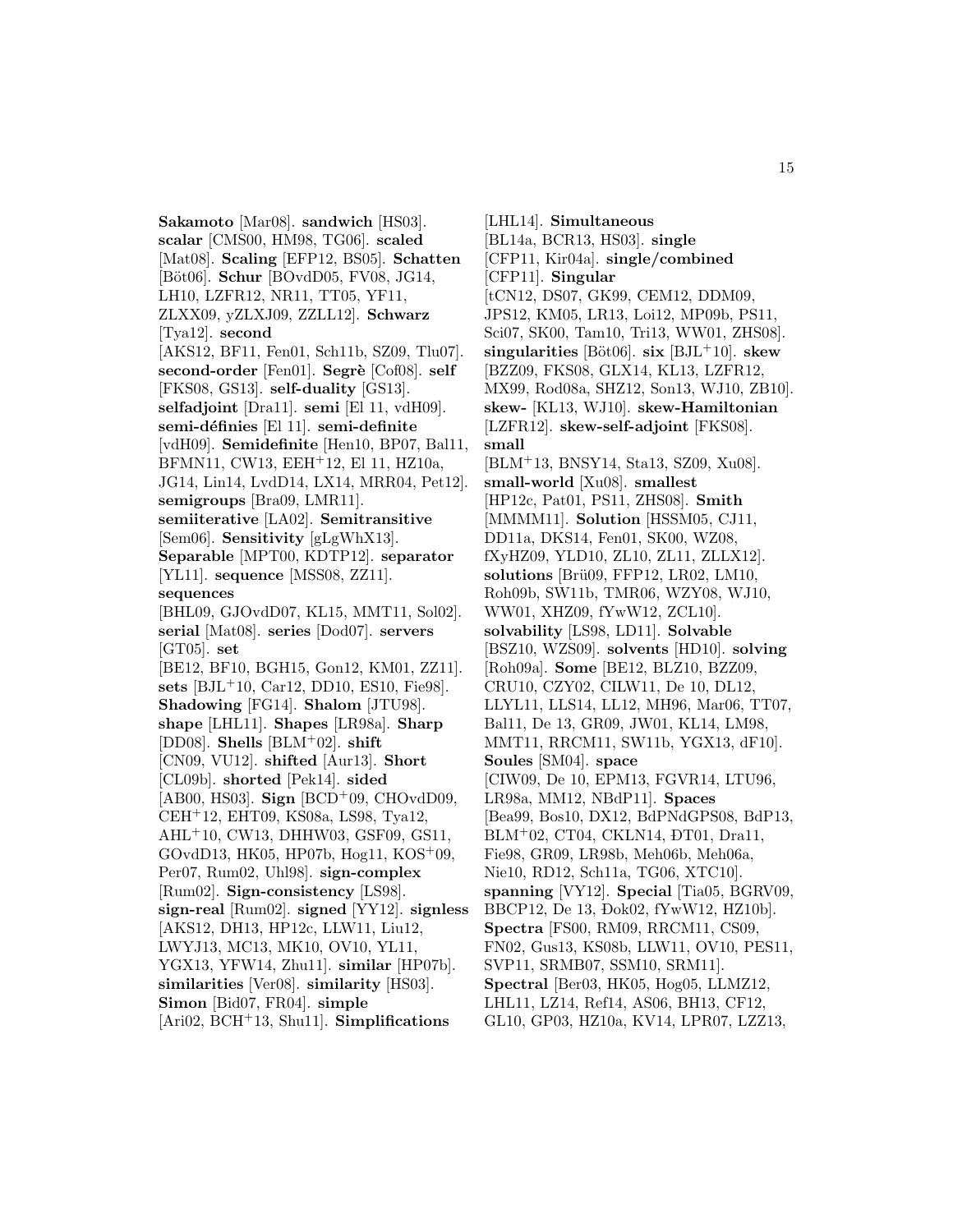LHL14, Liu12, LL12, Rum02, Sch11a, Sne03, Sta13, SH08, SI10, Stu98, Xu10, YH05, Yu10, YSH12, YWZ12, ZzH06, ZZ11, Zha14, Zhu11]. **Spectrally** [AHL<sup>+</sup>10, GSF09, CKSV05, DOvdD10, Per07]. **Spectrum** [BK97, Gil07b, Maz10, AT06, Bou09, FN98, HS10, Lot07, MK10, SH12]. **splittings** [CP99, JW01, SPS12b, WW01, Woź01]. **spreads** [De 10]. **square** [Ben10, DSZ03, HP12a, KKP08, LZFR12, Rod08a]. **squares** [CJ11, HL07, PL12, fYwW12, ZCL10]. **stability** [HM98, HM12b]. **stabilization** [FS98]. **Stable** [Gol08, BCR13, FHR04, Lan99]. **stably** [Rod06]. **stair** [FRM12]. **standard** [Sze07]. **Starlike** [OV10]. **state** [God12]. **states** [LPW14]. **station** [GT05]. **stationary** [Kir03, Kir04a, Kir14, Sch12]. **statistical** [MMW12, TT07]. **stochastic** [Kir04b, Kir09, LZ12, Rea02, Sch12]. **strict** [BLM<sup>+</sup>13, Rod07]. **strictly** [BPS06]. **Strong** [AG12, BL14b, vdH10, BNPS08, CEH<sup>+</sup>12, ERS09, GN02, Hog09, KSH11, Roh10]. **Strongly** [Elz03, Lan99, Car12, HR06, RD12, Siv05]. **structural** [ZJW11]. **Structure** [CVV11, KS09, LZFR12, MMD05, Sze05, CMS12, CFP11, HR06, NM02]. **Structure-preserving** [LZFR12]. **Structured** [Dav04, KL13, MMT03, MX99, SW11a, TG06, FKS08, MMX00, MX08]. **structures** [MM12, PLBG12]. **stubborn** [WS12]. **study** [BFH<sup>+</sup>09, KKP08]. **style** [JPS12]. **subblocks** [ZB10]. **subclasses** [SPS12b]. **Subdirect** [BPS05, BPS06, ZH07]. **subdivided** [CCH<sup>+</sup>12]. **subdivision** [BBC<sup>+</sup>14]. **subdivisions** [BBC<sup>+</sup>09]. **Subdominant** [Kir09, Kir04b]. **subexponential** [BL14b]. **subgraphs** [BLS05, RRCM11]. **subgroups** [Sze07]. **subject** [FK98]. **Submatrices** [BNS14, MNP03, Tia10b]. **submatrix** [ZJW11]. **subnorms** [Gol08]. **subpolytopes** [Mar06]. **subspaces**

[Bru02, De 10, FGVR14, MRR04, MT04, Rod08b, RŠ11, Rod14b, Rol03, Sem06. **substantial** [Tlu07]. **sufficient** [Cio10, Roh09c]. **sum** [BH04]. **sums** [BPS05, BPS06, DMLT03, Dub08, Fot10, Kir09, ZH07]. **sun** [MK10]. **superstars** [Fer09]. **surfaces** [Tlu07, YY13]. **survey** [Roh09c, RF11]. **SVEP** [Mec12]. **Sylvester** [DD11a, HKT14, RR10, WZS09]. **Symmetric** [DKS14, SRMB07, ZJW11, BF04, BFH<sup>+</sup>09, CT04, CEM12, CF14a, CF14b, CJ11, CKLN14, DHHW03, HK05, JK96, JW12a, KM01, KL13, PES09, PES11, Pul12, RR02, Rea02, RS11, RMdAJ10, SW11a, SGL12, SH10, XHZ09, fXyHZ09, YY12, ZCL10, dF10]. **symmetric/** skewsymmetric [RS11]. symmetrically [JK11]. **symmetries** [AV06, Rod07]. **symmetry** [DLRM<sup>+</sup>13]. **symplectic** [Lin13a, MVPS09]. **system** [CJ11, RMZ14, TMR06]. **systems** [BGRV09, BLdP00, BCRS04, Brü09, CM00, Fen01, FFP12, FKS08, FS98, JvdB12, KKP08, Lan99, LS98, Mat03, Mor11, Mor13, NS12, SS08a, Sch11b, SK00, SW11b, WW01]. **Szego** [MR12].

**Taylor** [Lin13b]. **Techniques** [CGK<sup>+</sup>13]. **tensor** [BGJ13, ĐT01, Lim12, PTZ14]. **tensors** [DD10, FMMN11]. **term** [ZZ14]. **terms** [JS02]. **ternary** [tCN12]. **test** [Hog09, Stu98]. **tests** [AG14]. **th** [CF14a, CF14b, Psa02]. **their** [AV06, BdPNdGPS08, BGJ13, Bou09, Bou11, BPS05, KM11, LZ12, LLZ13, LLW11, OV10, SH12]. **Theorem** [CRU09, Bru02, GKMS13, LL11, Oep03, SS08b, Tlu07]. **theorems** [BLS05, CL09b, CP99, HS03, LLZ13, Woź01]. **theoretic** [FK98]. **Theory** [FFB12, MST09, Hog05, Per02, KSvdD05]. **there** [Elz03]. **third** [Pat01]. **Thompson** [MN10]. **three** [DD10, ĐT01]. **Tight** [MNS00, RW02, Tlu07]. **time** [Brü09, Stu98].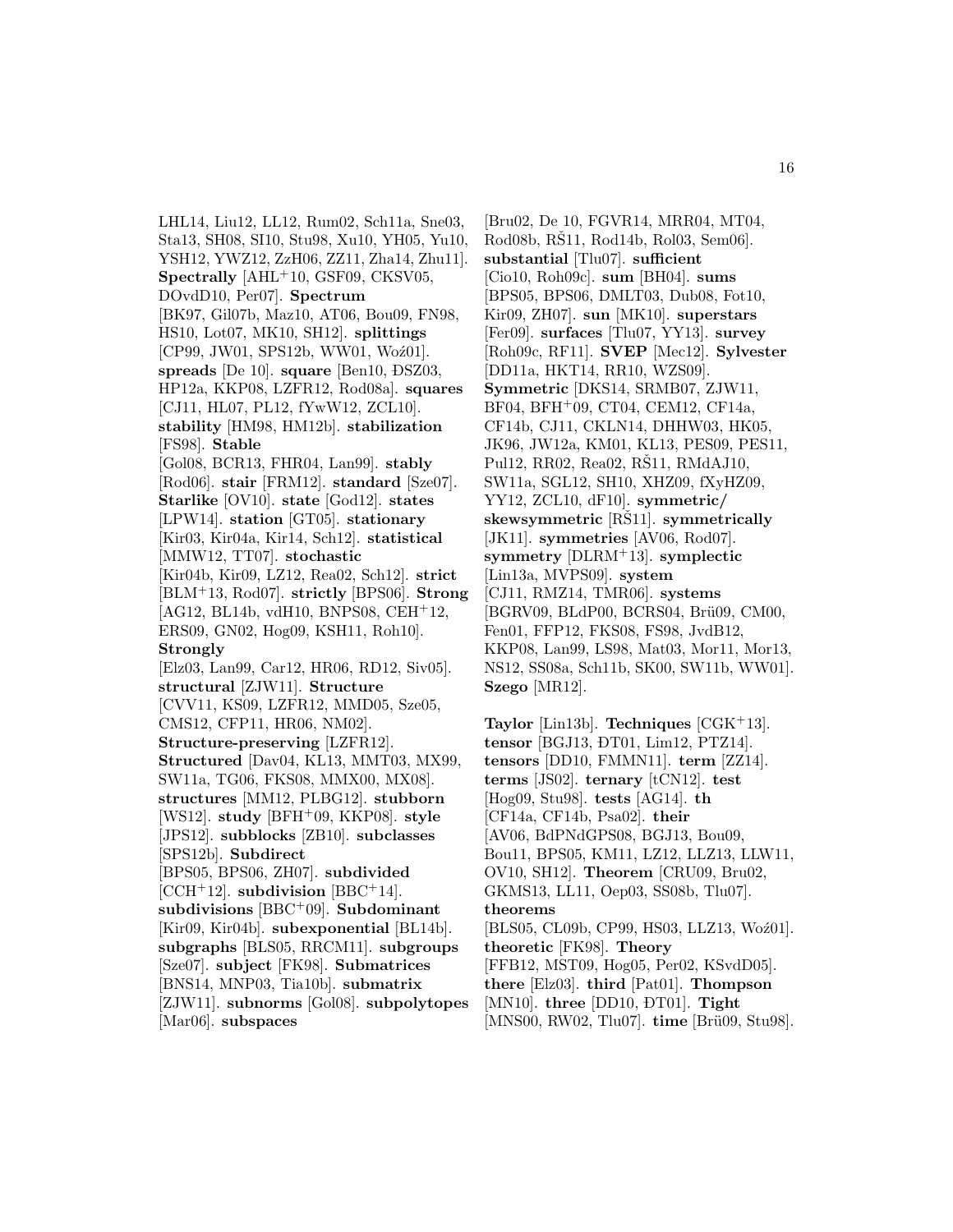**Toeplitz** [Ari02, BG99, Böt06, Böt11, FN06, LS13, MP09a]. **tools** [MMT03]. **topological** [BE12]. **total** [FFJM14]. **Totally** [Bro13, JN09, AG14, CRU10, FJS00, JCST09, JK11, MM13, Pin08, YF11]. **tournament** [DMS11, GK99]. **Trace** [DLRM<sup>+</sup>13, Rea02, Xu10]. **Traces** [Gre14]. **Tracial** [KLR11]. **trajectories** [BL14b]. **transfer** [God12]. **transform** [FT02]. **transformation** [BP07, ĐSZ03, Nof12]. **Transformations** [Bal11, CT04, Gow12, NT07]. **transition** [Xu08]. **transpose** [ ¯ DSZ03]. **trapezoidal** [Dra11]. **tree**  $[AHL+10, BLP09, BS12, BFMN11, CDH+07,$ FHJT96, GS11, GOvdD13, GL10, Gon12, GKMS13, JCST09, MNS00]. **trees** [BF05, BHL09, CL04, DGK<sup>+</sup>12, EEH<sup>+</sup>12, LL08a, LZ12, LHL11, LL12, MN01, OV10, RM09, SI10, ZZ11]. **triangles** [MP09a]. **triangular** [AB00, AH10, BK97, CJ08, CKLN14, Gil07b, JTU98, Mar14, Qi13, Shu11, XZ10]. **tridiagonal** [AC05, AG12, BO00, CN98, CN10, Kou06, MMW12, PL12, PES11]. **triple** [TL07]. **triples** [Bro13, Han05]. **trivial** [LR02]. **Two** [FR04, GT05, HP14, HK98, PES09, fYwW12, AB00, BF04, BvdHL04, BvdHL05, BGK<sup>+</sup>11, BDL<sup>+</sup>09, BL14a, Ber03, CKLN14, DD10, ¯ Dok02, Gil05, Gil11, Gus13, HJS02, HS10, LWB11, MM12, MN01, MP09b, RMZ14, Roh13, Spi06, YY13, ZB10, Ben02]. **two-dimensional** [MM12]. **two-letter** [HJS02]. **two-matrix** [Roh13]. **two-parameter** [MP09b]. **two-sided** [AB00]. **Two-station** [GT05]. **type** [AS06, Bro13, Dra11, HKT14, KS11, Lin13b, MNS11, Nie10, SK00, TL07, XZ11]. **types** [ ¯ Dok02].

**Ulam** [HM12b]. **Ultrametric** [Fie98]. **Unicyclic** [BNPS08, GL10, LL12, LWYJ13, SH12, SGL11, Zha14]. **unilateral** [DDL06].

**unions** [Bou09]. **unit** [BF07, Roh11]. **unitary** [BLR01, MX99]. **units** [HP14]. **universal** [TS01]. **Universally** [DGH<sup>+</sup>09]. **unknown** [RMZ14]. **unspecified** [AJN14, FJS00]. **updates** [CJ11]. **updating** [ZJW11]. **Upper** [FFP12, MKR13, Nie06, AB00, BGRV09, JTU98, Kir01, LHL14, LZL10, XZ10, Yu10]. **Using** [BGH15, HL07, But07, Kir07, SST04]. **value** [CEG12, DS07, JPS12, Loi12, PS11, Roh09a, SS08b, ZHS08]. **valued** [GG04, vdAtMM07]. **values** [Elz03, Gil07a, GK99, Tam10]. **Vandermonde** [BF07, MH96, MM13]. **variables** [Bay11]. **variant** [BFH05]. **variants** [BGH15]. **Variational** [Rum02]. **varieties** [Cof08]. **Vector** [Dra11, BH04, ĐT01, GG04, Kir14, LNP14, MM12, MNR10]. **vector-valued** [GG04]. vectors [Gon12]. Verdière [BFH05, FM13]. **versus** [Ber03, DSS09]. **vertex** [JS02, Lot07, VY12]. **vertices** [BJL<sup>+</sup>10, Dru04, GL10, LHC09, Liu12, LWYJ13, WS12]. **via** [CN98, KDTP12, NO03, NX05, Ova04, PTZ14, Uhl98]. **volume** [HZ10b].

**Waring** [De 13]. **Weak** [SPS12a, SPS12b, Bid07, CP99, Lot07, Woź01]. **weaker** [Woź01]. **weakly** [DHHW03]. **weighing** [NWZ98]. **weight** [BF05, MN01, ZZ11]. **Weighted** [EG10, MD11b, BF11, But07, CMRR13, CN09, KP11, RM09, RRCM11, Son13, VU12, XCL11, ZZ11]. **weights** [CN09, VU12]. **well** [MMT11]. **well-known** [MMT11]. **which** [Bou11, Elz03, FGVR14, hLSxS12]. **whose** [BvdHL04, BvdHL05, MS14, MMT11]. **Wiener** [BH13]. **wild** [BDL<sup>+</sup>09]. **without** [NY14, SGL12, YWZ12]. **WLSEs** [TT07]. **words** [Dru09, HJS02]. **Workshop** [BL04, HZ10b, KSvdD05]. **world** [Xu08].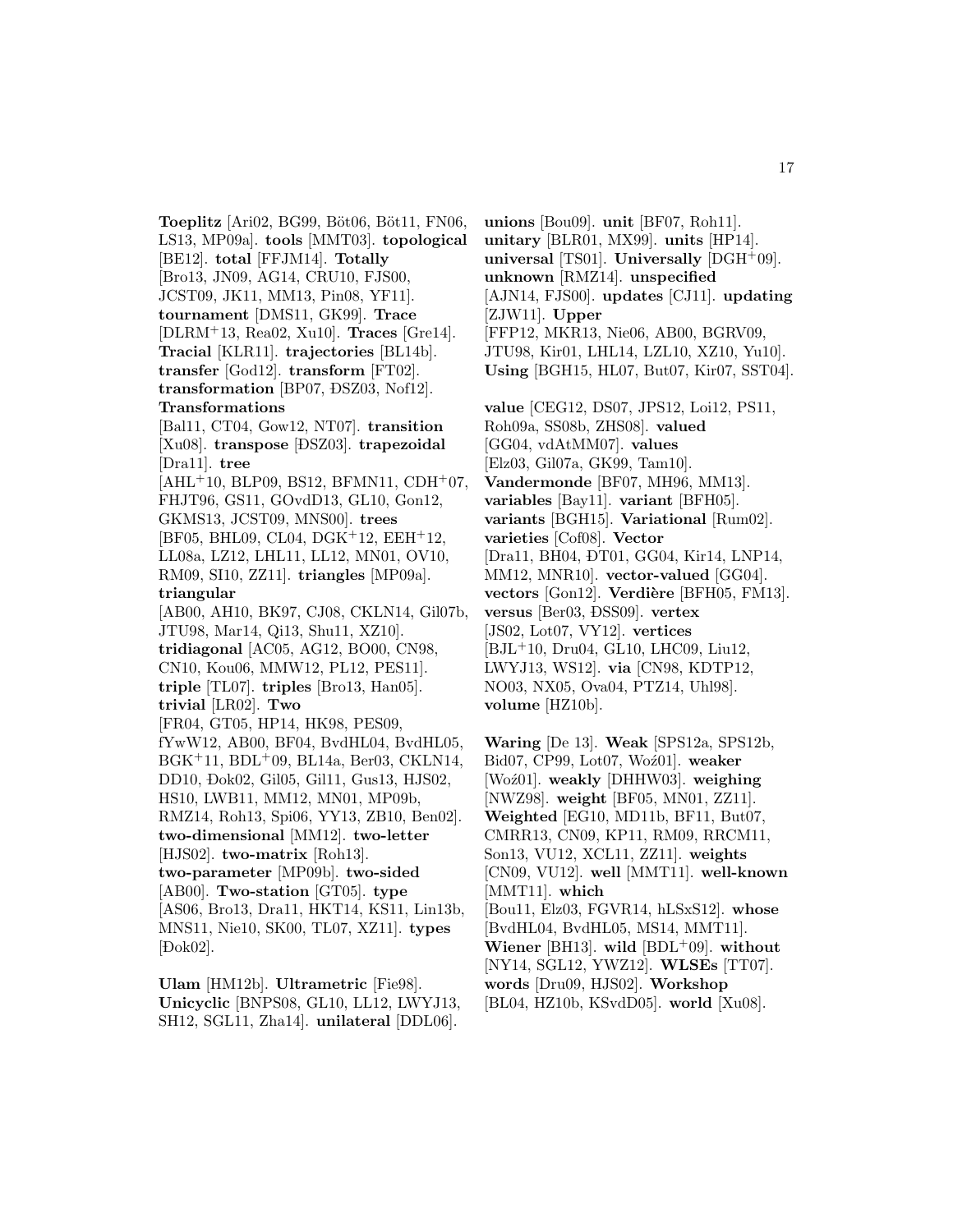**ycle** [dFNP13].

**Zero** [CCH<sup>+</sup>12, VV09, Pin08, BBC<sup>+</sup>14, BCH<sup>+</sup>13, BGH15, DOvdD10, EEH<sup>+</sup>12, GHH<sup>+</sup>14, MS14, Pet12, Rea02]. **Zero-nonzero** [VV09, DOvdD10]. **Zeros** [DDL06, CJLP99]. **zeta** [BS12]. **zone** [SA12].

## **References**

**Ahmadi:2013:MND**

[AAC<sup>+</sup>13] Bahman Ahmadi, Fatemeh Alinaghipour, Michael S. Cavers, Shaun Fallat, Karen Meagher, and Shahla Nasserasr. Minimum number of distinct eigenvalues of graphs. Electronic Journal of Linear Algebra, 26(1):673–691, 2013. CODEN ???? ISSN 1081-3810 (print), 1537-9582 (electronic). URL http:// repository.uwyo.edu/ela/ vol26/iss1/45.

#### **Alvarez:2012:ECO**

[ÁAFG12] Víctor Álvarez, José Andrés Armario, María Dolores Frau, and Félix Gudiel. Embedding cocyclic D-optimal designs in cocyclic Hadamard matrices. Electronic Journal of Linear Algebra, 24(1):66– 82, 2012. CODEN ???? ISSN 1081-3810 (print), 1537-9582 (electronic). URL http:// repository.uwyo.edu/ela/ vol24/iss1/7.

## **Alpay:2000:TSI**

[AB00] Daniel Alpay and Vladimir Bolotnikov. On two-sided interpolation for upper triangular matrices. Electronic Journal of Linear Algebra, 6(1):31–55, 2000. CODEN ???? ISSN 1081-3810 (print), 1537-9582 (electronic). URL http://repository.uwyo. edu/ela/vol6/iss1/5.

## **Alnajjar:2005:FTP**

[AC05] Hasan Alnajjar and Brian Curtin. A family of tridiagonal pairs related to the quantum affine algebra  $U_q(\mathrm{sl}_2)$ . Electronic Journal of Linear Algebra, 13(1):1–9, 2005. CODEN ???? ISSN 1081- 3810 (print), 1537-9582 (electronic). URL http:// repository.uwyo.edu/ela/ vol13/iss1/1.

## **Alnajjar:2010:LPE**

[AC10] Hasan Alnajjar and Brian Curtin. Leonard pairs from the equitable basis of  $sl_2$ . Electronic Journal of Linear Algebra, 20(1):490–505, 2010. CODEN ???? ISSN 1081-3810 (print), 1537-9582 (electronic). URL http:// repository.uwyo.edu/ela/ vol20/iss1/36.

**Armandnejad:2012:SLP**

[AG12] Ali Armandnejad and Zahra Gashool. Strong linear preservers of g-tridiagonal majorization on  $\mathbb{R}^N$ . Electronic Journal of Linear Algebra, 23 (1):115–121, 2012. CODEN ???? ISSN 1081-3810 (print), 1537-9582 (electronic). URL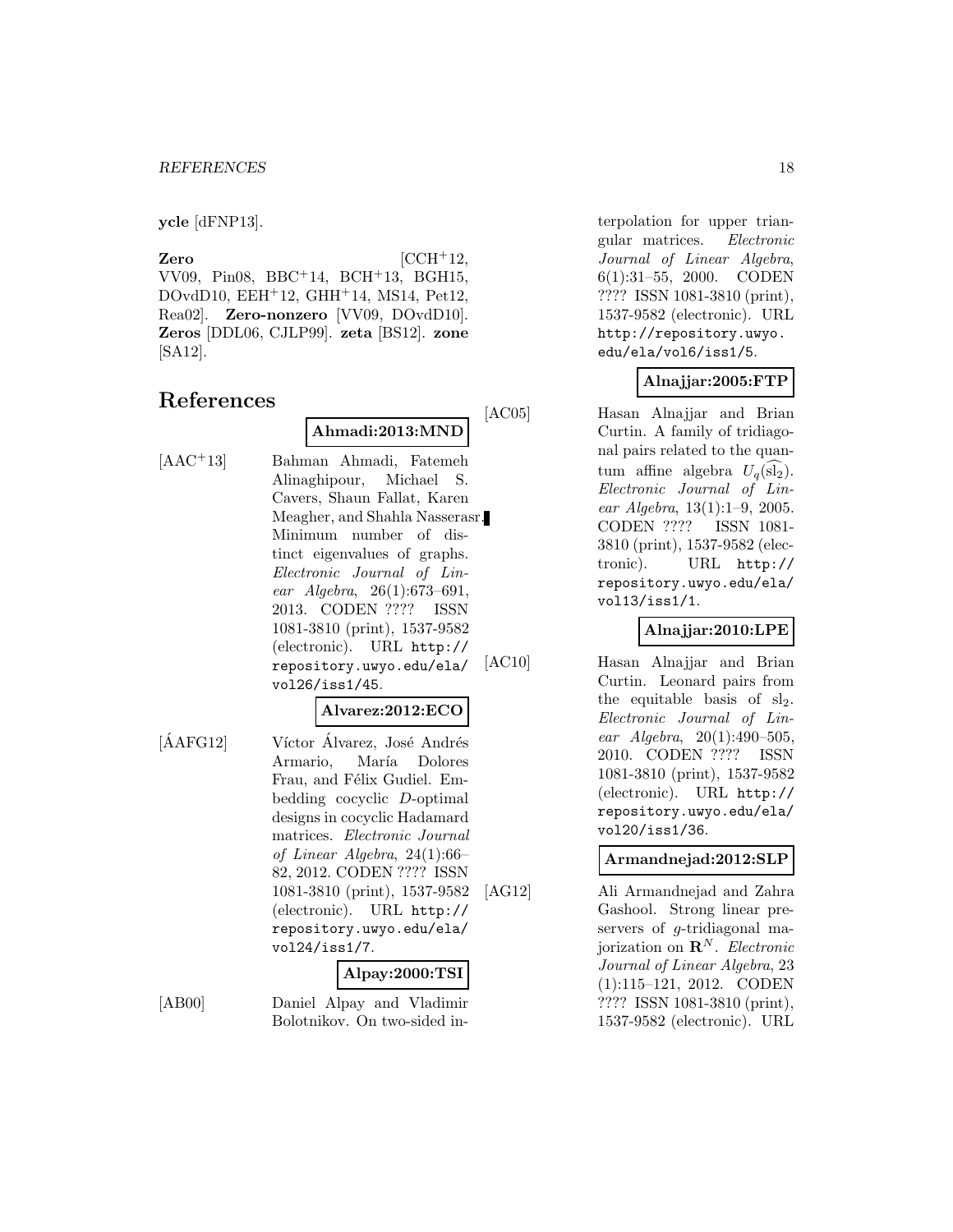http://repository.uwyo. edu/ela/vol23/iss1/7.

**Adm:2014:ITC**

[AG14] Mohammad Adm and Jurgen Garloff. Improved tests and characterizations of totally nonnegative matrices. Electronic Journal of Linear  $Algebra$ ,  $27(1):588-610$ , 2014. CODEN ???? ISSN 1081-3810 (print), 1537-9582 (electronic). URL http:// repository.uwyo.edu/ela/ vol27/iss1/255.

#### **Armentia:2011:DDA**

[AGV11] Gorka Armentia, Juan-Miguel Gracia, and Francisco E. Velasco. Derivatives of the diameter and the area of a connected component of the pseudospectrum. Electronic Journal of Linear Algebra, 22(1): 1004–1019, 2011. CODEN ???? ISSN 1081-3810 (print), 1537-9582 (electronic). URL http://repository.uwyo. edu/ela/vol22/iss1/65.

## **An:2010:CJD**

[AH10] Runling An and Jinchuan Hou. Characterizations of Jordan derivations on triangular rings: Additive maps Jordan derivable at idempotents. Electronic Journal of Linear Algebra, 21(1):28–42, 2010. CODEN ???? ISSN 1081-3810 (print), 1537-9582 (electronic). URL http:// repository.uwyo.edu/ela/ vol21/iss1/5.

## **Arav:2010:SAT**

[AHL<sup>+</sup>10] Marina Arav, Frank Hall, Zhongshan Li, Krishna Kaphle, and Nilay Manzagol. Spectrally arbitrary tree sign patterns of order 4. Electronic Journal of Linear Algebra, 20 (1):180–197, 2010. CODEN ???? ISSN 1081-3810 (print), 1537-9582 (electronic). URL http://repository.uwyo. edu/ela/vol20/iss1/14.

## **Akin:2014:CPM**

[AJN14] V. Akin, C. R. Johnson, and S. Nasserasr.  $TP_K$  completion of partial matrices with one unspecified entry. Electronic Journal of Linear Algebra, 27(1):426–443, 2014. CODEN ???? ISSN 1081-3810 (print), 1537-9582 (electronic). URL http:// repository.uwyo.edu/ela/ vol27/iss1/27.

## **Andelic:2012:NGB**

[AKS12] Milica Andelić, Tamara Koledin, and Zoran Stanić. Nested graphs with bounded second largest (signless Laplacian) eigenvalue. Electronic Journal of Linear Algebra, 24 (1):181–201, 2012. CODEN ???? ISSN 1081-3810 (print), 1537-9582 (electronic). URL http://repository.uwyo. edu/ela/vol24/iss1/14.

## **Armandnejad:2012:GML**

[AM12] Ali Armandnejad and Asma Ilkhanizadeh Manesh. GUTmajorization and its linear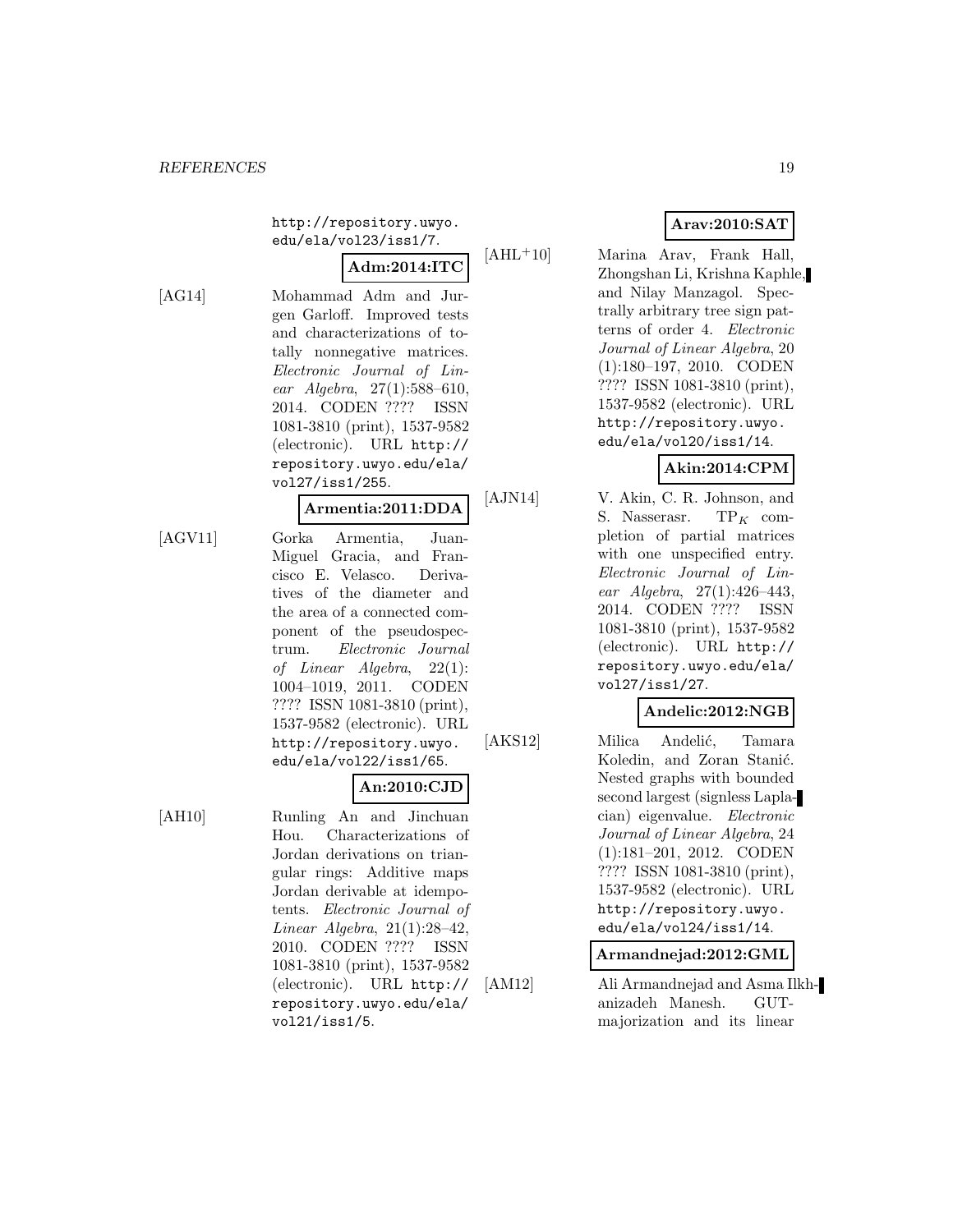#### *REFERENCES* 20

preservers. Electronic Journal of Linear Algebra, 23 (1):646–654, 2012. CODEN ???? ISSN 1081-3810 (print), 1537-9582 (electronic). URL http://repository.uwyo. edu/ela/vol23/iss1/46.

## **Aretaki:2014:RKN**

[AM14] Aik. Aretaki and John Maroulas. On the rank- $k$ numerical range of matrices polynomials. Electronic Journal of Linear Algebra, 27 (1):809–820, 2014. CODEN ???? ISSN 1081-3810 (print), 1537-9582 (electronic). URL http://repository.uwyo. edu/ela/vol27/iss1/269.

## **Afshin:2009:PNH**

[AMS09] Hamid Reza Afshin, Mohammad Ali Mehrjoofard, and Abbas Salemi. Polynomial numerical hulls of order 3. Electronic Journal of Linear Algebra, 18(1):253–263, 2009. CODEN ???? ISSN 1081-3810 (print), 1537-9582 (electronic). URL http:// repository.uwyo.edu/ela/ vol18/iss1/22.

## **Arimoto:2002:SPC**

[Ari02] Akio Arimoto. A simple proof of the classification of normal Toeplitz matrices. Electronic Journal of Linear Algebra, 9(1):108–111, 2002. CODEN ???? ISSN 1081-3810 (print), 1537-9582 (electronic). URL http:// repository.uwyo.edu/ela/ vol9/iss1/9.

## **Ali:2006:LTE**

[AS06] Mouhamad Al Sayed Ali and Miloud Sadkane. On a Lyapunov type equation related to parabolic spectral dichotomy. Electronic Journal of Linear Algebra, 15 (1):134–142, 2006. CODEN ???? ISSN 1081-3810 (print), 1537-9582 (electronic). URL http://repository.uwyo. edu/ela/vol15/iss1/9.

## **Adam:2006:EIS**

[AT06] Maria Adam and Michael J. Tsatsomeros. An eigenvalue inequality and spectrum localization for complex matrices. Electronic Journal of Linear Algebra, 15 (1):239–250, 2006. CODEN ???? ISSN 1081-3810 (print), 1537-9582 (electronic). URL http://repository.uwyo. edu/ela/vol15/iss1/19.

## **Aurentz:2013:FIS**

[Aur13] Jared L. Aurentz. A factorization of the inverse of the shifted companion matrix. Electronic Journal of Linear Algebra, 26(1):231–247, 2013. CODEN ???? ISSN 1081-3810 (print), 1537-9582 (electronic). URL http:// repository.uwyo.edu/ela/ vol26/iss1/18.

#### **Antoniou:2004:NFC**

[AV04] E. N. Antoniou and S. Vologiannidis. A new family of companion forms of polynomial matrices. Electronic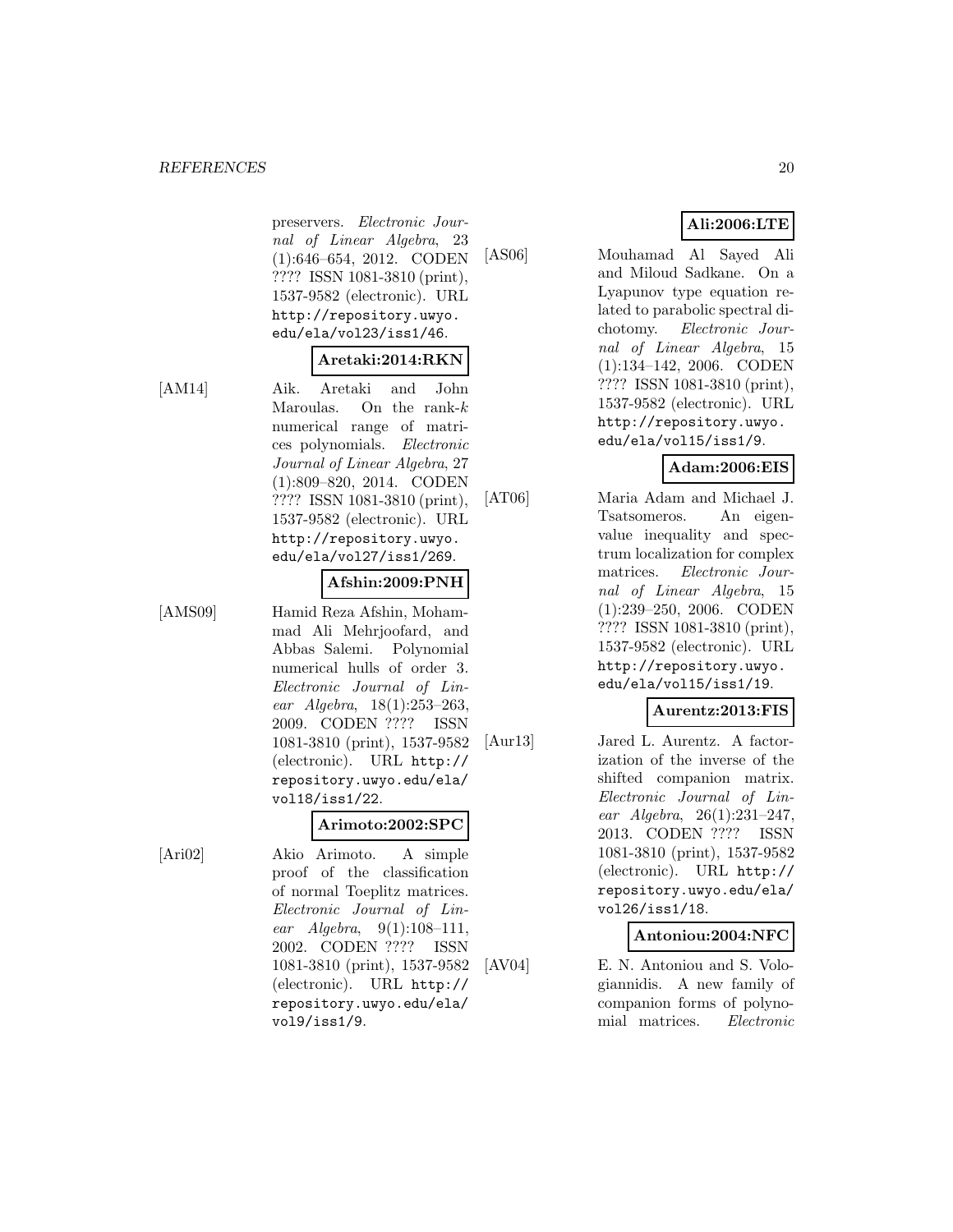#### *REFERENCES* 21

Journal of Linear Algebra, 11(1):78–87, 2004. CODEN ???? ISSN 1081-3810 (print), 1537-9582 (electronic). URL http://repository.uwyo. edu/ela/vol11/iss1/8.

#### **Antoniou:2006:LPM**

[AV06] Efstathios N. Antoniou and Stavros Vologiannidis. Linearizations of polynomial matrices with symmetries and their applications. Electronic Journal of Linear Algebra, 15 (1):107–114, 2006. CODEN ???? ISSN 1081-3810 (print), 1537-9582 (electronic). URL http://repository.uwyo. edu/ela/vol15/iss1/7.

## **Balaji:2011:CPS**

[Bal11] R. Balaji. Characterization of P-property for some **Z**transformations on positive semidefinite cone. Electronic Journal of Linear Algebra, 22 (1):1020–1030, 2011. CO-DEN ???? ISSN 1081- 3810 (print), 1537-9582 (electronic). URL http:// repository.uwyo.edu/ela/ vol22/iss1/66.

## **Bapat:2007:GIB**

[Bap07] Ravindra B. Bapat. On generalized inverses of banded matrices. Electronic Journal of Linear Algebra, 16 (1):284–290, 2007. CODEN ???? ISSN 1081-3810 (print), 1537-9582 (electronic). URL http://repository.uwyo. edu/ela/vol16/iss1/24.

## **Bayat:2011:GPE**

[Bay11] Morteza Bayat. Generalized Pascal k-eliminated functional matrix with 2n variables. Electronic Journal of Linear Algebra, 22 (1):419–429, 2011. CODEN ???? ISSN 1081-3810 (print), 1537-9582 (electronic). URL http://repository.uwyo. edu/ela/vol22/iss1/24.

## **Balaji:2007:BDM**

[BB07] R. Balaji and Ravindra B. Bapat. Block distance matrices. Electronic Journal of Linear Algebra, 16(1): 435–443, 2007. CODEN ???? ISSN 1081-3810 (print), 1537-9582 (electronic). URL http://repository.uwyo. edu/ela/vol16/iss1/36.

## **Barrett:2009:MRE**

[BBC<sup>+</sup>09] Wayne Barrett, Ryan Bowcutt, Mark Cutler, Seth Gibelyou, and Kayla Owens. Minimum rank of edge subdivisions of graphs. Electronic Journal of Linear Algebra, 18 (1):530–563, 2009. CODEN ???? ISSN 1081-3810 (print), 1537-9582 (electronic). URL http://repository.uwyo. edu/ela/vol18/iss1/42.

## **Barrett:2014:MNC**

[BBC<sup>+</sup>14] Wayne Barrett, Steve Butler, Minerva Catral, Shaun M. Fallat, H. Tracy Hall, Leslie Hogben, and Michael Young. The maximum nullity of a complete subdivision graph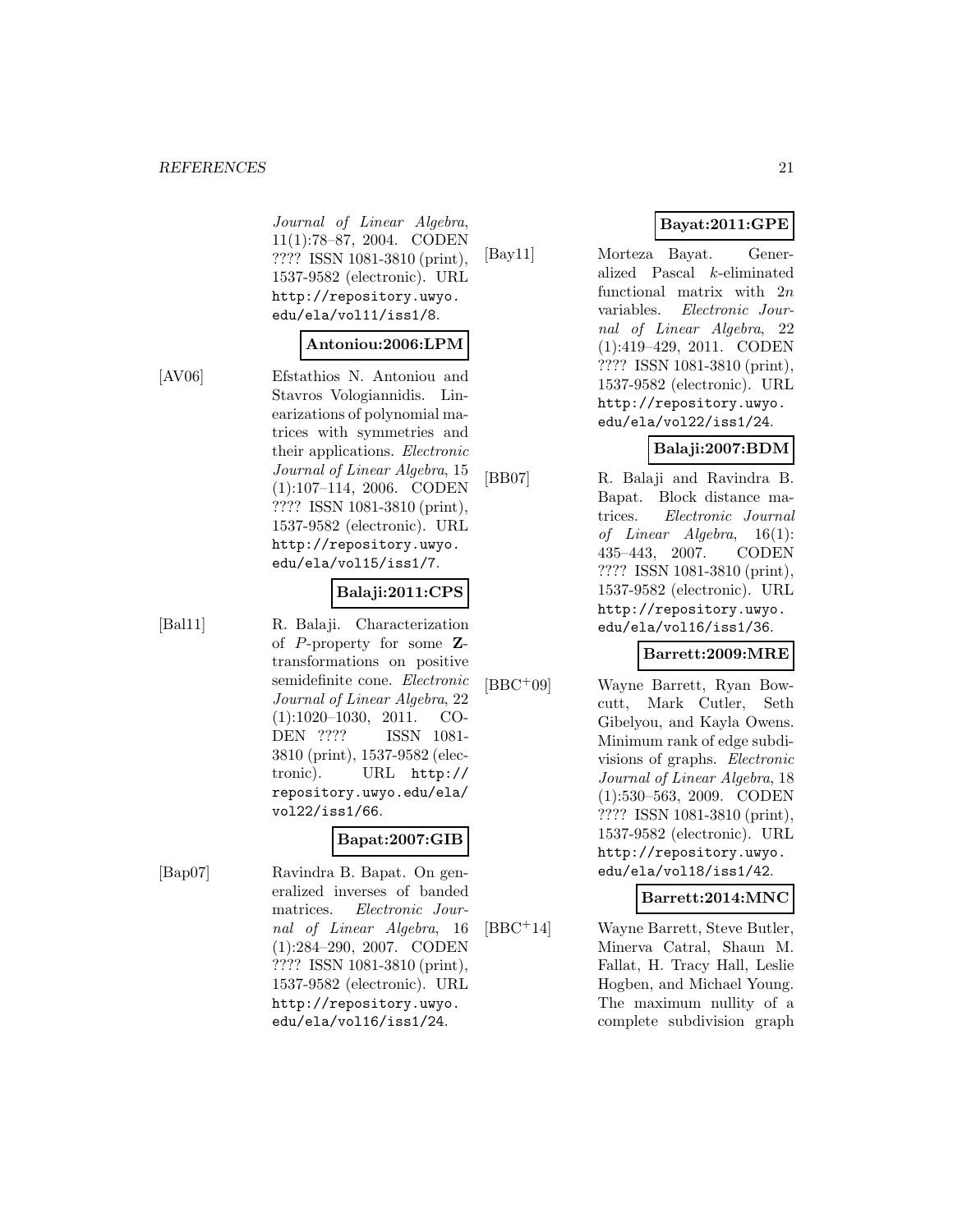is equal to its zero forcing number. Electronic Journal of Linear Algebra, 27 (1):444–457, 2014. CODEN ???? ISSN 1081-3810 (print), 1537-9582 (electronic). URL http://repository.uwyo. edu/ela/vol27/iss1/28.

## **Baksalary:2012:PSI**

[BBCP12] Oskar Maria Baksalary, Natalia Bebiano, Ljiljana Cvetković, and Simo Puntanen. Preface to special issue: International Conference on Matrix Analysis and Its Applications — MatTriad 2011. Electronic Journal of Linear Algebra,  $25(1):1-2$ , 2012. CODEN ???? ISSN 1081-3810 (print), 1537-9582 (electronic). URL http:// repository.uwyo.edu/ela/ vol25/iss1/1.

## **Berman:2009:SPA**

[BCD<sup>+</sup>09] Abraham Berman, Minerva Catral, Luz Maria DeAlba, Abed Elhashash, Frank J. Hall, Leslie Hogben, In-Jae Kim, Dale D. Olesky, Pablo Tarazaga, Michael J. Tsatsomeros, and Pauline van den Driessche. Sign patterns that allow eventual positivity. Electronic Journal of Linear Algebra, 19 (1):108–120, 2009. CODEN ???? ISSN 1081-3810 (print), 1537-9582 (electronic). URL http://repository.uwyo. edu/ela/vol19/iss1/5.

[BCG96] Rafael Bru, Carmen Coll, and Josep Gelonch. Periodic coprime matrix fraction decompositions. Electronic Journal of Linear Algebra, 1(1):44–58, 1996. CODEN ???? ISSN 1081-3810 (print), 1537-9582 (electronic). URL http://repository.uwyo. edu/ela/vol1/iss1/4.

## **Berliner:2013:MRM**

[BCH<sup>+</sup>13] Adam Berliner, Minerva Catral, Leslie Hogben, My Huynh, Kelsey Lied, and Michael Young. Minimum rank, maximum nullity, and zero forcing number of simple digraphs. Electronic Journal of Linear Algebra, 26 (1):762–780, 2013. CODEN ???? ISSN 1081-3810 (print), 1537-9582 (electronic). URL http://repository.uwyo. edu/ela/vol26/iss1/52.

## **Bras:2013:NSB**

[BCR13] I. Brás, A. C. Carapito, and P. Rocha. A note on simultaneous block diagonally stable matrices. Electronic Journal of Linear Algebra, 26 (1):90–100, 2013. CODEN ???? ISSN 1081-3810 (print), 1537-9582 (electronic). URL http://repository.uwyo. edu/ela/vol26/iss1/7.

## **Bru:2004:RIP**

[BCRS04] Rafael Bru, Carmen Coll, Sergio Romero, and Elena Sánchez. Reachability indices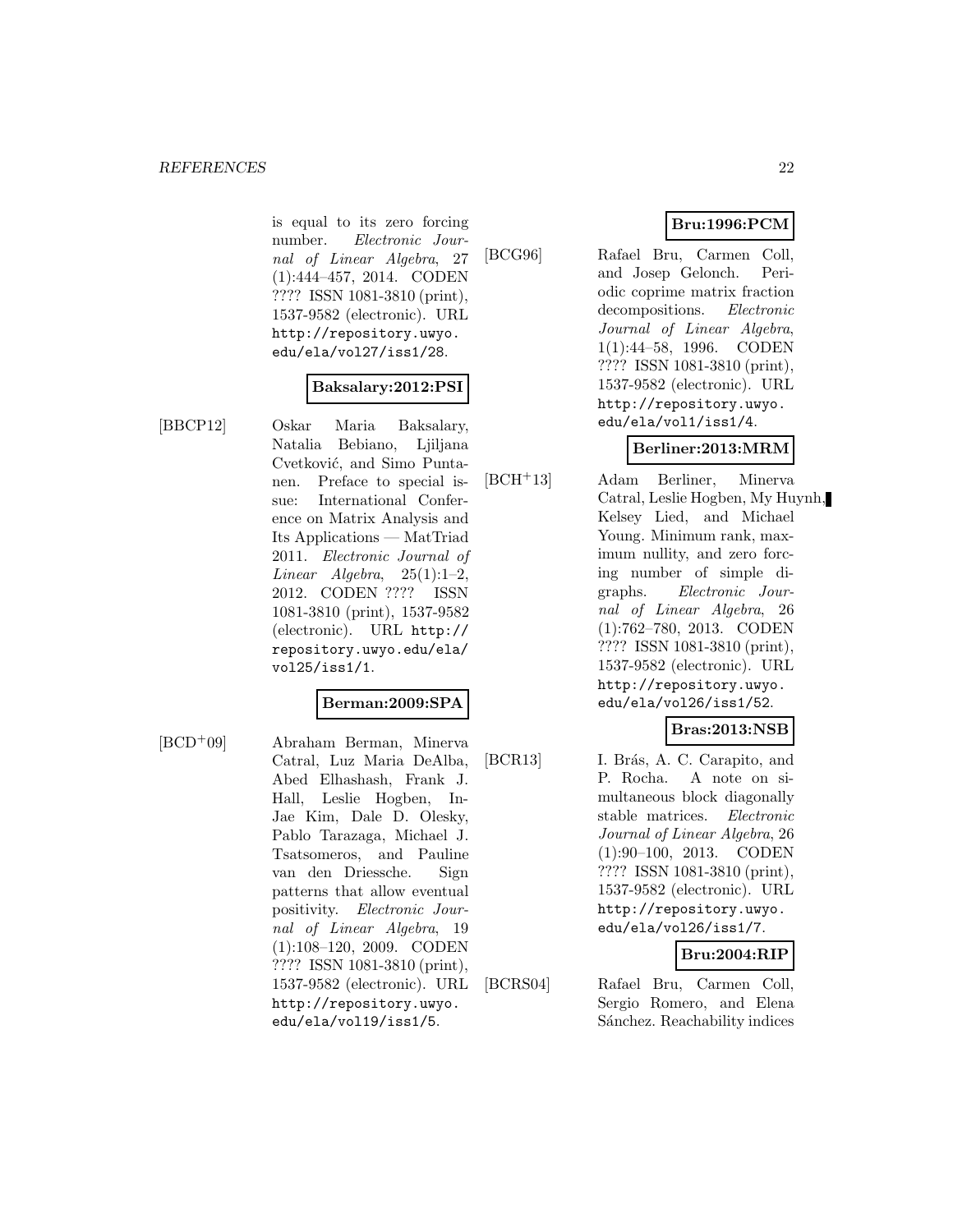of positive linear systems. Electronic Journal of Linear Algebra, 11(1):88–102, 2004. CODEN ???? ISSN 1081-3810 (print), 1537-9582 (electronic). URL http:// repository.uwyo.edu/ela/ vol11/iss1/9.

### **Belitskii:2009:PCA**

Dmytryshyn, Ruvim Lipyanski, Vladimir V. Sergeichuk, and Arkady Tsurkov. Problems of classifying associative or Lie algebras over a field of characteristic not two and finite metabelian groups are wild. Electronic Journal of Linear Algebra, 18 (1):516–529, 2009. CODEN ???? ISSN 1081-3810 (print), 1537-9582 (electronic). URL

[BDL<sup>+</sup>09] Genrich Belitskii, Andrii R.

#### **Bebiano:2013:NRQ**

http://repository.uwyo. edu/ela/vol18/iss1/41.

[BdP13] N. Bebiano and J. da Providência. Numerical ranges of quadratic operators in spaces with an indefinite metric. Electronic Journal of Linear Algebra, 26 (1):141–157, 2013. CODEN ???? ISSN 1081-3810 (print), 1537-9582 (electronic). URL http://repository.uwyo. edu/ela/vol26/iss1/11.

#### **Bebiano:2010:CNH**

[BdPdP10] Natália Bebiano, João da Providência, and João P. da Providência. Classes of non-Hermitian operators with real eigenvalues.

Electronic Journal of Linear Algebra, 21(1):98–109, 2010. CODEN ???? ISSN 1081-3810 (print), 1537-9582 (electronic). URL http:// repository.uwyo.edu/ela/ vol21/iss1/10.

**Bebiano:2008:KSN**

[BdPNdGPS08] Natalia Bebiano, Joao da Providência, Ana Cristina Nata, and

Maria da Graca Pereira Soares. Krein spaces numerical ranges and their computer generation. Electronic Journal of Linear Algebra, 17(1): 192–208, 2008. CODEN ???? ISSN 1081-3810 (print), 1537-9582 (electronic). URL http://repository.uwyo. edu/ela/vol17/iss1/15.

## **Beyn:1997:IPP**

[BE97] Wolf-Jurgen Beyn and Ludwig Elsner. Infinite products and paracontracting matrices. Electronic Journal of Linear Algebra, 2(1):1–8, 1997. CODEN ???? ISSN 1081-3810 (print), 1537-9582 (electronic). URL http:// repository.uwyo.edu/ela/ vol2/iss1/1.

## **Bahrami:2012:STP**

[BE12] F. Bahrami and A. Bayati Eshkaftaki. Some topological properties of the set of linear preservers of majorization. Electronic Journal of Linear Algebra, 23(1):655–663, 2012. CODEN ???? ISSN 1081-3810 (print), 1537-9582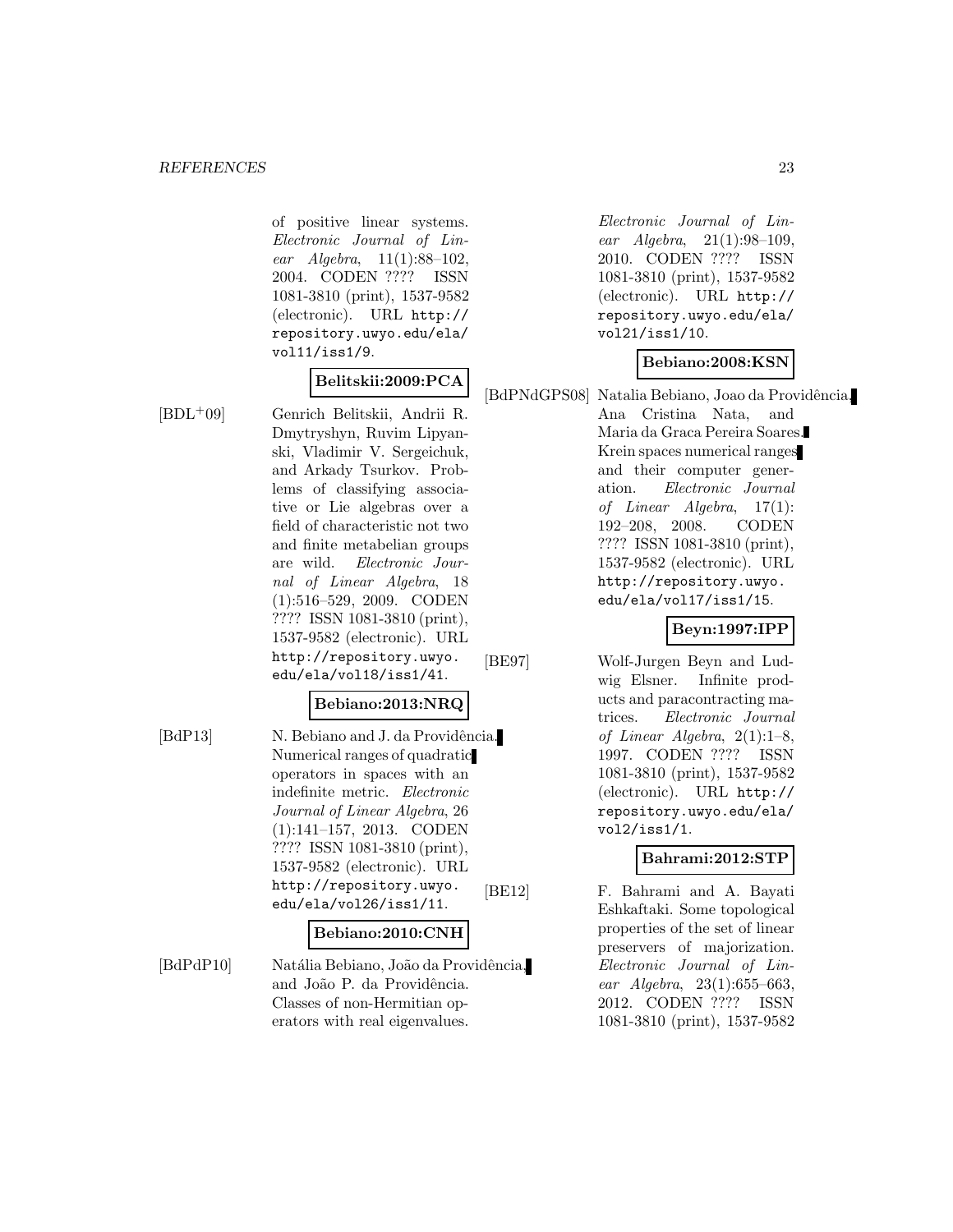(electronic). URL http:// repository.uwyo.edu/ela/ vol23/iss1/47.

## **Beasley:1999:SRM**

[Bea99] LeRoy B. Beasley. Spaces of rank-2 matrices over GF(2). Electronic Journal of Linear  $Algebra, 5(1):11-18, 1999.$ CODEN ???? ISSN 1081- 3810 (print), 1537-9582 (electronic). URL http:// repository.uwyo.edu/ela/ vol5/iss1/2.

### **Bozeman:2014:MRG**

[BEH<sup>+</sup>14] Chassidy Bozeman, AnnaVictoria Ellsworth, Leslie Hogben, Jephian Chin-Hung Lin, Gabi Maurer, Kathleen Nowak, Aaron Rodriguez, and James Strickland. Minimum rank of graphs with loops. Electronic Journal of Linear Algebra, 27(1): 907–934, 2014. CODEN ???? ISSN 1081-3810 (print), 1537-9582 (electronic). URL http://repository.uwyo. edu/ela/vol27/iss1/1071.

#### **Bendoukha:2002:DMP**

[Ben02] Berrabah Bendoukha. Deux modèles pour les opérateurs de contraction. (French) [Two models for contraction operators]. Electronic Journal of Linear Algebra, 9(1): 171–189, 2002. CODEN ???? ISSN 1081-3810 (print), 1537-9582 (electronic). URL http://repository.uwyo. edu/ela/vol9/iss1/18.

## **Benitez:2010:NDS**

[Ben10] Julio Benítez. A new decomposition for square matrices. Electronic Journal of Linear Algebra, 20(1):207–225, 2010. CODEN ???? ISSN 1081-3810 (print), 1537-9582 (electronic). URL http:// repository.uwyo.edu/ela/ vol20/iss1/16.

## **Bercovici:2003:SVC**

[Ber03] Hari Bercovici. Spectral versus classical Nevanlinna–Pick interpolation in dimension two. Electronic Journal of Linear Algebra, 10(1):60–64, 2003. CODEN ???? ISSN 1081-3810 (print), 1537-9582 (electronic). URL http:// repository.uwyo.edu/ela/ vol10/iss1/5.

## **Barioli:2004:TCR**

[BF04] Francesco Barioli and Shaun M. Fallat. On two conjectures regarding an inverse eigenvalue problem for acyclic symmetric matrices. Electronic Journal of Linear Algebra, 11 (1):41–50, 2004. CODEN ???? ISSN 1081-3810 (print), 1537-9582 (electronic). URL http://repository.uwyo. edu/ela/vol11/iss1/4.

## **Berman:2005:ACT**

[BF05] Abraham Berman and Karl Heinz Förster. Algebraic connectivity of trees with a pendant edge of infinite weight. Electronic Journal of Linear Algebra, 13(1):175–186,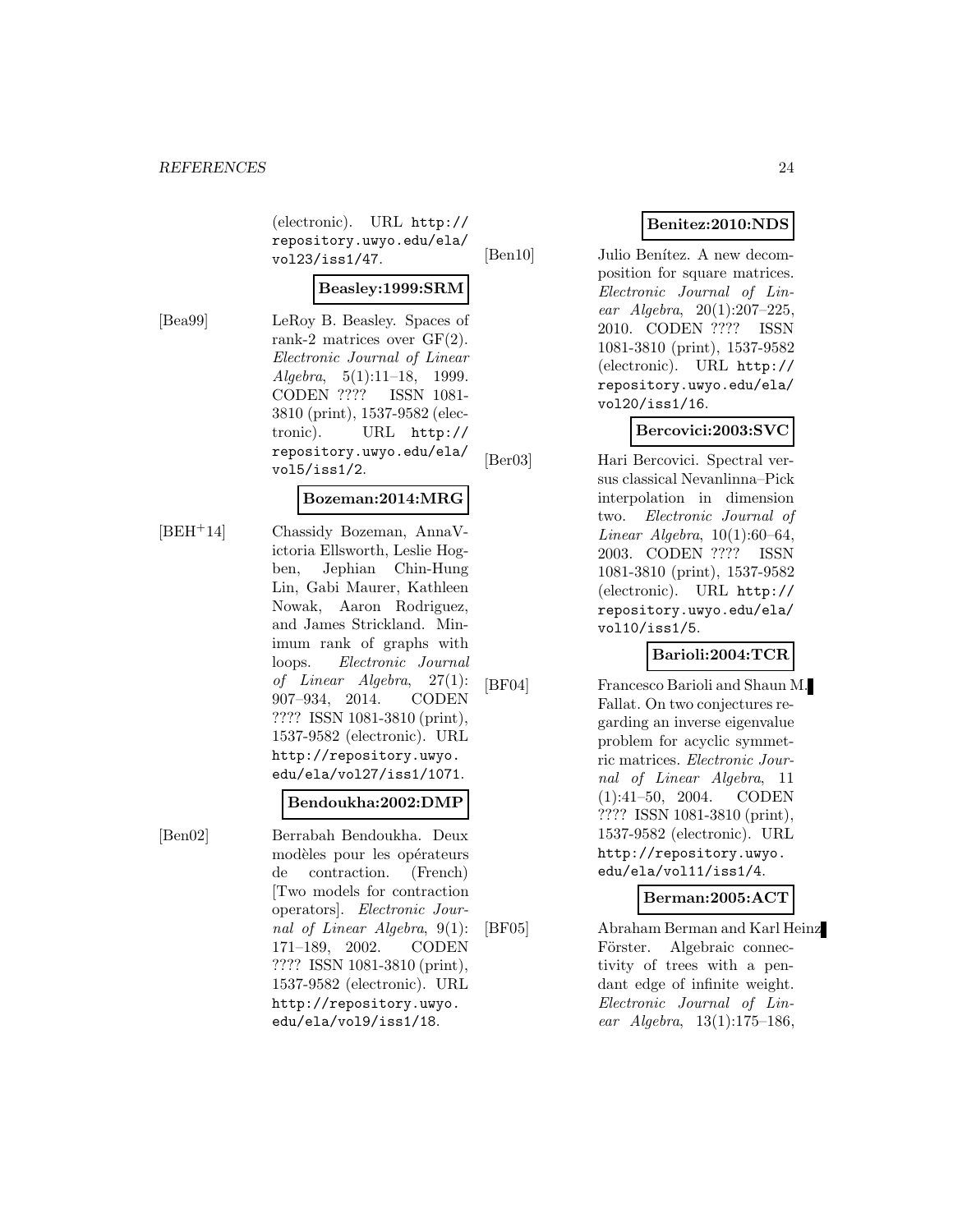2005. CODEN ???? ISSN 1081-3810 (print), 1537-9582 (electronic). URL http:// repository.uwyo.edu/ela/ vol13/iss1/14.

#### **Berman:2007:PCV**

[BF07] Lihu Berman and Arie Feuer. On perfect conditioning of Vandermonde matrices on the unit circle. Electronic Journal of Linear Algebra, 16 (1):157–161, 2007. CODEN ???? ISSN 1081-3810 (print), 1537-9582 (electronic). URL http://repository.uwyo. edu/ela/vol16/iss1/13.

#### **Bueno:2008:ERP**

[BF08] Maribel I. Bueno and Susana Furtado. On the exponent of r-regular primitive matrices. Electronic Journal of Linear Algebra, 17(1):28–47, 2008. CODEN ???? ISSN 1081-3810 (print), 1537-9582 (electronic). URL http:// repository.uwyo.edu/ela/ vol17/iss1/4.

#### **Bueno:2010:GSE**

[BF10] Maribel I. Bueno and Susana Furtado. On the gaps in the set of exponents of Boolean primitive circulant matrices. Electronic Journal of Linear Algebra, 20(1):640–660, 2010. CODEN ???? ISSN 1081-3810 (print), 1537-9582 (electronic). URL http:// repository.uwyo.edu/ela/ vol20/iss1/46.

## **Berman:2011:LBS**

[BF11] Abraham Berman and Miriam Farber. A lower bound for the second largest Laplacian eigenvalue of weighted graphs. Electronic Journal of Linear Algebra, 22(1): 1179–1184, 2011. CODEN ???? ISSN 1081-3810 (print), 1537-9582 (electronic). URL http://repository.uwyo. edu/ela/vol22/iss1/79.

## **Bueno:2012:PLM**

[BF12] M. I. Bueno and S. Furtado. Palindromic linearizations of a matrix polynomial of odd degree obtained from Fiedler pencils with repetition. Electronic Journal of Linear Algebra, 23 (1):562–577, 2012. CODEN ???? ISSN 1081-3810 (print), 1537-9582 (electronic). URL http://repository.uwyo. edu/ela/vol23/iss1/40.

## **Barioli:2005:VGP**

[BFH05] Francesco Barioli, Shaun Fallat, and Leslie Hogben. A variant on the graph parameters of Colin de Verdière: implications to the minimum rank of graphs. Electronic Journal of Linear Algebra, 13 (1):387–404, 2005. CODEN ???? ISSN 1081-3810 (print), 1537-9582 (electronic). URL http://repository.uwyo. edu/ela/vol13/iss1/24.

#### **Barioli:2009:MRN**

[BFH<sup>+</sup>09] Francesco Barioli, Shaun M.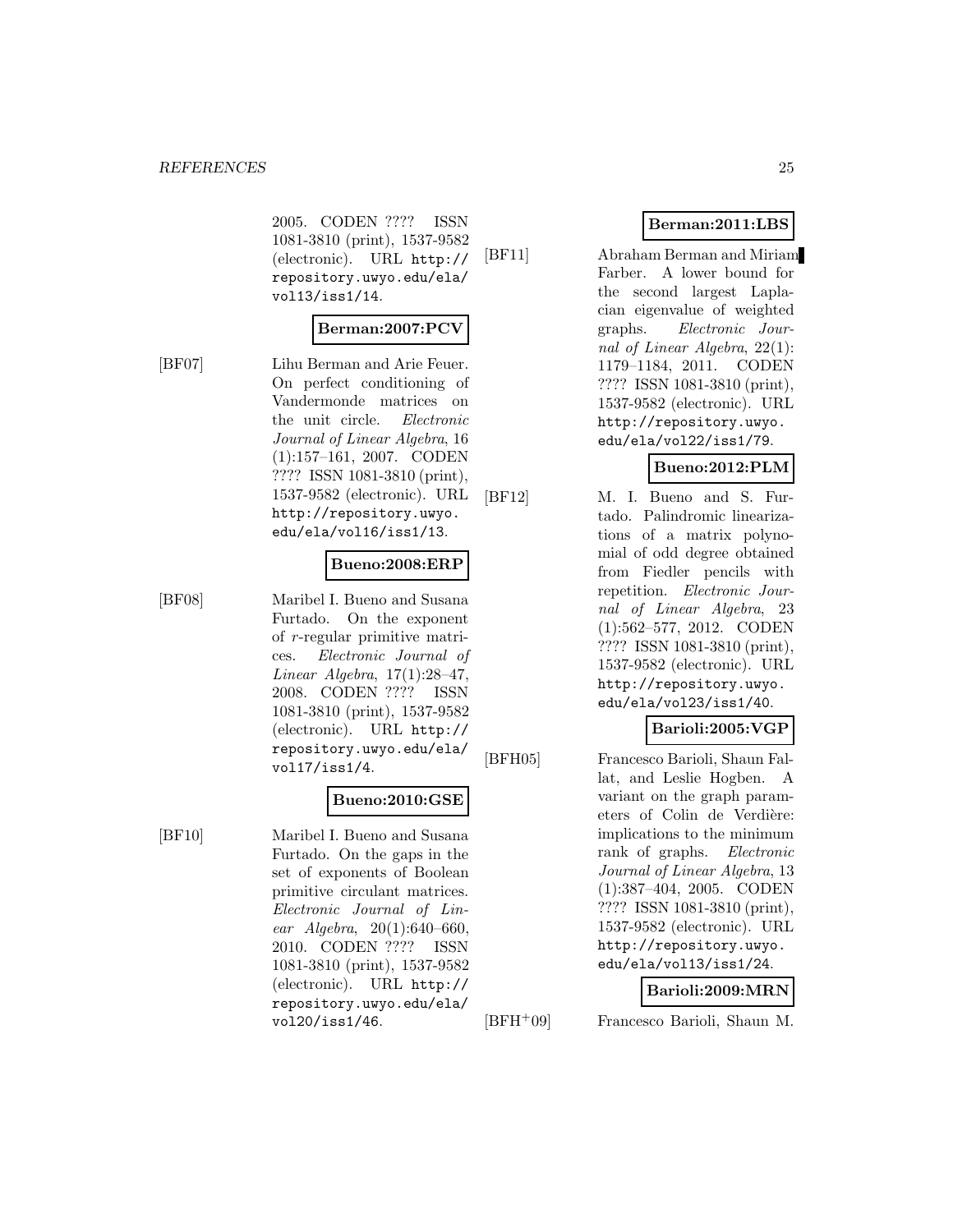Fallat, H. Tracy Hall, Daniel Hershkowitz, Leslie Hogben, Hein van der Holst, Bryan Shader, Bryan Shader, Bryan Shader, Bryan Shader, and Bryan Shader. On the minimum rank of not necessarily symmetric matrices: a preliminary study. Electronic Journal of Linear Algebra, 18 (1):126–145, 2009. CODEN ???? ISSN 1081-3810 (print), 1537-9582 (electronic). URL http://repository.uwyo. edu/ela/vol18/iss1/12.

## **Barioli:2011:MSR**

[BFMN11] Francesco Barioli, Shaun M. Fallat, Lon H. Mitchell, and Sivaram K. Narayan. Minimum semidefinite rank of outerplanar graphs and the tree cover number. Electronic Journal of Linear Algebra, 22(1):10–21, 2011. CODEN ???? ISSN 1081-3810 (print), 1537-9582 (electronic). URL http://repository.uwyo. edu/ela/vol22/iss1/2.

## **Bottcher:1999:TBM**

[BG99] Albrecht Böttcher and Sergei M. Grudsky. Toeplitz band matrices with exponentially growing condition numbers. Electronic Journal of Linear  $Algebra, 5(1):104-125,$ 1999. CODEN ???? ISSN 1081-3810 (print), 1537-9582 (electronic). URL http:// repository.uwyo.edu/ela/ vol5/iss1/8.

**Butler:2015:UVZ**

[BGH15] Steve Butler, Jason Grout, and H. Tracy Hall. Using variants of zero forcing to bound the inertia set of a graph. Electronic Journal of Linear Algebra,  $30(1):1-18$ , 2015. CODEN ???? ISSN 1081-3810 (print), 1537-9582 (electronic). URL http:// repository.uwyo.edu/ela/ vol30/iss1/1.

## **Bhatia:2013:DTP**

[BGJ13] Rajendra Bhatia, Priyanka Grover, and Tanvi Jain. Derivatives of tensor powers and their norms. Electronic Journal of Linear Algebra, 26 (1):604–619, 2013. CODEN ???? ISSN 1081-3810 (print), 1537-9582 (electronic). URL http://repository.uwyo. edu/ela/vol26/iss1/41.

## **Barrett:2011:IEI**

[BGK<sup>+</sup>11] Wayne Barrett, Seth Gibelyou, Mark Kempton, Nicole Malloy, Curtis Nelson, William Sexton, and John Sinković. The inverse eigenvalue and inertia problems for minimum rank two graphs. Electronic Journal of Linear Algebra, 22(1):389–418, 2011. CODEN ???? ISSN 1081- 3810 (print), 1537-9582 (electronic). URL http:// repository.uwyo.edu/ela/ vol22/iss1/23.

## **Bailo:2009:UBR**

[BGRV09] Esteban Bailo, Josep Gelonch,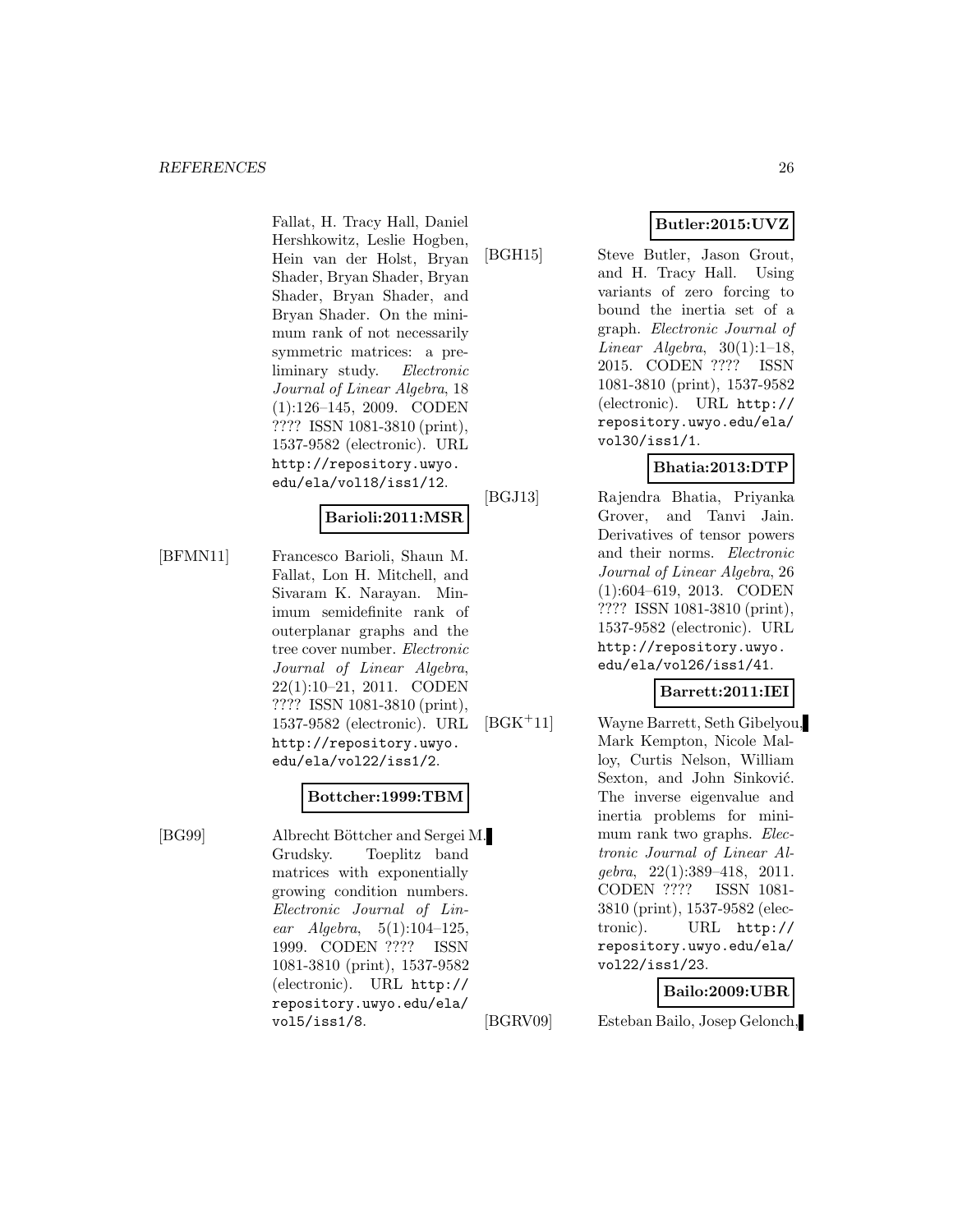and Sergio Romero-Vivó. An upper bound of the reachability index for a special class of positive 2-D systems. Electronic Journal of Linear Algebra,  $18(1):1-12$ , 2009. CODEN ???? ISSN 1081-3810 (print), 1537-9582 (electronic). URL http:// repository.uwyo.edu/ela/ vol18/iss1/1.

**Brualdi:2004:BOC**

[BH04] Richard A. Brualdi and Suk-Geun Hwang. A Bruhat order for the class of  $(0, 1)$ matrices with row sum vector  $R$  and column sum vector S. Electronic Journal of Linear Algebra,  $12(1):6-16$ , 2004. CODEN ???? ISSN 1081-3810 (print), 1537-9582 (electronic). URL http:// repository.uwyo.edu/ela/ vol12/iss1/3.

## **Bottcher:2013:NMC**

[BH13] Albrecht Böttcher and Martin Halwass. A Newton method for canonical Wiener–Hopf and spectral factorization of matrix polynomials. Electronic Journal of Linear Algebra, 26 (1):873–897, 2013. CODEN ???? ISSN 1081-3810 (print), 1537-9582 (electronic). URL http://repository.uwyo. edu/ela/vol26/iss1/59.

## **Biyikoglu:2009:LED**

[BHL09] Türker Biyikoğlu, Marc Hellmuth, and Josef Leydold. Largest eigenvalues of the discrete p-Laplacian of trees with degree sequences. Electronic Journal of Linear Algebra, 18(1):202–210, 2009. CODEN ???? ISSN 1081- 3810 (print), 1537-9582 (electronic). URL http:// repository.uwyo.edu/ela/ vol18/iss1/17.

## **Ben-Israel:2002:MMP**

[BI02] Adi Ben-Israel. The Moore of the Moore–Penrose inverse. Electronic Journal of Linear Algebra,  $9(1):150-157$ , 2002. CODEN ???? ISSN 1081-3810 (print), 1537-9582 (electronic). URL http:// repository.uwyo.edu/ela/ vol9/iss1/16.

## **Bidard:2007:WHS**

[Bid07] Christian Bidard. The weak Hawkins–Simon condition. Electronic Journal of Linear  $Algebra$ ,  $16(1):44-59$ , 2007. CODEN ???? ISSN 1081-3810 (print), 1537-9582 (electronic). URL http:// repository.uwyo.edu/ela/ vol16/iss1/4.

## **Barrett:2010:ISG**

[BJL<sup>+</sup>10] Wayne Barrett, Camille Jepsen, Robert Lang, Emily McHenry, Curtis Nelson, and Kayla Owens. Inertia sets for graphs on six or fewer vertices. Electronic Journal of Linear Algebra, 20(1):53–78, 2010. CODEN ???? ISSN 1081-3810 (print), 1537-9582 (electronic). URL http://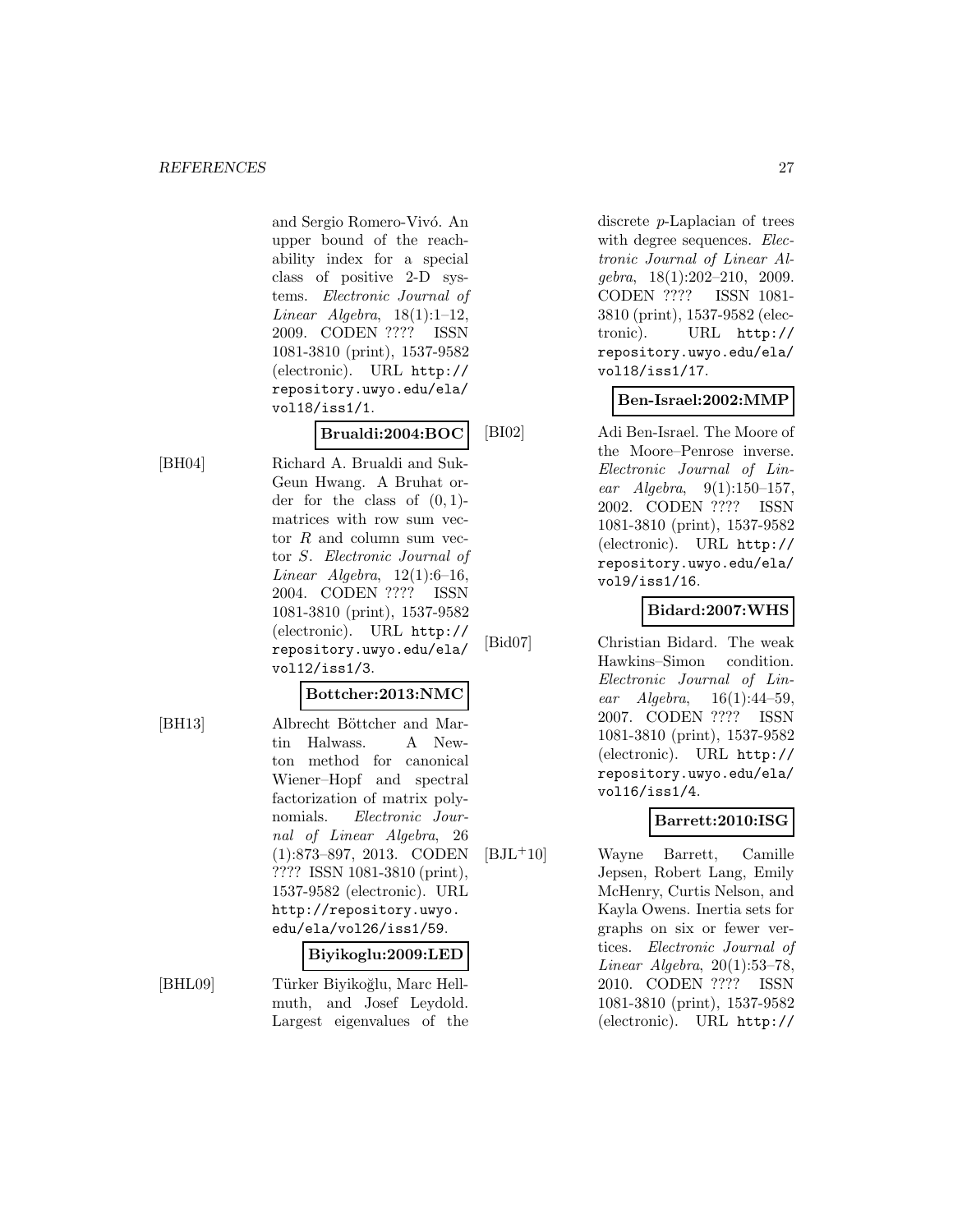repository.uwyo.edu/ela/ vol20/iss1/4.

## **Berman:1997:SPL**

[BK97] Abraham Berman and Mark Krupnik. Spectrum preserving lower triangular completions — the nonnegative nilpotent case. Electronic Journal of Linear Algebra, 2(1):9–16, 1997. CODEN ???? ISSN 1081-3810 (print), 1537-9582 (electronic). URL http://repository.uwyo. edu/ela/vol2/iss1/2.

## **Bukovsek:2007:PCN**

[BKNO07] Damjana Kokol Bukovšek, Tomaž Košir, Nika Novak, and Polona Oblak. Products of commuting nilpotent operators. Electronic Journal of Linear Algebra, 16 (1):237–247, 2007. CODEN ???? ISSN 1081-3810 (print), 1537-9582 (electronic). URL http://repository.uwyo. edu/ela/vol16/iss1/22.

#### **Berman:2004:PWN**

[BL04] Abraham Berman and Thomas J. Laffey. Preface [2004 Workshop on Nonnegative Matrices]. Electronic Journal of Linear Algebra, 12(1):1, 2004. CODEN ???? ISSN 1081-3810 (print), 1537-9582 (electronic). URL http:// repository.uwyo.edu/ela/ vol12/iss1/1. Held in Barberstown Castle and at the National University of Ireland, Maynooth, July 11–14, 2004.

## **Benitez:2014:SDT**

[BL14a] Julio Benítez and Xiaoji Liu. Simultaneous decomposition of two EP matrices with applications. Electronic Journal of Linear Algebra, 27 (1):407–425, 2014. CODEN ???? ISSN 1081-3810 (print), 1537-9582 (electronic). URL http://repository.uwyo. edu/ela/vol27/iss1/26.

## **Bochkarev:2014:SPS**

[BL14b] Vladimir V. Bochkarev and Eduard Yu. Lerner. Strong power and subexponential laws for an ordered list of trajectories of a Markov chain. Electronic Journal of Linear Algebra, 27(1):534–556, 2014. CODEN ???? ISSN 1081-3810 (print), 1537-9582 (electronic). URL http:// repository.uwyo.edu/ela/ vol27/iss1/252.

#### **Bebiano:2000:GNR**

[BLdP00] Natália Bebiano, Chi-Kwong Li, and João da Providência. Generalized numerical ranges of permanental compounds arising from quantum systems of bosons. Electronic Journal of Linear Algebra, 7(1):73–91, 2000. CODEN ???? ISSN 1081-3810 (print), 1537-9582 (electronic). URL http://repository.uwyo. edu/ela/vol7/iss1/7.

**Bolotnikov:2002:SMI**

[BLM<sup>+</sup>02] Vladimir Bolotnikov, Chi-Kwong Li, Patrick R. Meade,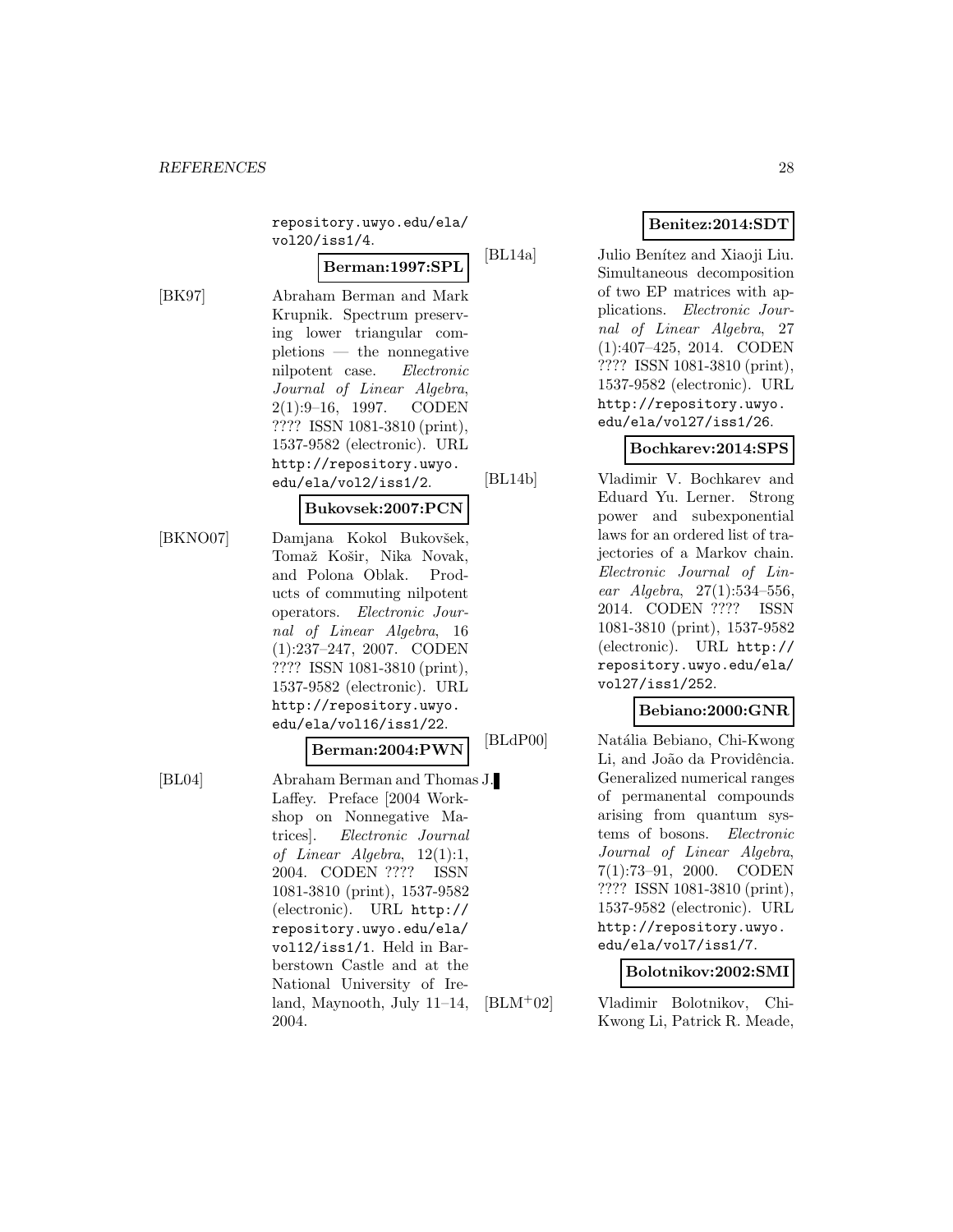Christian Mehl, and Leiba Rodman. Shells of matrices in indefinite inner product spaces. Electronic Journal of Linear Algebra,  $9(1):67-92$ , 2002. CODEN ???? ISSN 1081-3810 (print), 1537-9582 (electronic). URL http:// repository.uwyo.edu/ela/ vol9/iss1/7.

**Barrett:2013:CIE**

[BLM<sup>+</sup>13] Wayne Barrett, Anne Lazenby, Nicole Malloy, Curtis Nelson, William Sexton, Ryan Smith, John Sincković, and Tianyi Yang. The combinatorial inverse eigenvalue problems: complete graphs and small graphs with strict inequality. Electronic Journal of Linear Algebra, 26(1):656–672, 2013. CODEN ???? ISSN 1081-3810 (print), 1537-9582 (electronic). URL http:// repository.uwyo.edu/ela/ vol26/iss1/44.

## **Bapat:2009:DMB**

[BLP09] Ravindra B. Bapat, Arbind K. Lal, and Sukanta Pati. The distance matrix of a bidirected tree. Electronic Journal of Linear Algebra, 18 (1):233–245, 2009. CODEN ???? ISSN 1081-3810 (print), 1537-9582 (electronic). URL http://repository.uwyo. edu/ela/vol18/iss1/20.

#### **Bolotnikov:2001:MDP**

[BLR01] Vladimir Bolotnikov, Chi-Kwong Li, and Leiba Rodman. Minimal distortion

problems for classes of unitary matrices. Electronic Journal of Linear Algebra, 8(1):26–46, 2001. CODEN ???? ISSN 1081-3810 (print), 1537-9582 (electronic). URL http://repository.uwyo. edu/ela/vol8/iss1/3.

## **Biyikoglu:2005:NDT**

[BLS05] Türker Bıyıkoğlu, Josef Leydold, and Peter F. Stadler. Nodal domain theorems and bipartite subgraphs. Electronic Journal of Linear Alqebra,  $13(1):344-351$ ,  $2005$ . CODEN ???? ISSN 1081- 3810 (print), 1537-9582 (electronic). URL http:// repository.uwyo.edu/ela/ vol13/iss1/21.

## **Benitez:2010:SRM**

[BLZ10] Julio Benítez, Xiaoji Liu, and Jin Zhong. Some results on matrix partial orderings and reverse order law. Electronic Journal of Linear Algebra, 20 (1):254–273, 2010. CODEN ???? ISSN 1081-3810 (print), 1537-9582 (electronic). URL http://repository.uwyo. edu/ela/vol20/iss1/19.

## **Barrett:2013:DER**

[BMN<sup>+</sup>13] Wayne Barrett, Nicole Malloy, Curtis Nelson, William Sexton, and John Sinković. Diagonal entry restrictions in minimum rank matrices. Electronic Journal of Linear Algebra, 26(1):300–332, 2013. CODEN ???? ISSN 1081-3810 (print), 1537-9582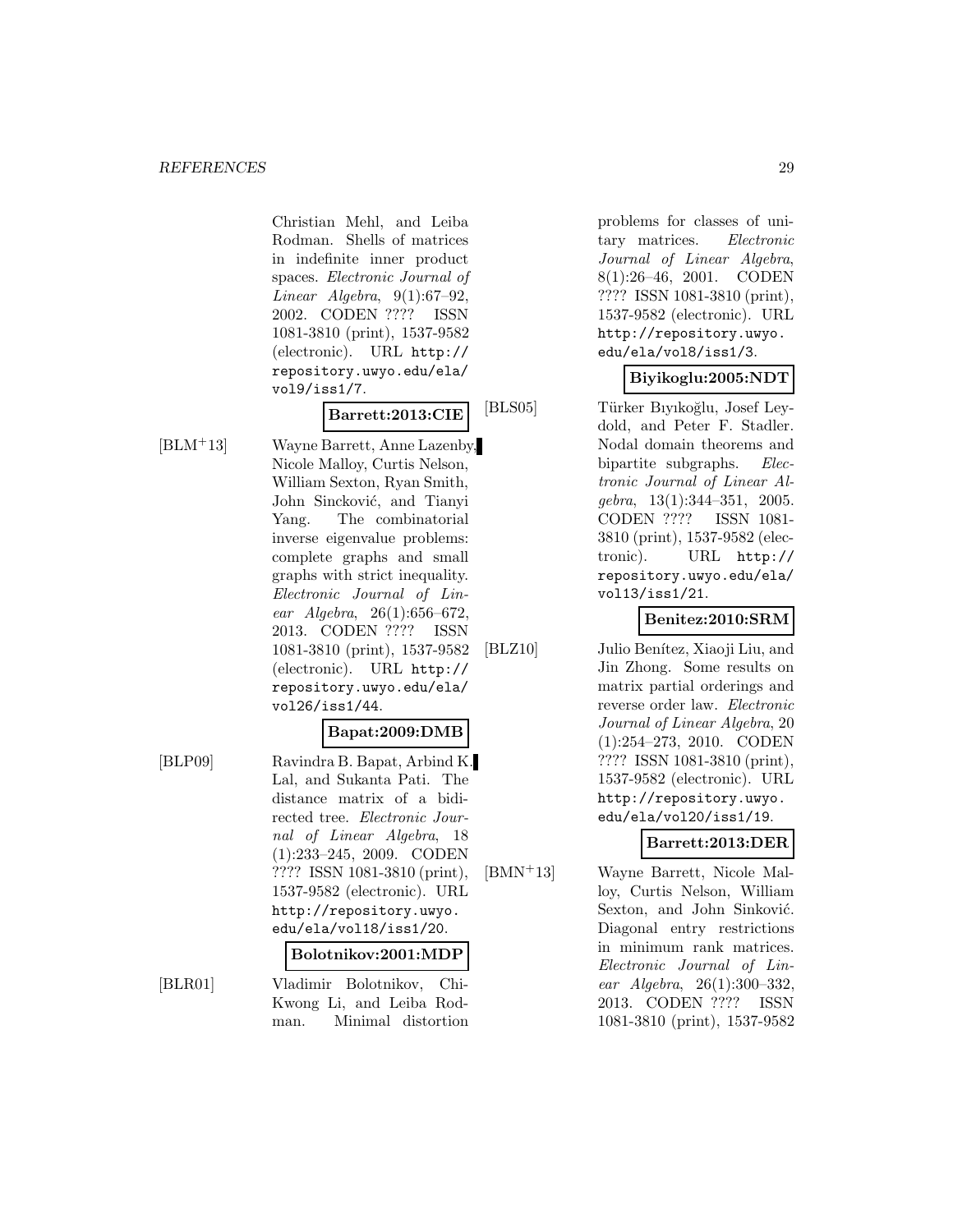(electronic). URL http:// repository.uwyo.edu/ela/ vol26/iss1/21.

#### **Barik:2008:UGS**

[BNPS08] Sasmita Barik, Milan Nath, Sukanta Pati, and Bhaba Kumar Sarma. Unicyclic graphs with the strong reciprocal eigenvalue property. Electronic Journal of Linear Al $qebra, 17(1):139-153, 2008.$ CODEN ???? ISSN 1081- 3810 (print), 1537-9582 (electronic). URL http:// repository.uwyo.edu/ela/ vol17/iss1/12.

### **Banica:2014:SHM**

[BNS14] Teo Banica, Ion Nechita, and Jean-Marc Schlenker. Submatrices of Hadamard matrices: complementation results. Electronic Journal of Linear Algebra, 27(1): 197–212, 2014. CODEN ???? ISSN 1081-3810 (print), 1537-9582 (electronic). URL http://repository.uwyo. edu/ela/vol27/iss1/12.

[BNSY14] Wayne Barrett, Curtis G. Nelson, John Henry Sinkovic, and Tianyi Yang. The combinatorial inverse eigenvalue problem II: all cases for small graphs. Electronic Journal of Linear Algebra, 27 (1):742–778, 2014. CODEN ???? ISSN 1081-3810 (print), 1537-9582 (electronic). URL http://repository.uwyo. edu/ela/vol27/iss1/265.

**Barrett:2014:CIE**

## **Bar-On:2000:CNT**

[BO00] Ilan Bar-On. Checking nonsingularity of tridiagonal matrices. Electronic Journal of Linear Algebra,  $6(1):11-19$ , 2000. CODEN ???? ISSN 1081-3810 (print), 1537-9582 (electronic). URL http:// repository.uwyo.edu/ela/ vol6/iss1/3.

## **Boston:2010:SCR**

[Bos10] Nigel Boston. Spaces of constant rank matrices over GF(2). Electronic Journal of Linear Algebra,  $20(1):1-5$ , 2010. CODEN ???? ISSN 1081-3810 (print), 1537-9582 (electronic). URL http:// repository.uwyo.edu/ela/ vol20/iss1/1.

## **Bottcher:2006:SNT**

[Böt06] Albrecht Böttcher. Schatten norms of Toeplitz matrices with Fisher–Hartwig singularities. Electronic Journal of Linear Algebra, 15 (1):251–259, 2006. CODEN ???? ISSN 1081-3810 (print), 1537-9582 (electronic). URL http://repository.uwyo. edu/ela/vol15/iss1/20.

## **Bottcher:2011:ARE**

[Böt11] Albrecht Böttcher. The algebraic Riccati equation with Toeplitz matrices as coefficients. Electronic Journal of Linear Algebra, 22 (1):348–362, 2011. CODEN ???? ISSN 1081-3810 (print), 1537-9582 (electronic). URL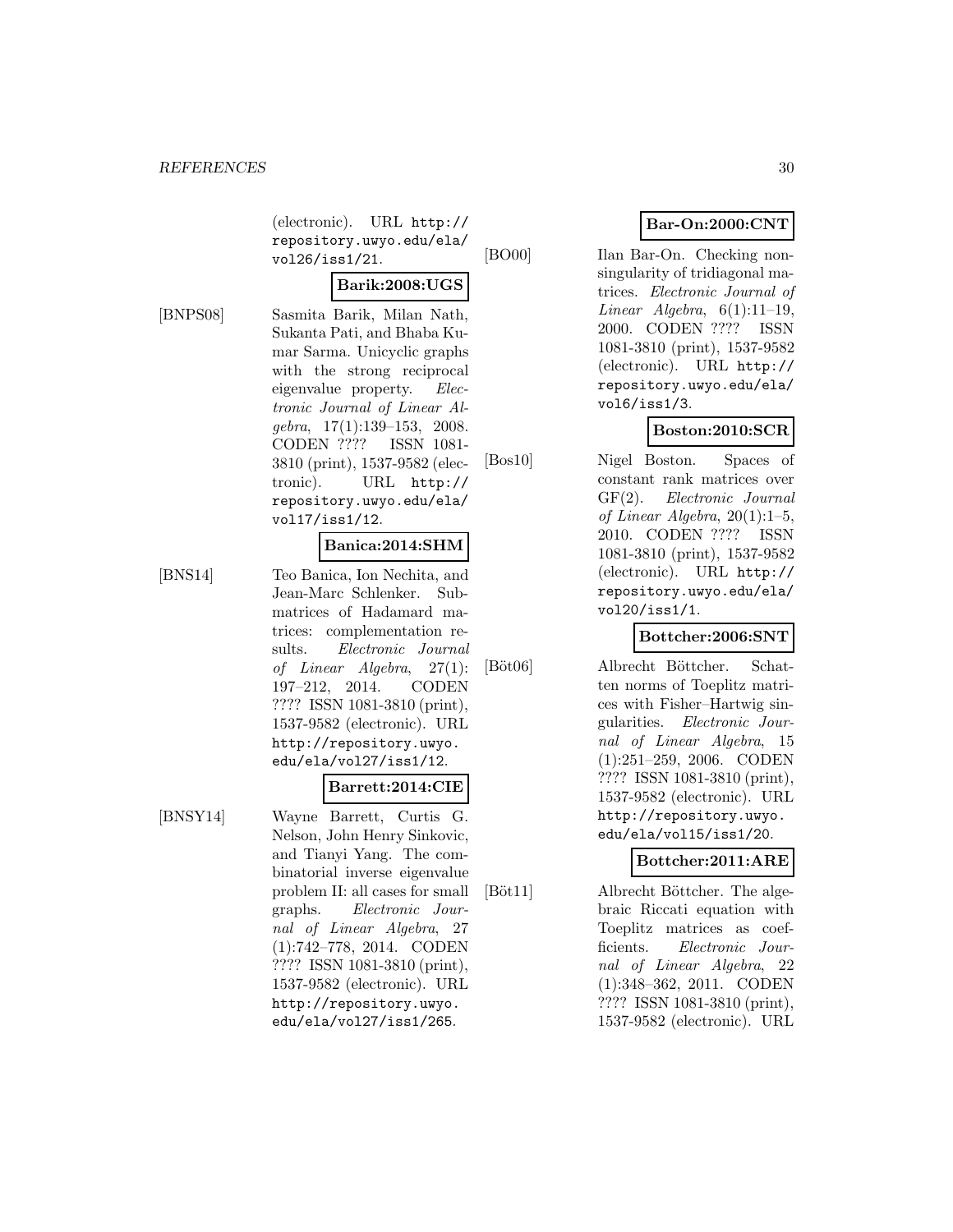http://repository.uwyo. edu/ela/vol22/iss1/20.

## **Boulet:2009:DUC**

[Bou09] Romain Boulet. Disjoint unions of complete graphs characterized by their Laplacian spectrum. Electronic Journal of Linear Algebra, 18 (1):773–783, 2009. CODEN ???? ISSN 1081-3810 (print), 1537-9582 (electronic). URL http://repository.uwyo. edu/ela/vol18/iss1/56.

## **Bourgeois:2011:PMO**

[Bou11] Gerald Bourgeois. Pairs of matrices, one of which commutes with their commutator. Electronic Journal of Linear Algebra, 22 (1):593–597, 2011. CODEN ???? ISSN 1081-3810 (print), 1537-9582 (electronic). URL http://repository.uwyo. edu/ela/vol22/iss1/38.

## **Britz:2004:MID**

[BOvdD04] Thomas Britz, Dale D. Olesky, and Pauline van den Driessche. Matrix inversion and digraphs: the one factor case. Electronic Journal of Linear Algebra, 11 (1):115–131, 2004. CODEN ???? ISSN 1081-3810 (print), 1537-9582 (electronic). URL http://repository.uwyo. edu/ela/vol11/iss1/11.

#### **Britz:2005:SCM**

[BOvdD05] Thomas Britz, Dale D. Olesky, and Pauline van den Driessche. Schur complements of matrices with acyclic bipartite graphs. Electronic Journal of Linear Algebra, 14(1):2–11, 2005. CODEN ???? ISSN 1081- 3810 (print), 1537-9582 (electronic). URL http:// repository.uwyo.edu/ela/ vol14/iss1/2.

## **Balaji:2007:PMT**

[BP07] R. Balaji and T. Parthasarathy. The Q-property of a multiplicative transformation in semidefinite linear complementarity problems. Electronic Journal of Linear Algebra, 16(1):419–428, 2007. CODEN ???? ISSN 1081- 3810 (print), 1537-9582 (electronic). URL http:// repository.uwyo.edu/ela/ vol16/iss1/34.

## **Barreras:2012:AED**

[BP12a] A. Barreras and J. M. Peña. Accurate and efficient LDU decomposition of diagonally dominant *M*-matrices. Electronic Journal of Linear Algebra, 24(1):152–167, 2012. CODEN ???? ISSN 1081- 3810 (print), 1537-9582 (electronic). URL http:// repository.uwyo.edu/ela/ vol24/iss1/12.

## **Barreras:2012:BDM**

[BP12b] A. Barreras and J. M. Peña. Bidiagonal decompositions, minors and applications. Electronic Journal of Linear Algebra,  $25(1):60-71$ ,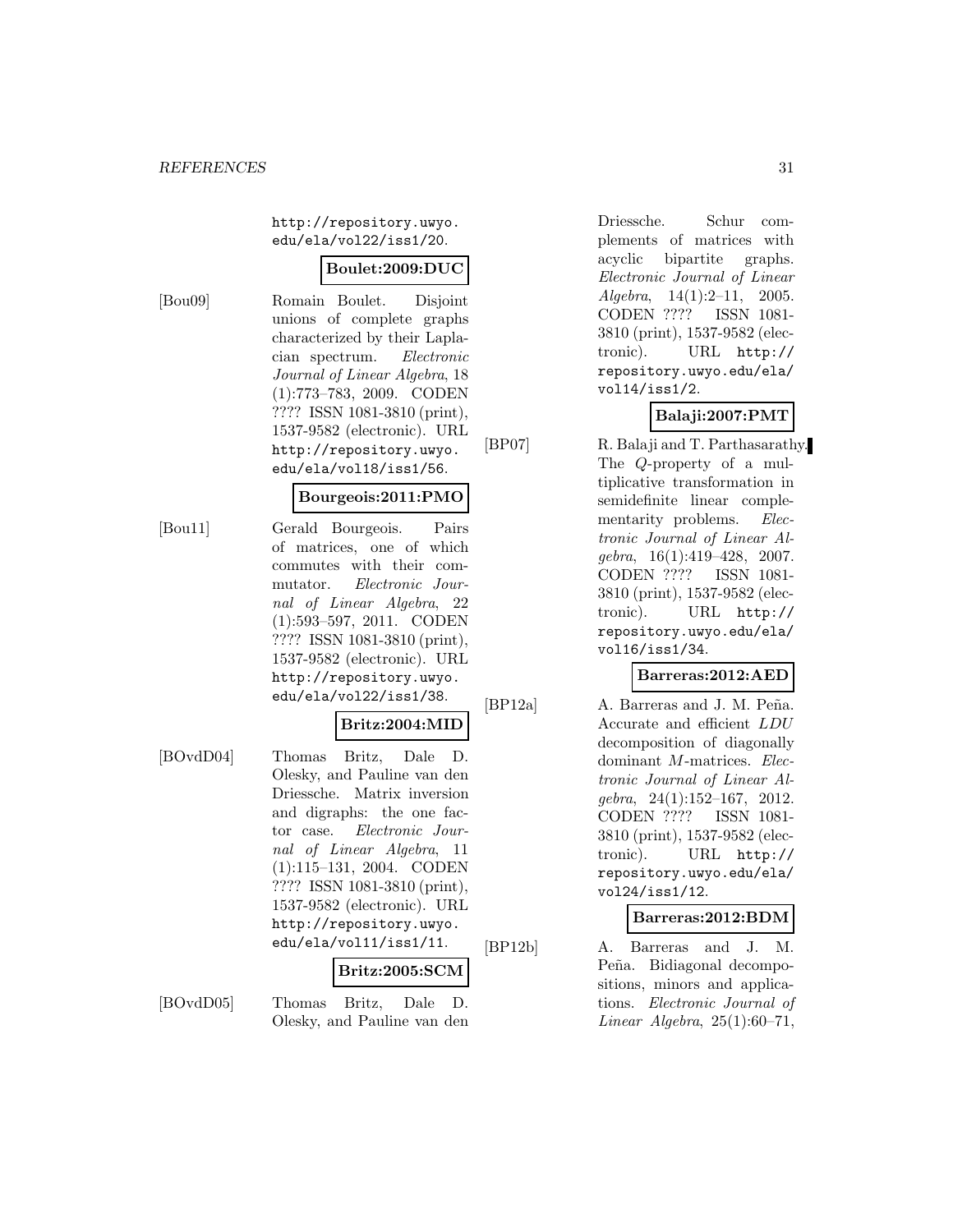2012. CODEN ???? ISSN 1081-3810 (print), 1537-9582 (electronic). URL http:// repository.uwyo.edu/ela/ vol25/iss1/6.

## **Bru:2005:SSN**

[BPS05] Rafael Bru, Francisco Pedroche, and Daniel B. Szyld. Subdirect sums of nonsingular M-matrices and of their inverses. Electronic Journal of Linear Algebra, 13 (1):162–174, 2005. CODEN ???? ISSN 1081-3810 (print), 1537-9582 (electronic). URL http://repository.uwyo. edu/ela/vol13/iss1/13.

## **Bru:2006:SSS**

[BPS06] Rafael Bru, Francisco Pedroche, and Daniel B. Szyld. Subdirect sums of S-strictly diagonally dominant matrices. Electronic Journal of Linear Algebra, 15(1): 201–209, 2006. CODEN ???? ISSN 1081-3810 (print), 1537-9582 (electronic). URL http://repository.uwyo. edu/ela/vol15/iss1/15.

## **Bracic:2009:ARS**

[Bra09] Janko Bračič. Algebraic reflexivity for semigroups of operators. Electronic Journal of Linear Algebra, 18 (1):745–760, 2009. CODEN ???? ISSN 1081-3810 (print), 1537-9582 (electronic). URL http://repository.uwyo. edu/ela/vol18/iss1/54.

## **Britz:2007:MPI**

[Bri07] Thomas Britz. The Moore– Penrose inverse of a free matrix. Electronic Journal of Linear Algebra, 16 (1):208–215, 2007. CODEN ???? ISSN 1081-3810 (print), 1537-9582 (electronic). URL http://repository.uwyo. edu/ela/vol16/iss1/19.

## **Brown:2013:TBA**

[Bro13] George M. F. Brown. Totally bipartite/abipartite Leonard pairs and Leonard triples of Bannai/Itô type. Electronic Journal of Linear Algebra, 26 (1):258–299, 2013. CODEN ???? ISSN 1081-3810 (print), 1537-9582 (electronic). URL http://repository.uwyo. edu/ela/vol26/iss1/20.

## **Brualdi:2002:MNS**

[Bru02] Richard A. Brualdi. Maximal nests of subspaces, the matrix Bruhat decomposition, and the marriage theorem — with an application to graph coloring. Electronic Journal of Linear Algebra, 9 (1):118–121, 2002. CODEN ???? ISSN 1081-3810 (print), 1537-9582 (electronic). URL http://repository.uwyo. edu/ela/vol9/iss1/11.

## **Brull:2009:ESR**

[Brü09] Tobias Brüll. Explicit solutions of regular linear discrete-time descriptor systems with constant coefficients. Electronic Jour-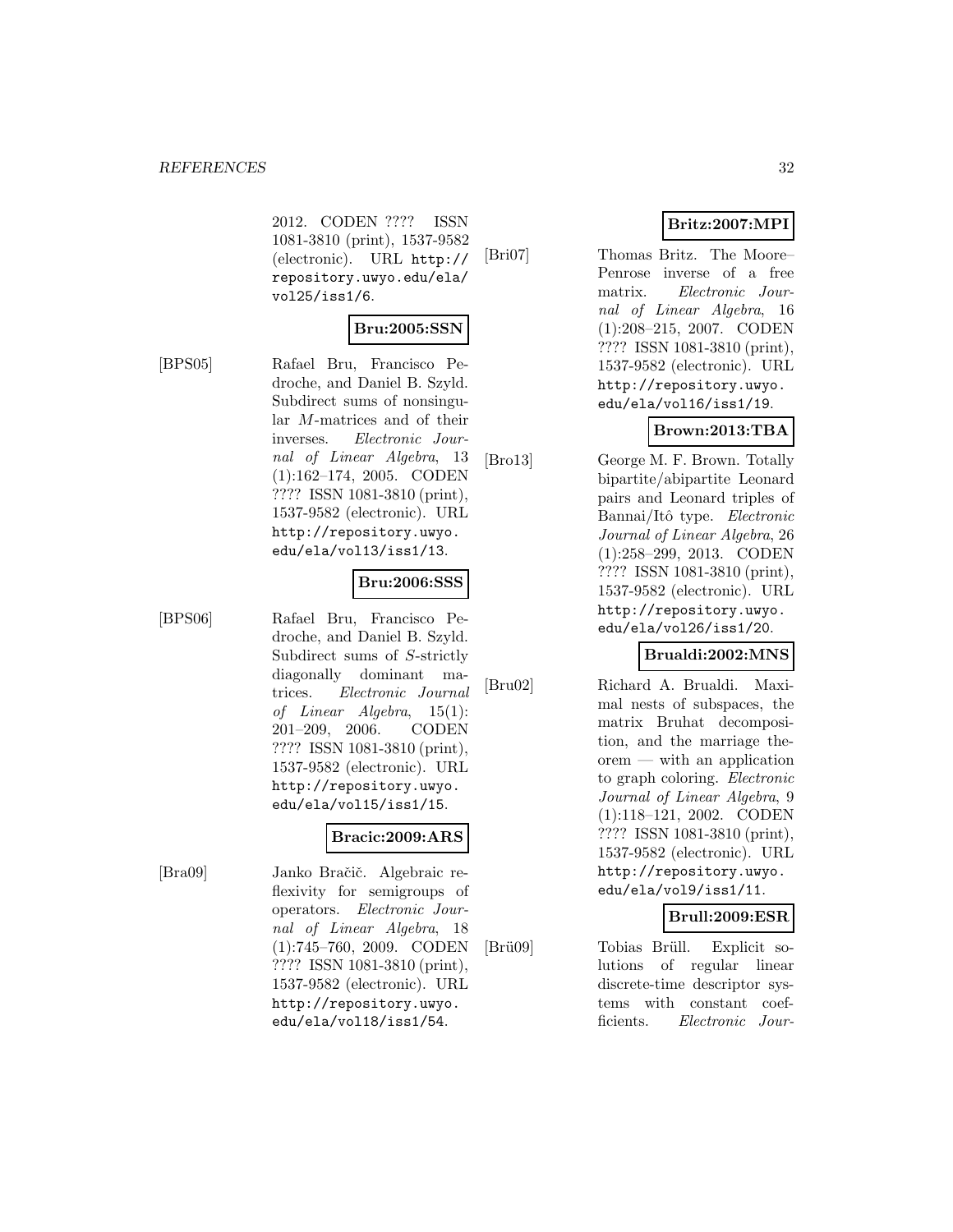#### *REFERENCES* 33

nal of Linear Algebra, 18 (1):317–338, 2009. CODEN ???? ISSN 1081-3810 (print), 1537-9582 (electronic). URL http://repository.uwyo. edu/ela/vol18/iss1/28.

#### **Butkovic:2005:AMA**

[BS05] Peter Butković and Hans Schneider. Applications of max algebra to diagonal scaling of matrices. Electronic Journal of Linear Algebra, 13 (1):262–273, 2005. CODEN ???? ISSN 1081-3810 (print), 1537-9582 (electronic). URL http://repository.uwyo. edu/ela/vol13/iss1/19.

### **Bradley:2007:CDL**

[BS07] Lisa Wood Bradley and Ernie L. Stitzinger. Class, dimension and length in nilpotent Lie algebras. Electronic Journal of Linear Algebra, 16 (1):429–434, 2007. CODEN ???? ISSN 1081-3810 (print), 1537-9582 (electronic). URL http://repository.uwyo. edu/ela/vol16/iss1/35.

#### **Bapat:2012:PDM**

[BS12] R. B. Bapat and S. Sivasubramanian. The product distance matrix of a tree and a bivariate zeta function of a graph. Electronic Journal of Linear Algebra, 23 (1):275–286, 2012. CODEN ???? ISSN 1081-3810 (print), 1537-9582 (electronic). URL http://repository.uwyo. edu/ela/vol23/iss1/19.

## **Butkovic:2014:MAC**

[BSS14] Peter Butkovic, Hans Schneider, and Sergei Sergeev. On the max-algebraic core of a nonnegative matrix. Electronic Journal of Linear Algebra, 27(1):951–972, 2014. CODEN ???? ISSN 1081-3810 (print), 1537-9582 (electronic). URL http:// repository.uwyo.edu/ela/ vol27/iss1/1075.

## **Bai:2010:SLA**

[BSZ10] Rui-Pu Bai, Cai-Hong Shen, and Yao-Zhong Zhang. Solvable 3-Lie algebras with a maximal hypo-nilpotent ideal N. Electronic Journal of Linear Algebra, 21(1):43–61, 2010. CODEN ???? ISSN 1081-3810 (print), 1537-9582 (electronic). URL http:// repository.uwyo.edu/ela/ vol21/iss1/6.

## **Bu:2012:NBR**

[BSZW12] Changjiang Bu, Lizhu Sun, Jiang Zhou, and Yimin Wei. A note on block representations of the group inverse of Laplacian matrices. Electronic Journal of Linear Algebra, 23(1):866–876, 2012. CODEN ???? ISSN 1081-3810 (print), 1537-9582 (electronic). URL http:// repository.uwyo.edu/ela/ vol23/iss1/61.

## **Burk:2012:BLM**

[BT12] J. Burk and Michael J. Tsatsomeros. On the Brualdi–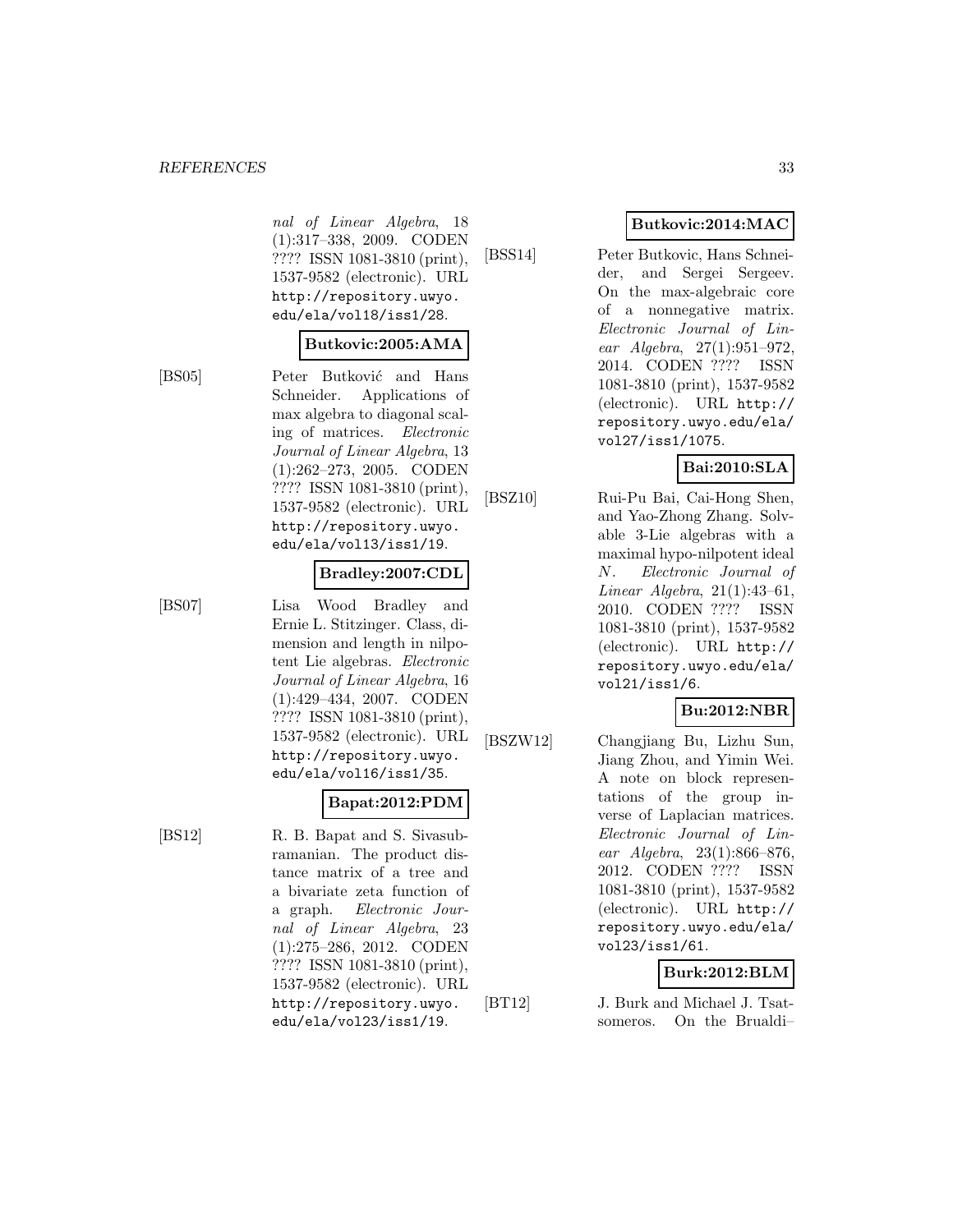Li matrix and its Perron eigenspace. Electronic Journal of Linear Algebra, 23 (1):212–230, 2012. CODEN ???? ISSN 1081-3810 (print), 1537-9582 (electronic). URL http://repository.uwyo. edu/ela/vol23/iss1/15.

### **Baksalary:2013:PM**

[BT13] Oskar Maria Baksalary and Götz Trenkler. On  $K$ -potent matrices. Electronic Journal of Linear Algebra, 26 (1):446–470, 2013. CODEN ???? ISSN 1081-3810 (print), 1537-9582 (electronic). URL http://repository.uwyo. edu/ela/vol26/iss1/30.

## **Bayat:2007:GRH**

[BTM07] M. Bayat, H. Teimoori, and B. Mehri. A generalization of rotations and hyperbolic matrices and its applications. Electronic Journal of Linear Algebra, 16(1):125–134, 2007. CODEN ???? ISSN 1081-3810 (print), 1537-9582 (electronic). URL http:// repository.uwyo.edu/ela/ vol16/iss1/11.

## **Butler:2007:IWG**

[But07] Steve Butler. Interlacing for weighted graphs using the normalized Laplacian. Electronic Journal of Linear Algebra, 16(1):90–98, 2007. CODEN ???? ISSN 1081-3810 (print), 1537-9582 (electronic). URL http:// repository.uwyo.edu/ela/ vol16/iss1/8.

[BvdHL04] Wayne Barrett, Hein van der Holst, and Raphael Loewy. Graphs whose minimal rank is two. Electronic Journal of Linear Algebra, 11 (1):258–280, 2004. CODEN ???? ISSN 1081-3810 (print), 1537-9582 (electronic). URL http://repository.uwyo. edu/ela/vol11/iss1/21.

## **Barrett:2005:GWM**

[BvdHL05] Wayne Barrett, Hein van der Holst, and Raphael Loewy. Graphs whose minimal rank is two: The finite fields case. Electronic Journal of Linear Algebra, 14(1):32–42, 2005. CODEN ???? ISSN 1081-3810 (print), 1537-9582 (electronic). URL http:// repository.uwyo.edu/ela/ vol14/iss1/4.

## **Bapat:2003:GIB**

[BZ03] Ravindra B. Bapat and Bing Zheng. Generalized inverses of bordered matrices. Electronic Journal of Linear Algebra, 10(1):16–30, 2003. CODEN ???? ISSN 1081-3810 (print), 1537-9582 (electronic). URL http:// repository.uwyo.edu/ela/ vol10/iss1/2.

## **Bu:2010:ERD**

[BZ10] Changjiang Bu and Kuize Zhang. The explicit representations of the Drazin inverses of a class of block matrices.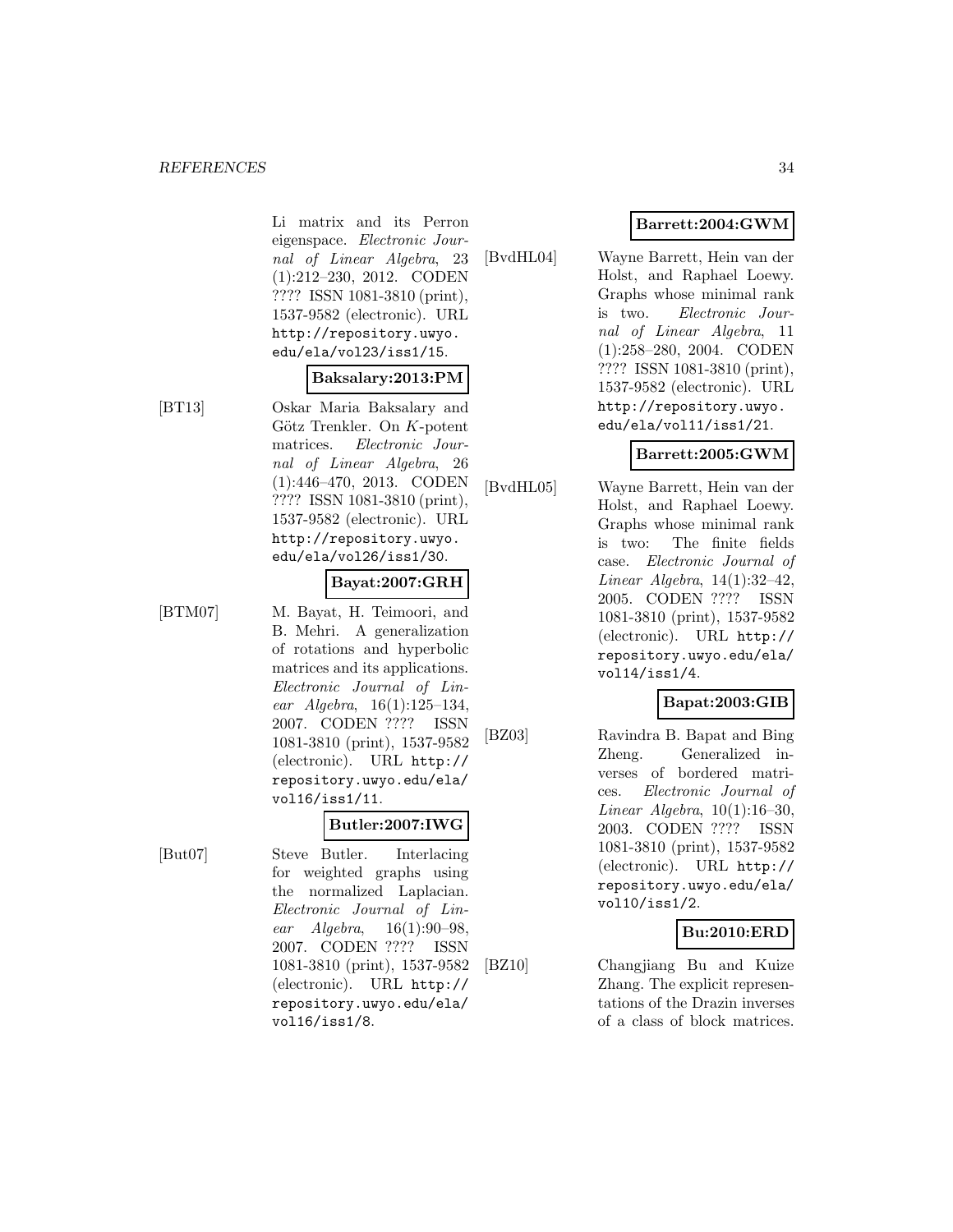Electronic Journal of Linear Algebra, 20(1):406–418, 2010. CODEN ???? ISSN 1081-3810 (print), 1537-9582 (electronic). URL http:// repository.uwyo.edu/ela/ vol20/iss1/31.

### **Bu:2009:SRG**

[BZZ09] Changjiang Bu, Jiemei Zhao, and Kuize Zhang. Some results on group inverses of block matrices over skew fields. Electronic Journal of Linear Algebra, 18(1): 117–125, 2009. CODEN ???? ISSN 1081-3810 (print), 1537-9582 (electronic). URL http://repository.uwyo. edu/ela/vol18/iss1/11.

#### **Carvalho:2012:NSR**

[Car12] Paula Carvalho. A note on strongly regular graphs and  $(k, \tau)$ -regular sets. *Electronic* Journal of Linear Algebra, 25(1):3–8, 2012. CODEN ???? ISSN 1081-3810 (print), 1537-9582 (electronic). URL http://repository.uwyo. edu/ela/vol25/iss1/2.

## **Catral:2012:ZFN**

[CCH<sup>+</sup>12] Minerva Catral, Anna Cepek, Leslie Hogben, My Huynh, Kirill Lazebnik, Travis Peters, and Michael Young. Zero forcing number, maximum nullity, and path cover number of subdivided graphs. Electronic Journal of Linear Algebra, 23 (1):906–922, 2012. CODEN ???? ISSN 1081-3810 (print),

1537-9582 (electronic). URL http://repository.uwyo. edu/ela/vol23/iss1/64.

## **Cohen:2000:QD**

[CD00] Nir Cohen and Stefano De Leo. The quaternionic determinant. Electronic Journal of Linear Algebra, 7(1): 100–111, 2000. CODEN ???? ISSN 1081-3810 (print), 1537-9582 (electronic). URL http://repository.uwyo. edu/ela/vol7/iss1/9.

## **Choi:2002:MCP**

[CDH<sup>+</sup>02] Ji Young Choi, Luz Maria DeAlba, Leslie Hogben, Mandi S. Maxwell, and Amy Wangsness. The  $P_0$ -matrix completion problem. Electronic Journal of Linear Algebra, 9(1):1–20, 2002. CO-DEN ???? ISSN 1081- 3810 (print), 1537-9582 (electronic). URL http:// repository.uwyo.edu/ela/ vol9/iss1/1.

## **Choi:2003:NMC**

[CDH<sup>+</sup>03] Ji Young Choi, Luz Maria DeAlba, Leslie Hogben, Benard M. Kivunge, Sandra K. Nordstrom, and Mike Shedenhelm. The nonnegative  $P_0$ -matrix completion problem. Electronic Journal of Linear Algebra,  $10(1):46-59$ , 2003. CODEN ???? ISSN 1081-3810 (print), 1537-9582 (electronic). URL http:// repository.uwyo.edu/ela/ vol10/iss1/4.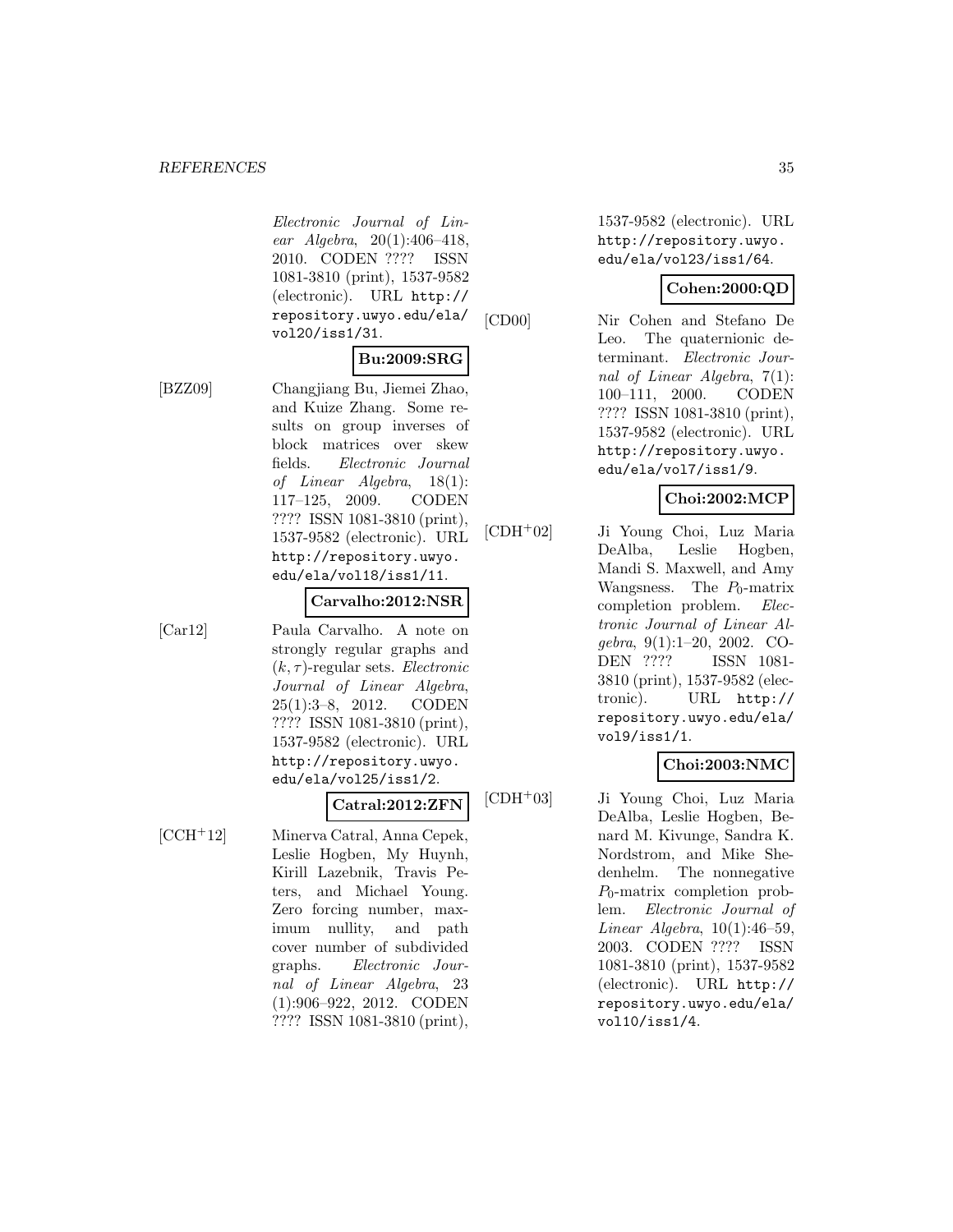## **Chenette:2007:MRT**

- 
- [CDH<sup>+</sup>07] Nathan L. Chenette, Sean V. Droms, Leslie Hogben, Rana Mikkelson, and Olga Pryporova. Minimum rank of a tree over an arbitrary field. Electronic Journal of Linear Algebra, 16(1):183–186, 2007. CODEN ???? ISSN 1081-3810 (print), 1537-9582 (electronic). URL http:// repository.uwyo.edu/ela/ vol16/iss1/16.

## **Carmona:2012:JMB**

[CEG12] Angeles Carmona, Andres M. Encinas, and Silvia Gago. Jacobi matrices and boundary value problems in distanceregular graphs. Electronic Journal of Linear Algebra, 24 (1):202–214, 2012. CODEN ???? ISSN 1081-3810 (print), 1537-9582 (electronic). URL http://repository.uwyo. edu/ela/vol24/iss1/15.

## **Catral:2012:SPA**

[CEH<sup>+</sup>12] M. Catral, C. Erickson, L. Hogben, D. D. Olesky, and P. van den Driessche. Sign patterns that allow strong eventual nonnegativity. Electronic Journal of Linear Algebra,  $23(1):1-10$ , 2012. CODEN ???? ISSN 1081-3810 (print), 1537-9582 (electronic). URL http:// repository.uwyo.edu/ela/ vol23/iss1/1.

#### **Carmona:2012:MIP**

 $[CEM12]$  Angeles Carmona, Andrés M.

Encinas, and Margarida Mitjana. On the M-matrix inverse problem for singular and symmetric Jacobi matrices. Electronic Journal of Linear Algebra, 24 (1):237–254, 2012. CODEN ???? ISSN 1081-3810 (print), 1537-9582 (electronic). URL http://repository.uwyo. edu/ela/vol24/iss1/17.

## **Cavers:2012:APC**

[CF12] Michael S. Cavers and Shaun M. Fallat. Allow problems concerning spectral properties of patterns. Electronic Journal of Linear Algebra, 23(1):731–754, 2012. CODEN ???? ISSN 1081-3810 (print), 1537-9582 (electronic). URL http:// repository.uwyo.edu/ela/ vol23/iss1/52.

## **Carvalho:2014:DIS**

[CF14a] Sónia Carvalho and Pedro J. Freitas. The k-th derivatives of the immanant and the  $\chi$ -symmetric power of an operator. Electronic Journal of Linear Algebra, 27 (1):284–301, 2014. CODEN ???? ISSN 1081-3810 (print), 1537-9582 (electronic). URL http://repository.uwyo. edu/ela/vol27/iss1/18.

## **Carvalho:2014:NDS**

[CF14b] Sónia Carvalho and Pedro J. Freitas. The norm of the k-th derivative of the  $\chi$ symmetric power of an operator. Electronic Jour-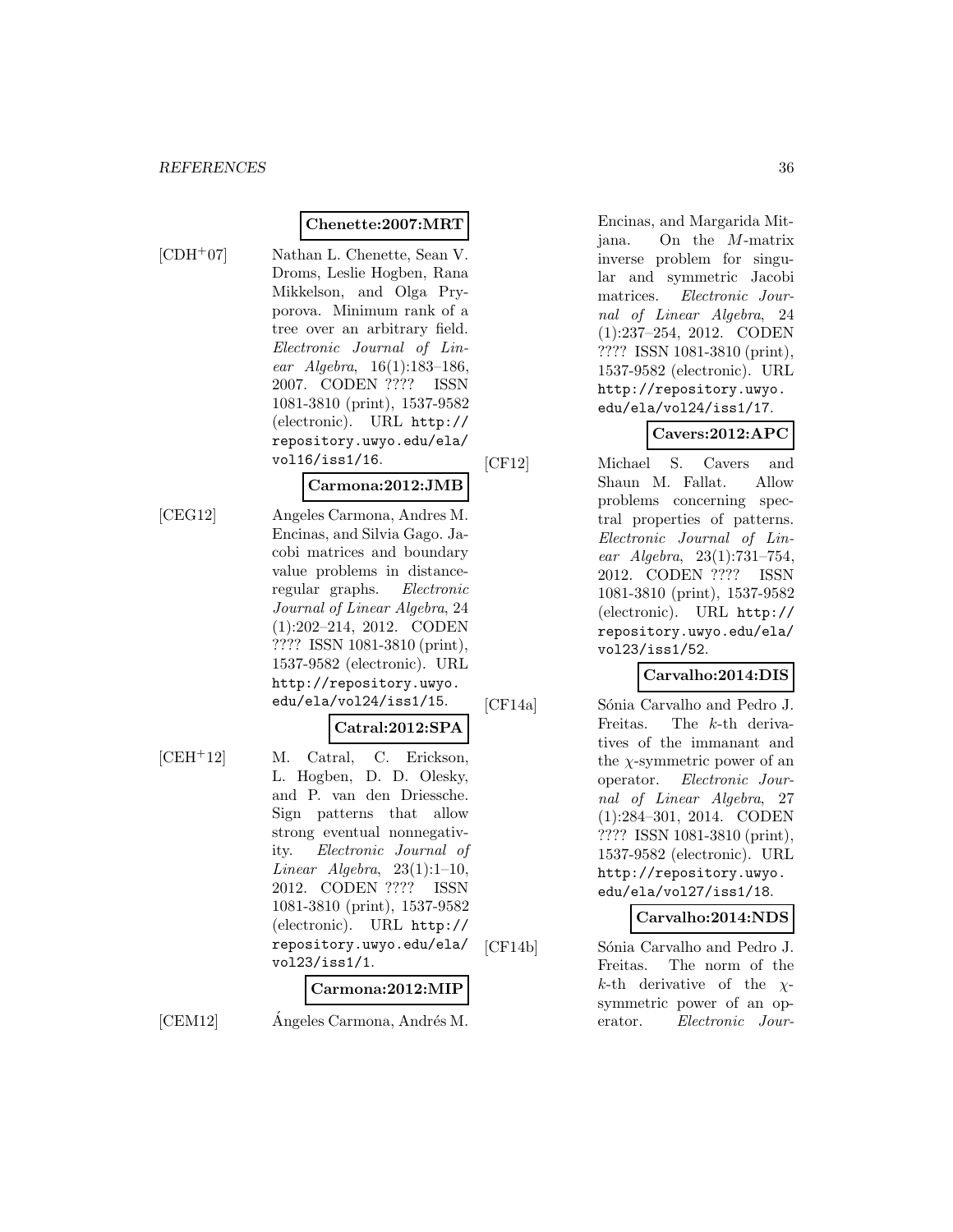nal of Linear Algebra, 27 (1):302–316, 2014. CODEN ???? ISSN 1081-3810 (print), 1537-9582 (electronic). URL http://repository.uwyo. edu/ela/vol27/iss1/19.

#### **Compta:2011:GSS**

[CFP11] Albert Compta, Josep Ferrer, and Marta Peña. Geometric structure of single/ combined equivalence classes of a controllable pair. Electronic Journal of Linear Algebra, 22(1):1112–1128, 2011. CODEN ???? ISSN 1081- 3810 (print), 1537-9582 (electronic). URL http:// repository.uwyo.edu/ela/ vol22/iss1/73.

#### **Cioaba:2007:PEI**

[CG07] Sebastian M. Cioabă and David A. Gregory. Principal eigenvectors of irregular graphs. Electronic Journal of Linear Algebra, 16 (1):366–379, 2007. CODEN ???? ISSN 1081-3810 (print), 1537-9582 (electronic). URL http://repository.uwyo. edu/ela/vol16/iss1/31.

#### **Castro-Gonzalez:2013:GIM**

[CG13] N. Castro-González. Group inverse of modified matrices over an arbitrary ring. Electronic Journal of Linear Algebra, 26(1):201–214, 2013. CODEN ???? ISSN 1081-3810 (print), 1537-9582 (electronic). URL http:// repository.uwyo.edu/ela/ vol26/iss1/16.

### **Cavers:2013:TII**

[CGK<sup>+</sup>13] M. S. Cavers, C. Garnett, I.-J. Kim, D. D. Olesky, P. van den Driessche, and K. N. Vander Meulen. Techniques for identifying inertially arbitrary patterns. Electronic Journal of Linear Algebra, 26(1):71–89, 2013. CODEN ???? ISSN 1081-3810 (print), 1537-9582 (electronic). URL http:// repository.uwyo.edu/ela/ vol26/iss1/6.

#### **Castro-Gonzalez:2011:EPA**

[CGMSR11] N. Castro-González, M. F. Martínez-Serrano, and J. Robles. An extension of the perturbation analysis for the Drazin inverse. Electronic Journal of Linear Algebra, 22 (1):539–556, 2011. CODEN ???? ISSN 1081-3810 (print), 1537-9582 (electronic). URL http://repository.uwyo. edu/ela/vol22/iss1/34.

### **Campbell:2013:EPC**

[CH13] Stephen L. Campbell and Lise E. Holte. Eigenvalue placement in completions of DAES. Electronic Journal of Linear Algebra, 26 (1):520–534, 2013. CODEN ???? ISSN 1081-3810 (print), 1537-9582 (electronic). URL http://repository.uwyo. edu/ela/vol26/iss1/33.

### **Chapman:2012:GPD**

[Cha12] Adam Chapman. General polynomials over division al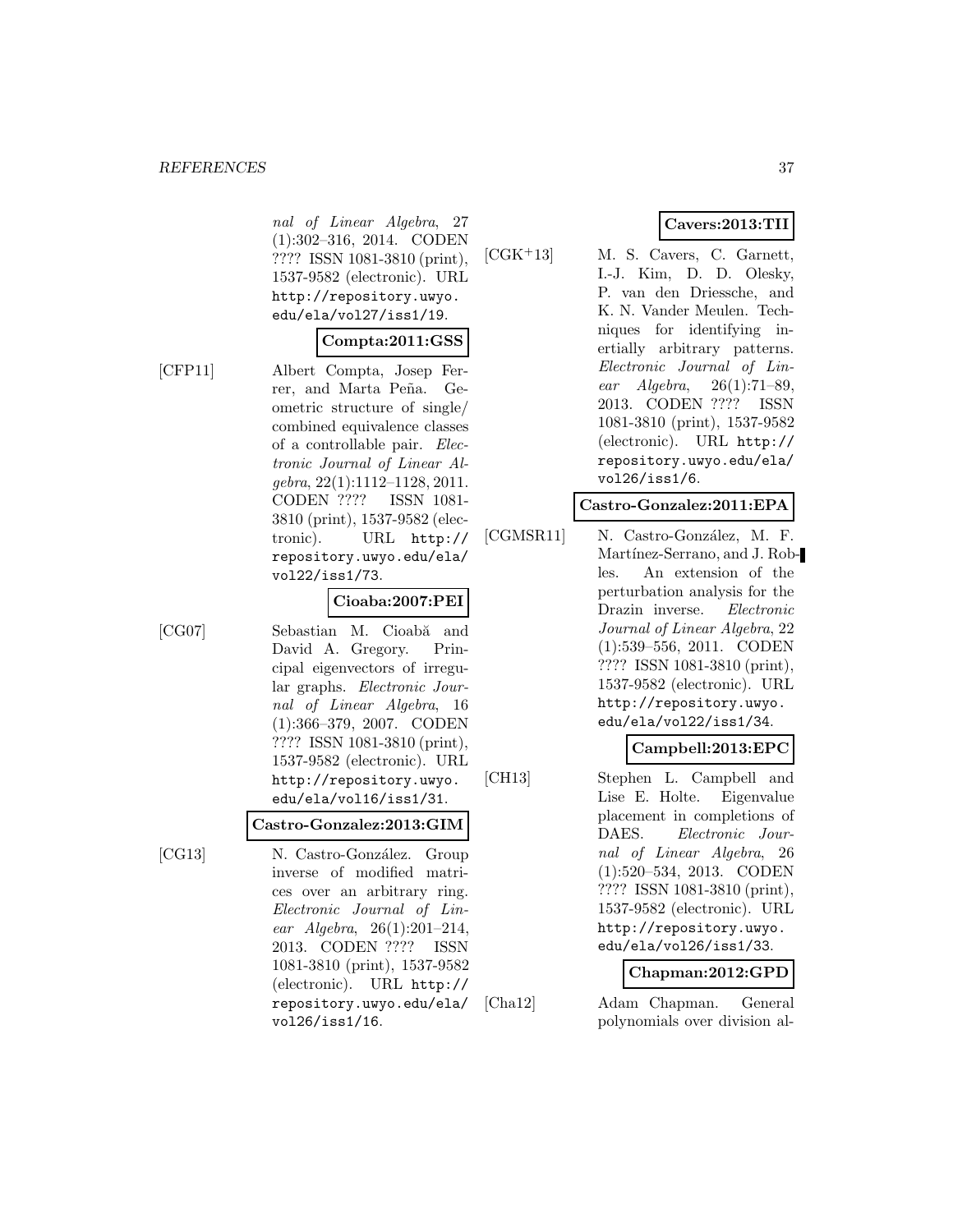gebras and left eigenvalues. Electronic Journal of Linear Algebra, 23(1):508–513, 2012. CODEN ???? ISSN 1081-3810 (print), 1537-9582 (electronic). URL http:// repository.uwyo.edu/ela/ vol23/iss1/34.

### **Chen:2012:EEN**

[Che12] Weixing Chen. On EP elements, normal elements and partial isometries in rings with involution. Electronic Journal of Linear Algebra, 23 (1):553–561, 2012. CODEN ???? ISSN 1081-3810 (print), 1537-9582 (electronic). URL http://repository.uwyo. edu/ela/vol23/iss1/39.

### **Cimpric:2015:RNI**

- 
- [CHMN15] J. Cimpric, J. W. Helton, S. McCullough, and C. Nelson. Real nullstellensatz and \*-ideals in \*-algebras. Electronic Journal of Linear Algebra, 30(1):19–50, 2015. CODEN ???? ISSN 1081-3810 (print), 1537-9582 (electronic). URL http:// repository.uwyo.edu/ela/ vol30/iss1/2.

### **Catral:2009:SPR**

[CHOvdD09] Minerva Catral, Leslie Hogben, Dale D. Olesky, and Pauline van den Driessche. Sign patterns that require or allow power-positivity. Electronic Journal of Linear Algebra, 19(1):121–128, 2009. CODEN ???? ISSN 1081-3810 (print), 1537-9582

(electronic). URL http:// repository.uwyo.edu/ela/ vol19/iss1/6.

# **Chu:2006:CDA**

[Chu06] Wenchang Chu. The Cauchy double alternant and divided differences. Electronic Journal of Linear Algebra, 15 (1):14–21, 2006. CODEN ???? ISSN 1081-3810 (print), 1537-9582 (electronic). URL http://repository.uwyo. edu/ela/vol15/iss1/3.

### **Cvetkovic-Ilic:2012:NCR**

[CI12] Dragana S. Cvetković-Ilić. New conditions for the reverse order laws for  $\{1,3\}$ and  ${1, 4}$ -generalized inverses. Electronic Journal of Linear Algebra, 23 (1):231–242, 2012. CODEN ???? ISSN 1081-3810 (print), 1537-9582 (electronic). URL http://repository.uwyo. edu/ela/vol23/iss1/16.

### **Cvetkovic-Ilic:2011:SAR**

[CILW11] Dragana S. Cvetković-Ilić, Xiaoji Liu, and Yimin Wei. Some additive results for the generalized Drazin inverse in a Banach algebra. Electronic Journal of Linear Algebra, 22 (1):1049–1058, 2011. CO-DEN ???? ISSN 1081- 3810 (print), 1537-9582 (electronic). URL http:// repository.uwyo.edu/ela/ vol22/iss1/68.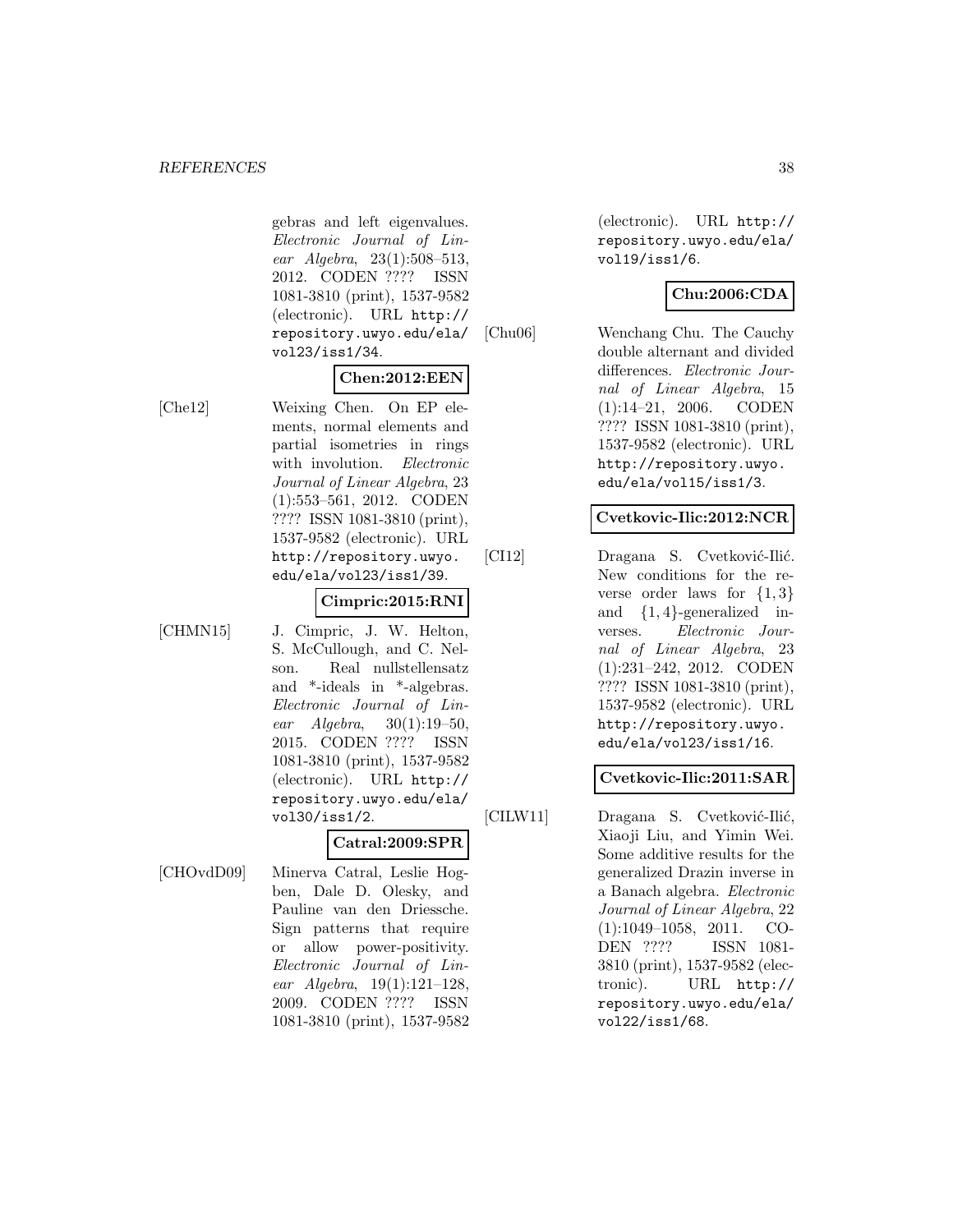# **Cioaba:2010:NSE**

[Cio10] Sebastian M. Cioabă. A necessary and sufficient eigenvector condition for a connected graph to be bipartite. Electronic Journal of Linear Algebra, 20(1):351–353, 2010. CODEN ???? ISSN 1081-3810 (print), 1537-9582 (electronic). URL http:// repository.uwyo.edu/ela/ vol20/iss1/26.

#### **Cvetkovic-Ilic:2009:RDI**

[CIW09] Dragana S. Cvetković-Ilić and Yimin Wei. Representations for the Drazin inverse of bounded operators on Banach space. Electronic Journal of Linear Algebra, 18 (1):613–627, 2009. CODEN ???? ISSN 1081-3810 (print), 1537-9582 (electronic). URL http://repository.uwyo. edu/ela/vol18/iss1/46.

### **Cheng:2008:AMT**

[CJ08] Xuehan Cheng and Wu Jing. Additivity of maps on triangular algebras. Electronic Journal of Linear Algebra, 17 (1):597–615, 2008. CODEN ???? ISSN 1081-3810 (print), 1537-9582 (electronic). URL http://repository.uwyo. edu/ela/vol17/iss1/42.

### **Chen:2011:MNL**

[CJ11] Xuzhou Chen and Jun Ji. The minimum-norm leastsquares solution of a linear system and symmetric rankone updates. Electronic Jour-

nal of Linear Algebra, 22 (1):480–489, 2011. CODEN ???? ISSN 1081-3810 (print), 1537-9582 (electronic). URL http://repository.uwyo. edu/ela/vol22/iss1/29.

### **Cheon:1999:PNZ**

[CJLP99] Gi-Sang Cheon, Charles R. Johnson, Sang-Gu Lee, and Ethan J. Pribble. The possible numbers of zeros in an orthogonal matrix. Electronic Journal of Linear Algebra, 5(1):19–23, 1999. CODEN ???? ISSN 1081-3810 (print), 1537-9582 (electronic). URL http://repository.uwyo. edu/ela/vol5/iss1/3.

# **Chooi:2014:LSP**

[CKLN14] W. L. Chooi, K. H. Kwa, M. H. Lim, and Z. C. Ng. Linear spaces and preservers of bounded rank-two persymmetric triangular matrices. Electronic Journal of Linear Algebra, 27(1): 619–651, 2014. CODEN ???? ISSN 1081-3810 (print), 1537-9582 (electronic). URL http://repository.uwyo. edu/ela/vol27/iss1/257.

# **Cavers:2005:DMS**

[CKSV05] Michael S. Cavers, In-Jae Jae Kim, Bryan L. Shader, and Kevin N. Vander Meulen. On determining minimal spectrally arbitrary patterns. Electronic Journal of Linear Algebra, 13(1):240–248, 2005. CODEN ???? ISSN 1081-3810 (print), 1537-9582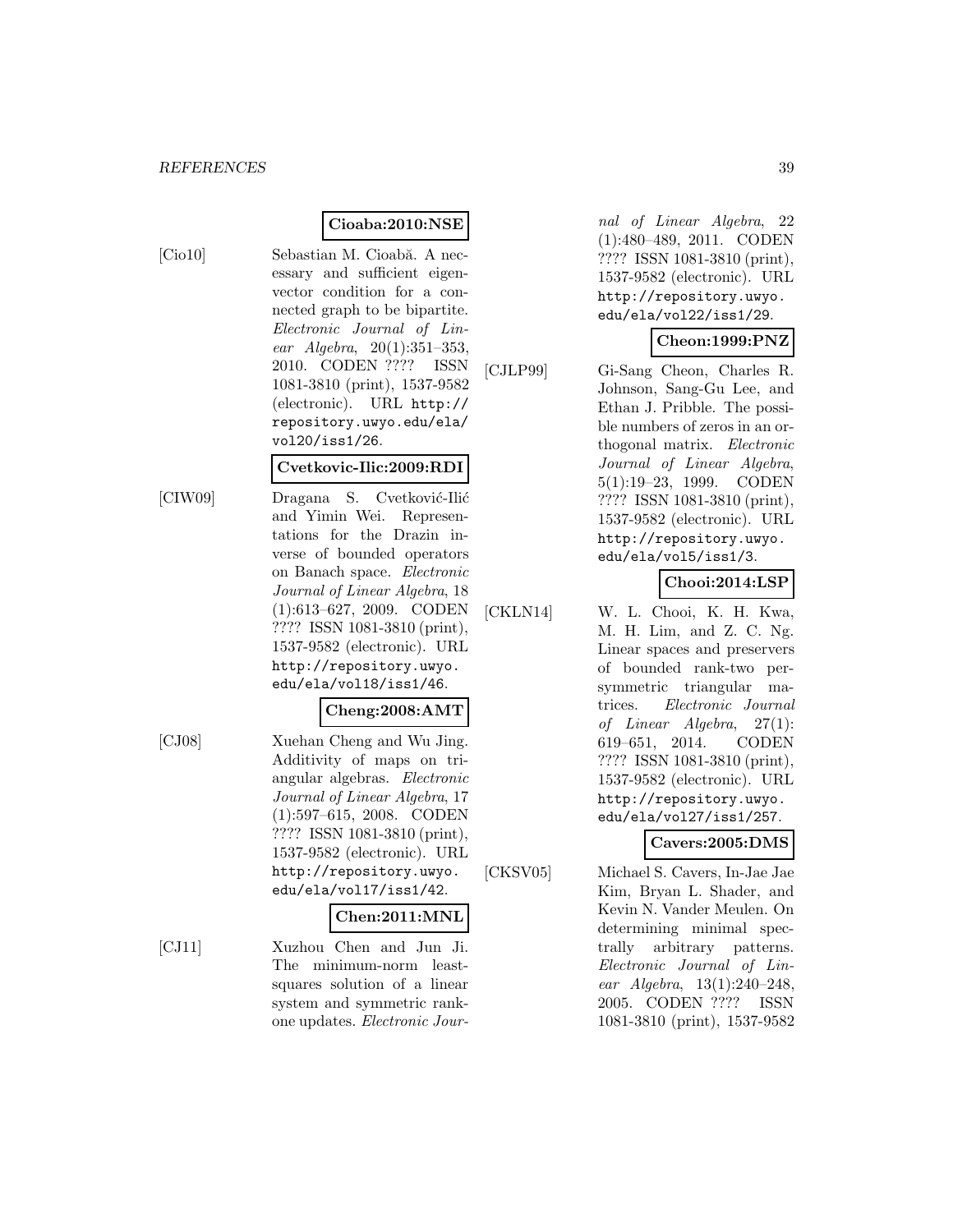(electronic). URL http:// repository.uwyo.edu/ela/ vol13/iss1/17.

#### **Coppersmith:2004:CFC**

[CL04] Don Coppersmith and Zvi Lotker. On Cayley's formula for counting trees in nested interval graphs. Electronic Journal of Linear Algebra, 11 (1):241–245, 2004. CODEN ???? ISSN 1081-3810 (print), 1537-9582 (electronic). URL http://repository.uwyo. edu/ela/vol11/iss1/19.

#### **Cheng:2007:NG**

[CL07] Bo Cheng and Bolian Liu. On the nullity of graphs. Electronic Journal of Linear Algebra,  $16(1):60-67$ , 2007. CODEN ???? ISSN 1081-3810 (print), 1537-9582 (electronic). URL http:// repository.uwyo.edu/ela/ vol16/iss1/5.

### **Cao:2009:GIM**

[CL09a] Chongguang Cao and Juyan Li. Group inverses for matrices over a Bézout domain. Electronic Journal of Linear Algebra, 18(1):600–612, 2009. CODEN ???? ISSN 1081-3810 (print), 1537-9582 (electronic). URL http:// repository.uwyo.edu/ela/ vol18/iss1/45.

#### **Carlen:2009:SPT**

[CL09b] Eric A. Carlen and Elliott H. Lieb. Short proofs of theorems of Mirsky and Horn

on diagonals and eigenvalues of matrices. Electronic Journal of Linear Algebra, 18 (1):438–441, 2009. CODEN ???? ISSN 1081-3810 (print), 1537-9582 (electronic). URL http://repository.uwyo. edu/ela/vol18/iss1/35.

# **Chen:2012:NEB**

[CLW12] Fubin Chen, Yaotang Li, and Defeng Wang. A new eigenvalue bound for the Hadamard product of an Mmatrix and an inverse Mmatrix. Electronic Journal of Linear Algebra, 23 (1):287–294, 2012. CODEN ???? ISSN 1081-3810 (print), 1537-9582 (electronic). URL http://repository.uwyo. edu/ela/vol23/iss1/20.

### **Chu:2000:DDD**

[CM00] Delin Chu and Volker Mehrmann. Disturbance decoupling for descriptor systems by measurement feedback. Electronic Journal of Linear Algebra, 7(1):152–173, 2000. CODEN ???? ISSN 1081- 3810 (print), 1537-9582 (electronic). URL http:// repository.uwyo.edu/ela/ vol7/iss1/11.

#### **Cisneros-Molina:2005:IM**

[CM05] José Luis Cisneros-Molina. An invariant of  $2\times 2$  matrices. Electronic Journal of Linear Algebra, 13(1):146–152, 2005. CODEN ???? ISSN 1081-3810 (print), 1537-9582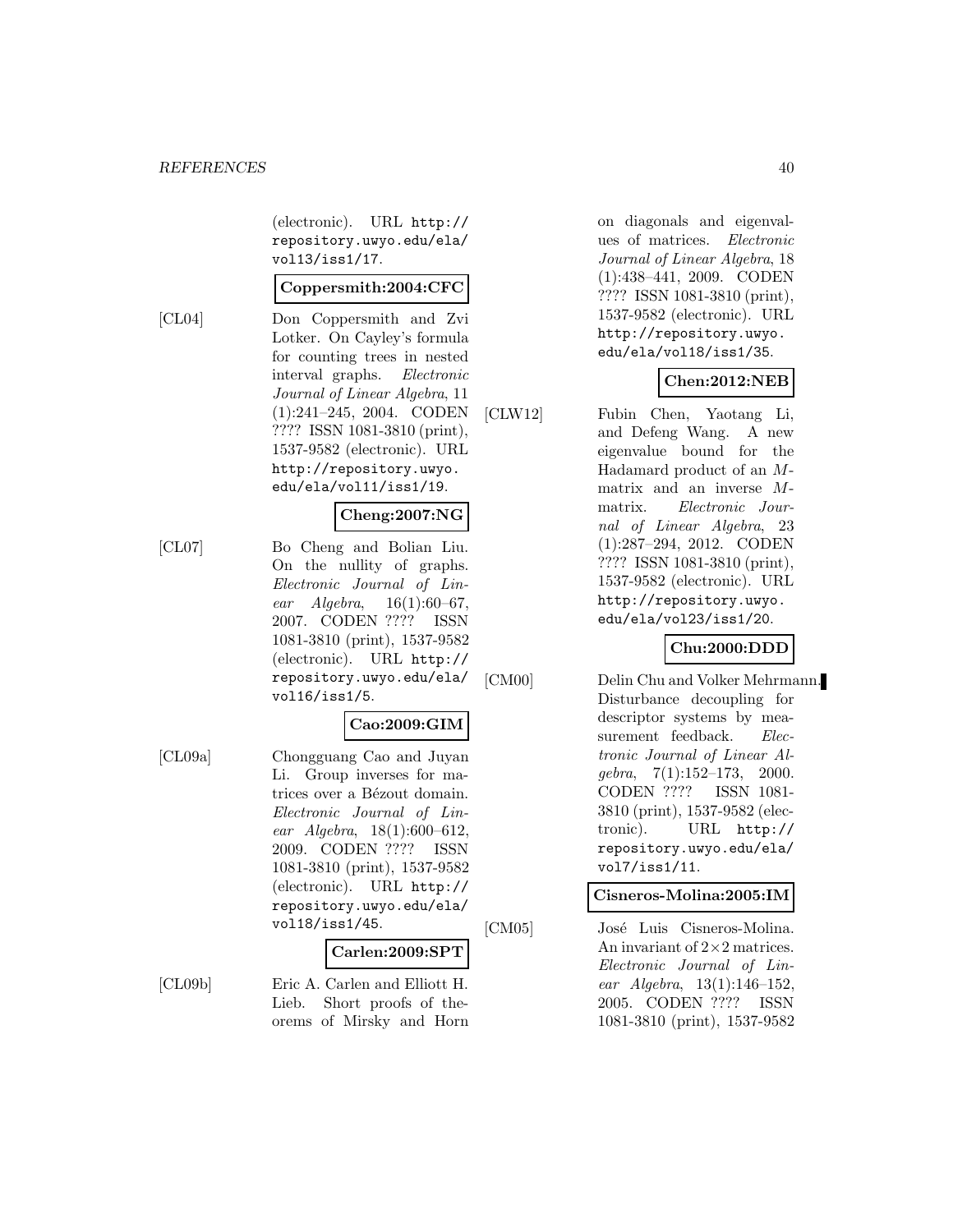(electronic). URL http:// repository.uwyo.edu/ela/ vol13/iss1/10.

#### **Cardoso:2013:CRW**

[CMRR13] Domingos M. Cardoso, Enide A. Martins, Maria Robbiano, and Oscar Rojo. Copies of a rooted weighted graph attached to an arbitrary weighted graph and applications. Electronic Journal of Linear Algebra, 26 (1):706–717, 2013. CODEN ???? ISSN 1081-3810 (print), 1537-9582 (electronic). URL http://repository.uwyo. edu/ela/vol26/iss1/47.

#### **Corach:2000:PDU**

[CMS00] Gustavo Corach, Alejandra Maestripieri, and Demetrio Stojanoff. Polar decomposition under perturbations of the scalar product. Electronic Journal of Linear Algebra, 7(1):21–29, 2000. CODEN ???? ISSN 1081-3810 (print), 1537-9582 (electronic). URL http://repository.uwyo. edu/ela/vol7/iss1/2.

#### **Carvalho:2012:COB**

[CMS12] Francisco Carvalho, Joao T. Mexia, and Carla Santos. Commutative orthogonal block structure and error orthogonal models. Electronic Journal of Linear Algebra, 25 (1):119–128, 2012. CODEN ???? ISSN 1081-3810 (print), 1537-9582 (electronic). URL http://repository.uwyo. edu/ela/vol25/iss1/11.

### **Chien:1998:PDT**

[CN98] Mao-Ting Chien and Michael Neumann. Positive definiteness of tridiagonal matrices via the numerical range. Electronic Journal of Linear Algebra, 3(1):93–102, 1998. CODEN ???? ISSN 1081-3810 (print), 1537-9582 (electronic). URL http:// repository.uwyo.edu/ela/ vol3/iss1/9.

### **Chien:2009:NRW**

[CN09] Mao-Ting Chien and Hiroshi Nakazato. The numerical radius of a weighted shift operator with geometric weights. Electronic Journal of Linear Algebra, 18(1):58– 63, 2009. CODEN ???? ISSN 1081-3810 (print), 1537-9582 (electronic). URL http:// repository.uwyo.edu/ela/ vol18/iss1/5.

# **Chien:2010:NRT**

[CN10] Mao-Ting Chien and Hiroshi Nakazato. The q-numerical range of  $3 \times 3$  tridiagonal matrices. Electronic Journal of Linear Algebra, 20 (1):376–390, 2010. CODEN ???? ISSN 1081-3810 (print), 1537-9582 (electronic). URL http://repository.uwyo. edu/ela/vol20/iss1/29.

### **Coffman:2008:REC**

[Cof08] Adam Coffman. Real equivalence of complex matrix pencils and complex projections of real Segrè varieties.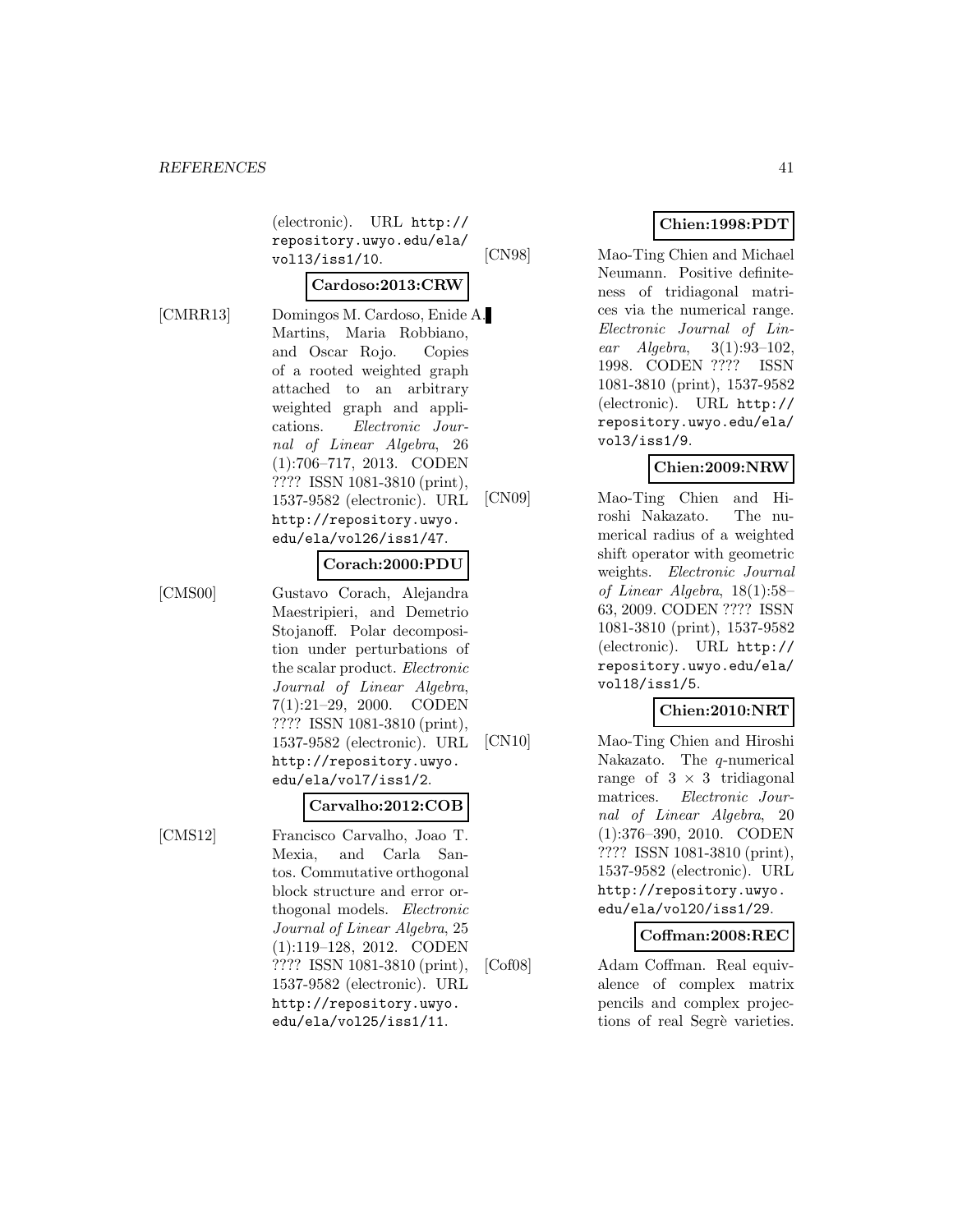Electronic Journal of Linear Algebra, 17(1):651–698, 2008. CODEN ???? ISSN 1081-3810 (print), 1537-9582 (electronic). URL http:// repository.uwyo.edu/ela/ vol17/iss1/45.

#### **Catral:2008:GIM**

[COvdD08] Minerva Catral, Dale D. Olesky, and Pauline van den Driessche. Group inverses of matrices with path graphs. Electronic Journal of Linear Algebra, 17(1):219–233,

> 2008. CODEN ???? ISSN 1081-3810 (print), 1537-9582 (electronic). URL http:// repository.uwyo.edu/ela/ vol17/iss1/17.

> > **Catral:2009:BRD**

[COvdD09] Minerva Catral, Dale D. Olesky, and Pauline van den Driessche. Block representations of the Drazin inverse of a bipartite matrix. Electronic Journal of Linear Algebra, 18 (1):98–107, 2009. CODEN ???? ISSN 1081-3810 (print), 1537-9582 (electronic). URL http://repository.uwyo. edu/ela/vol18/iss1/9.

#### **Climent:1999:CTW**

[CP99] Joan-Josep Josep Climent and Carmen Perea. Comparison theorems for weak nonnegative splittings of Kmonotone matrices. Electronic Journal of Linear Algebra, 5(1):24–38, 1999. CO-DEN ???? ISSN 1081- 3810 (print), 1537-9582 (electronic). URL http:// repository.uwyo.edu/ela/ vol5/iss1/4.

### **Chorianopoulos:2010:MIN**

[CPU10] Christos Chorianopoulos, Panayiotis Psarrakos, and Frank Uhlig. A method for the inverse numerical range problem. Electronic Journal of Linear Algebra, 20 (1):198–206, 2010. CODEN ???? ISSN 1081-3810 (print), 1537-9582 (electronic). URL http://repository.uwyo. edu/ela/vol20/iss1/15.

# **Canto:2009:FRF**

[CRU09] Rafael Cantó, Beatriz Ricarte, and Ana M. Urbano. Full rank factorization and the Flanders theorem. Electronic Journal of Linear Algebra, 18(1):352–363, 2009. CODEN ???? ISSN 1081-3810 (print), 1537-9582 (electronic). URL http:// repository.uwyo.edu/ela/ vol18/iss1/30.

### **Canto:2010:SCT**

[CRU10] Rafael Cantó, Beatriz Ricarte, and Ana M. Urbano. Some characterizations of totally nonpositive (totally negative) matrices. Electronic Journal of Linear Algebra, 20(1):241–253, 2010. CODEN ???? ISSN 1081-3810 (print), 1537-9582 (electronic). URL http:// repository.uwyo.edu/ela/ vol20/iss1/18.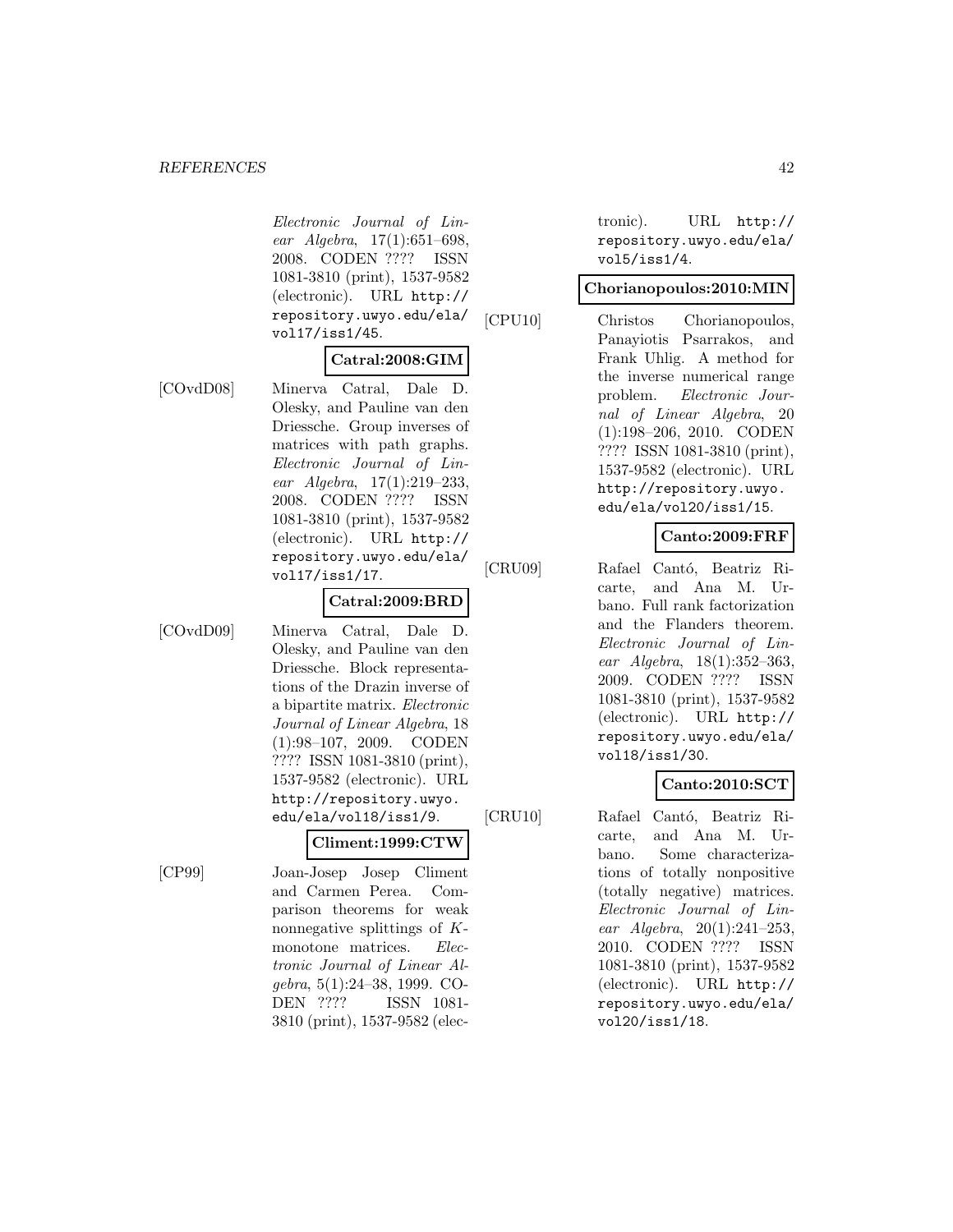# **Ccapa:2009:SPE**

[CS09] Javier Ccapa and Ricardo L. Soto. On spectra perturbation and elementary divisors of positive matrices. Electronic Journal of Linear Algebra, 18(1):462–481, 2009. CODEN ???? ISSN 1081-3810 (print), 1537-9582 (electronic). URL http:// repository.uwyo.edu/ela/ vol18/iss1/37.

# **Cao:2004:DPT**

[CT04] Chongguang Cao and Xiaomin Tang. Determinant preserving transformations on symmetric matrix spaces. Electronic Journal of Linear  $Algebra$ ,  $11(1):205-211$ , 2004. CODEN ???? ISSN 1081-3810 (print), 1537-9582 (electronic). URL http:// repository.uwyo.edu/ela/ vol11/iss1/17.

# **Cavers:2007:IAN**

[CV07] Michael S. Cavers and Kevin N. Vander Meulen. Inertially arbitrary nonzero patterns of order 4. Electronic Journal of Linear Algebra, 16(1):30–43, 2007. CODEN ???? ISSN 1081- 3810 (print), 1537-9582 (electronic). URL http:// repository.uwyo.edu/ela/ vol16/iss1/3.

# **Catral:2012:RDI**

[CvdD12] M. Catral and P. van den Driessche. Representations for the Drazin inverse of block cyclic matrices. Electronic Journal of Linear Algebra, 23(1):445–456, 2012. CODEN ???? ISSN 1081- 3810 (print), 1537-9582 (electronic). URL http:// repository.uwyo.edu/ela/ vol23/iss1/30.

### **Campbell:2011:SNM**

[CVV11] Natalie Campbell, Kevin N. Vander Meulen, and Adam Van Tuyl. Structure of nilpotent matrices over fields. Electronic Journal of Linear Algebra, 22(1):931–958, 2011. CODEN ???? ISSN 1081-3810 (print), 1537-9582 (electronic). URL http:// repository.uwyo.edu/ela/ vol22/iss1/61.

# **Cai:2013:NPS**

[CW13] Xinzhong Cai and Xinmao Wang. A note on the positive semidefinite minimum rank of a sign pattern matrix. Electronic Journal of Linear Algebra, 26(1):345–356, 2013. CODEN ???? ISSN 1081-3810 (print), 1537-9582 (electronic). URL http:// repository.uwyo.edu/ela/ vol26/iss1/23.

# **Cao:2002:SIK**

[CZY02] Chong-Guang Cao, Xian Zhang, and Zhong-Peng Yang. Some inequalities for the Khatri–Rao product of matrices. Electronic Journal of Linear Algebra, 9(1): 276–281, 2002. CODEN ???? ISSN 1081-3810 (print),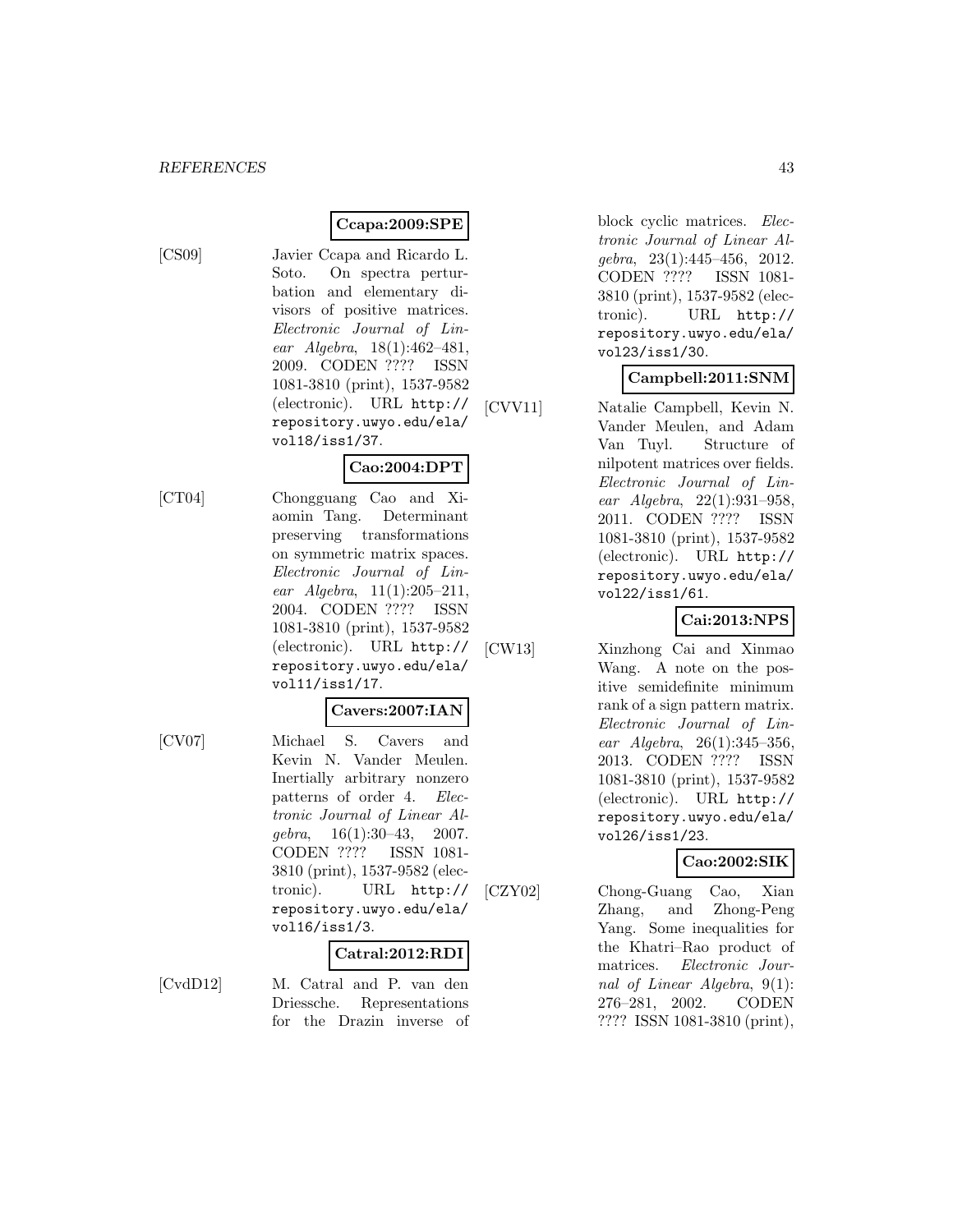1537-9582 (electronic). URL http://repository.uwyo. edu/ela/vol9/iss1/23.

### **Dahl:2003:NLD**

[Dah03] Geir Dahl. A note on linear discrepancy. Electronic Journal of Linear Algebra, 10(1):77–80, 2003. CODEN ???? ISSN 1081-3810 (print), 1537-9582 (electronic). URL http://repository.uwyo. edu/ela/vol10/iss1/7.

# **Dahl:2007:CPF**

[Dah07] Geir Dahl. Combinatorial properties of Fourier– Motzkin elimination. Electronic Journal of Linear Algebra, 16(1):334–346, 2007. CODEN ???? ISSN 1081- 3810 (print), 1537-9582 (electronic). URL http:// repository.uwyo.edu/ela/ vol16/iss1/29.

### **deAbreu:2013:MIG**

[dAN13] Nair Maria Maia de Abreu and Vladimir Nikiforov. Maxima of the Q-index: graphs with bounded clique number. Electronic Journal of Linear Algebra, 26 (1):121–130, 2013. CODEN ???? ISSN 1081-3810 (print), 1537-9582 (electronic). URL http://repository.uwyo. edu/ela/vol26/iss1/9.

### **Davies:2004:SCM**

[Dav04] Philip I. Davies. Structured conditioning of matrix functions. Electronic Journal of Linear Algebra, 11

(1):132–161, 2004. CODEN ???? ISSN 1081-3810 (print), 1537-9582 (electronic). URL http://repository.uwyo. edu/ela/vol11/iss1/12.

### **deTeran:2008:SLB**

[DD08] Fernando De Terán and Froilán M. Dopico. Sharp lower bounds for the dimension of linearizations of matrix polynomials. Electronic Journal of Linear Algebra, 17 (1):518–531, 2008. CODEN ???? ISSN 1081-3810 (print), 1537-9582 (electronic). URL http://repository.uwyo. edu/ela/vol17/iss1/38.

# **Diaz:2010:LIS**

[DD10] Alexander Diaz and Corey Dunn. The linear independence of sets of two and three canonical algebraic curvature tensors. Electronic Journal of Linear Algebra, 20 (1):436–448, 2010. CODEN ???? ISSN 1081-3810 (print), 1537-9582 (electronic). URL http://repository.uwyo. edu/ela/vol20/iss1/33.

# **DeTeran:2011:CES**

[DD11a] Fernando De Terán and Froilán M. Dopico. Consistency and efficient solution of the Sylvester equation for  $\star$ -congruence. Electronic Journal of Linear Algebra, 22 (1):849–863, 2011. CODEN ???? ISSN 1081-3810 (print), 1537-9582 (electronic). URL http://repository.uwyo. edu/ela/vol22/iss1/57.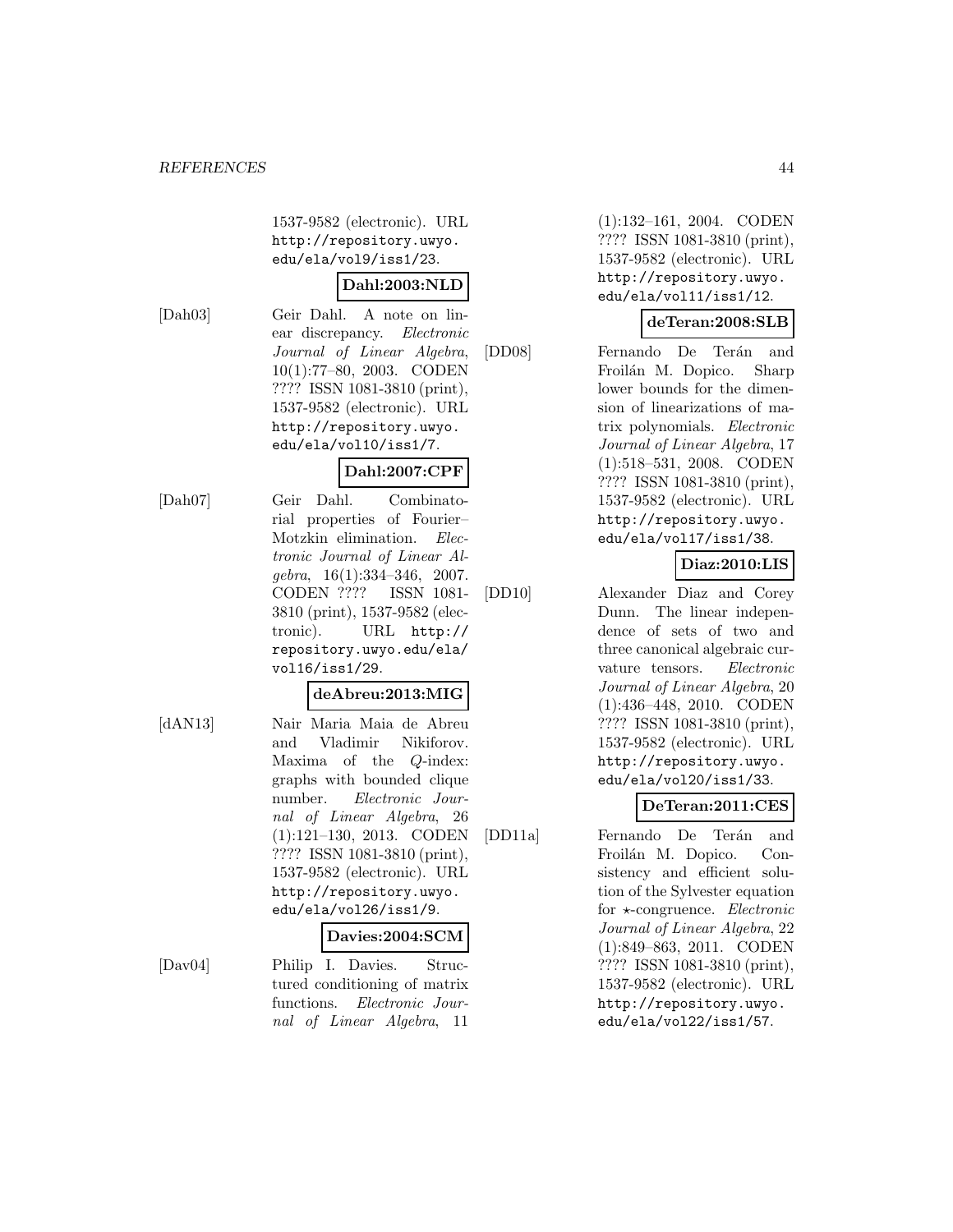### **deTeran:2011:EXD**

[DD11b] Fernando De Terán and Froilán M. Dopico. The equation  $XA + AX* = 0$  and the dimension of \*congruence orbits. Electronic Journal of Linear Algebra, 22 (1):448–465, 2011. CODEN ???? ISSN 1081-3810 (print), 1537-9582 (electronic). URL http://repository.uwyo. edu/ela/vol22/iss1/27.

### **DeLeo:2006:ZUQ**

[DDL06] Stefano De Leo, Gisele Ducati, and Vinicius Leonardi. Zeros of unilateral quaternionic polynomials. Electronic Journal of Linear Algebra, 15(1):297–313, 2006. CODEN ???? ISSN 1081- 3810 (print), 1537-9582 (electronic). URL http:// repository.uwyo.edu/ela/ vol15/iss1/25.

### **DeTeran:2009:LSM**

[DDM09] Fernando De Terán, Froilán M. Dopico, and D. Steven Mackey. Linearizations of singular matrix polynomials and the recovery of minimal indices. Electronic Journal of Linear Algebra, 18 (1):371–402, 2009. CODEN ???? ISSN 1081-3810 (print), 1537-9582 (electronic). URL http://repository.uwyo. edu/ela/vol18/iss1/32.

#### **DeBruyn:2010:SSP**

[De 10] Bart De Bruyn. Some subspaces of the projective space  $PG(\bigwedge^K V)$  related to regular spreads of  $PG(V)$ . Electronic Journal of Linear Algebra, 20 (1):354–366, 2010. CODEN ???? ISSN 1081-3810 (print), 1537-9582 (electronic). URL http://repository.uwyo. edu/ela/vol20/iss1/27.

#### **DeParis:2013:RWD**

[De 13] Alessandro De Paris. A remark on Waring decompositions of some special plane quartics. Electronic Journal of Linear Algebra, 26 (1):510–519, 2013. CODEN ???? ISSN 1081-3810 (print), 1537-9582 (electronic). URL http://repository.uwyo. edu/ela/vol26/iss1/32.

### **daFonseca:2003:PPC**

[dF03] C. M. da Fonseca. The path polynomial of a complete graph. Electronic Journal of Linear Algebra, 10 (1):155–162, 2003. CODEN ???? ISSN 1081-3810 (print), 1537-9582 (electronic). URL http://repository.uwyo. edu/ela/vol10/iss1/12.

# **daFonseca:2005:CRC**

[dF05] C. M. da Fonseca. On a conjecture regarding characteristic polynomial of a matrix pair. Electronic Journal of Linear Algebra, 13 (1):157–161, 2005. CODEN ???? ISSN 1081-3810 (print), 1537-9582 (electronic). URL http://repository.uwyo. edu/ela/vol13/iss1/12.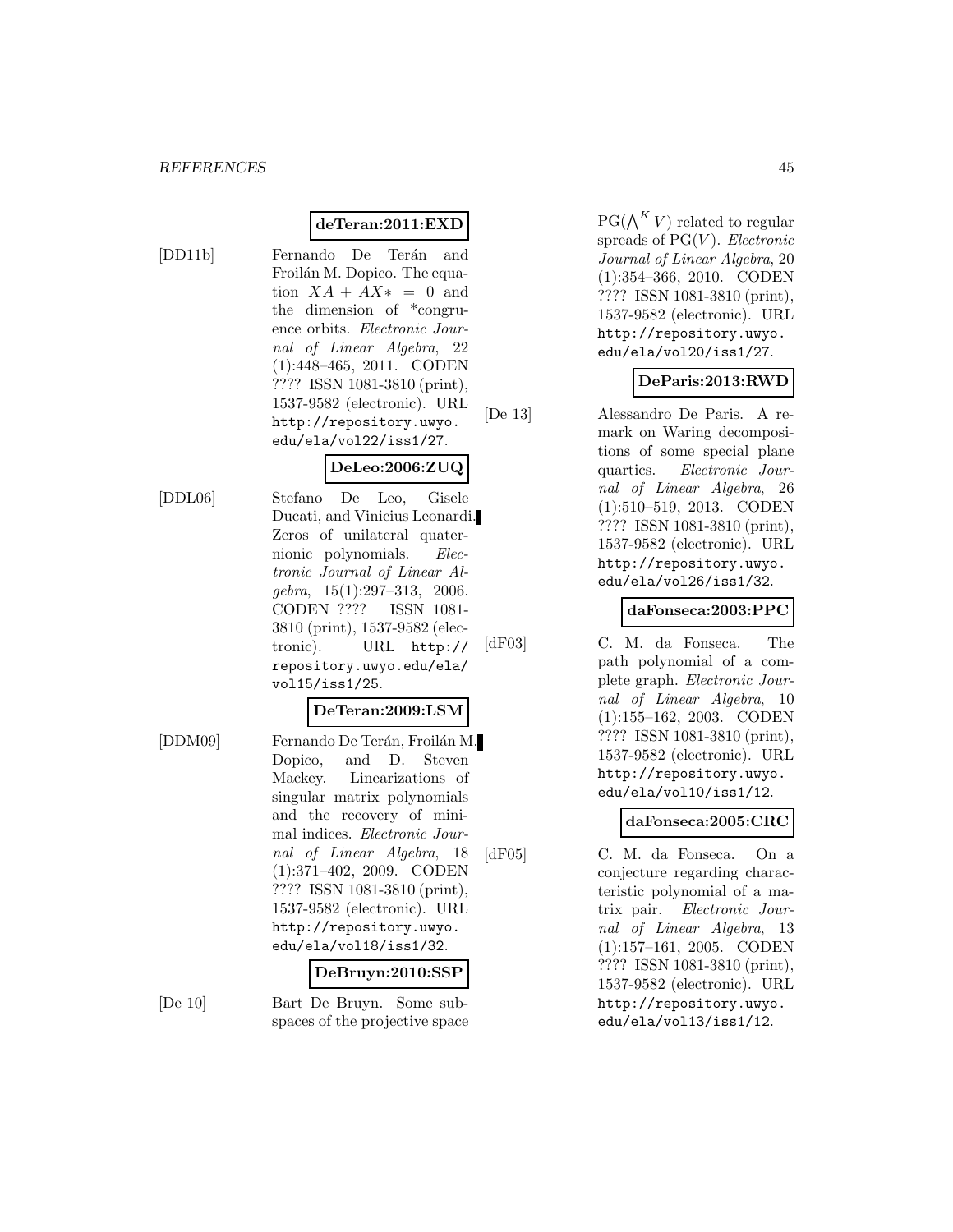#### **daFonseca:2010:LBN**

[dF10] C. M. da Fonseca. A lower bound for the number of distinct eigenvalues of some real symmetric matrices. Electronic Journal of  $Linear \ Algebra, 21(1):3-11,$ 2010. CODEN ???? ISSN 1081-3810 (print), 1537-9582 (electronic). URL http:// repository.uwyo.edu/ela/ vol21/iss1/2.

#### **deFreitas:2013:MIF**

[dFNP13] Maria Aguieiras A. de Freitas, Vladimir Nikiforov, and Laura Patuzzi. Maxima of the Q-index, forbidden 4-ycle and 5-cycle. Electronic Journal of Linear Algebra, 26 (1):905–916, 2013. CODEN ???? ISSN 1081-3810 (print), 1537-9582 (electronic). URL http://repository.uwyo. edu/ela/vol26/iss1/61.

#### **Dragomir:2013:BOC**

[DFS13] Sever S. Dragomir, Jun Ichi Fujii, and Yuki Seo. Bounds for an operator concave function. Electronic Journal of Linear Algebra, 26(1): 192–200, 2013. CODEN ???? ISSN 1081-3810 (print), 1537-9582 (electronic). URL http://repository.uwyo. edu/ela/vol26/iss1/15.

#### **DeAlba:2009:UOM**

[DGH<sup>+</sup>09] Luz M. DeAlba, Jason Grout, Leslie Hogben, Rana Mikkelson, and Kaela Rasmussen. Universally optimal matrices and field independence of the minimum rank of a graph. Electronic Journal of Linear Algebra, 18(1):403–419, 2009. CODEN ???? ISSN 1081-3810 (print), 1537-9582 (electronic). URL http:// repository.uwyo.edu/ela/ vol18/iss1/33.

### **DeAlba:2012:MRP**

[DGK<sup>+</sup>12] Luz M. DeAlba, Jason Grout, In-Jae Kim, Steve Kirkland, Judith J. McDonald, and Amy Yielding. Minimum rank of powers of trees. Electronic Journal of Linear Algebra, 23(1):151–163, 2012. CODEN ???? ISSN 1081-3810 (print), 1537-9582 (electronic). URL http:// repository.uwyo.edu/ela/ vol23/iss1/10.

### **Deng:2013:MSL**

[DH13] Hanyuan Deng and He Huang. On the main signless Laplacian eigenvalues of a graph. Electronic Journal of Linear Algebra, 26(1):381–393, 2013. CODEN ???? ISSN 1081-3810 (print), 1537-9582 (electronic). URL http:// repository.uwyo.edu/ela/ vol26/iss1/25.

#### **DeAlba:2003:WSS**

[DHHW03] Luz Maria DeAlba, Timothy L. Hardy, Leslie Hogben, and Amy Wangsness. The (weakly) sign symmetric Pmatrix completion problems. Electronic Journal of Linear  $Algebra$ ,  $10(1):257-271$ ,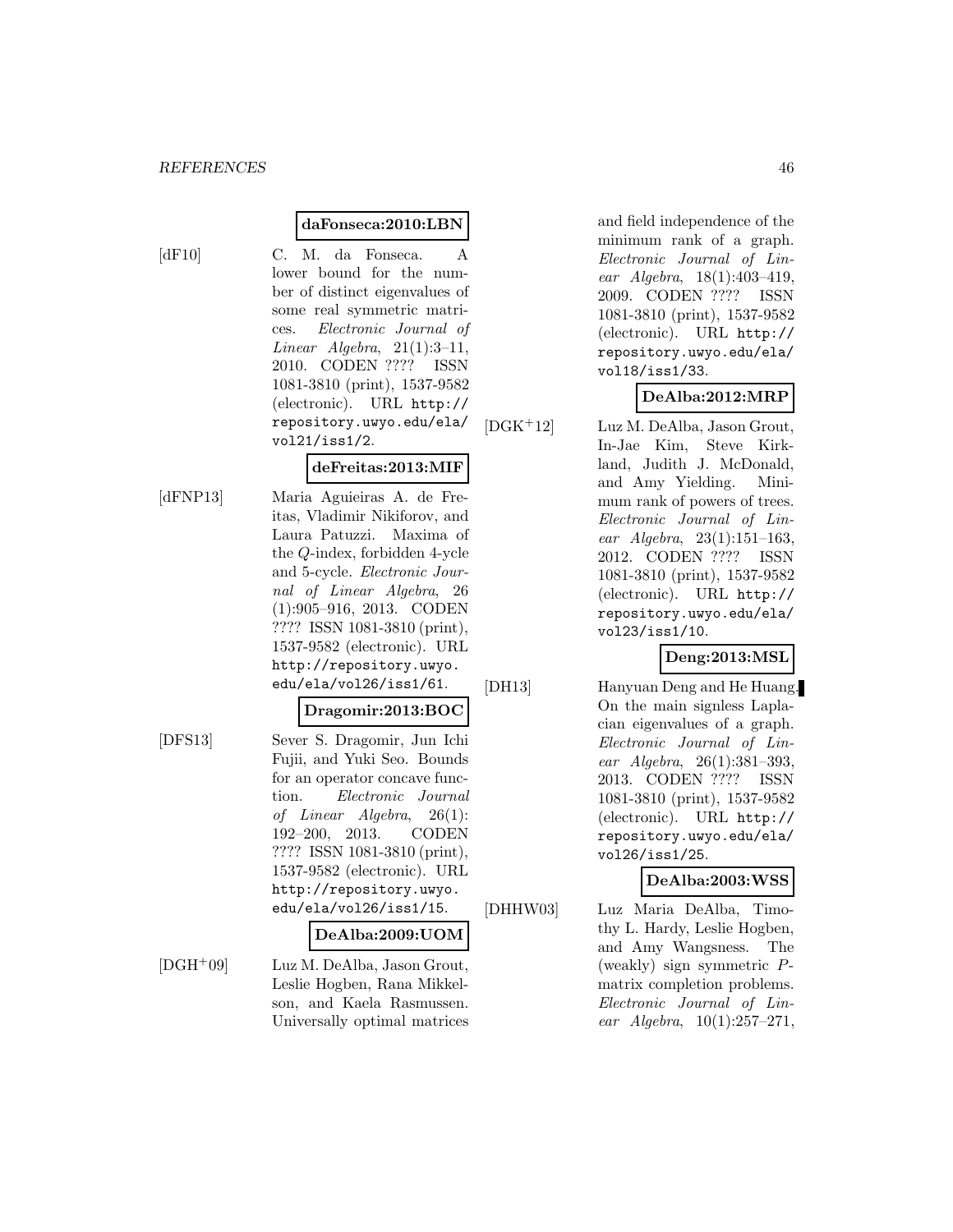2003. CODEN ???? ISSN 1081-3810 (print), 1537-9582 (electronic). URL http:// repository.uwyo.edu/ela/ vol10/iss1/21.

#### **DeAlba:2009:MCP**

[DHS09] Luz Maria DeAlba, Leslie Hogben, and Bhaba Kumar Sarma. The Q-matrix completion problem. Electronic Journal of Linear Algebra, 18 (1):176–191, 2009. CODEN ???? ISSN 1081-3810 (print), 1537-9582 (electronic). URL http://repository.uwyo. edu/ela/vol18/iss1/15.

#### **Dickinson:2010:ICI**

[Dic10] Peter J. C. Dickinson. An improved characterisation of the interior of the completely positive cone. Electronic Journal of Linear Algebra, 20 (1):723–729, 2010. CODEN ???? ISSN 1081-3810 (print), 1537-9582 (electronic). URL http://repository.uwyo. edu/ela/vol20/iss1/51.

#### **Ding:2006:MRF**

[DK06] Guoli Ding and Andreĭ Kotlov. On minimal rank over finite fields. Electronic Journal of Linear Algebra, 15 (1):210–214, 2006. CODEN ???? ISSN 1081-3810 (print), 1537-9582 (electronic). URL http://repository.uwyo. edu/ela/vol15/iss1/16.

#### **Dolinar:2008:GPQ**

[DK08] Gregor Dolinar and Bojan Kuzma. General preservers of quasi-commutativity on Hermitian matrices. Electronic Journal of Linear Algebra, 17 (1):436–444, 2008. CODEN ???? ISSN 1081-3810 (print), 1537-9582 (electronic). URL http://repository.uwyo. edu/ela/vol17/iss1/31.

#### **Dolinar:2012:MDC**

[DKO12] Gregor Dolinar, Bojan Kuzma, and Polona Oblak. On maximal distances in a commuting graph. Electronic Journal of Linear Algebra, 23 (1):243–256, 2012. CODEN ???? ISSN 1081-3810 (print), 1537-9582 (electronic). URL http://repository.uwyo. edu/ela/vol23/iss1/17.

### **Dolzan:2013:DCC**

[DKO13] David Dolžan, Matjaž Konvalinka, and Polona Oblak. Diameters of connected components of commuting graphs. Electronic Journal of Linear Algebra, 26 (1):433–445, 2013. CODEN ???? ISSN 1081-3810 (print), 1537-9582 (electronic). URL http://repository.uwyo. edu/ela/vol26/iss1/29.

#### **Dmytryshyn:2014:SMP**

[DKS14] Andrii Dmytryshyn, Bo Kågström, and Vladimir V. Sergeichuk. Symmetric matrix pencils: codimension counts and the solution of a pair of matrix equations. Electronic Journal of Linear Algebra, 27(1):1– 18, 2014. CODEN ???? ISSN 1081-3810 (print), 1537-9582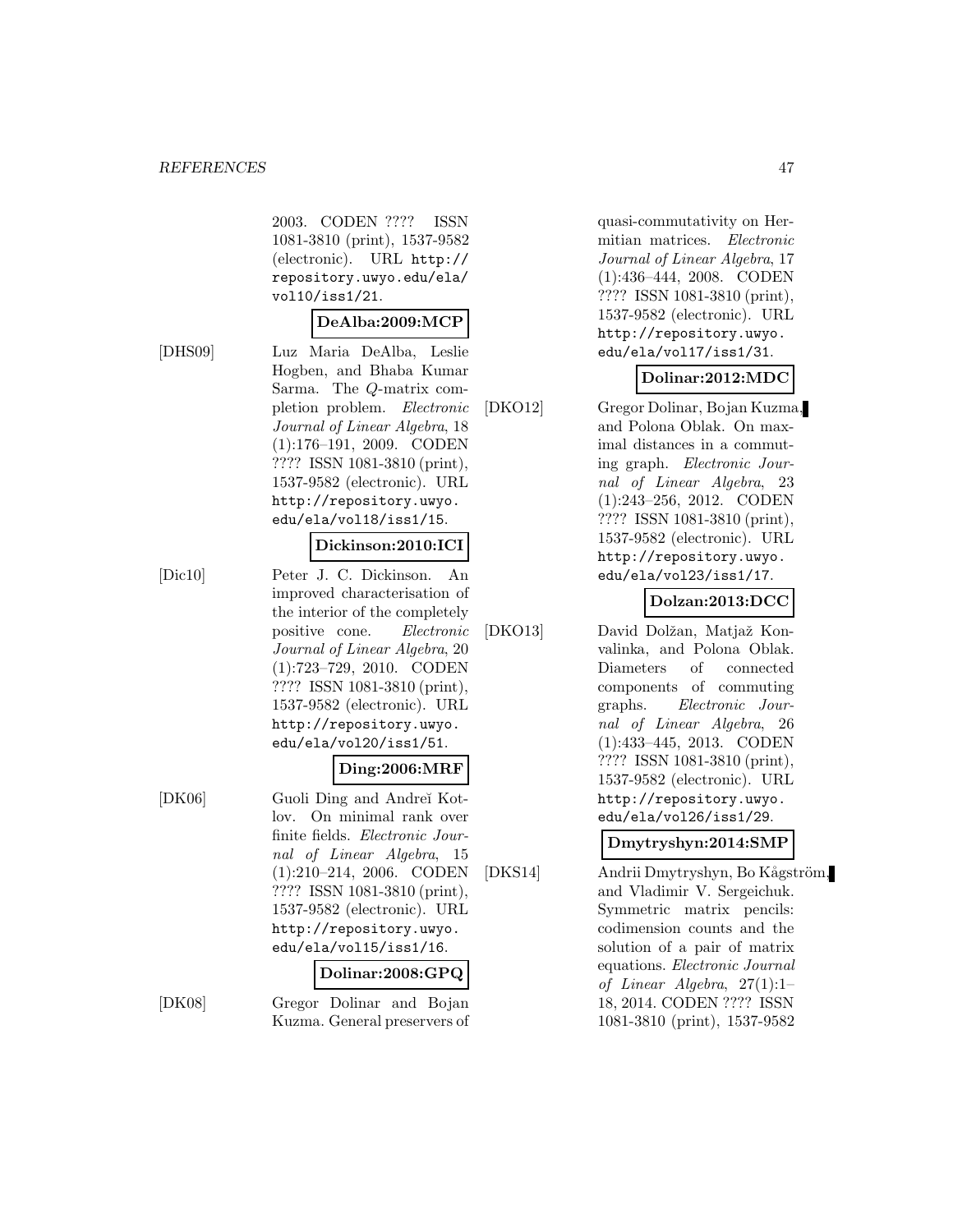(electronic). URL http:// repository.uwyo.edu/ela/ vol27/iss1/1.

# **DeSterck:2012:SMI**

[DL12] Hans De Sterck and Minghua Lin. Some majorization inequalities for coneigenvalues. Electronic Journal of Linear Algebra, 23(1):669–677, 2012. CODEN ???? ISSN 1081-3810 (print), 1537-9582 (electronic). URL http:// repository.uwyo.edu/ela/ vol23/iss1/49.

### **Deaett:2013:TCS**

[DLRM<sup>+</sup>13] Louis Deaett, Ramiro H. Lafuente-Rodriguez, Juan Marin, Jr., Erin Haller Martin, Linda J. Patton, Kathryn Rasmussen, and Rebekah B. Johnson Yates. Trace conditions for symmetry of the numerical range. Electronic Journal of Linear Algebra, 26(1):591–603, 2013. CODEN ???? ISSN 1081-3810 (print), 1537-9582 (electronic). URL http:// repository.uwyo.edu/ela/ vol26/iss1/40.

# **Drury:2003:NMG**

[DMLT03] S. W. Drury, J. K. Merikoski, V. Laakso, and T. Tossavainen. On nonnegative matrices with given row and column sums. Electronic Journal of Linear Algebra, 10 (1):280–290, 2003. CODEN ???? ISSN 1081-3810 (print), 1537-9582 (electronic). URL

http://repository.uwyo. edu/ela/vol10/iss1/23.

### **Doering:2011:EOT**

[DMS11] Elizabeth Doering, T. S. Michael, and Bryan L. Shader. Even and odd tournament matrices with minimum rank over finite fields. Electronic Journal of Linear Algebra, 22(1):363–377, 2011. CODEN ???? ISSN 1081-3810 (print), 1537-9582 (electronic). URL http:// repository.uwyo.edu/ela/ vol22/iss1/21.

### **DeAbreu:2012:MIA**

[DN12] Nair M. M. De Abreu and Vladimir Nikiforov. Maxima of the Q-index: abstract graph properties. Electronic Journal of Linear Algebra, 23 (1):782–789, 2012. CODEN ???? ISSN 1081-3810 (print), 1537-9582 (electronic). URL http://repository.uwyo. edu/ela/vol23/iss1/55.

# **Dodig:2007:CSC**

[Dod07] Marija Dodig. Controllability of series connections. Electronic Journal of Linear Algebra, 16(1):135–156, 2007. CODEN ???? ISSN 1081-3810 (print), 1537-9582 (electronic). URL http:// repository.uwyo.edu/ela/ vol16/iss1/12.

# **Dodig:2008:EPP**

[Dod08] Marija Dodig. Eigenvalues of partially prescribed matrices.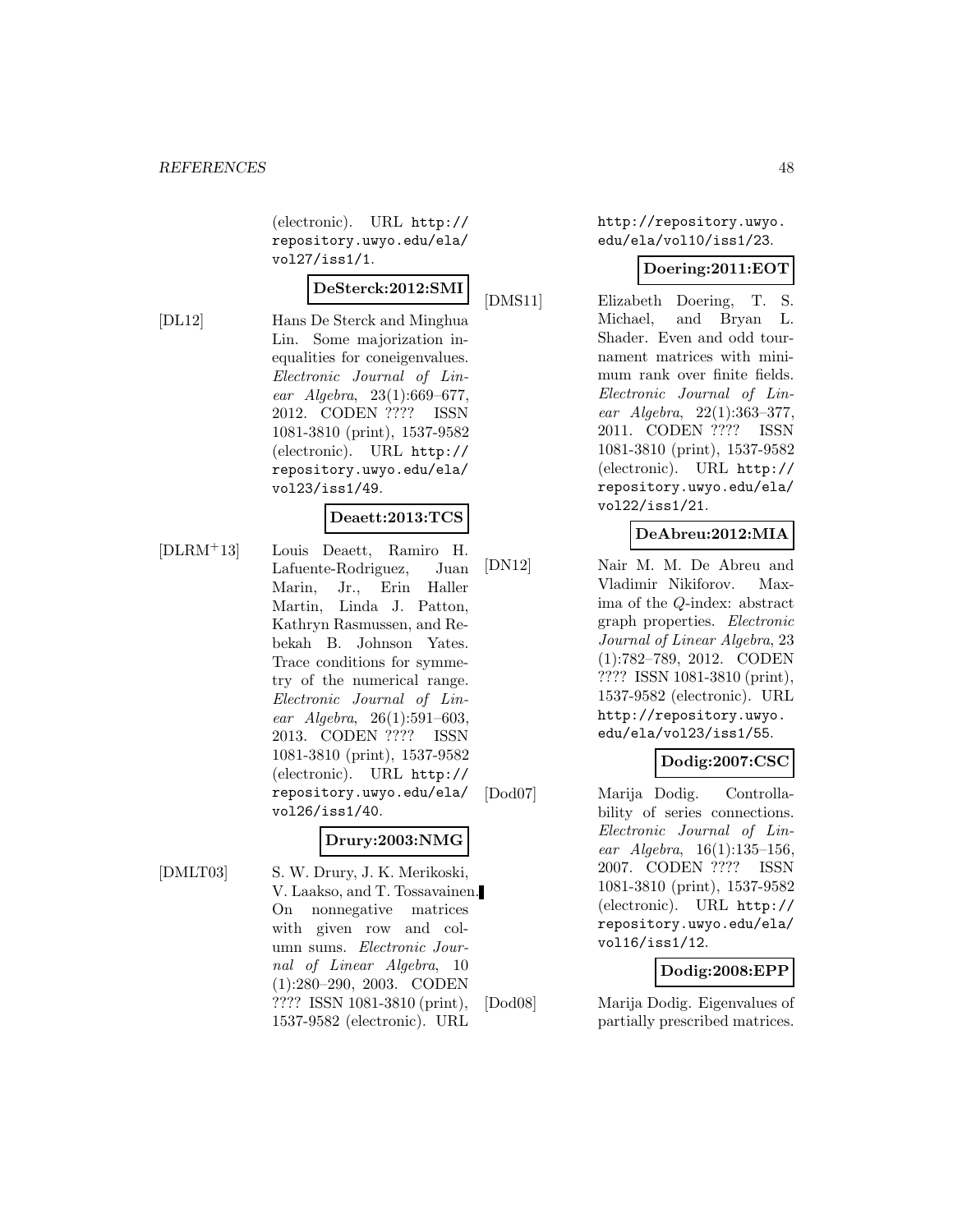Electronic Journal of Linear Algebra, 17(1):316–332, 2008. CODEN ???? ISSN 1081-3810 (print), 1537-9582 (electronic). URL http:// repository.uwyo.edu/ela/ vol17/iss1/23.

### **Deaett:2010:RIS**

[DOvdD10] Louis Deaett, Dale D. Olesky, and Pauline van den Driessche. Refined inertially and spectrally arbitrary zerononzero patterns. Electronic Journal of Linear Algebra, 20 (1):449–467, 2010. CODEN ???? ISSN 1081-3810 (print), 1537-9582 (electronic). URL http://repository.uwyo. edu/ela/vol20/iss1/34.

#### **Dragomir:2011:VOT**

[Dra11] Sever S. Dragomir. Vector and operator trapezoidal type inequalities for continuous functions of selfadjoint operators in Hilbert spaces. Electronic Journal of Linear Algebra, 22(1):161–178, 2011. CODEN ???? ISSN 1081-3810 (print), 1537-9582 (electronic). URL http:// repository.uwyo.edu/ela/ vol22/iss1/10.

### **Drury:2004:EVC**

[Dru04] S. W. Drury. The external vertices conjecture in case n = 4. Electronic Journal of Linear Algebra, 11 (1):180–191, 2004. CODEN ???? ISSN 1081-3810 (print), 1537-9582 (electronic). URL http://repository.uwyo. edu/ela/vol11/iss1/15.

#### **Drury:2006:EHM**

[Dru06] Stephen W. Drury. Essentially Hermitian matrices revisited. Electronic Journal of Linear Algebra, 15 (1):285–296, 2006. CODEN ???? ISSN 1081-3810 (print), 1537-9582 (electronic). URL http://repository.uwyo. edu/ela/vol15/iss1/24.

# **Drury:2009:ONW**

[Dru09] Stephen W. Drury. Operator norms of words formed from positive-definite matrices. Electronic Journal of Linear Algebra, 18(1):13–20, 2009. CODEN ???? ISSN 1081-3810 (print), 1537-9582 (electronic). URL http:// repository.uwyo.edu/ela/ vol18/iss1/2.

# **Day:2007:SVI**

[DS07] Jane Day and Wasin So. Singular value inequality and graph energy change. Electronic Journal of Linear Algebra, 16(1):291–299, 2007. CODEN ???? ISSN 1081-3810 (print), 1537-9582 (electronic). URL http:// repository.uwyo.edu/ela/ vol16/iss1/25.

# **Dur:2008:IPC**

[DS08] Mirjam Dür and Georg Still. Interior points of the completely positive cone. Electronic Journal of Linear Alqebra,  $17(1):48-53$ ,  $2008$ .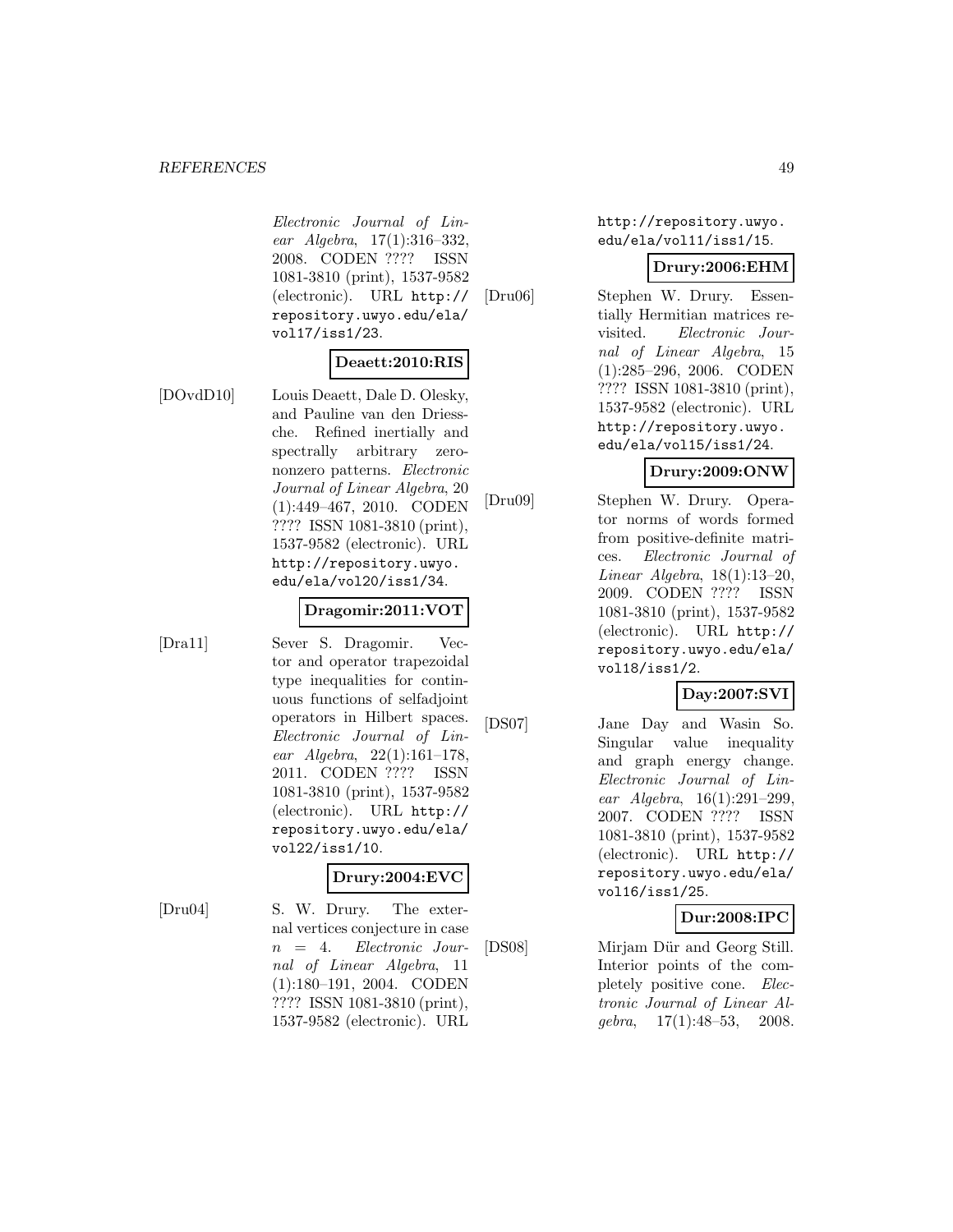CODEN ???? ISSN 1081- 3810 (print), 1537-9582 (electronic). URL http:// repository.uwyo.edu/ela/ vol17/iss1/5.

#### **Deschamp:2010:PHM**

[DS10] Brent J. Deschamp and Bryan L. Shader. Permanents of Hessenberg  $(0, 1)$ matrices revisited. Electronic Journal of Linear Algebra, 20(1):20–52, 2010. CODEN ???? ISSN 1081-3810 (print), 1537-9582 (electronic). URL http://repository.uwyo. edu/ela/vol20/iss1/3.

#### **Dodig:2013:PGM**

[DS13] Marija Dodig and Marko Stošić. On properties of the generalized majorization. Electronic Journal of Linear Algebra, 26(1):471–509, 2013. CODEN ???? ISSN 1081-3810 (print), 1537-9582 (electronic). URL http:// repository.uwyo.edu/ela/ vol26/iss1/31.

#### **Pazzis:2014:CHM**

[dSP14] Clément de Seguins Pazzis. Commutators from a hyperplane of matrices. Electronic Journal of Linear Algebra, 27(1):39–54, 2014. CODEN ???? ISSN 1081-3810 (print), 1537-9582 (electronic). URL http://repository.uwyo. edu/ela/vol27/iss1/3.

#### **Dubeau:2008:LAS**

[Dub08] François Dubeau. Linear algebra and the sums of powers of integers. Electronic Journal of Linear Algebra, 17 (1):577–596, 2008. CODEN ???? ISSN 1081-3810 (print), 1537-9582 (electronic). URL http://repository.uwyo. edu/ela/vol17/iss1/41.

#### **Deng:2010:PGD**

[DW10] Chunyuan Deng and Yimin Wei. Perturbation of the generalized Drazin inverse. Electronic Journal of Linear  $Algebra, 21(1):85-97,$ 2010. CODEN ???? ISSN 1081-3810 (print), 1537-9582 (electronic). URL http:// repository.uwyo.edu/ela/ vol21/iss1/9.

### **Du:2012:PAB**

[DX12] Fapeng Du and Yifeng Xue. Perturbation analysis of  $A_{T,S}^{(2)}$ on Banach spaces. Electronic Journal of Linear Algebra, 23 (1):586–598, 2012. CODEN ???? ISSN 1081-3810 (print), 1537-9582 (electronic). URL http://repository.uwyo. edu/ela/vol23/iss1/42.

# **Du:2011:EIG**

[DZ11] Zhibin Du and Bo Zhou. On the Estrada index of graphs with given number of cut edges. Electronic Journal of Linear Algebra, 22 (1):586–592, 2011. CODEN ???? ISSN 1081-3810 (print), 1537-9582 (electronic). URL http://repository.uwyo. edu/ela/vol22/iss1/37.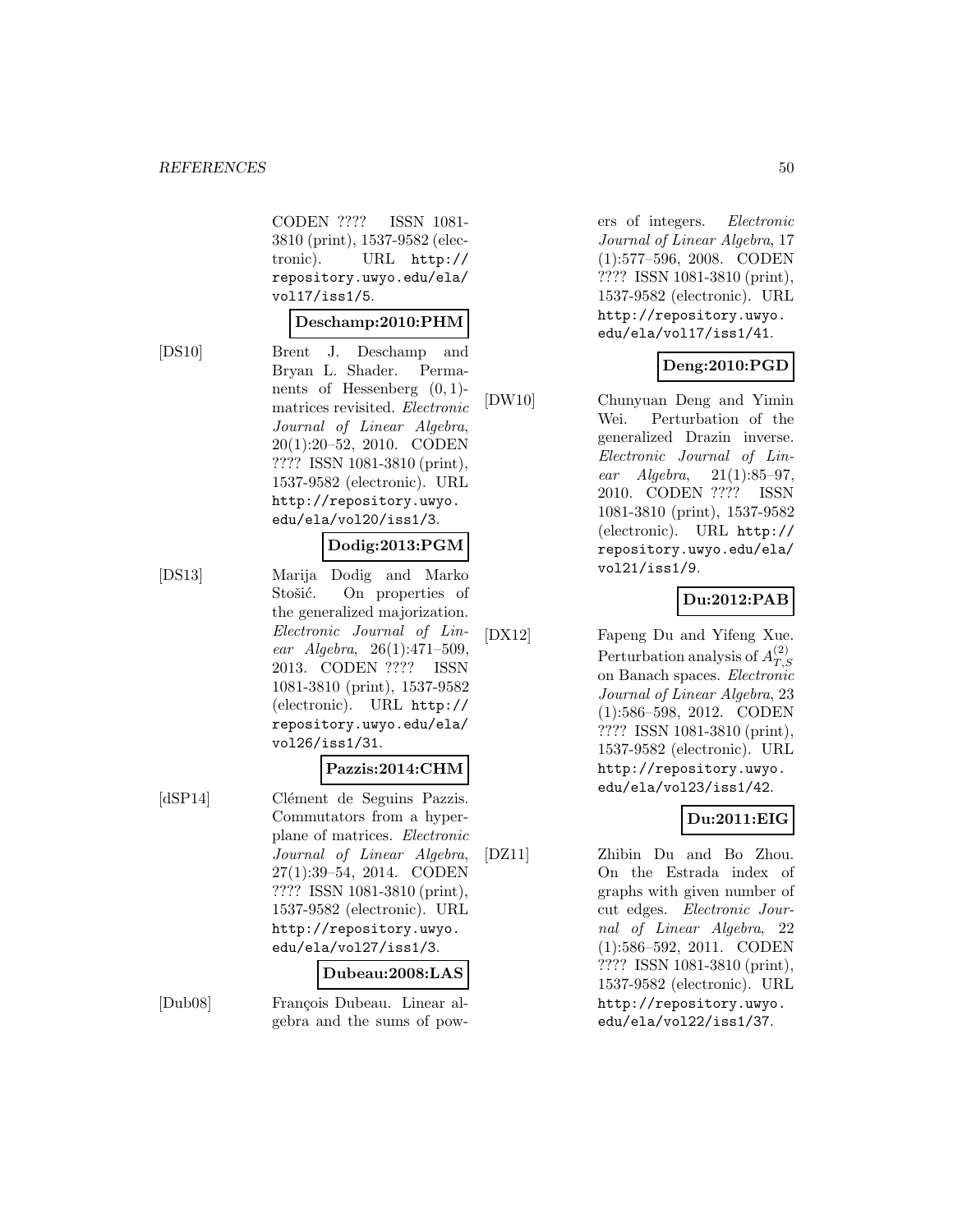#### **Ekstrand:2012:NPS**

- 
- [EEH<sup>+</sup>12] J. Ekstrand, C. Erickson, D. Hay, L. Hogben, and J. Roat. Note on positive semidefinite maximum nullity and positive semidefinite zero forcing number of partial 2-trees. Electronic Journal of Linear Algebra, 23(1):79–87, 2012. CODEN ???? ISSN 1081-3810 (print), 1537-9582 (electronic). URL http:// repository.uwyo.edu/ela/ vol23/iss1/5.

#### **Edwards:2012:SPP**

[EFP12] Roderick Edwards, Eric Foxall, and Theodore J. Perkins. Scaling properties of paths on graphs. Electronic Journal of Linear Algebra, 23 (1):966–988, 2012. CODEN ???? ISSN 1081-3810 (print), 1537-9582 (electronic). URL http://repository.uwyo. edu/ela/vol23/iss1/68.

#### **Elzinga:2010:WME**

[EG10] Randall J. Elzinga and David A. Gregory. Weighted matrix eigenvalue bounds on the independence number of a graph. Electronic Journal of Linear Algebra, 20 (1):468–489, 2010. CODEN ???? ISSN 1081-3810 (print), 1537-9582 (electronic). URL http://repository.uwyo. edu/ela/vol20/iss1/35.

#### **Ellison:2009:SPR**

[EHT09] Elisabeth M. Ellison, Leslie Hogben, and Michael J. Tsatsomeros. Sign patterns that require eventual positivity or require eventual nonnegativity. Electronic Journal of Linear Algebra, 19 (1):98–107, 2009. CODEN ???? ISSN 1081-3810 (print), 1537-9582 (electronic). URL http://repository.uwyo. edu/ela/vol19/iss1/4.

# **ElKadiri:2011:CFB**

[El 11] Mohamed El Kadiri. Sur une classe de formes biquadratiques semi-définies positives. (French) [On a class of positive semidefinite quadratric forms]. Electronic Journal of Linear Algebra, 22 (1):513–520, 2011. CODEN ???? ISSN 1081-3810 (print), 1537-9582 (electronic). URL http://repository.uwyo. edu/ela/vol22/iss1/32.

### **Elzinga:2003:SRG**

[Elz03] Randall J. Elzinga. Strongly regular graphs: values of  $\lambda$ and  $\mu$  for which there are only finitely many feasible  $(v, k, \lambda, \mu)$ . Electronic Journal of Linear Algebra, 10 (1):232–239, 2003. CODEN ???? ISSN 1081-3810 (print), 1537-9582 (electronic). URL http://repository.uwyo. edu/ela/vol10/iss1/19.

**Eagambaram:2013:CSD**

[EPM13] N. Eagambaram, K. Manjunatha Prasad, and K. S. Mohana. Column space decomposition and partial order on matrices. Electronic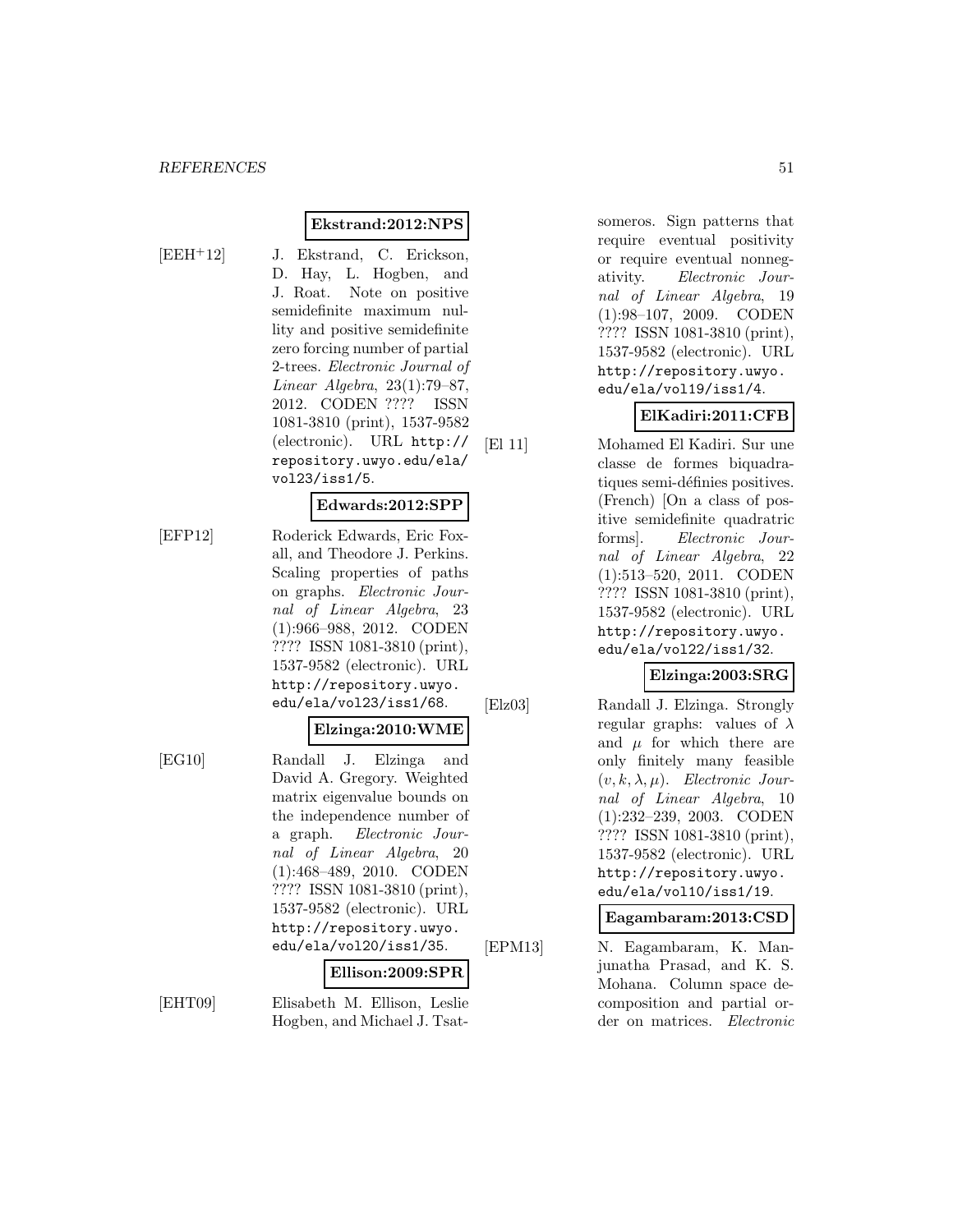Journal of Linear Algebra, 26 (1):795–815, 2013. CODEN ???? ISSN 1081-3810 (print), 1537-9582 (electronic). URL http://repository.uwyo. edu/ela/vol26/iss1/54.

#### **Erovenko:2004:BGE**

[Ero04] Igor V. Erovenko.  $SL_n(F[x])$ is not boundedly generated by elementary matrices: explicit proof. Electronic Journal of Linear Algebra, 11 (1):162–167, 2004. CODEN ???? ISSN 1081-3810 (print), 1537-9582 (electronic). URL http://repository.uwyo. edu/ela/vol11/iss1/13.

#### **Elhashash:2009:PMS**

[ERS09] Abed Elhashash, Uriel G. Rothblum, and Daniel B. Szyld. Paths of matrices with the strong Perron– Frobenius property converging to a given matrix with the Perron–Frobenius property. Electronic Journal of Linear Algebra, 19(1):90–97, 2009. CODEN ???? ISSN 1081-3810 (print), 1537-9582 (electronic). URL http:// repository.uwyo.edu/ela/ vol19/iss1/3.

#### **Elhashash:2008:GMH**

[ES08] Abed Elhashash and Daniel B. Szyld. On general matrices having the Perron–Frobenius property. Electronic Journal of Linear Algebra, 17 (1):389–413, 2008. CODEN ???? ISSN 1081-3810 (print), 1537-9582 (electronic). URL

http://repository.uwyo. edu/ela/vol17/iss1/28.

#### **Elhashash:2010:MFP**

[ES10] Abed Elhashash and Daniel B. Szyld. Matrix functions preserving sets of generalized nonnegative matrices. Electronic Journal of Linear Algebra, 20(1):673–690, 2010. CODEN ???? ISSN 1081-3810 (print), 1537-9582 (electronic). URL http:// repository.uwyo.edu/ela/ vol20/iss1/48.

### **Fang:2011:LMP**

[Fan11] Li Fang. Linear maps preserving the idempotency of Jordan products of operators. Electronic Journal of Linear Algebra, 22(1): 767–779, 2011. CODEN ???? ISSN 1081-3810 (print), 1537-9582 (electronic). URL http://repository.uwyo. edu/ela/vol22/iss1/51.

# **Fayziev:2000:G**

[Fay00] Valeriy Fayziev. On the group  $GL(2, R[x])$ . Electronic Journal of Linear Algebra, 7(1):59–72, 2000. CODEN ???? ISSN 1081-3810 (print), 1537-9582 (electronic). URL http://repository.uwyo. edu/ela/vol7/iss1/6.

#### **Feng:2001:ACS**

[Fen01] Zhaosheng Feng. Algebraic curve solution for second-order polynomial autonomous systems. Elec-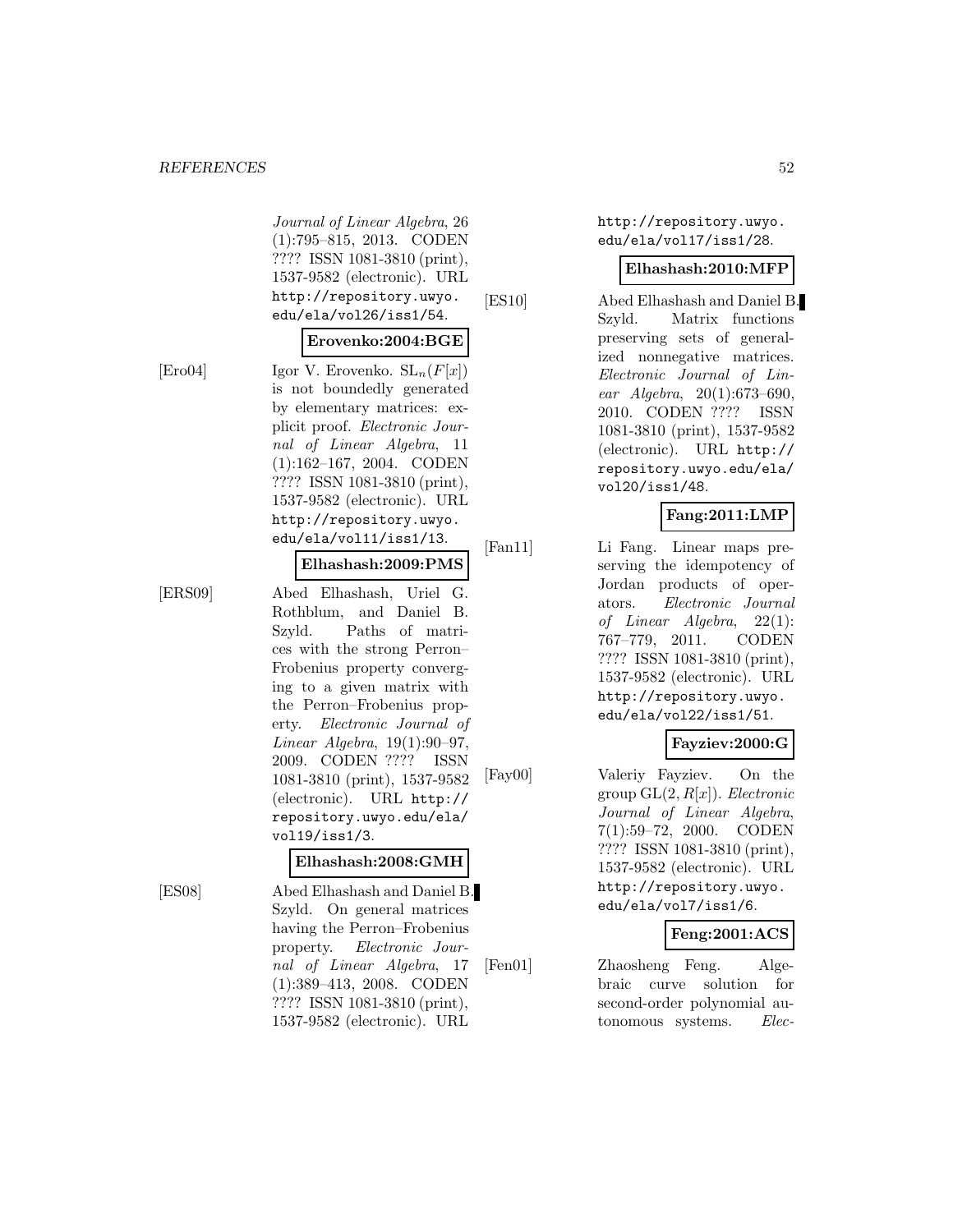tronic Journal of Linear Algebra, 8(1):14–25, 2001. CO-DEN ???? ISSN 1081- 3810 (print), 1537-9582 (electronic). URL http:// repository.uwyo.edu/ela/ vol8/iss1/2.

#### **Fernandes:2009:IEP**

[Fer09] Rosário Fernandes. On the inverse eigenvalue problems: the case of superstars. Electronic Journal of Linear Algebra, 18(1):442–461, 2009. CODEN ???? ISSN 1081-3810 (print), 1537-9582 (electronic). URL http:// repository.uwyo.edu/ela/ vol18/iss1/36.

#### **Fonseca:2012:PDM**

[FFB12] Carlos M. Fonseca, Shmuel Friedland, and Oskar Maria Baksalary. Preface to Directions in Matrix Theory Conference. Electronic Journal of Linear Algebra, 24(1):1–2, 2012. CODEN ???? ISSN 1081-3810 (print), 1537-9582 (electronic). URL http:// repository.uwyo.edu/ela/ vol24/iss1/1.

# **Farber:2014:ERP**

[FFJM14] Miriam Farber, Mitchell Faulk, Charles R. Johnson, and Evan Marzion. Exact results for perturbation to total positivity and to total nonsingularity. Electronic Journal of Linear Algebra, 27 (1):779–797, 2014. CODEN ???? ISSN 1081-3810 (print), 1537-9582 (electronic). URL http://repository.uwyo. edu/ela/vol27/iss1/266.

#### **Freitas:2012:UBM**

[FFP12] Pedro J. Freitas, Shmuel Friedland, and Gaspar Porta. Upper bounds on the magnitude of solutions of certain linear systems with integer coefficients. Electronic Journal of Linear Algebra, 24 (1):113–125, 2012. CODEN ???? ISSN 1081-3810 (print), 1537-9582 (electronic). URL http://repository.uwyo. edu/ela/vol24/iss1/10.

### **Fakhari:2014:SPR**

[FG14] Abbas Fakhari and Ali Golmakani. Shadowing property of random linear cocycles. Electronic Journal of Linear Algebra, 27(1):190–196, 2014. CODEN ???? ISSN 1081-3810 (print), 1537-9582 (electronic). URL http:// repository.uwyo.edu/ela/ vol27/iss1/11.

# **Fourie:2014:RCI**

[FGVR14] J. H. Fourie, G. J. Groenwald, D. B. Janse Van Rensburg, and A. C. M. Ran. Real and complex invariant subspaces for matrices which are H-positive real in an indefinite inner product space. Electronic Journal of Linear Algebra, 27(1):124–145, 2014. CODEN ???? ISSN 1081-3810 (print), 1537-9582 (electronic). URL http:// repository.uwyo.edu/ela/ vol27/iss1/6.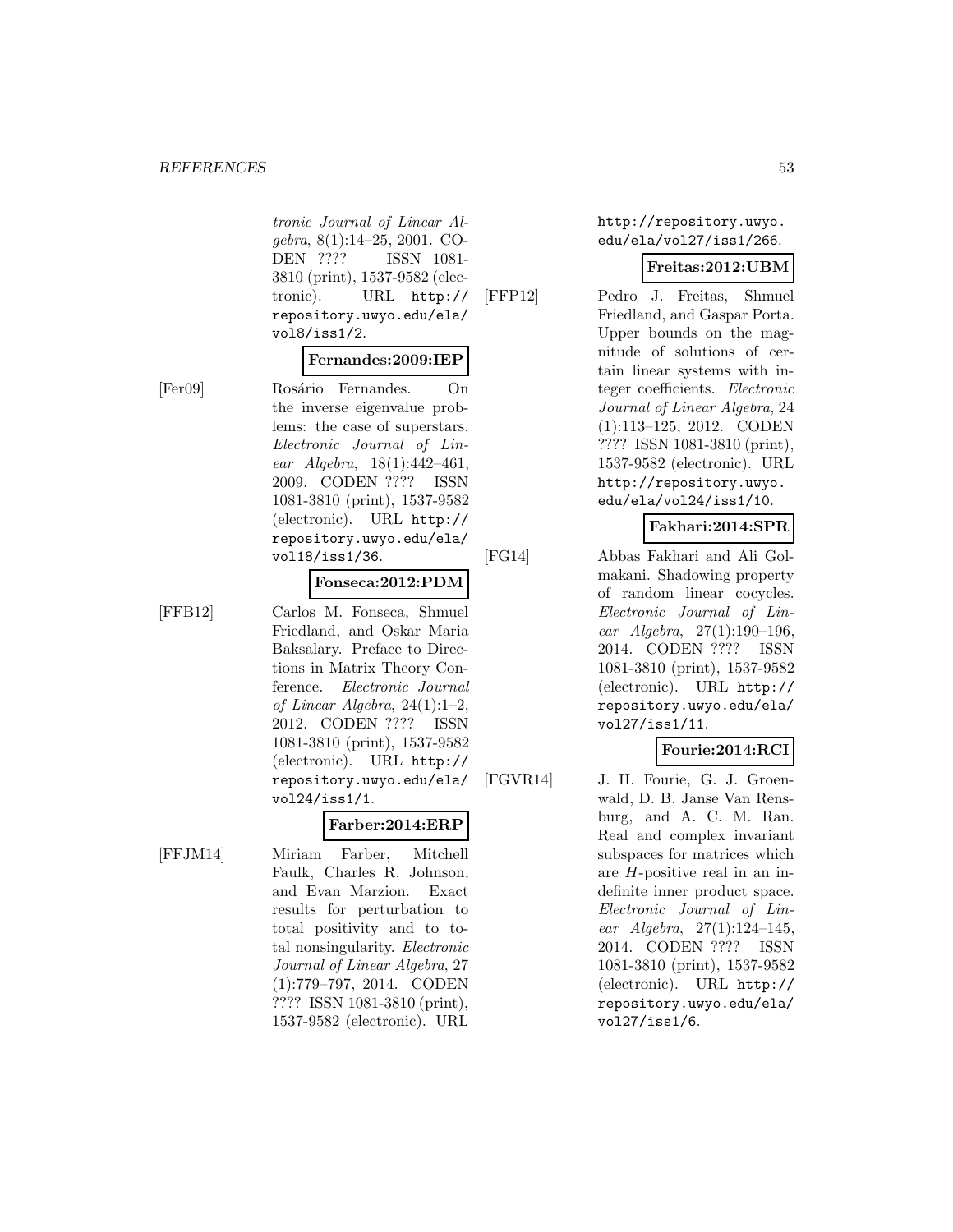# **Fricke:1996:RAM**

- 
- [FHJT96] Gerd H. Fricke, Stephen T. Hedetniemi, David P. Jacobs, and Vilmar Trevisan. Reducing the adjacency matrix of a tree. Electronic Journal of Linear Algebra,  $1(1):34-43$ , 1996. CODEN ???? ISSN 1081-3810 (print), 1537-9582 (electronic). URL http:// repository.uwyo.edu/ela/ vol1/iss1/3.

#### **Friedland:2004:PES**

[FHR04] Shmuel Friedland, Daniel Hershkowitz, and Siegfried M. Rump. Positive entries of stable matrices. Electronic Journal of Linear Algebra, 12(1):17–24, 2004. CODEN ???? ISSN 1081-3810 (print), 1537-9582 (electronic). URL http://repository.uwyo. edu/ela/vol12/iss1/4.

#### **Fiedler:1998:USE**

[Fie98] Miroslav Fiedler. Ultrametric sets in Euclidean point spaces. Electronic Journal of Linear Algebra, 3(1):23–30, 1998. CODEN ???? ISSN 1081-3810 (print), 1537-9582 (electronic). URL http:// repository.uwyo.edu/ela/ vol3/iss1/5.

### **Fiedler:2005:MGE**

[Fie05] Miroslav Fiedler. Matrices and graphs in Euclidean geometry. Electronic Journal of Linear Algebra, 14(1):51–58, 2005. CODEN ???? ISSN 1081-3810 (print), 1537-9582

(electronic). URL http:// repository.uwyo.edu/ela/ vol14/iss1/6.

### **Fallat:2000:GTP**

[FJS00] Shaun M. Fallat, Charles R. Johnson, and Ronald L. Smith. The general totally positive matrix completion problem with few unspecified entries. Electronic Journal of Linear Algebra, 7(1):1–20, 2000. CODEN ???? ISSN 1081-3810 (print), 1537-9582 (electronic). URL http:// repository.uwyo.edu/ela/ vol7/iss1/1.

# **Fallat:1998:EAC**

[FK98] Shaun Fallat and Steve Kirkland. Extremizing algebraic connectivity subject to graph theoretic constraints. Electronic Journal of Linear Algebra, 3(1):48–74, 1998. CO-DEN ???? ISSN 1081- 3810 (print), 1537-9582 (electronic). URL http:// repository.uwyo.edu/ela/ vol3/iss1/7.

### **Fritzsche:2008:NCS**

[FKS08] Bernd Fritzsche, Bernd Kirstein, and Alexander L. Sakhnovich. On a new class of structured matrices related to the discrete skewself-adjoint Dirac systems. Electronic Journal of Linear Algebra, 17(1):473–486, 2008. CODEN ???? ISSN 1081-3810 (print), 1537-9582 (electronic). URL http://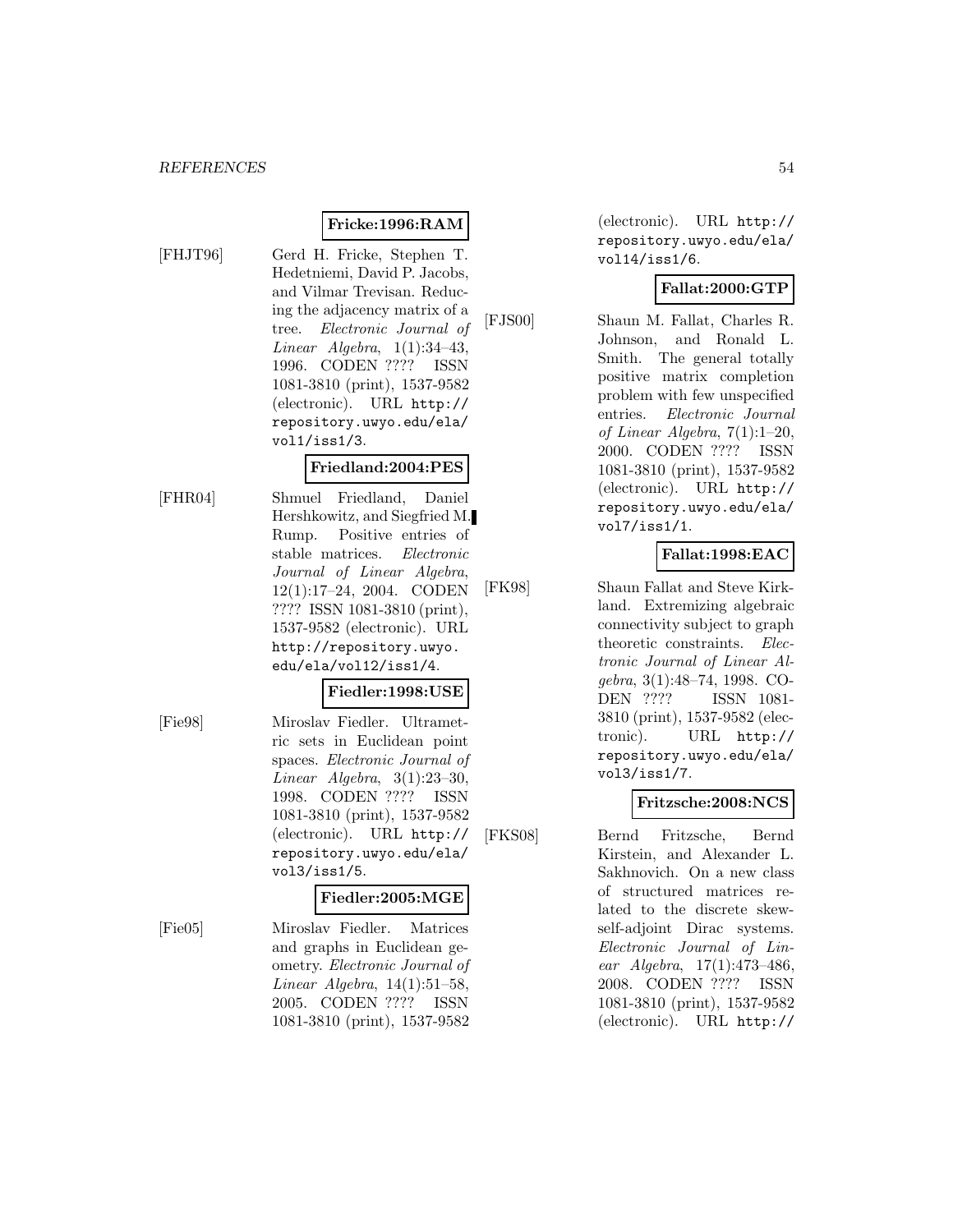repository.uwyo.edu/ela/ vol17/iss1/34.

### **Futorny:2014:CCC**

[FKS14] Vyacheslav Futorny, Lena Klimenko, and Vladimir V. Sergeichuk. Change of the \*-congruence canonical form of 2-by-2 matrices under perturbations. Electronic Journal of Linear Algebra, 27 (1):146–154, 2014. CODEN ???? ISSN 1081-3810 (print), 1537-9582 (electronic). URL http://repository.uwyo. edu/ela/vol27/iss1/7.

# **Fallat:2013:CVP**

[FM13] Shaun M. Fallat and Lon H. Mitchell. Colin de Verdière parameters of chordal graphs. Electronic Journal of Linear Algebra, 26(1):49–62, 2013. CODEN ???? ISSN 1081-3810 (print), 1537-9582 (electronic). URL http:// repository.uwyo.edu/ela/ vol26/iss1/4.

### **Friedland:2011:FLR**

[FMMN11] S. Friedland, V. Mehrmann, A. Miedlar, and M. Nkengla. Fast low rank approximations of matrices and tensors. Electronic Journal of Linear Algebra, 22(1): 1031–1048, 2011. CODEN ???? ISSN 1081-3810 (print), 1537-9582 (electronic). URL http://repository.uwyo. edu/ela/vol22/iss1/67.

### **Filipiak:2012:DMM**

[FMS12] Katarzyna Filipiak, Augustyn Markiewicz, and Aneta Sawikowska. Determinants of multidiagonal matrices. Electronic Journal of Linear Algebra, 25 (1):102–118, 2012. CODEN ???? ISSN 1081-3810 (print), 1537-9582 (electronic). URL http://repository.uwyo. edu/ela/vol25/iss1/10.

# **Forster:1998:NOF**

[FN98] K.-H. H. Förster and B. Nagy. On nonnegative operators and fully cyclic peripheral spectrum. Electronic Journal of Linear Algebra, 3(1):13– 22, 1998. CODEN ???? ISSN 1081-3810 (print), 1537-9582 (electronic). URL http:// repository.uwyo.edu/ela/ vol3/iss1/4.

### **Forster:2002:SEG**

[FN02] Karl Heinz Förster and Bela Nagy. On spectra of expansion graphs and matrix polynomials, II. Electronic Journal of Linear Algebra, 9 (1):158–170, 2002. CODEN ???? ISSN 1081-3810 (print), 1537-9582 (electronic). URL http://repository.uwyo. edu/ela/vol9/iss1/17.

# **Forster:2006:ITH**

[FN06] Karl Heinz Förster and Bela Nagy. Irreducible Toeplitz and Hankel matrices. Electronic Journal of Linear Algebra, 15(1):274–284, 2006.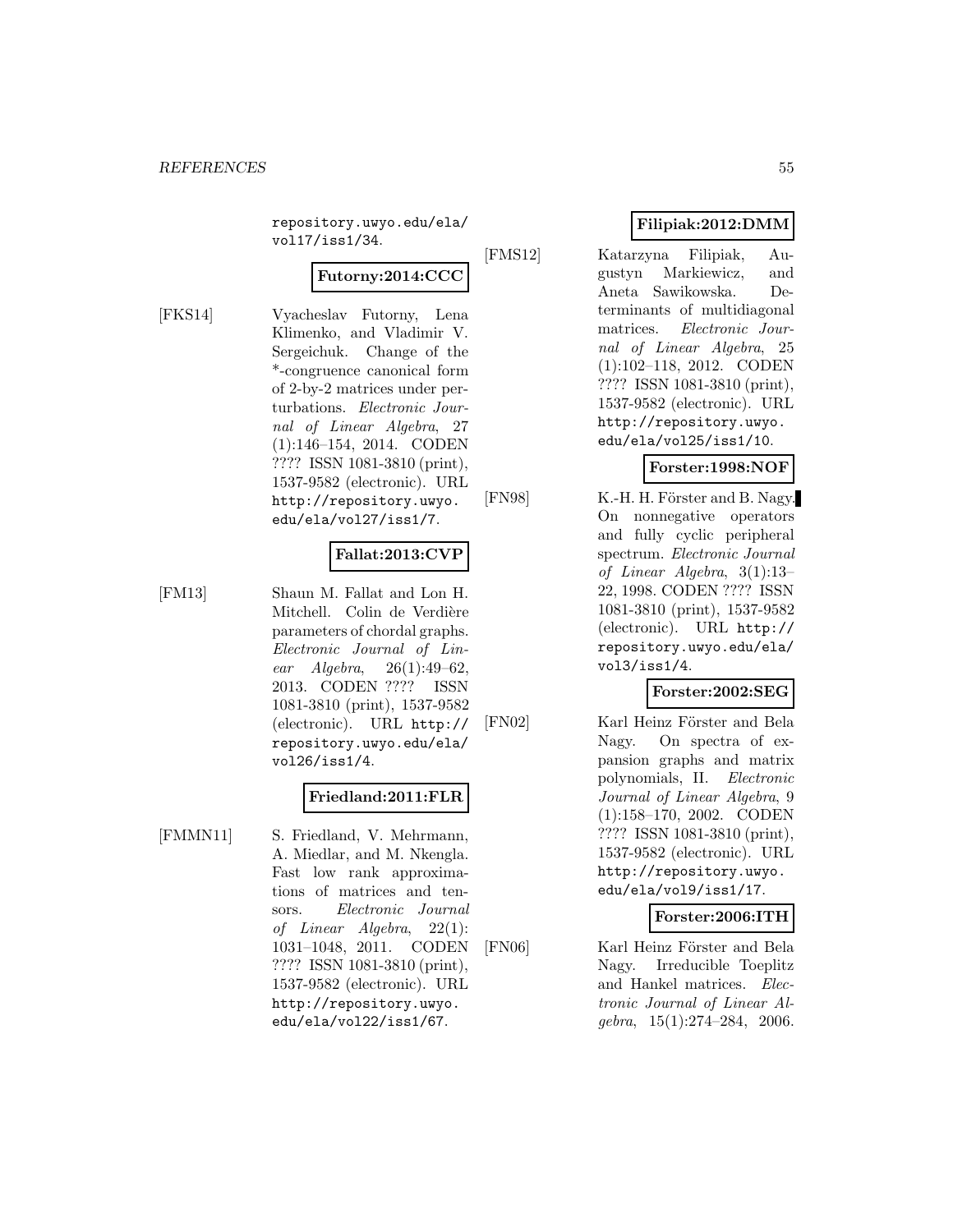CODEN ???? ISSN 1081- 3810 (print), 1537-9582 (electronic). URL http:// repository.uwyo.edu/ela/ vol15/iss1/23.

### **Foth:2010:ESP**

[Fot10] Philip Foth. Eigenvalues of sums of pseudo-Hermitian matrices. Electronic Journal of Linear Algebra, 20 (1):115–125, 2010. CODEN ???? ISSN 1081-3810 (print), 1537-9582 (electronic). URL http://repository.uwyo. edu/ela/vol20/iss1/9.

#### **Fujimoto:2004:TCI**

[FR04] Takao Fujimoto and Ravindra R. Ranade. Two characterizations of inverse-positive matrices: the Hawkins– Simon condition and the Le Chatelier–Braun principle. Electronic Journal of Linear Algebra, 11(1):59–65, 2004. CODEN ???? ISSN 1081-3810 (print), 1537-9582 (electronic). URL http:// repository.uwyo.edu/ela/ vol11/iss1/6.

### **Friedland:2012:ROP**

[Fri12] Shmuel Friedland. Results and open problems in matchings in regular graphs. Electronic Journal of Linear Algebra, 24(1):18–33, 2012. CODEN ???? ISSN 1081-3810 (print), 1537-9582 (electronic). URL http:// repository.uwyo.edu/ela/ vol24/iss1/4.

### **Fernandes:2012:CBS**

[FRM12] Célia Fernandes, Paulo Ramos, and João T. Mexia. Crossing balanced and stair nested designs. Electronic Journal of Linear Algebra, 25(1):22–48, 2012. CODEN ???? ISSN 1081-3810 (print), 1537-9582 (electronic). URL http://repository.uwyo. edu/ela/vol25/iss1/4.

# **Furtado:1998:CPM**

[FS98] Susana Furtado and Fernando C. Silva. On the characteristic polynomial of matrices with prescribed columns and the stabilization and observability of linear systems. Electronic Journal of Linear Algebra, 4(1):19– 31, 1998. CODEN ???? ISSN 1081-3810 (print), 1537-9582 (electronic). URL http:// repository.uwyo.edu/ela/ vol4/iss1/2.

### **Friedland:2000:SEG**

[FS00] Shmuel Friedland and Hans Schneider. Spectra of expansion graphs. Electronic Journal of Linear Algebra, 6(1):2– 10, 2000. CODEN ???? ISSN 1081-3810 (print), 1537-9582 (electronic). URL http:// repository.uwyo.edu/ela/ vol6/iss1/2.

### **Fallat:2002:CTP**

[FT02] Shaun M. Fallat and Michael J. Tsatsomeros. On the Cayley transform of positivity classes of matrices. Electronic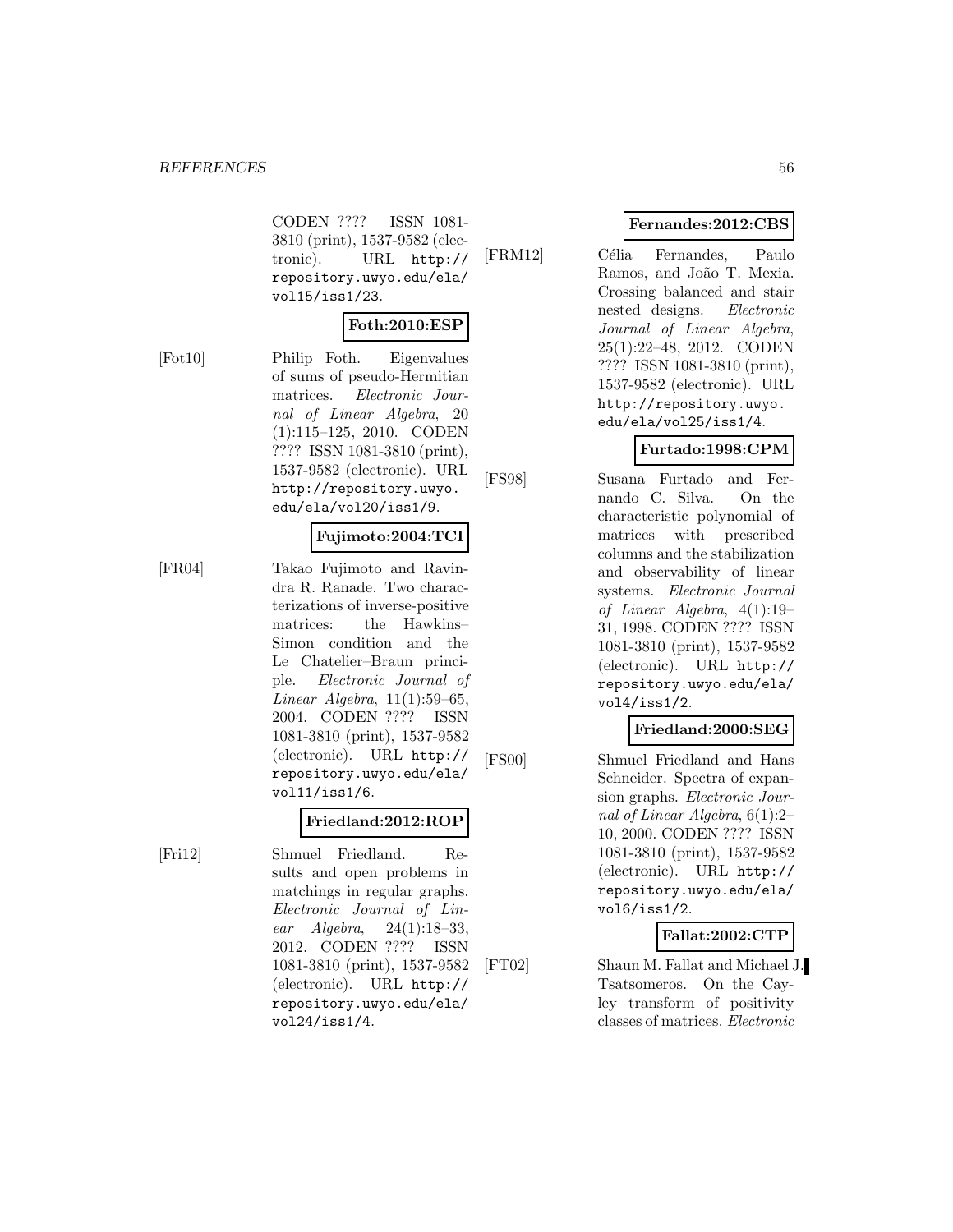Journal of Linear Algebra, 9 (1):190–196, 2002. CODEN ???? ISSN 1081-3810 (print), 1537-9582 (electronic). URL http://repository.uwyo. edu/ela/vol9/iss1/19.

#### **Friedland:2008:NSC**

[FV08] Shmuel Friedland and Elena Virnik. Nonnegativity of Schur complements of nonnegative idempotent matrices. Electronic Journal of Linear Algebra, 17(1): 426–435, 2008. CODEN ???? ISSN 1081-3810 (print), 1537-9582 (electronic). URL http://repository.uwyo. edu/ela/vol17/iss1/30.

#### **Fallat:2000:MAM**

[FvdD00] Shaun M. Fallat and Pauline van den Driessche. On matrices with all minors negative. Electronic Journal of Linear Algebra, 7(1):92–99, 2000. CODEN ???? ISSN 1081-3810 (print), 1537-9582 (electronic). URL http:// repository.uwyo.edu/ela/ vol7/iss1/8.

### **Ferrante:2010:RMC**

[FW10] Augusto Ferrante and Harald K. Wimmer. Reachability matrices and cyclic matrices. Electronic Journal of Linear Algebra, 20(1):95–102, 2010. CODEN ???? ISSN 1081-3810 (print), 1537-9582 (electronic). URL http:// repository.uwyo.edu/ela/ vol20/iss1/7.

**Xiao:2009:SMR**

[fXyHZ09] Qing feng Xiao, Xi yan Hu, and Lei Zhang. The symmetric minimal rank solution of the matrix equation  $AX = B$  and the optimal approximation. Electronic Journal of Linear Algebra, 18 (1):264–273, 2009. CODEN ???? ISSN 1081-3810 (print), 1537-9582 (electronic). URL http://repository.uwyo. edu/ela/vol18/iss1/23.

### **Yuan:2012:TSK**

[fYwW12] Shi fang Yuan and Qing wen Wang. Two special kinds of least squares solutions for the quaternion matrix equation  $AXB + CXD = E$ . Electronic Journal of Linear Algebra, 23(1):257–274, 2012. CODEN ???? ISSN 1081-3810 (print), 1537-9582 (electronic). URL http:// repository.uwyo.edu/ela/ vol23/iss1/18.

# **Gavruta:2013:FC**

[Găv13] Pasc Găvruta. On the Feichtinger conjecture. Electronic Journal of Linear Algebra, 26(1):546–552, 2013. CODEN ???? ISSN 1081- 3810 (print), 1537-9582 (electronic). URL http:// repository.uwyo.edu/ela/ vol26/iss1/35.

### **Garrity:2004:RIV**

[GG04] Thomas Garrity and Zachary Grossman. On relations of invariants for vector-valued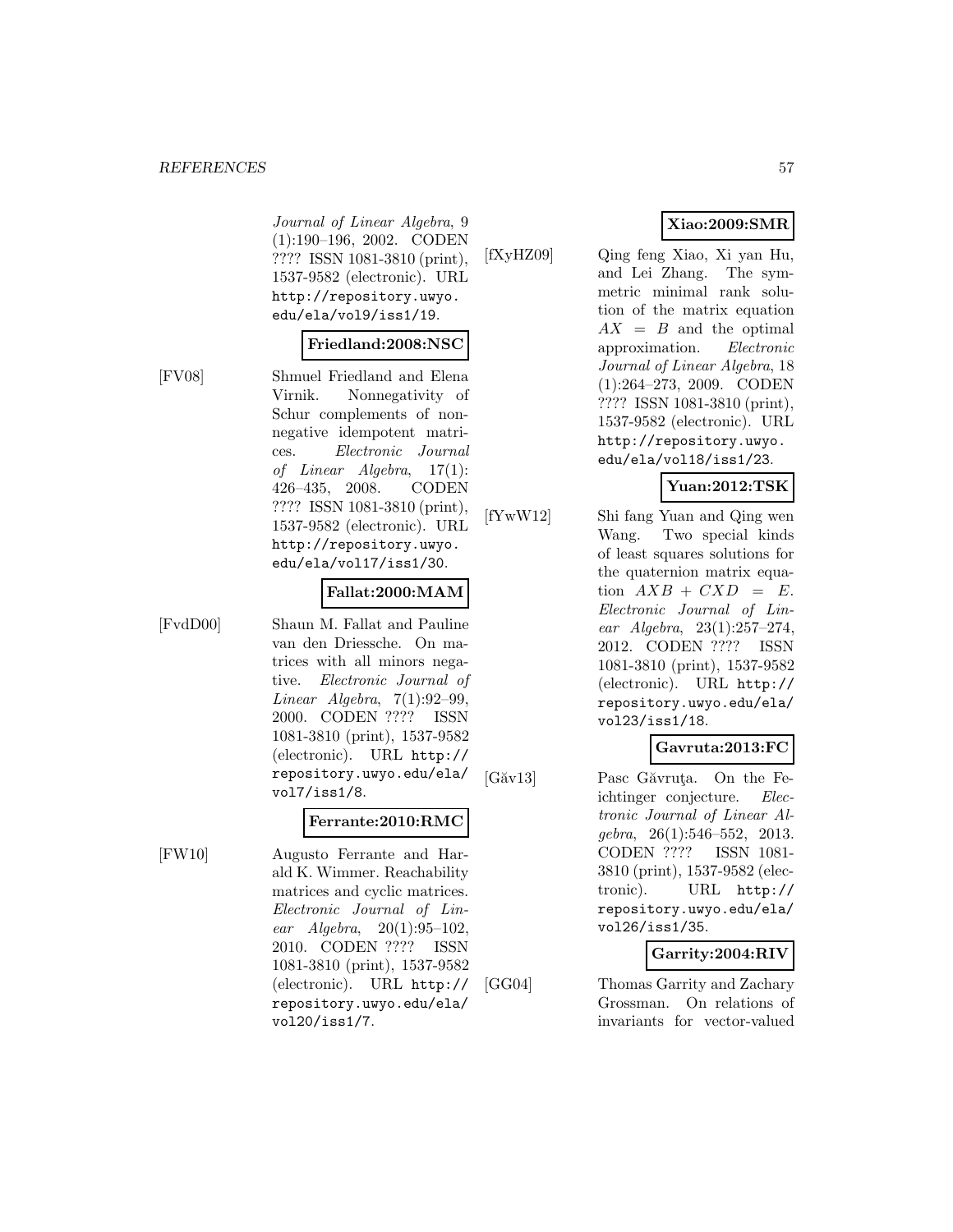forms. Electronic Journal of Linear Algebra, 11(1):24–40, 2004. CODEN ???? ISSN 1081-3810 (print), 1537-9582 (electronic). URL http:// repository.uwyo.edu/ela/ vol11/iss1/3.

### **Grood:2014:MRZ**

[GHH<sup>+</sup>14] Cheryl Grood, Johannes Harmse, Leslie Hogben, Thomas J. Hunter, Bonnie Jacob, Andrew Klimas, and Sharon McCathern. Minimum rank with zero diagonal. Electronic Journal of Linear Algebra, 27 (1):458–477, 2014. CODEN ???? ISSN 1081-3810 (print), 1537-9582 (electronic). URL

[GHK14] Ibrahim Halil Gumus, Omar Hirzallah, and Fuad Kittaneh. Eigenvalue localization for complex matrices. Electronic Journal of Linear Algebra, 27(1):892–906, 2014. CODEN ???? ISSN 1081-3810 (print), 1537-9582 (electronic). URL http:// repository.uwyo.edu/ela/ vol27/iss1/1070.

http://repository.uwyo. edu/ela/vol27/iss1/29.

**Gumus:2014:ELC**

### **Gil:2005:NEF**

[Gil05] Michael Gil. Norm estimates for functions of two commuting matrices. Electronic Journal of Linear Algebra, 13 (1):122–130, 2005. CODEN ???? ISSN 1081-3810 (print), 1537-9582 (electronic). URL

http://repository.uwyo. edu/ela/vol13/iss1/8.

# **Gil:2007:EAV**

[Gil07a] Michael I. Gil'. Estimates for absolute values of matrix functions. Electronic Journal of Linear Algebra, 16 (1):444–450, 2007. CODEN ???? ISSN 1081-3810 (print), 1537-9582 (electronic). URL http://repository.uwyo. edu/ela/vol16/iss1/37.

# **Gil:2007:SIB**

[Gil07b] Michael I. Gil'. Spectrum of infinite block matrices and  $\pi$ -triangular operators. Electronic Journal of Linear Algebra, 16(1):216–231, 2007. CODEN ???? ISSN 1081-3810 (print), 1537-9582 (electronic). URL http:// repository.uwyo.edu/ela/ vol16/iss1/20.

# **Gil:2010:PFD**

[Gil10] Michael I. Gil'. Perturbations of functions of diagonalizable matrices. Electronic Journal of Linear Algebra, 20 (1):303–313, 2010. CODEN ???? ISSN 1081-3810 (print), 1537-9582 (electronic). URL http://repository.uwyo. edu/ela/vol20/iss1/22.

# **Gil:2011:NEF**

[Gil11] Michael Gil'. Norm estimates for functions of two noncommuting matrices. Electronic Journal of Linear Al $qebra, 22(1):504-512, 2011.$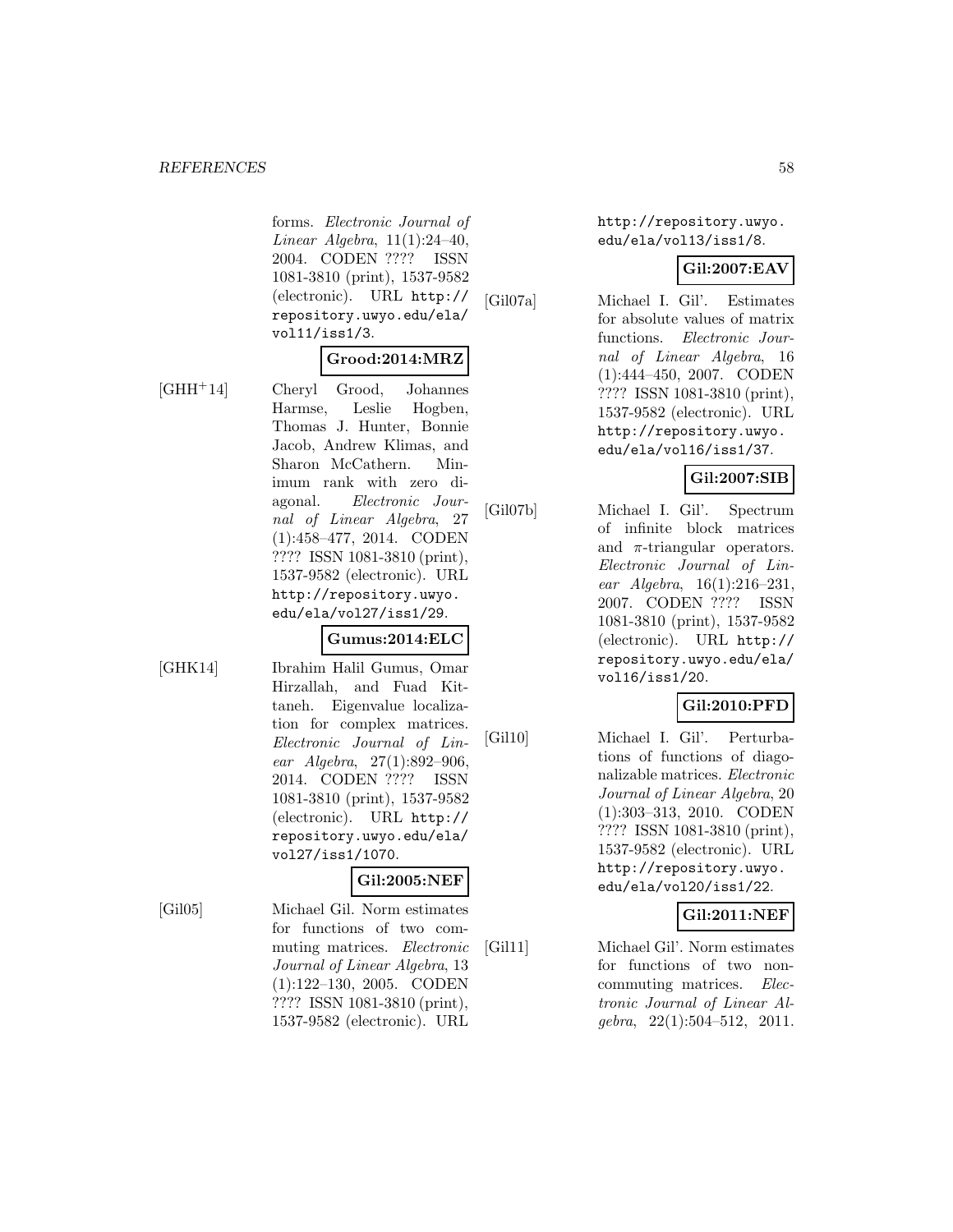CODEN ???? ISSN 1081- 3810 (print), 1537-9582 (electronic). URL http:// repository.uwyo.edu/ela/ vol22/iss1/31.

### **Gil:2014:BCN**

[Gil14] Michael I. Gil'. A bound for condition numbers of matrices. Electronic Journal of Linear Algebra, 27 (1):162–171, 2014. CODEN ???? ISSN 1081-3810 (print), 1537-9582 (electronic). URL http://repository.uwyo. edu/ela/vol27/iss1/9.

### **Grundy:2007:PMN**

[GJOvdD07] David A. Grundy, Charles R. Johnson, Dale D. Olesky, and Pauline van den Driessche. Products of M-matrices and nested sequences of principal minors. Electronic Journal of Linear Algebra, 16 (1):380–388, 2007. CODEN ???? ISSN 1081-3810 (print), 1537-9582 (electronic). URL http://repository.uwyo. edu/ela/vol16/iss1/32.

### **Gregory:1999:SVT**

1081-3810 (print), 1537-9582 (electronic). URL http:// repository.uwyo.edu/ela/

vol5/iss1/5.

[GK99] David A. Gregory and Stephen J. Kirkland. Singular values of tournament matrices. Electronic Journal of Linear Algebra,  $5(1):39-52$ , 1999. CODEN ???? ISSN

- 
- **Gursoy:2013:MCT**
- [GKMS13] Buket Benek Gursoy, Steve Kirkland, Oliver Mason, and Sergeï Sergeev. On the Markov chain tree theorem in the max algebra. Electronic Journal of Linear Algebra, 26(1):15–27, 2013. CODEN ???? ISSN 1081-3810 (print), 1537-9582 (electronic). URL http://repository.uwyo. edu/ela/vol26/iss1/2.

#### **Gonzalez:2002:IRD**

[GKW02] N. Castro González, J. J. Koliha, and Yimin Wei. Integral representation of the Drazin inverse. Electronic Journal of Linear Algebra, 9 (1):129–131, 2002. CODEN ???? ISSN 1081-3810 (print), 1537-9582 (electronic). URL http://repository.uwyo. edu/ela/vol9/iss1/13.

### **Geng:2010:SRQ**

[GL10] Xianya Geng and Shuchao Li. On the spectral radii of quasi-tree graphs and quasiunicyclic graphs with  $k$  pendant vertices. Electronic Journal of Linear Algebra, 20 (1):391–405, 2010. CODEN ???? ISSN 1081-3810 (print), 1537-9582 (electronic). URL http://repository.uwyo. edu/ela/vol20/iss1/30.

### **Goldberg:2011:PE**

[GL11] Moshe Goldberg and Eliahu Levy. The power equation. Electronic Journal of Linear Algebra, 22(1):810–821,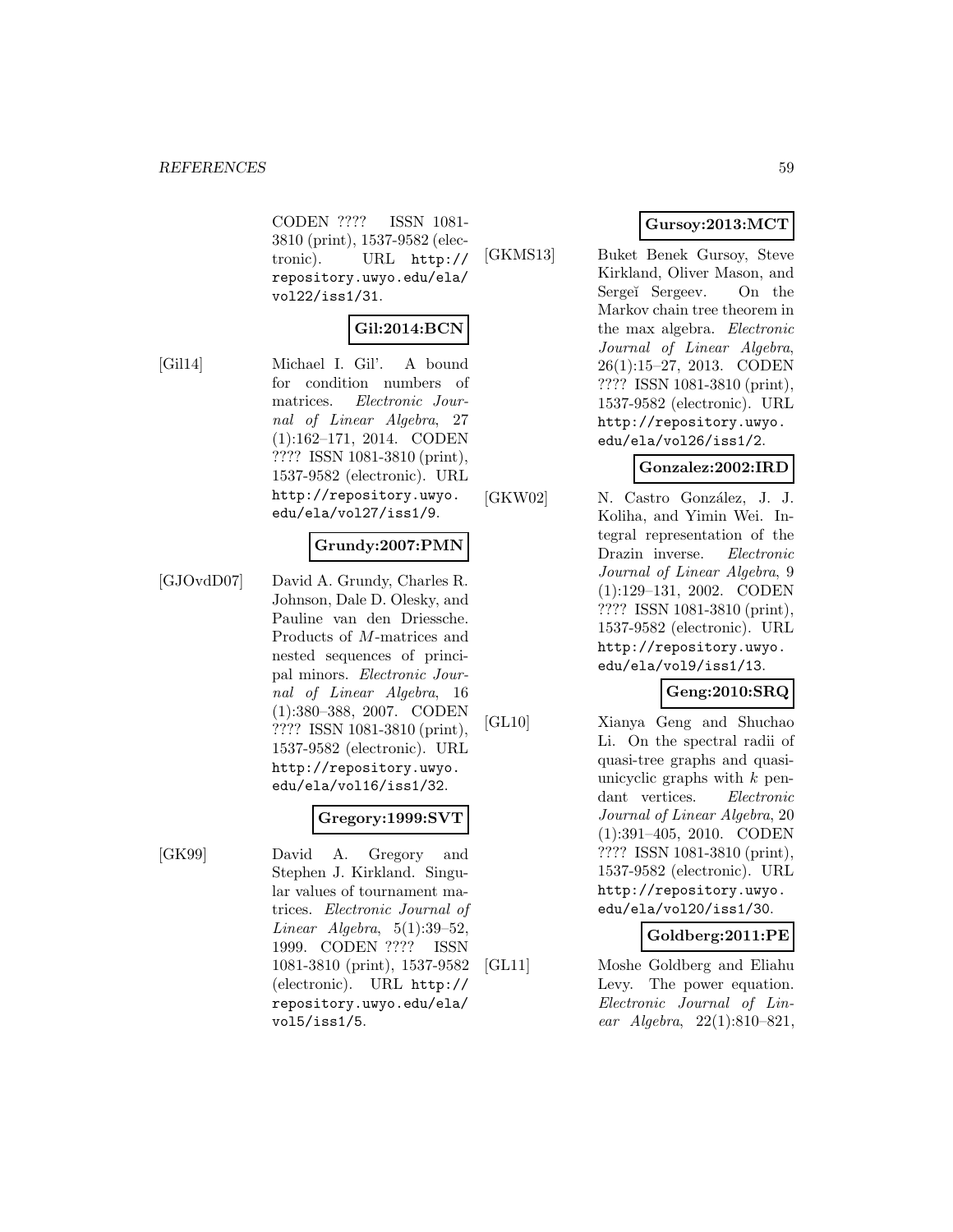2011. CODEN ???? ISSN 1081-3810 (print), 1537-9582 (electronic). URL http:// repository.uwyo.edu/ela/ vol22/iss1/54.

### **Liu:2013:SAM**

[gLgWhX13] Xin guo Liu, Wei guo Wang, and Lian hua Xu. Sensitivity analysis for the multivariate eigenvalue problem. Electronic Journal of Linear Algebra, 26(1):636–655, 2013. CODEN ???? ISSN 1081-3810 (print), 1537-9582 (electronic). URL http:// repository.uwyo.edu/ela/ vol26/iss1/43.

#### **Guralnick:2003:MMI**

[GLR03] Robert M. Guralnick, Chi-Kwong Li, and Leiba X. Rodman. Multiplicative maps on invertible matrices that preserve matricial properties. Electronic Journal of Linear Algebra, 10(1):291–319, 2003. CODEN ???? ISSN 1081-3810 (print), 1537-9582 (electronic). URL http:// repository.uwyo.edu/ela/ vol10/iss1/24.

### **Gong:2014:OGM**

[GLX14] Shi-Cai Gong, Xueliang Li, and Guanghui Xu. On oriented graphs with minimal skew energy. Electronic Journal of Linear Algebra, 27 (1):692–704, 2014. CODEN ???? ISSN 1081-3810 (print), 1537-9582 (electronic). URL http://repository.uwyo. edu/ela/vol27/iss1/261.

### **Goldberger:2002:SFC**

[GN02] Assaf Goldberger and Michael Neumann. On a strong form of a conjecture of Boyle and Handelman. Electronic Journal of Linear Algebra, 9(1): 138–149, 2002. CODEN ???? ISSN 1081-3810 (print), 1537-9582 (electronic). URL http://repository.uwyo. edu/ela/vol9/iss1/15.

# **Godsil:2012:WCP**

[God12] Chris Godsil. When can perfect state transfer occur? Electronic Journal of Linear Algebra, 23(1):877–890, 2012. CODEN ???? ISSN 1081-3810 (print), 1537-9582 (electronic). URL http:// repository.uwyo.edu/ela/ vol23/iss1/62.

# **Goldberg:2008:SSF**

[Gol08] Moshe Goldberg. Stable subnorms on finite-dimensional power-associative algebras. Electronic Journal of Linear Algebra, 17(1):359–375, 2008. CODEN ???? ISSN 1081-3810 (print), 1537-9582 (electronic). URL http:// repository.uwyo.edu/ela/ vol17/iss1/26.

### **Gong:2012:CSR**

[Gon12] Shi-Cai Gong. The characteristic set with respect to k-maximal vectors of a tree. Electronic Journal of Linear Algebra, 23(1):66–78, 2012. CODEN ???? ISSN 1081-3810 (print), 1537-9582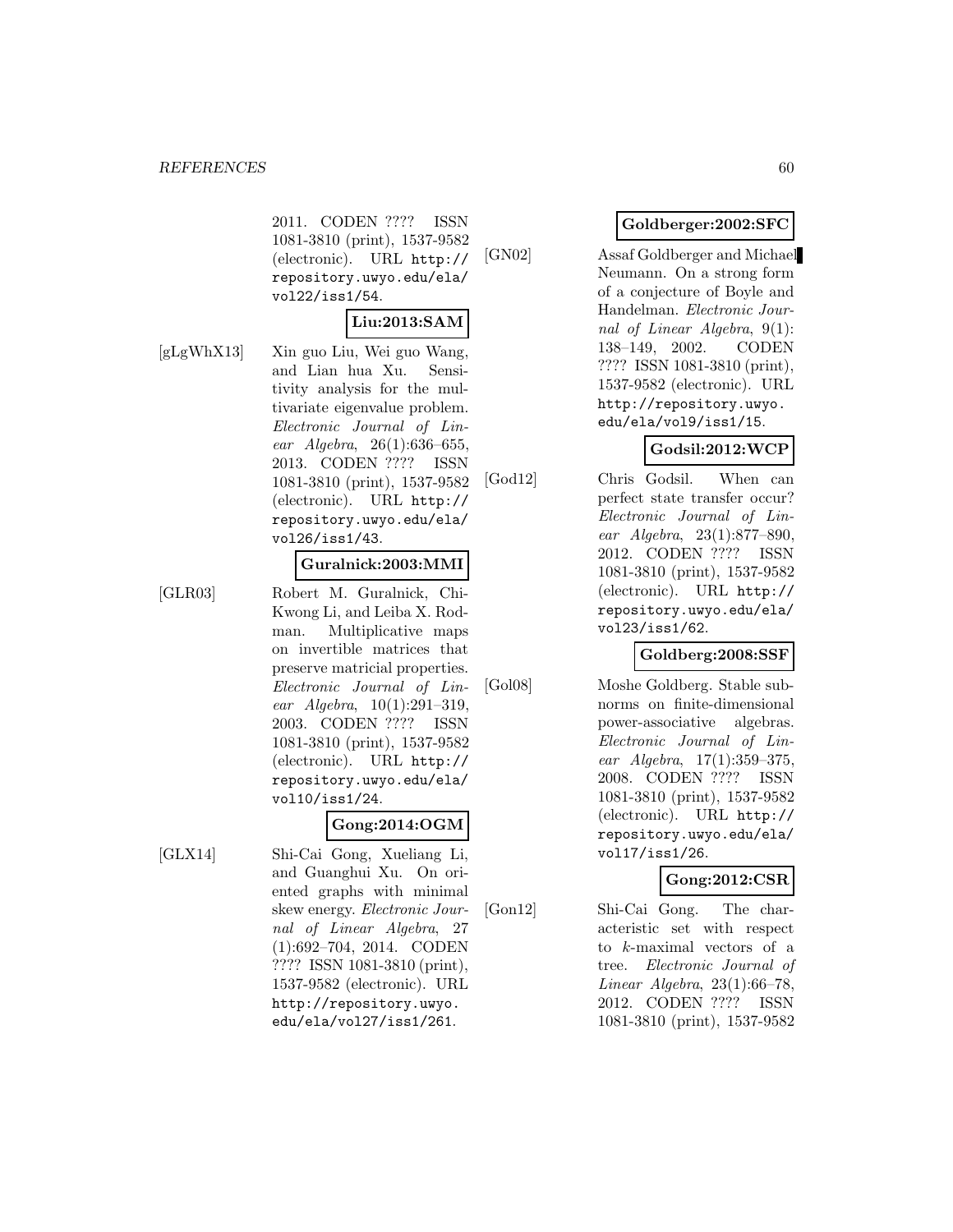(electronic). URL http:// repository.uwyo.edu/ela/ vol23/iss1/4.

### **Garnett:2013:RIT**

[GOvdD13] Colin Garnett, D. D. Olesky, and Pauline van den Driessche. Refined inertias of tree sign patterns. Electronic Journal of Linear Algebra, 26 (1):620–635, 2013. CODEN ???? ISSN 1081-3810 (print), 1537-9582 (electronic). URL http://repository.uwyo. edu/ela/vol26/iss1/42.

# **Gowda:2012:CCP**

[Gow12] M. Seetharama Gowda. On copositive and completely positive cones, and **Z**transformations. Electronic Journal of Linear Algebra, 23 (1):198–211, 2012. CODEN ???? ISSN 1081-3810 (print), 1537-9582 (electronic). URL http://repository.uwyo. edu/ela/vol23/iss1/14.

#### **Groenewald:2003:SFR**

[GP03] Gilbert J. Groenewald and Mark A. Petersen. J-spectral factorization for rational matrix functions with alternative realization. Electronic Journal of Linear Algebra, 10 (1):240–256, 2003. CODEN ???? ISSN 1081-3810 (print), 1537-9582 (electronic). URL http://repository.uwyo. edu/ela/vol10/iss1/20.

### **Glebsky:2009:LRP**

[GR09] Lev Glebsky and Luis Manuel Rivera. On low rank perturbations of complex matrices and some discrete metric spaces. Electronic Journal of Linear Algebra, 18 (1):302–316, 2009. CODEN ???? ISSN 1081-3810 (print), 1537-9582 (electronic). URL http://repository.uwyo. edu/ela/vol18/iss1/27.

### **Greene:2014:TMP**

[Gre14] John Greene. Traces of matrix products. Electronic Journal of Linear Algebra, 27 (1):716–734, 2014. CODEN ???? ISSN 1081-3810 (print), 1537-9582 (electronic). URL http://repository.uwyo. edu/ela/vol27/iss1/263.

# **Grout:2010:MRP**

[Gro10] Jason Grout. The minimum rank problem over finite fields. Electronic Journal of Linear Algebra, 20 (1):691–716, 2010. CODEN ???? ISSN 1081-3810 (print), 1537-9582 (electronic). URL http://repository.uwyo. edu/ela/vol20/iss1/49.

### **Goldberg:2003:MIG**

[GS03] Felix Goldberg and Gregory Shapiro. The Merris index of a graph. Electronic Journal of Linear Algebra, 10 (1):212–222, 2003. CODEN ???? ISSN 1081-3810 (print), 1537-9582 (electronic). URL http://repository.uwyo. edu/ela/vol10/iss1/17.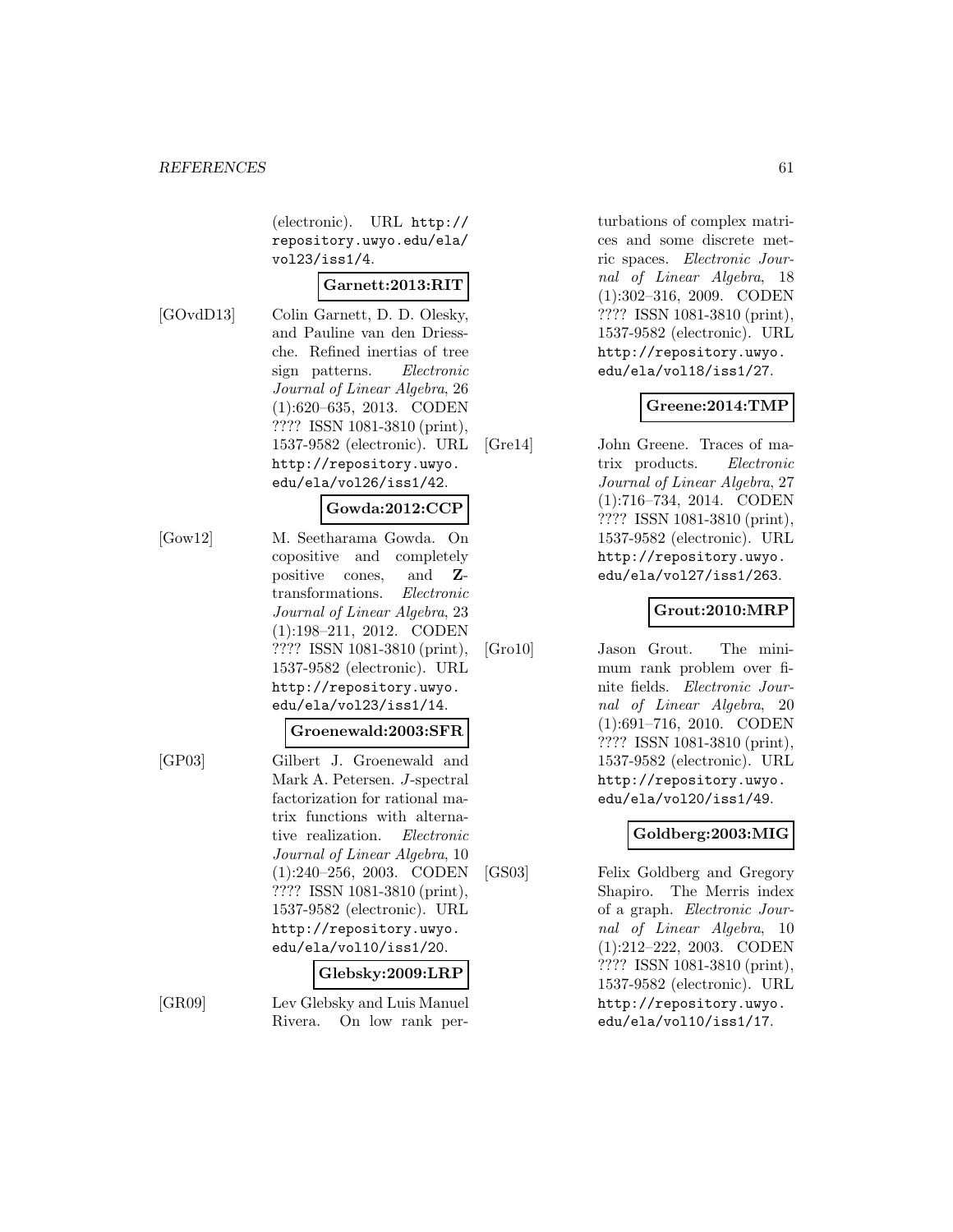# **Gao:2011:IAT**

- 
- [GS11] Yubin Gao and Yanling Shao. Inertially arbitrary tree sign patterns of order 4. Electronic Journal of Linear Algebra, 22(1):1148–1155, 2011. CODEN ???? ISSN 1081- 3810 (print), 1537-9582 (electronic). URL http:// repository.uwyo.edu/ela/ vol22/iss1/76.

# **Gowda:2013:ISD**

[GS13] M. Seetharama Gowda and R. Sznajder. On the irreducibility, self-duality, and non-homogeneity of completely positive cones. Electronic Journal of Linear Algebra, 26(1):177–191, 2013. CODEN ???? ISSN 1081- 3810 (print), 1537-9582 (electronic). URL http:// repository.uwyo.edu/ela/ vol26/iss1/14.

### **Gao:2009:SAC**

[GSF09] Yubin Gao, Yanling Shao, and Yizheng Fan. Spectrally arbitrary complex sign pattern matrices. Electronic Journal of Linear Algebra, 18 (1):674–692, 2009. CODEN ???? ISSN 1081-3810 (print), 1537-9582 (electronic). URL http://repository.uwyo. edu/ela/vol18/iss1/49.

#### **Goldberg:2014:MAB**

[GSM14] Felix Goldberg and Naomi Shaked-Monderer. On the maximal angle between copositive matrices. Electronic Journal of Linear Algebra, 27(1):837–850, 2014. CODEN ???? ISSN 1081- 3810 (print), 1537-9582 (electronic). URL http:// repository.uwyo.edu/ela/ vol27/iss1/1065.

#### **Grassmann:2005:TSQ**

[GT05] Winfried K. Grassmann and Javad Tavakoli. Two-station queueing networks with moving servers, blocking, and customer loss. Electronic Journal of Linear Algebra, 13(1):72–89, 2005. CODEN ???? ISSN 1081-3810 (print), 1537-9582 (electronic). URL http://repository.uwyo. edu/ela/vol13/iss1/5.

### **Guseinov:2013:RCC**

[Gus13] Gusein Sh. Guseinov. RE-TRACTED: On construction of a complex finite Jacobi matrix from two spectra. Electronic Journal of Linear Algebra, 26(1):101–120, 2013. CODEN ???? ISSN 1081-3810 (print), 1537-9582 (electronic). URL http:// repository.uwyo.edu/ela/ vol26/iss1/8.

### **Han:2005:CTM**

[Han05] Yongho Han. Commuting triples of matrices. Electronic Journal of Linear Algebra, 13 (1):274–343, 2005. CODEN ???? ISSN 1081-3810 (print), 1537-9582 (electronic). URL http://repository.uwyo. edu/ela/vol13/iss1/20.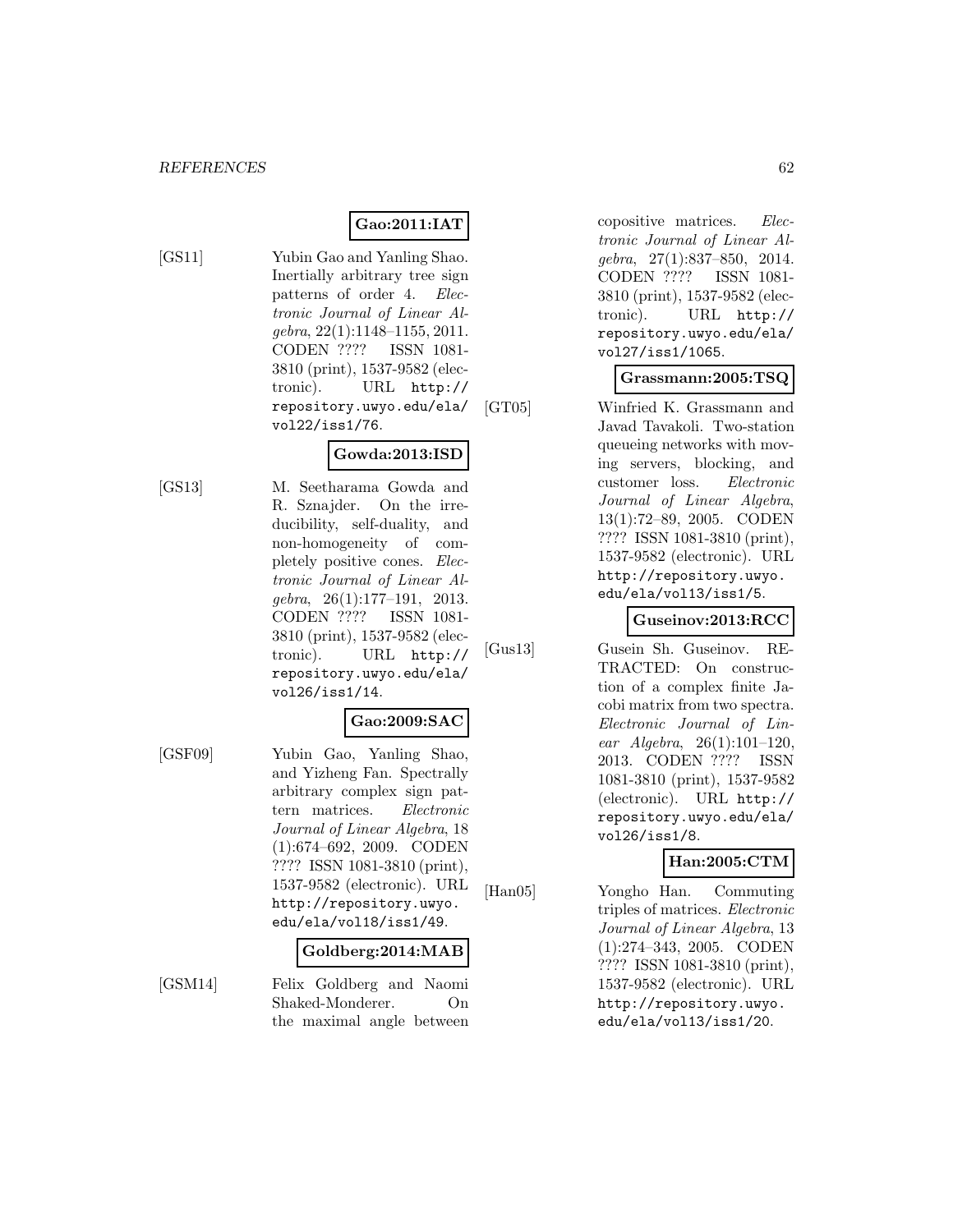#### **Handelman:2009:MPP**

[Han09] David Handelman. Matrices of positive polynomials. Electronic Journal of Linear Algebra, 19(1):2–89, 2009. CODEN ???? ISSN 1081-3810 (print), 1537-9582 (electronic). URL http:// repository.uwyo.edu/ela/ vol19/iss1/2.

# **Hardy:2014:KQ**

[Har14] Yorick Hardy. On Kronecker quotients. Electronic Journal of Linear Algebra, 27 (1):172–189, 2014. CODEN ???? ISSN 1081-3810 (print), 1537-9582 (electronic). URL http://repository.uwyo. edu/ela/vol27/iss1/10.

#### **Hershkowitz:1998:P**

[HB98] Daniel Hershkowitz and Richard A. Brualdi. Preface. Electronic Journal of Linear Algebra, 3(1):2–3, 1998. CODEN ???? ISSN 1081-3810 (print), 1537-9582 (electronic). URL http:// repository.uwyo.edu/ela/ vol3/iss1/2.

### **Hashemi:2010:ECE**

[HD10] Behnam Hashemi and Mehdi Dehghan. Efficient computation of enclosures for the exact solvents of a quadratic matrix equation. Electronic Journal of Linear Algebra, 20 (1):519–536, 2010. CODEN ???? ISSN 1081-3810 (print), 1537-9582 (electronic). URL

http://repository.uwyo. edu/ela/vol20/iss1/38.

### **Henrion:2010:SGN**

[Hen10] Didier Henrion. Semidefinite geometry of the numerical range. Electronic Journal of Linear Algebra, 20 (1):322–332, 2010. CODEN ???? ISSN 1081-3810 (print), 1537-9582 (electronic). URL http://repository.uwyo. edu/ela/vol20/iss1/24.

#### **Hershkowitz:2000:P**

[Her00] Daniel Hershkowitz. Preface. Electronic Journal of Linear Algebra,  $6(1):1$ , 2000. CODEN ???? ISSN 1081-3810 (print), 1537-9582 (electronic). URL http:// repository.uwyo.edu/ela/ vol6/iss1/1.

### **Hillar:2002:PET**

[HJS02] Christopher J. Hillar, Charles R. Johnson, and Ilya M. Spitkovsky. Positive eigenvalues and twoletter generalized words. Electronic Journal of Linear Algebra, 9(1):21–26, 2002. CODEN ???? ISSN 1081- 3810 (print), 1537-9582 (electronic). URL http:// repository.uwyo.edu/ela/ vol9/iss1/2.

### **Horn:1998:TAB**

[HK98] Roger A. Horn and Fuad Kittaneh. Two applications of a bound on the Hadamard product with a Cauchy matrix. Electronic Journal of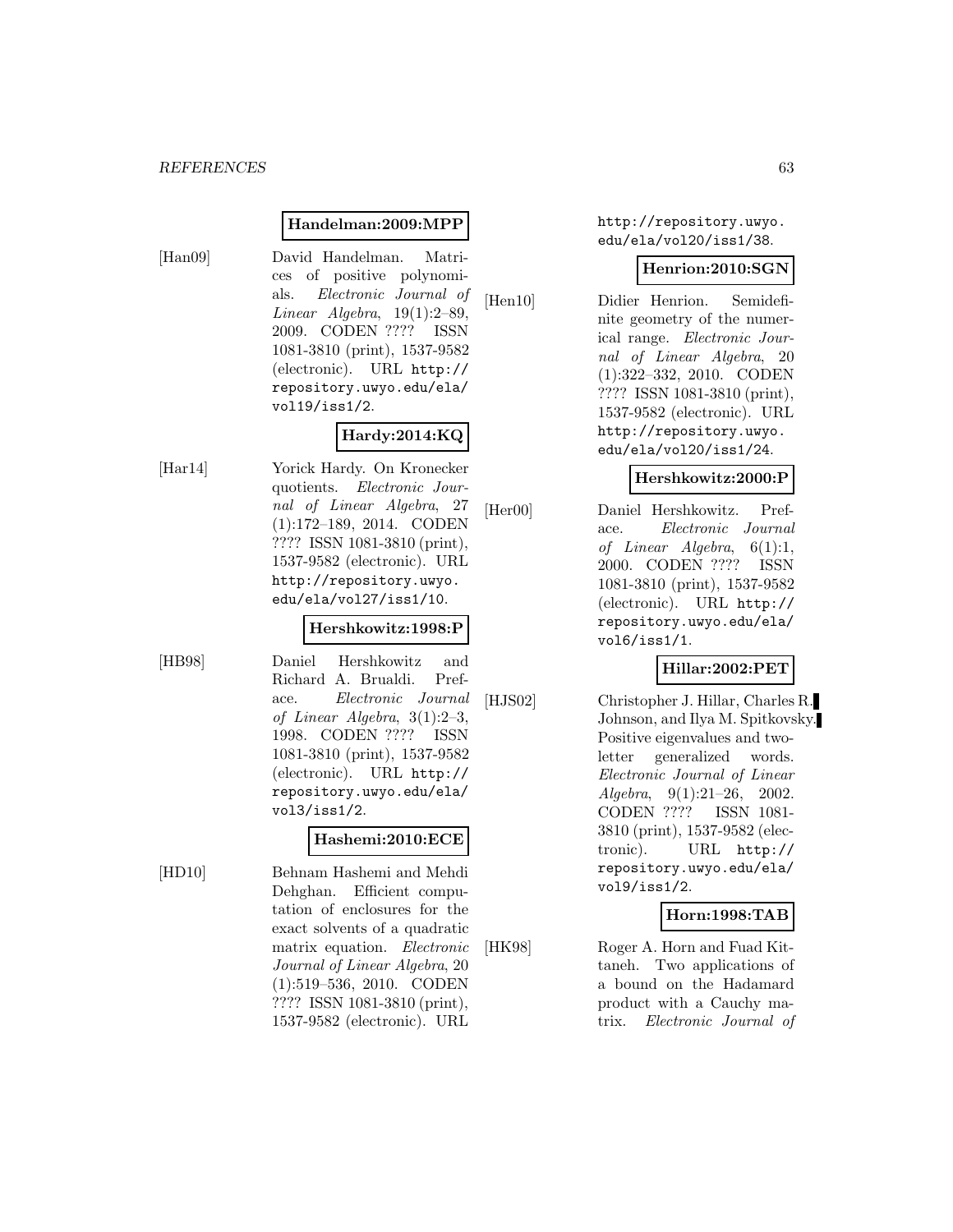Linear Algebra,  $3(1):4-12$ , 1998. CODEN ???? ISSN 1081-3810 (print), 1537-9582 (electronic). URL http:// repository.uwyo.edu/ela/ vol3/iss1/3. Dedicated to Hans Schneider on the occasion of his 70th birthday.

#### **Hershkowitz:2005:SPS**

[HK05] Daniel Hershkowitz and Nathan Keller. Spectral properties of sign symmetric matrices. Electronic Journal of Linear Algebra, 13 (1):90–110, 2005. CODEN ???? ISSN 1081-3810 (print), 1537-9582 (electronic). URL http://repository.uwyo. edu/ela/vol13/iss1/6.

#### **Hashemi:2014:FPT**

[HKT14] Benham Hashemi, Mahtab Mirzaei Khalilabadi, and Hanieh Tavakolipour. On the fixedpoint type Sylvester matrix equations over complete commutative diods. Electronic Journal of Linear Algebra, 27 (1):882–891, 2014. CODEN ???? ISSN 1081-3810 (print), 1537-9582 (electronic). URL http://repository.uwyo. edu/ela/vol27/iss1/1069.

### **Hecker:2007:ULS**

[HL07] David Hecker and Deborah Lurie. Using least-squares to find an approximate eigenvector. Electronic Journal of Linear Algebra, 16 (1):99–110, 2007. CODEN ???? ISSN 1081-3810 (print),

1537-9582 (electronic). URL http://repository.uwyo. edu/ela/vol16/iss1/9.

# **Li:2012:BGW**

[hLSxS12] Hong hai Li, Li Su, and Hui xian Sun. On bipartite graphs which attain minimum rank among bipartite graphs with a given diameter. Electronic Journal of Linear Algebra, 23(1):137–150, 2012. CODEN ???? ISSN 1081-3810 (print), 1537-9582 (electronic). URL http:// repository.uwyo.edu/ela/ vol23/iss1/9.

### **Hershkowitz:1998:MLS**

[HM98] Daniel Hershkowitz and Nira Mashal.  $P^{\alpha}$ -matrices and Lyapunov scalar stability. Electronic Journal of Linear Algebra, 4(1):39–47, 1998. CODEN ???? ISSN 1081- 3810 (print), 1537-9582 (electronic). URL http:// repository.uwyo.edu/ela/ vol4/iss1/4.

# **Hartwig:2005:FP**

[HM05] Robert E. Hartwig and John Maroulas. Focal power. Electronic Journal of Linear Algebra, 13(1):56–71, 2005. CODEN ???? ISSN 1081-3810 (print), 1537-9582 (electronic). URL http:// repository.uwyo.edu/ela/ vol13/iss1/4.

# **Ha:2012:ARL**

[HM12a] Phi Ha and Volker Mehrmann. Analysis and reformulation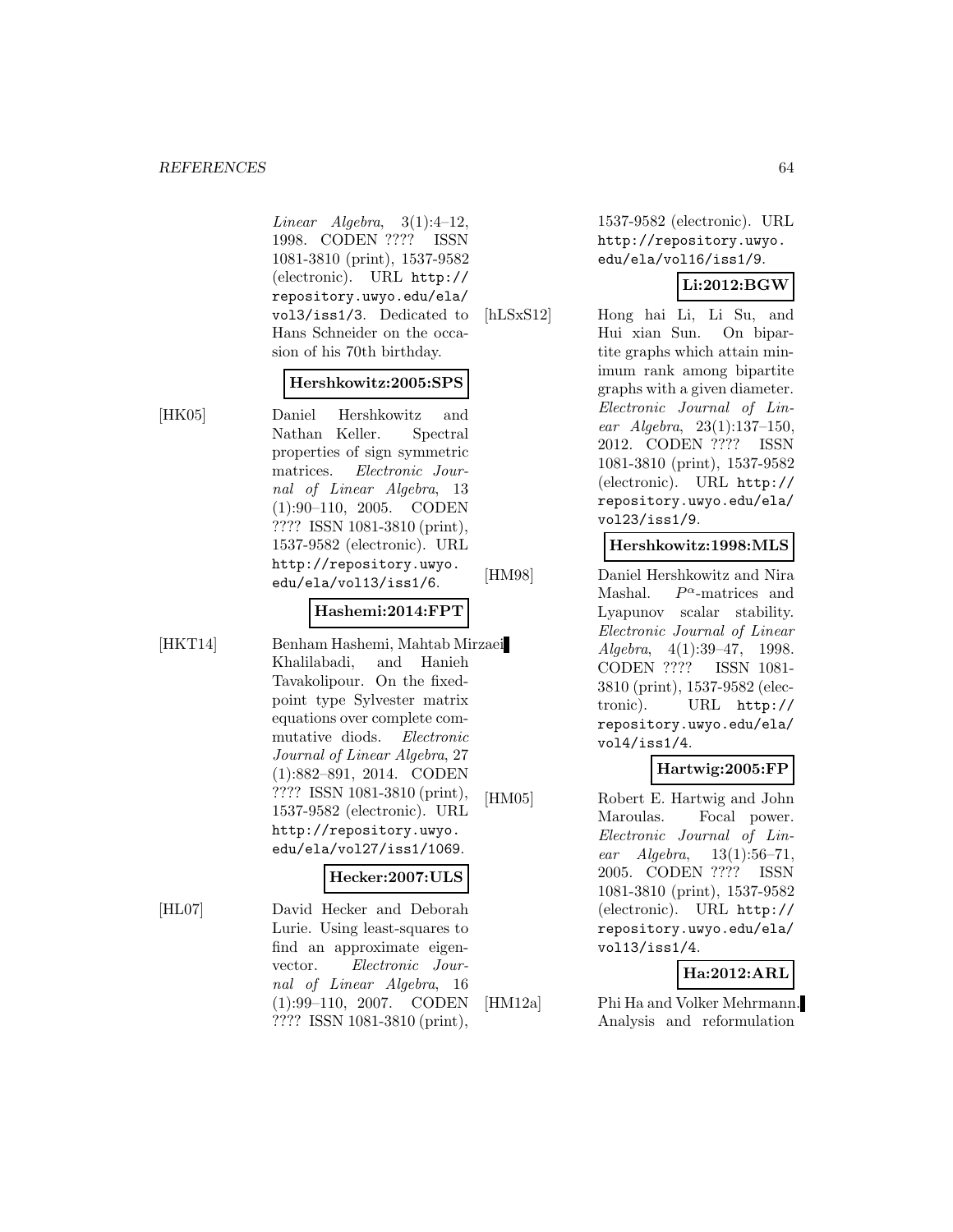of linear delay differentialalgebraic equations. Electronic Journal of Linear Algebra, 23(1):703–730, 2012. CODEN ???? ISSN 1081- 3810 (print), 1537-9582 (electronic). URL http:// repository.uwyo.edu/ela/ vol23/iss1/51.

# **Huang:2012:RBH**

[HM12b] Qianglian Huang and Mohammad Sal Moslehian. Relationship between the Hyers–Ulam stability and the Moore–Penrose inverse. Electronic Journal of Linear Algebra, 23(1):891–905, 2012. CODEN ???? ISSN 1081-3810 (print), 1537-9582 (electronic). URL http:// repository.uwyo.edu/ela/ vol23/iss1/63.

#### **Hogben:2005:SGT**

[Hog05] Leslie Hogben. Spectral graph theory and the inverse eigenvalue problem of a graph. Electronic Journal of Linear Algebra, 14(1):12– 31, 2005. CODEN ???? ISSN 1081-3810 (print), 1537-9582 (electronic). URL http:// repository.uwyo.edu/ela/ vol14/iss1/3.

#### **Hogben:2009:ECM**

[Hog09] Leslie Hogben. Eventually cyclic matrices and a test for strong eventual nonnegativity. Electronic Journal of Linear Algebra, 19 (1):129–140, 2009. CODEN ???? ISSN 1081-3810 (print),

1537-9582 (electronic). URL http://repository.uwyo. edu/ela/vol19/iss1/7.

#### **Hogben:2011:NMR**

[Hog11] Leslie Hogben. A note on minimum rank and maximum nullity of sign patterns. Electronic Journal of Linear Algebra, 22(1):203–213, 2011. CODEN ???? ISSN 1081-3810 (print), 1537-9582 (electronic). URL http:// repository.uwyo.edu/ela/ vol22/iss1/13.

# **Holtz:2000:CIM**

[Hol00] Olga Holtz. On convergence of infinite matrix products. Electronic Journal of Linear Algebra, 7(1):178–181, 2000. CODEN ???? ISSN 1081-3810 (print), 1537-9582 (electronic). URL http:// repository.uwyo.edu/ela/ vol7/iss1/13.

# **Hartwig:2007:RPE**

[HP07a] Robert E. Hartwig and Pedro Patricio. On Roth's pseudo equivalence over rings. Electronic Journal of Linear Alqebra,  $16(1):111-124$ ,  $2007$ . CODEN ???? ISSN 1081- 3810 (print), 1537-9582 (electronic). URL http:// repository.uwyo.edu/ela/ vol16/iss1/10.

**Hershkowitz:2007:NSE**

[HP07b] Daniel Hershkowitz and Allan Pinkus. On nonnegative sign equivalent and sign similar factorizations of matrices.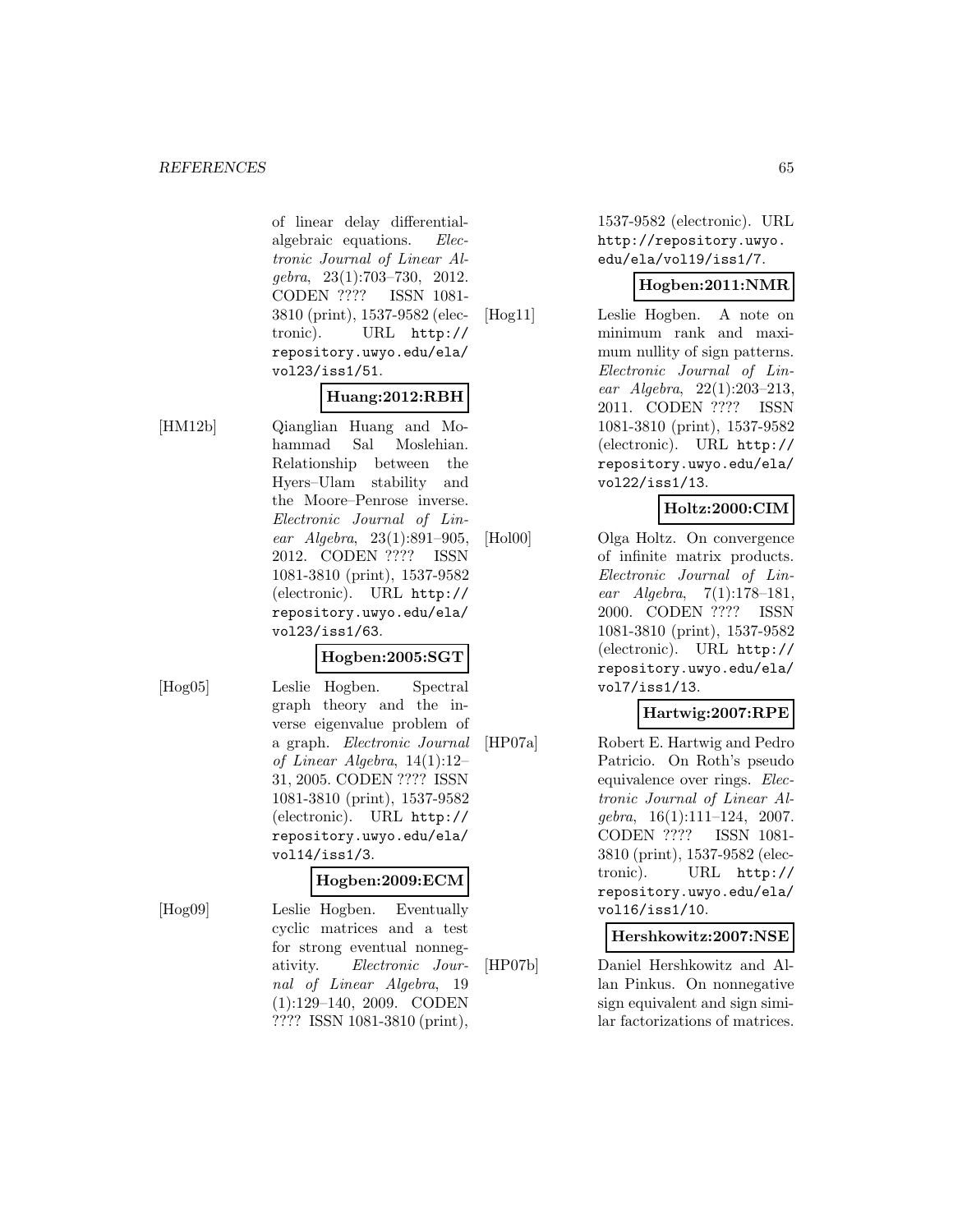Electronic Journal of Linear Algebra, 16(1):162–170, 2007. CODEN ???? ISSN 1081-3810 (print), 1537-9582 (electronic). URL http:// repository.uwyo.edu/ela/ vol16/iss1/14.

#### **Haemers:2012:MOR**

[HP12a] W. H. Haemers and M. J. P. Peeters. The maximum order of reduced square  $(0, 1)$ matrices with a given rank. Electronic Journal of Linear Algebra, 24(1):3–6, 2012.

CODEN ???? ISSN 1081- 3810 (print), 1537-9582 (electronic). URL http:// repository.uwyo.edu/ela/ vol24/iss1/2.

#### **Hartwig:2012:NPB**

[HP12b] R. E. Hartwig and P. Patricio. A note on power bounded matrices. Electronic Journal of Linear Algebra, 23 (1):625–645, 2012. CODEN ???? ISSN 1081-3810 (print), 1537-9582 (electronic). URL http://repository.uwyo. edu/ela/vol23/iss1/45.

# **He:2012:SSL**

[HP12c] Chang-Xiang He and Hao Pan. The smallest signless Laplacian eigenvalue of graphs under perturbation. Electronic Journal of Linear Algebra, 23(1):473–482, 2012. CODEN ???? ISSN 1081-3810 (print), 1537-9582 (electronic). URL http:// repository.uwyo.edu/ela/ vol23/iss1/32.

 $[HP14]$  R. E. Hartwig and P. Patrício. Two by two units. Electronic Journal of Linear Algebra, 27 (1):489–503, 2014. CODEN ???? ISSN 1081-3810 (print), 1537-9582 (electronic). URL http://repository.uwyo. edu/ela/vol27/iss1/31.

# **Horn:2009:EPD**

[HPP09] Roger A. Horn, Giuseppe Pi-

azza, and Tiziano Politi. Explicit polar decompositions of complex matrices. Electronic Journal of Linear Algebra, 18 (1):693–699, 2009. CODEN ???? ISSN 1081-3810 (print), 1537-9582 (electronic). URL http://repository.uwyo. edu/ela/vol18/iss1/50.

### **Hasani:2006:SLO**

[HR06] Ahmad M. Hasani and Mehdi Radjabalipour. The structure of linear operators strongly preserving majorizations of matrices. Electronic Journal of Linear Algebra, 15 (1):260–268, 2006. CODEN ???? ISSN 1081-3810 (print), 1537-9582 (electronic). URL http://repository.uwyo. edu/ela/vol15/iss1/21.

**Hershkowitz:2003:OSS**

[HS03] Daniel Hershkowitz and Hans Schneider. One-sided simultaneous inequalities and sandwich theorems for diagonal similarity and diagonal equivalence of nonnegative matrices. Electronic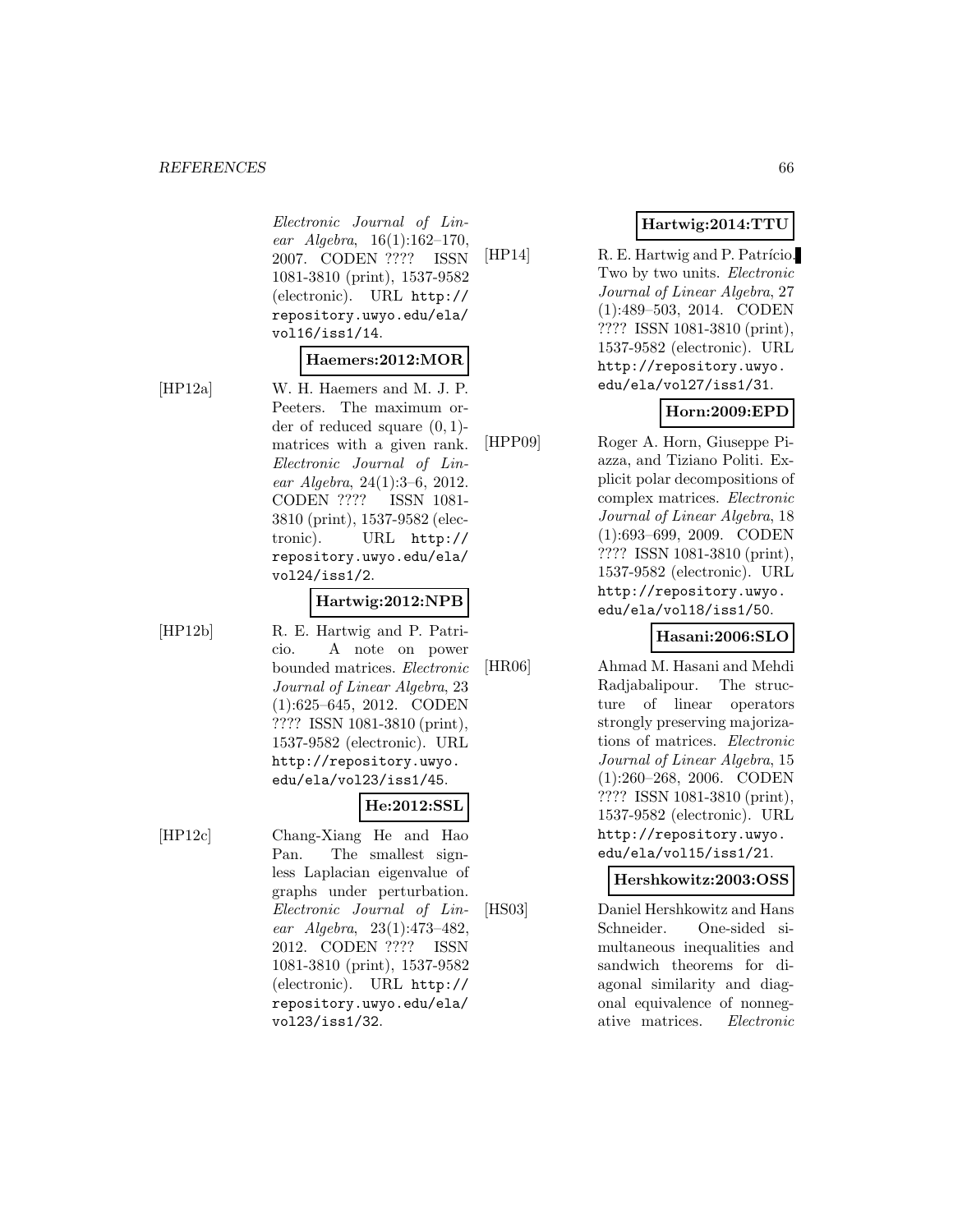Journal of Linear Algebra, 10 (1):81–101, 2003. CODEN ???? ISSN 1081-3810 (print), 1537-9582 (electronic). URL http://repository.uwyo. edu/ela/vol10/iss1/8.

### **Hou:2010:SEC**

[HS10] Yaoping Hou and Wai-Chee Shiu. The spectrum of the edge corona of two graphs. Electronic Journal of Linear Algebra, 20(1):586–594, 2010. CODEN ???? ISSN 1081-3810 (print), 1537-9582 (electronic). URL http:// repository.uwyo.edu/ela/ vol20/iss1/42.

#### **Horn:2005:SLM**

[HSSM05] Roger A. Horn, Vladimir V. Sergeichuk, and Naomi Shaked-Monderer. Solution of linear matrix equations in a \*-congruence class. Electronic Journal of Linear Algebra, 13(1):153–156, 2005. CODEN ???? ISSN 1081-3810 (print), 1537-9582 (electronic). URL http:// repository.uwyo.edu/ela/ vol13/iss1/11.

### **Hogben:2012:EPM**

[HW12] Leslie Hogben and Ulrica Wilson. Eventual properties of matrices. Electronic Journal of Linear Algebra, 23 (1):953–965, 2012. CODEN ???? ISSN 1081-3810 (print), 1537-9582 (electronic). URL http://repository.uwyo. edu/ela/vol23/iss1/67.

# **Horn:2010:BSR**

[HZ10a] Roger A. Horn and Fuzhen Zhang. Bounds on the spectral radius of a Hadamard product of nonnegative or positive semidefinite matrices. Electronic Journal of Linear Algebra,  $20(1):90-94$ , 2010. CODEN ???? ISSN 1081-3810 (print), 1537-9582 (electronic). URL http:// repository.uwyo.edu/ela/ vol20/iss1/6.

# **Horn:2010:PSV**

[HZ10b] Roger A. Horn and Fuzhen Zhang. Preface: Special volume of the electronic journal of linear algebra on the occasion of the 3rd International Workshop on Matrix Analysis and Applications. Electronic Journal of Linear Algebra, 21(1):1–2, 2010. CODEN ???? ISSN 1081-3810 (print), 1537-9582 (electronic). URL http:// repository.uwyo.edu/ela/ vol21/iss1/1. Held in Hangzhou (Lin'An), July 9– 13, 2009.

### **Huang:2006:RCE**

[HZS06] Ting-Zhu Huang, Wei Zhang, and Shu-Qian Shen. Regions containing eigenvalues of a matrix. Electronic Journal of Linear Algebra, 15 (1):215–224, 2006. CODEN ???? ISSN 1081-3810 (print), 1537-9582 (electronic). URL http://repository.uwyo. edu/ela/vol15/iss1/17.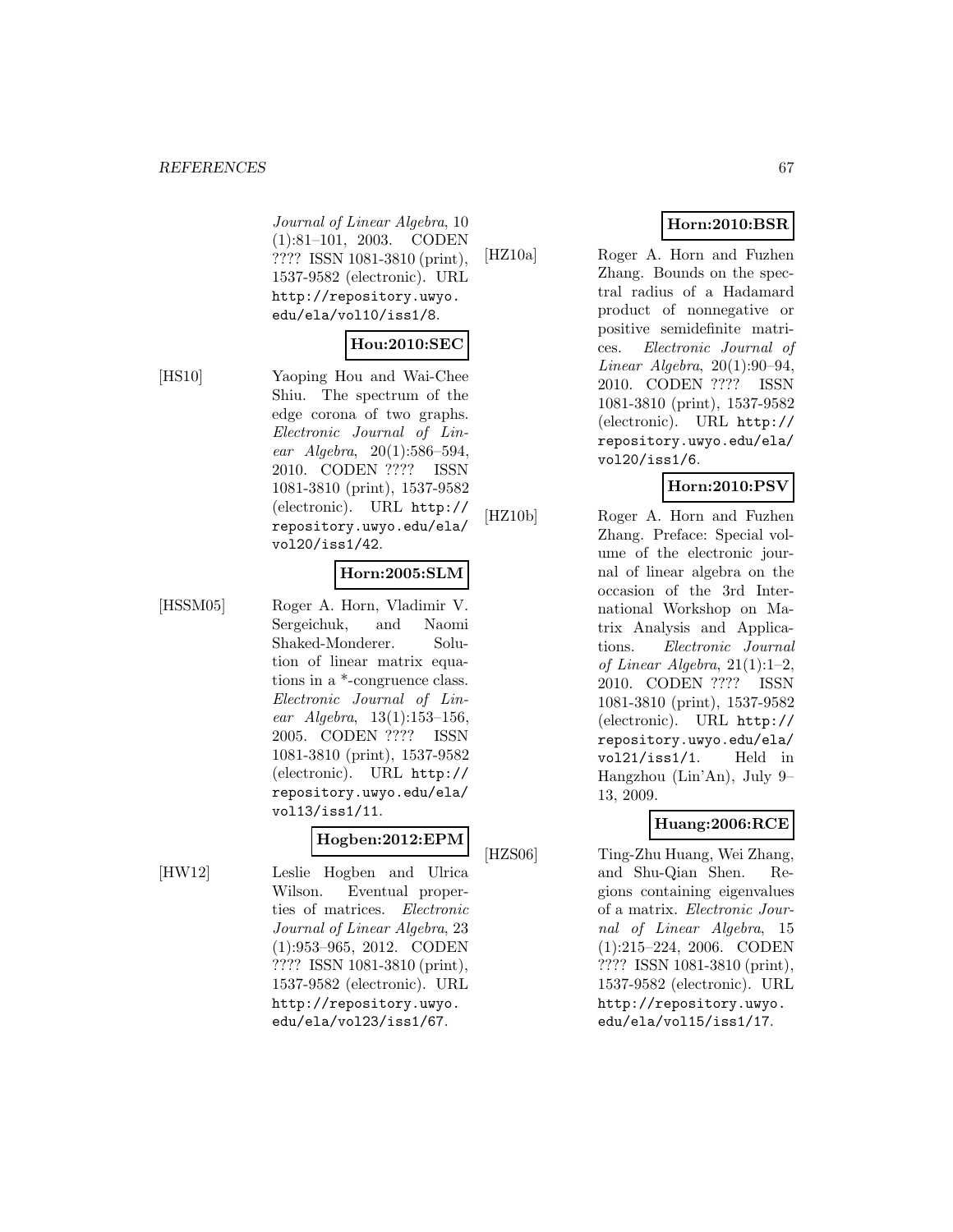#### **Ilisevic:2012:WHS**

[IT12] Dijana Ilišević and Néstor Thome. When is the Hermitian/skew-Hermitian part of a matrix a potent matrix? Electronic Journal of Linear Algebra, 24(1):95–112, 2012. CODEN ???? ISSN 1081-3810 (print), 1537-9582 (electronic). URL http:// repository.uwyo.edu/ela/ vol24/iss1/9.

#### **Jargalsaikhan:2013:ICM**

[Jar13] Bolor Jargalsaikhan. Indefinite copositive matrices with exactly one positive eigenvalue or exactly one negative eigenvalue. Electronic Journal of Linear Algebra, 26 (1):754–761, 2013. CODEN ???? ISSN 1081-3810 (print), 1537-9582 (electronic). URL http://repository.uwyo. edu/ela/vol26/iss1/51.

#### **Johnson:2009:MTP**

[JCST09] Charles R. Johnson, Roberto S. Costas-Santos, and Boris Tadchiev. Matrices totally positive relative to a tree. Electronic Journal of Linear Algebra, 18(1):211–221, 2009. CODEN ???? ISSN 1081-3810 (print), 1537-9582 (electronic). URL http:// repository.uwyo.edu/ela/ vol18/iss1/18.

#### **Johnson:2005:PCC**

[JdGM05] Charles R. Johnson and Maria da Graça Marques. Patterns of commutativity:

the commutant of the full pattern. Electronic Journal of Linear Algebra, 14(1):43– 50, 2005. CODEN ???? ISSN 1081-3810 (print), 1537-9582 (electronic). URL http:// repository.uwyo.edu/ela/ vol14/iss1/5.

### **Joshi:2014:SIH**

[JG14] Babhru Joshi and Muddappa S. Gowda. Schur ideals and homomorphisms of the semidefinite cone. Electronic Journal of Linear Algebra, 27 (1):865–878, 2014. CODEN ???? ISSN 1081-3810 (print), 1537-9582 (electronic). URL http://repository.uwyo. edu/ela/vol27/iss1/1067.

#### **Johnson:2003:AFI**

[JHH<sup>+</sup>03] Charles R. Johnson, Yonatan Harel, Christopher J. Hillar, Jonathan M. Groves, and Patrick X. Rault. Absolutely flat idempotents. Electronic Journal of Linear Algebra, 10 (1):190–200, 2003. CODEN ???? ISSN 1081-3810 (print), 1537-9582 (electronic). URL http://repository.uwyo. edu/ela/vol10/iss1/15.

# **Jin:2005:MCQ**

[Jin05] Wen-Long Jin. A method for computing quadratic Brunovsky forms. Electronic Journal of Linear Algebra, 13(1):40–55, 2005. CODEN ???? ISSN 1081-3810 (print), 1537-9582 (electronic). URL http://repository.uwyo. edu/ela/vol13/iss1/3.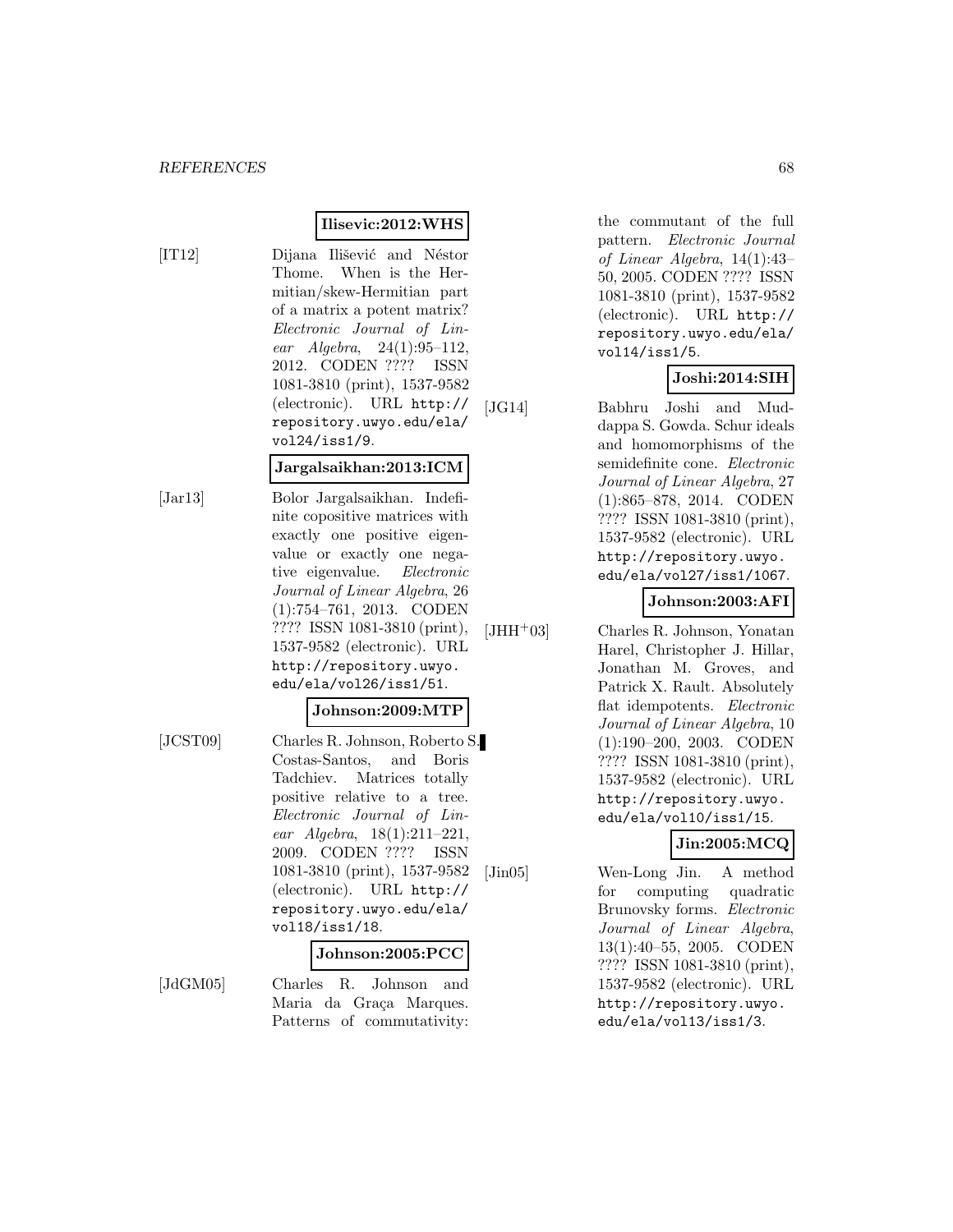#### **Johnson:1996:CSM**

[JK96] Charles R. Johnson and Brenda K. Kroschel. The combinatorially symmetric P-matrix completion problem. Electronic Journal of Linear Algebra, 1(1):59–63, 1996. CODEN ???? ISSN 1081-3810 (print), 1537-9582 (electronic). URL http:// repository.uwyo.edu/ela/ vol1/iss1/5.

#### **Johnson:2011:CTP**

[JK11] Charles R. Johnson and Brenda K. Kroschel. Conditions for a totally positive completion in the case of a symmetrically placed cycle. Electronic Journal of Linear Algebra, 22(1):125–137, 2011. CODEN ???? ISSN 1081-3810 (print), 1537-9582 (electronic). URL http:// repository.uwyo.edu/ela/ vol22/iss1/7.

# **Jaklic:2013:EDM**

[JM13] Gašper Jaklič and Jolanda Modic. On Euclidean distance matrices of graphs. Electronic Journal of Linear Algebra, 26(1):574–589, 2013. CODEN ???? ISSN 1081-3810 (print), 1537-9582 (electronic). URL http:// repository.uwyo.edu/ela/ vol26/iss1/38.

#### **Johnson:2009:TPC**

[JN09] Charles R. Johnson and Cris Negron. Totally positive completions for monotonically labeled block clique graphs. Electronic Journal of Linear Algebra, 18 (1):146–161, 2009. CODEN ???? ISSN 1081-3810 (print), 1537-9582 (electronic). URL http://repository.uwyo. edu/ela/vol18/iss1/13.

# **Johnson:2012:OGS**

[JPS12] Ch. R. Johnson, J. M. Peña, and T. Szulc. Optimal Geršgorin-style estimation of the singular value. Electronic Journal of Linear Algebra, 25(1):48–59, 2012. CODEN ???? ISSN 1081-3810 (print), 1537-9582 (electronic). URL http://repository.uwyo. edu/ela/vol25/iss1/5.

### **Johnson:2008:CCM**

[JR08] Charles R. Johnson and Robert Reams. Constructing copositive matrices from interior matrices. Electronic Journal of Linear Algebra, 17(1):9–20, 2008. CODEN ???? ISSN 1081-3810 (print), 1537-9582 (electronic). URL http://repository.uwyo. edu/ela/vol17/iss1/2.

### **Johnson:2002:EMM**

[JS02] Charles R. Johnson and Carlos M. Saiago. Estimation of the maximum multiplicity of an eigenvalue in terms of the vertex degrees of the graph of a matrix. Electronic Journal of Linear Algebra, 9(1):27– 31, 2002. CODEN ???? ISSN 1081-3810 (print), 1537-9582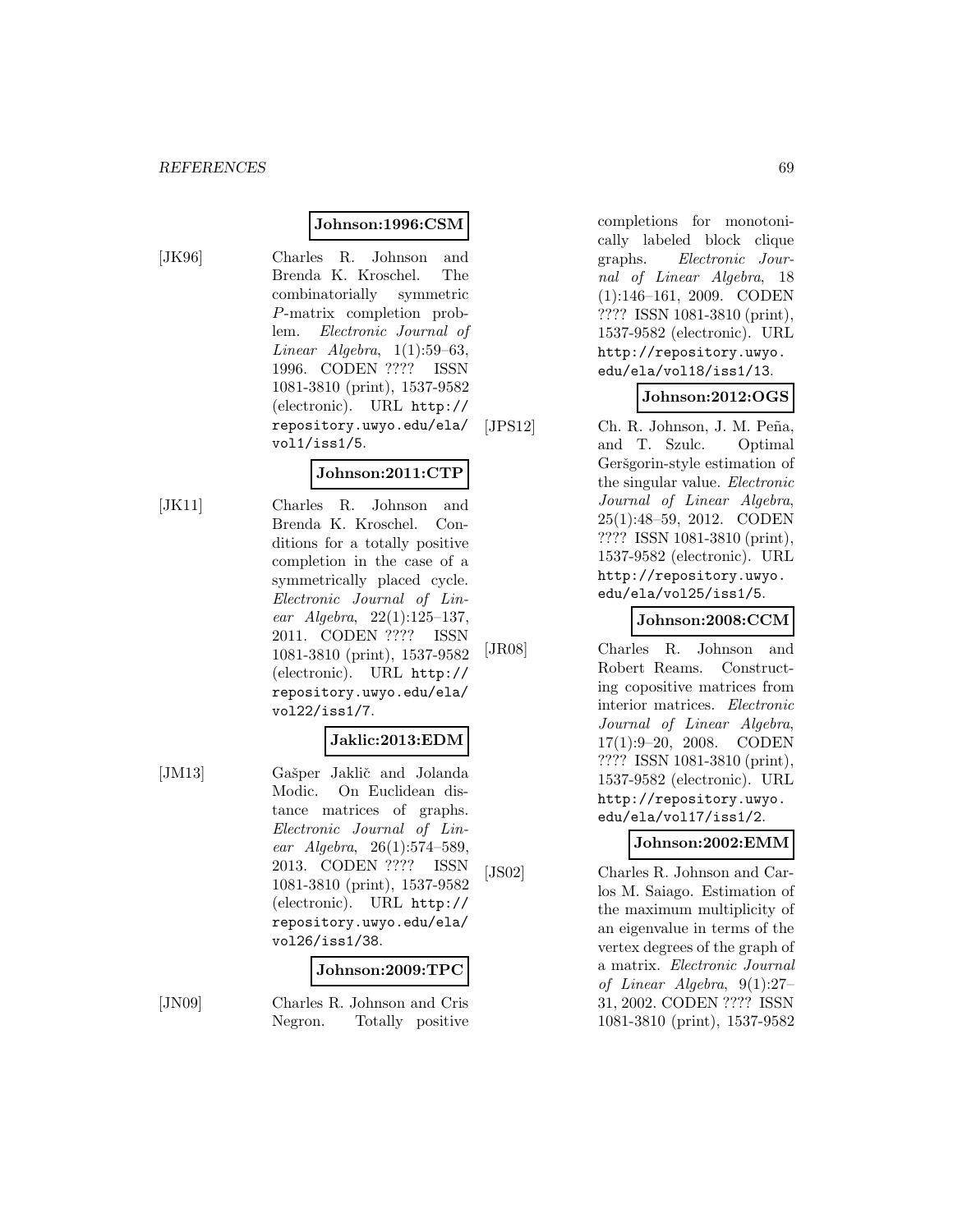(electronic). URL http:// repository.uwyo.edu/ela/ vol9/iss1/3.

# **Jordan:1998:RSC**

[JTU98] Cristina Jordán, Juan R. Torregrosa, and Ana M. Urbano. On the Rodman– Shalom conjecture regarding the Jordan form of completions of partial upper triangular matrices. Electronic Journal of Linear Algebra, 3 (1):103–118, 1998. CODEN ???? ISSN 1081-3810 (print), 1537-9582 (electronic). URL http://repository.uwyo. edu/ela/vol3/iss1/10.

#### **Justino:2012:CRA**

[JvdB12] Júlia Justino and Imme van den Berg. Cramer's rule applied to flexible systems of linear equations. Electronic Journal of Linear Algebra, 24 (1):126–152, 2012. CODEN ???? ISSN 1081-3810 (print), 1537-9582 (electronic). URL http://repository.uwyo. edu/ela/vol24/iss1/11.

### **Jedrzejec:2001:PSM**

[JW01] Henryk A. Jedrzejec and Zbigniew I. Woźnicki. On properties of some matrix splittings. Electronic Journal of Linear Algebra, 8(1):47– 52, 2001. CODEN ???? ISSN 1081-3810 (print), 1537-9582 (electronic). URL http:// repository.uwyo.edu/ela/ vol8/iss1/4.

# **Johnson:2012:CPP**

[JW12a] Charles R. Johnson and Olivia Walch. Commuting pairs of patterns and symmetric realizations. Electronic Journal of Linear Algebra, 25(1):84–91, 2012. CODEN ???? ISSN 1081- 3810 (print), 1537-9582 (electronic). URL http:// repository.uwyo.edu/ela/ vol25/iss1/8.

# **Johnson:2012:CEO**

[JW12b] Charles R. Johnson and Olivia Walch. Critical exponents: old and new. Electronic Journal of Linear Algebra, 25(1):72–83, 2012. CODEN ???? ISSN 1081- 3810 (print), 1537-9582 (electronic). URL http:// repository.uwyo.edu/ela/ vol25/iss1/7.

# **Kalita:2012:CDE**

[Kal12] Debajit Kalita. On 3-colored digraphs with exactly one nonsingular cycle. Electronic Journal of Linear Algebra, 23 (1):397–421, 2012. CODEN ???? ISSN 1081-3810 (print), 1537-9582 (electronic). URL http://repository.uwyo. edu/ela/vol23/iss1/28.

### **Karow:2006:ECN**

[Kar06] Michael Karow. Eigenvalue condition numbers and a formula of Burke, Lewis and Overton. Electronic Journal of Linear Algebra, 15 (1):143–153, 2006. CODEN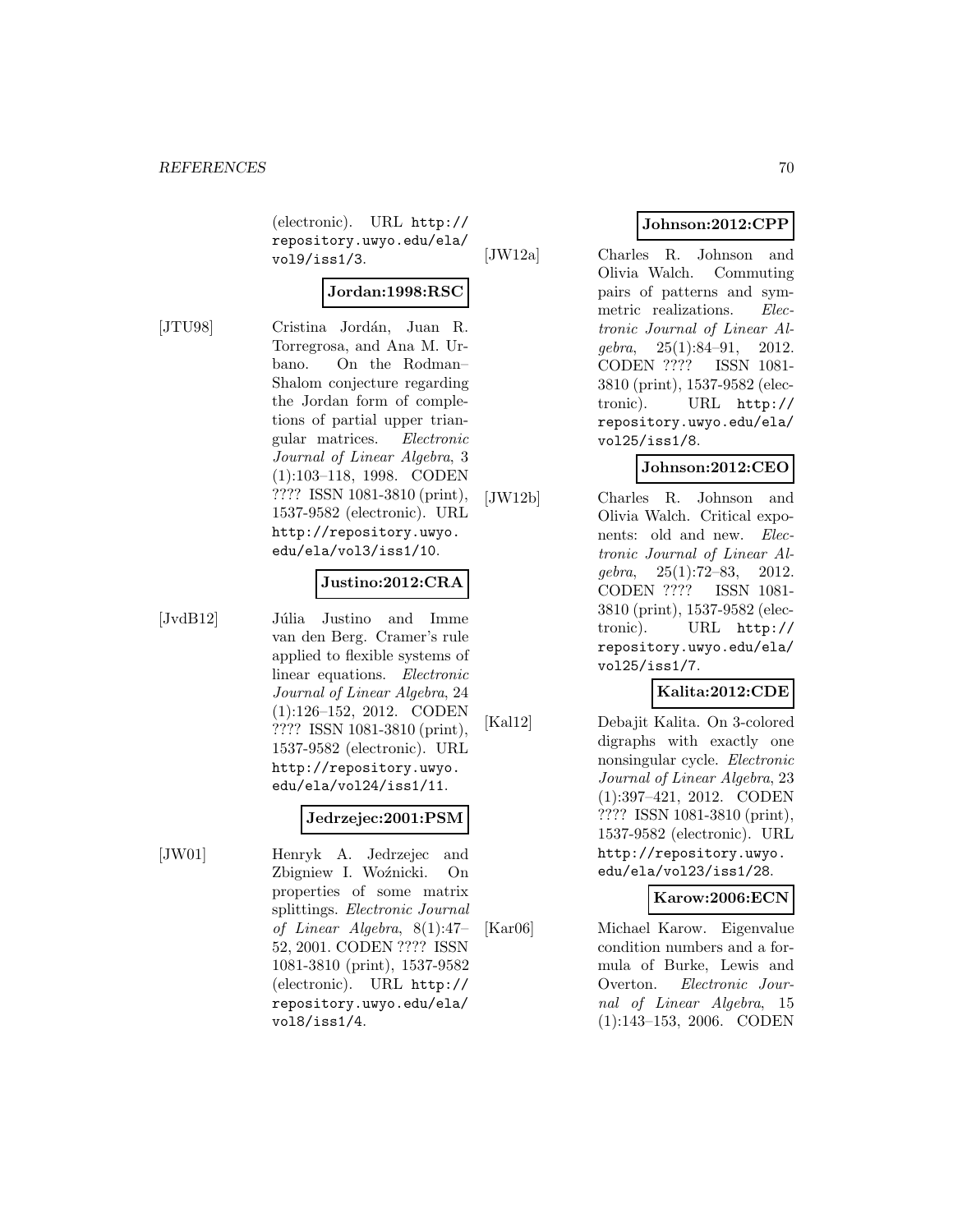???? ISSN 1081-3810 (print), 1537-9582 (electronic). URL http://repository.uwyo. edu/ela/vol15/iss1/10.

#### **Kechriniotis:2012:NPP**

[KDTP12] Aristides I. Kechriniotis, Konstantinos K. Delibasis, Christos Tsonos, and Nicholas Petropoulos. A new parallel polynomial division by a separable polynomial via Hermite interpolation with applications. Electronic Journal of Linear Algebra, 23(1):770–781, 2012. CODEN ???? ISSN 1081-3810 (print), 1537-9582 (electronic). URL http:// repository.uwyo.edu/ela/ vol23/iss1/54.

### **Kirkland:2001:UBA**

[Kir01] Stephen J. Kirkland. An upper bound on algebraic connectivity of graphs with many cutpoints. Electronic Journal of Linear Algebra, 8 (1):94–109, 2001. CODEN ???? ISSN 1081-3810 (print), 1537-9582 (electronic). URL http://repository.uwyo. edu/ela/vol8/iss1/8.

### **Kirkland:2003:CPS**

1537-9582 (electronic). URL

[Kir03] Stephen J. Kirkland. Conditioning properties of the stationary distribution for a Markov chain. Electronic Journal of Linear Algebra, 10(1):1–15, 2003. CODEN ???? ISSN 1081-3810 (print), http://repository.uwyo. edu/ela/vol10/iss1/1.

#### **Kirkland:2004:CAC**

[Kir04a] Stephen J. Kirkland. A combinatorial approach to the conditioning of a single entry in the stationary distribution for a Markov chain. Electronic Journal of Linear Algebra, 11(1):168–179, 2004. CODEN ???? ISSN 1081-3810 (print), 1537-9582 (electronic). URL http:// repository.uwyo.edu/ela/ vol11/iss1/14.

#### **Kirkland:2004:GSE**

[Kir04b] Stephen J. Kirkland. Girth and subdominant eigenvalues for stochastic matrices. Electronic Journal of Linear Algebra,  $12(1):25-41$ , 2004. CODEN ???? ISSN 1081-3810 (print), 1537-9582 (electronic). URL http:// repository.uwyo.edu/ela/ vol12/iss1/5.

### **Kirkland:2006:LPN**

[Kir06] Stephen J. Kirkland. Limit points for normalized Laplacian eigenvalues. Electronic Journal of Linear Algebra, 15 (1):337–344, 2006. CODEN ???? ISSN 1081-3810 (print), 1537-9582 (electronic). URL http://repository.uwyo. edu/ela/vol15/iss1/28.

### **Kirkland:2007:NDB**

[Kir07] Stephen J. Kirkland. A note on a distance bound using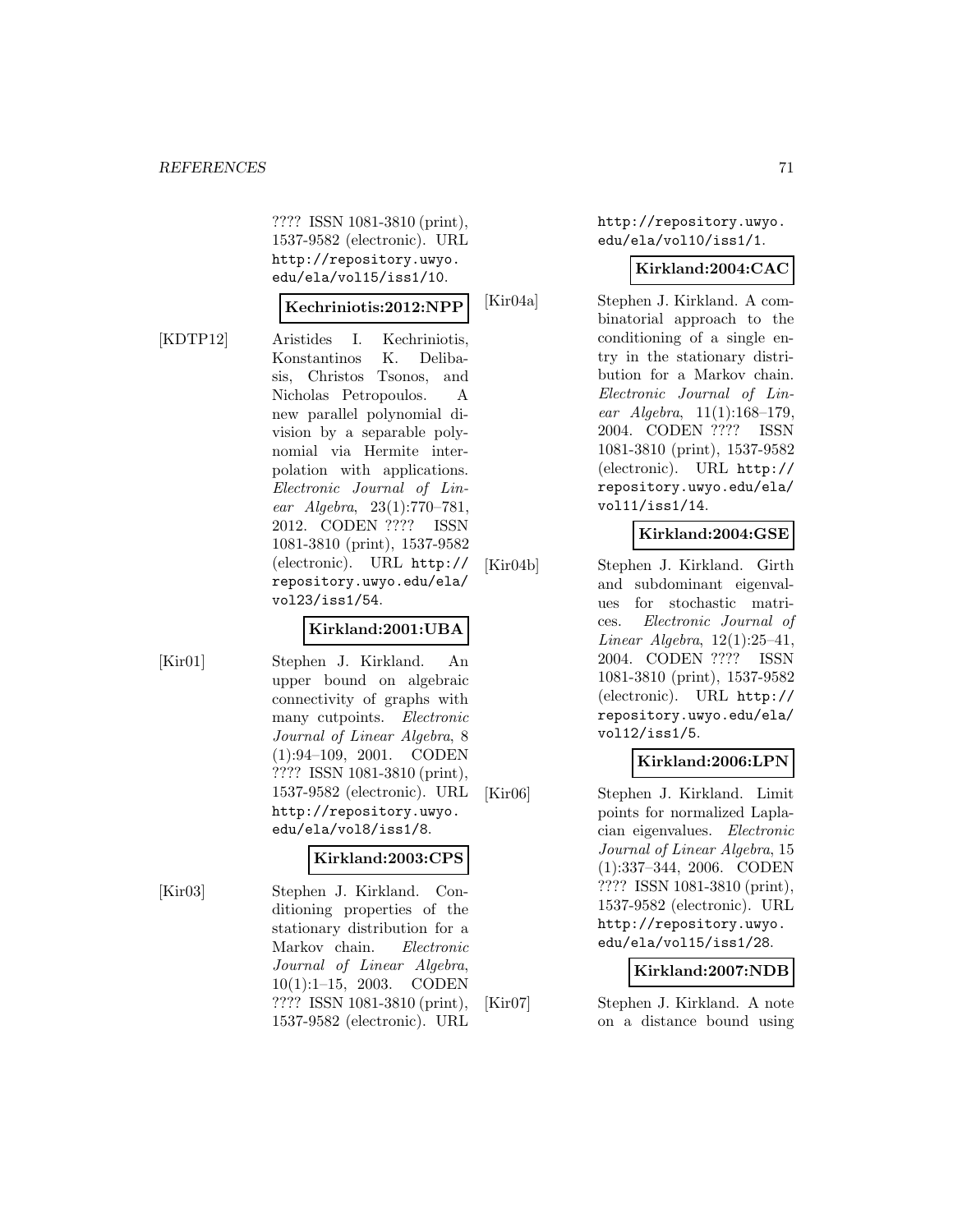eigenvalues of the normalized Laplacian matrix. Electronic Journal of Linear Algebra, 16 (1):204–207, 2007. CODEN ???? ISSN 1081-3810 (print), 1537-9582 (electronic). URL http://repository.uwyo. edu/ela/vol16/iss1/18.

#### **Kirkland:2009:SES**

[Kir09] Stephen J. Kirkland. Subdominant eigenvalues for stochastic matrices with given column sums. Electronic Journal of Linear Al $qebra, 18(1):784-800, 2009.$ CODEN ???? ISSN 1081- 3810 (print), 1537-9582 (electronic). URL http:// repository.uwyo.edu/ela/ vol18/iss1/57.

### **Kirkland:2014:KCS**

[Kir14] Steve Kirkland. On the Kemeny constant and stationary distribution vector for a Markov chain. Electronic Journal of Linear Algebra, 27 (1):354–372, 2014. CODEN ???? ISSN 1081-3810 (print), 1537-9582 (electronic). URL http://repository.uwyo. edu/ela/vol27/iss1/23.

# **Kaagstrom:2011:CCG**

[KKK11] Bo Kågström, Lars Karlsson, and Daniel Kressner. Computing codimensions and generic canonical forms for generalized matrix products. Electronic Journal of Linear Algebra, 22(1):277–309, 2011. CODEN ???? ISSN 1081-3810 (print), 1537-9582

(electronic). URL http:// repository.uwyo.edu/ela/ vol22/iss1/18.

### **Kalogeropoulos:2008:DIT**

[KKP08] Grigoris I. Kalogeropoulos, Athanasios D. Karageorgos, and Athanasios A. Pantelous. The Drazin inverse through the matrix pencil approach and its application to the study of generalized linear systems with rectangular or square coefficient matrices. Electronic Journal of Linear Algebra, 17(1):118–138, 2008. CODEN ???? ISSN 1081-3810 (print), 1537-9582 (electronic). URL http:// repository.uwyo.edu/ela/ vol17/iss1/11.

### **Kalogeropoulos:2009:AMT**

[KKP09] Grigoris I. Kalogeropoulos, Athanasios D. Karageorgos, and Athanasios A. Pantelous. An angle metric through the notion of Grassmann representative. Electronic Journal of Linear Algebra, 18 (1):108–116, 2009. CODEN ???? ISSN 1081-3810 (print), 1537-9582 (electronic). URL http://repository.uwyo. edu/ela/vol18/iss1/10.

### **Kressner:2013:SCF**

[KL13] Daniel Kressner and Xin Liu. Structured canonical forms for products of (skew-) symmetric matrices and the matrix equation  $XAX = B$ . Electronic Journal of Linear Algebra, 26(1):215–230,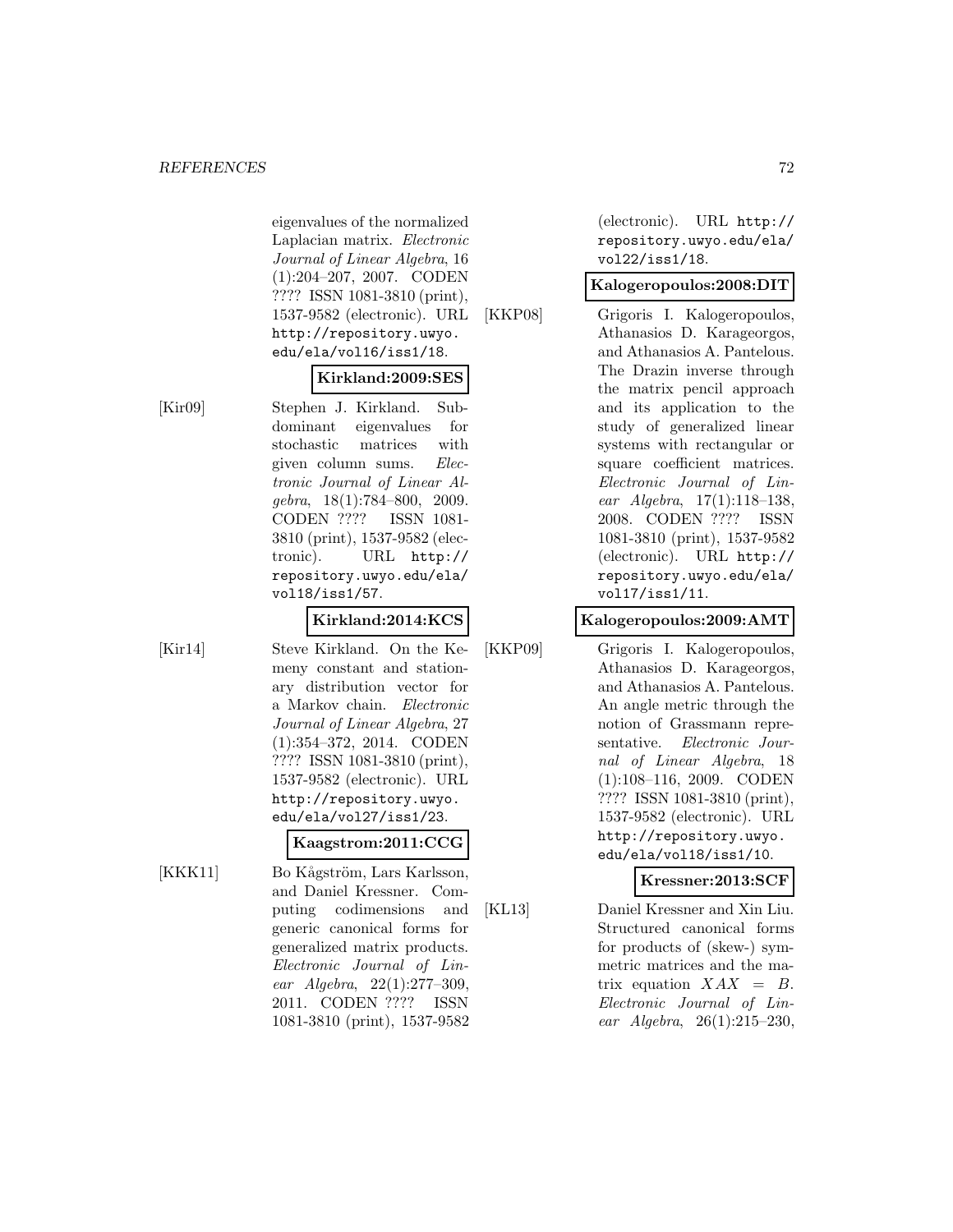2013. CODEN ???? ISSN 1081-3810 (print), 1537-9582 (electronic). URL http:// repository.uwyo.edu/ela/ vol26/iss1/17.

#### **Kumar:2014:SPP**

[KL14] G. Krishna Kumar and S. H. Lui. On some properties of the pseudospectral radius. Electronic Journal of Linear Algebra, 27(1):342–353, 2014. CODEN ???? ISSN 1081-3810 (print), 1537-9582 (electronic). URL http:// repository.uwyo.edu/ela/ vol27/iss1/22.

# **Koo:2015:EBS**

[KL15] Yoo Young Koo and Jae Kun Lim. Extension of Bessel sequences to oblique dual frame sequences and the minimal projection. Electronic Journal of Linear Algebra, 30 (1):51–65, 2015. CODEN ???? ISSN 1081-3810 (print), 1537-9582 (electronic). URL http://repository.uwyo. edu/ela/vol30/iss1/3.

#### **Kuzma:2011:NPJ**

 $[KLL+11]$  Bojan Kuzma, Gorazd Lešnjak, Chi-Kwong Li, Tatjana Petek, and Leiba Rodman. Norm preservers of Jordan products. Electronic Journal of Linear Algebra, 22 (1):959–978, 2011. CODEN ???? ISSN 1081-3810 (print), 1537-9582 (electronic). URL http://repository.uwyo. edu/ela/vol22/iss1/62.

# **Kuzma:2011:TNR**

[KLR11] Bojan Kuzma, Chi-Kwong Li, and Leiba Rodman. Tracial numerical ranges and linear dependence of operators. Electronic Journal of Linear Algebra, 22(1):22–52, 2011. CODEN ???? ISSN 1081-3810 (print), 1537-9582 (electronic). URL http:// repository.uwyo.edu/ela/ vol22/iss1/3.

# **Knudsen:2001:NCR**

[KM01] Cindy Knudsen and Judith J. McDonald. A note on the convexity of the realizable set of eigenvalues for nonnegative symmetric matrices. Electronic Journal of Linear Algebra, 8(1):110–114, 2001. CODEN ???? ISSN 1081-3810 (print), 1537-9582 (electronic). URL http:// repository.uwyo.edu/ela/ vol8/iss1/9.

# **Kunkel:2005:CCS**

[KM05] Peter Kunkel and Volker Mehrmann. Characterization of classes of singular linear differential-algebraic equations. Electronic Journal of Linear Algebra, 13 (1):359–386, 2005. CODEN ???? ISSN 1081-3810 (print), 1537-9582 (electronic). URL http://repository.uwyo. edu/ela/vol13/iss1/23.

# **Kunkel:2011:FAL**

[KM11] Peter Kunkel and Volker Mehrmann. Formal adjoints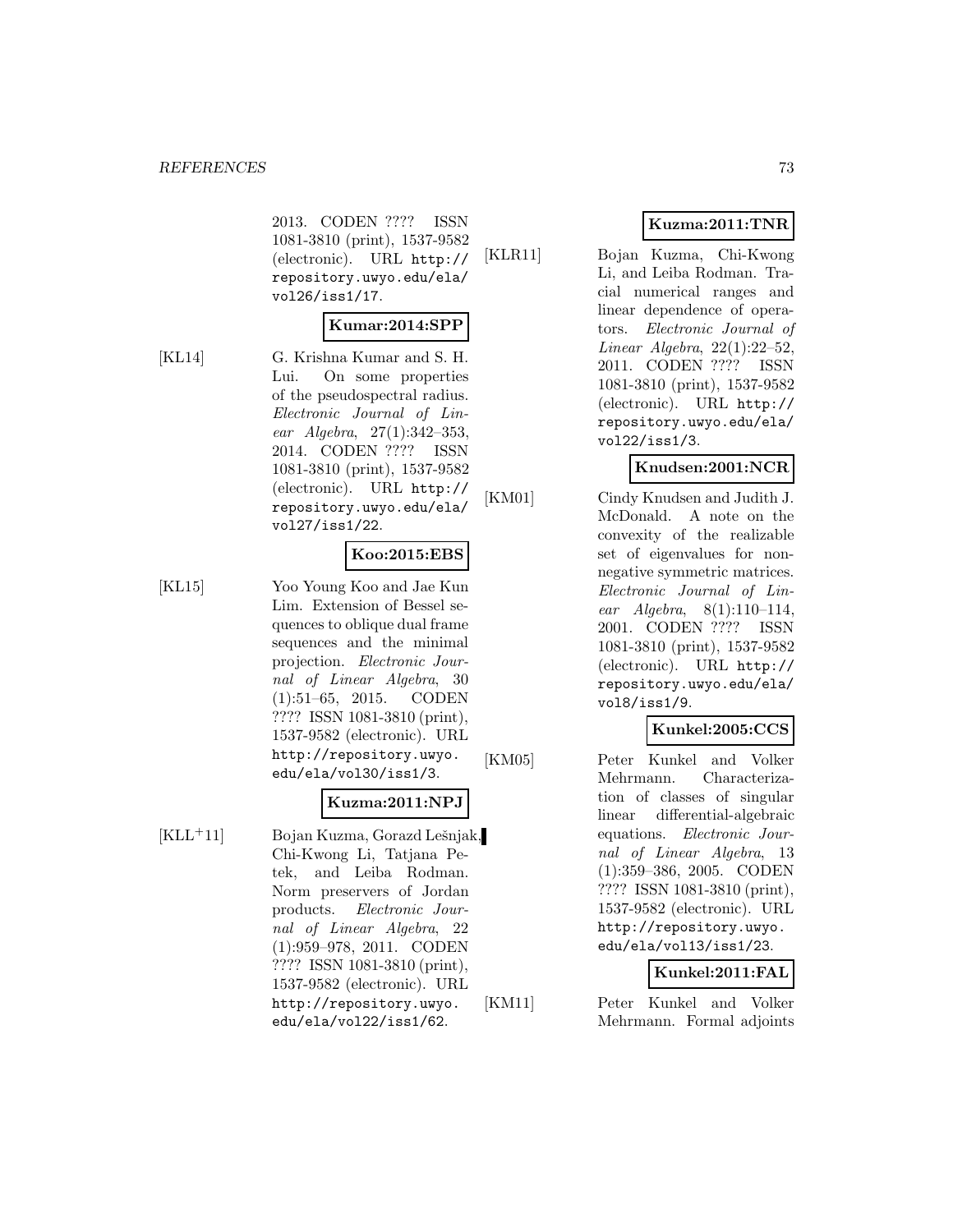of linear DAE operators and their role in optimal control. Electronic Journal of Linear Algebra, 22(1):672–693, 2011. CODEN ???? ISSN 1081-3810 (print), 1537-9582 (electronic). URL http:// repository.uwyo.edu/ela/ vol22/iss1/44.

# **Kian:2013:ROJ**

[KM13] Mohsen Kian and Mohammad Sal Moslehian. Refinements of the operator Jensen–Mercer inequality. Electronic Journal of Linear Algebra, 26(1):742–753, 2013. CODEN ???? ISSN 1081-3810 (print), 1537-9582 (electronic). URL http:// repository.uwyo.edu/ela/ vol26/iss1/50.

#### **Kiani:2014:LCL**

[KM14] Dariush Kiani and Maryam Mirzakhah. On the logconcavity of Laplacian characteristic polynomials of graphs. Electronic Journal of Linear Algebra, 27 (1):392–406, 2014. CODEN ???? ISSN 1081-3810 (print), 1537-9582 (electronic). URL http://repository.uwyo. edu/ela/vol27/iss1/25.

#### **Kluza:2014:IRO**

[KN14] Pawel Kluza and Marek Niezgoda. Inequalities for relative operator entropies. Electronic Journal of Linear Algebra, 27(1):851–864, 2014. CODEN ???? ISSN 1081-3810 (print), 1537-9582

(electronic). URL http:// repository.uwyo.edu/ela/ vol27/iss1/1066.

#### **Kolman:2000:ADF**

[Kol00] Oren Kolman. Almost disjoint families: an application to linear algebra. Electronic Journal of Linear Algebra, 7(1):41–52, 2000. CODEN ???? ISSN 1081-3810 (print), 1537-9582 (electronic). URL http://repository.uwyo. edu/ela/vol7/iss1/4.

# **Kim:2009:GPN**

[KOS<sup>+</sup>09] In-Jae Kim, Dale D. Olesky, Bryan L. Shader, Pauline van den Driessche, Hein van der Holst, and Kevin N. Vander Meulen. Generating potentially nilpotent full sign patterns. Electronic Journal of Linear Algebra, 18 (1):162–175, 2009. CODEN ???? ISSN 1081-3810 (print), 1537-9582 (electronic). URL http://repository.uwyo. edu/ela/vol18/iss1/14.

# **Kouachi:2006:EET**

[Kou06] Said Kouachi. Eigenvalues and eigenvectors of tridiagonal matrices. Electronic Journal of Linear Algebra, 15 (1):115–133, 2006. CODEN ???? ISSN 1081-3810 (print), 1537-9582 (electronic). URL http://repository.uwyo. edu/ela/vol15/iss1/8.

#### **Kirkland:2000:DLE**

[KOvdD00] Stephen J. Kirkland, Dale D. Olesky, and Pauline van den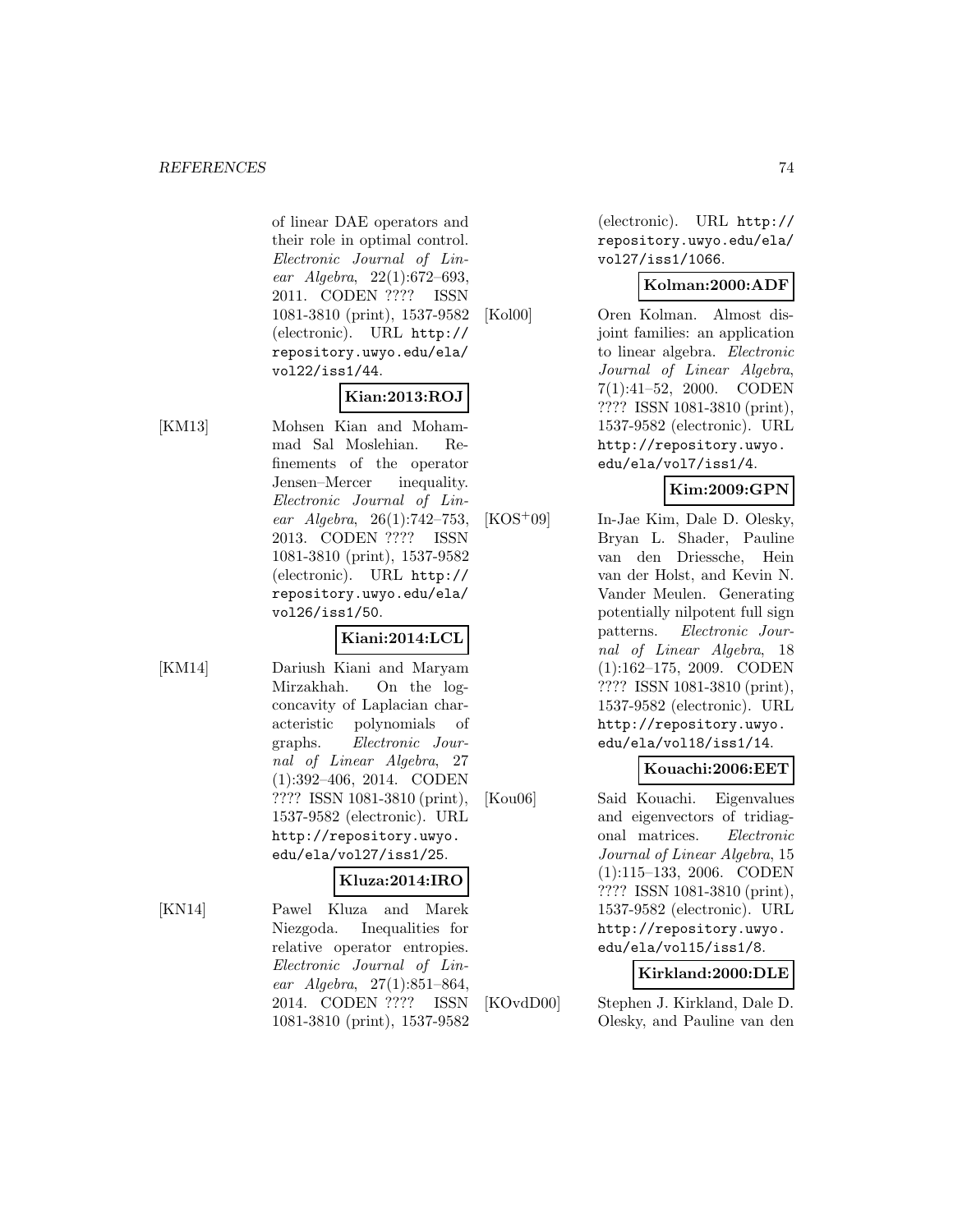#### *REFERENCES* 75

Driessche. Digraphs with large exponent. Electronic Journal of Linear Algebra, 7(1):30–40, 2000. CODEN ???? ISSN 1081-3810 (print), 1537-9582 (electronic). URL http://repository.uwyo. edu/ela/vol7/iss1/3.

#### **Katsikis:2008:FCM**

[KP08] Vasilios N. Katsikis and Dimitrios Pappas. Fast computing of the Moore–Penrose inverse matrix. Electronic Journal of Linear Algebra, 17 (1):637–650, 2008. CODEN ???? ISSN 1081-3810 (print), 1537-9582 (electronic). URL http://repository.uwyo. edu/ela/vol17/iss1/44.

#### **Katsikis:2011:RWG**

[KP11] Vasilios N. Katsikis and Dimitrios Pappas. The restricted weighted generalized inverse of a matrix. Electronic Journal of Linear Algebra, 22(1): 1156–1167, 2011. CODEN ???? ISSN 1081-3810 (print), 1537-9582 (electronic). URL http://repository.uwyo. edu/ela/vol22/iss1/77.

#### **Khalooei:2008:LPL**

[KRT08] Fatemeh Khalooei, Mehdi Radjabalipour, and Parisa Torabian. Linear preservers of left matrix majorization. Electronic Journal of Linear Algebra, 17(1):304–315, 2008. CODEN ???? ISSN 1081-3810 (print), 1537-9582 (electronic). URL http://

repository.uwyo.edu/ela/ vol17/iss1/22.

#### **Kim:2008:SPR**

[KS08a] In-Jae Kim and Bryan L. Shader. Sign patterns that require a positive or nonnegative left inverse. Electronic Journal of Linear Algebra, 17 (1):209–218, 2008. CODEN ???? ISSN 1081-3810 (print), 1537-9582 (electronic). URL http://repository.uwyo. edu/ela/vol17/iss1/16.

#### **Krebs:2008:SJG**

[KS08b] Mike Krebs and Anthony Shaheen. On the spectra of Johnson graphs. Electronic Journal of Linear Algebra, 17 (1):154–167, 2008. CODEN ???? ISSN 1081-3810 (print), 1537-9582 (electronic). URL http://repository.uwyo. edu/ela/vol17/iss1/13.

# **Khalooei:2009:SLP**

[KS09] Fatemeh Khalooei and Abbas Salemi. The structure of linear preservers of left matrix majorization on **R**<sup>P</sup> . Electronic Journal of Linear Algebra, 18(1):88–97, 2009. CODEN ???? ISSN 1081-3810 (print), 1537-9582 (electronic). URL http:// repository.uwyo.edu/ela/ vol18/iss1/8.

#### **Kierzkowski:2011:BNM**

[KS11] Jakub Kierzkowski and Alicja Smoktunowicz. Block normal matrices and Gershgorin-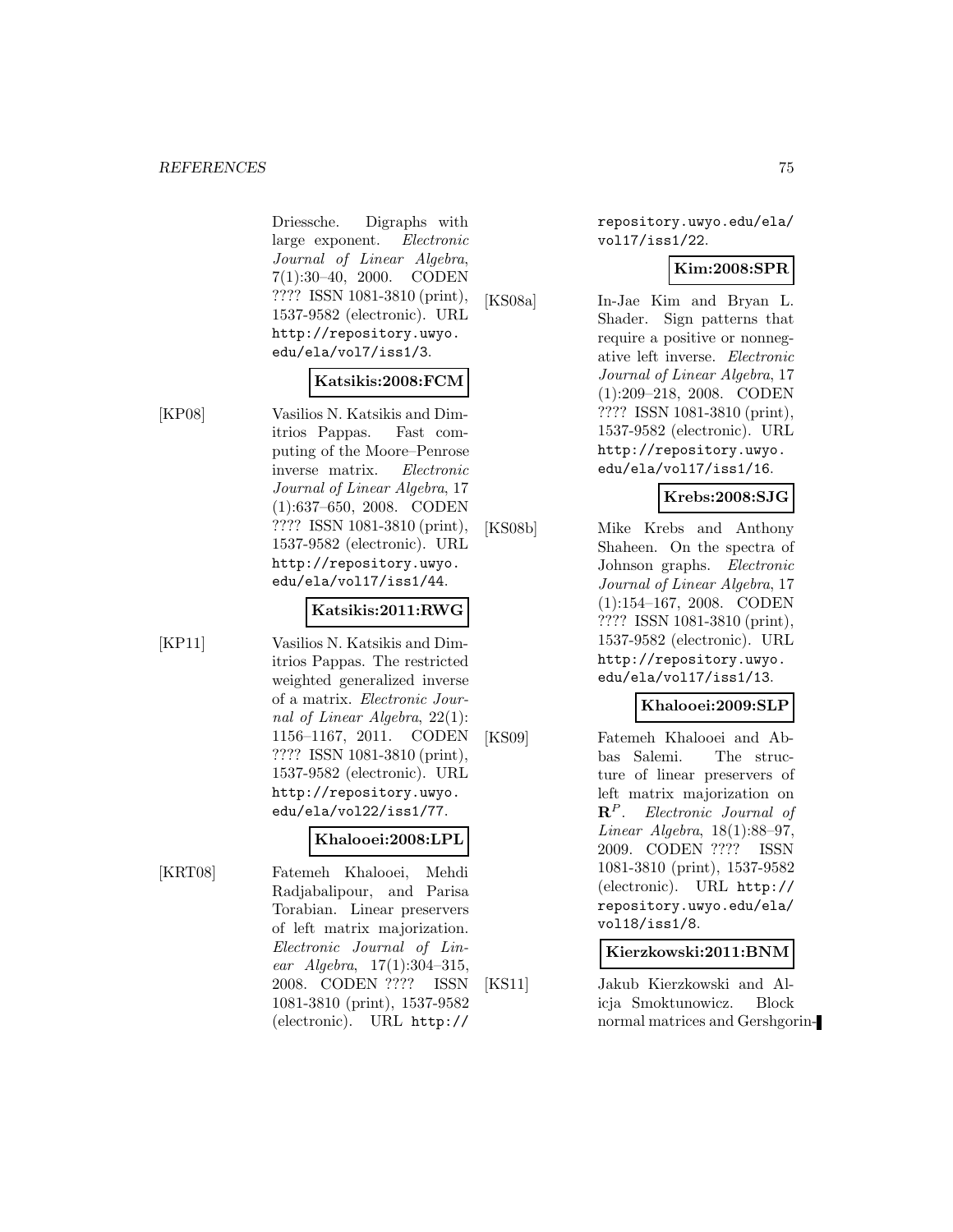#### **REFERENCES** 76

type discs. Electronic Journal of Linear Algebra, 22(1): 1059–1069, 2011. CODEN ???? ISSN 1081-3810 (print), 1537-9582 (electronic). URL http://repository.uwyo. edu/ela/vol22/iss1/69.

# **Kim:2011:EDS**

[KSH11] Byeong Moon Kim, Byung Chul Song, and Woonjae Hwang. Exponents and diameters of strong products of digraphs. Electronic Journal of Linear Algebra, 22(1): 1106–1111, 2011. CODEN ???? ISSN 1081-3810 (print), 1537-9582 (electronic). URL http://repository.uwyo. edu/ela/vol22/iss1/72.

#### **Kirkland:2005:PDC**

[KSvdD05] Stephen J. Kirkland, Bryan L. Shader, and Pauline van den Driessche. Preface [Directions in Combinatorial Matrix Theory Workshop]. Electronic Journal of Linear Algebra, 14(1):1, 2005. CO-DEN ???? ISSN 1081- 3810 (print), 1537-9582 (electronic). URL http:// repository.uwyo.edu/ela/ vol14/iss1/1. Held in Banff, AB, May 7–8, 2004.

# **Key:2004:EMP**

[KV04] Eric S. Key and Hans Volkmer. Eigenvalue multiplicities of products of companion matrices. Electronic Journal of Linear Algebra, 11 (1):103–114, 2004. CODEN

???? ISSN 1081-3810 (print), 1537-9582 (electronic). URL http://repository.uwyo. edu/ela/vol11/iss1/10.

# **Key:2014:NSR**

[KV14] Eric Key and Hans Volkmer. A note on the spectral radius of a product of companion matrices. Electronic Journal of Linear Algebra, 27 (1):879–881, 2014. CODEN ???? ISSN 1081-3810 (print), 1537-9582 (electronic). URL http://repository.uwyo. edu/ela/vol27/iss1/1068.

# **Li:2002:CRC**

[LA02] Xiezhang Li and Fangjun Arroyo. The convergence rate of the Chebyshev semiiterative method under a perturbation of the foci of an elliptic domain. Electronic Journal of Linear Algebra,  $9(1):55-66$ , 2002. CODEN ???? ISSN 1081-3810 (print), 1537-9582 (electronic). URL http:// repository.uwyo.edu/ela/ vol9/iss1/6.

#### **Laffey:2004:PNR**

[Laf04] Thomas J. Laffey. Perturbing non-real eigenvalues of nonnegative real matrices. Electronic Journal of Linear Algebra, 12(1):73–76, 2004. CODEN ???? ISSN 1081-3810 (print), 1537-9582 (electronic). URL http:// repository.uwyo.edu/ela/ vol12/iss1/8.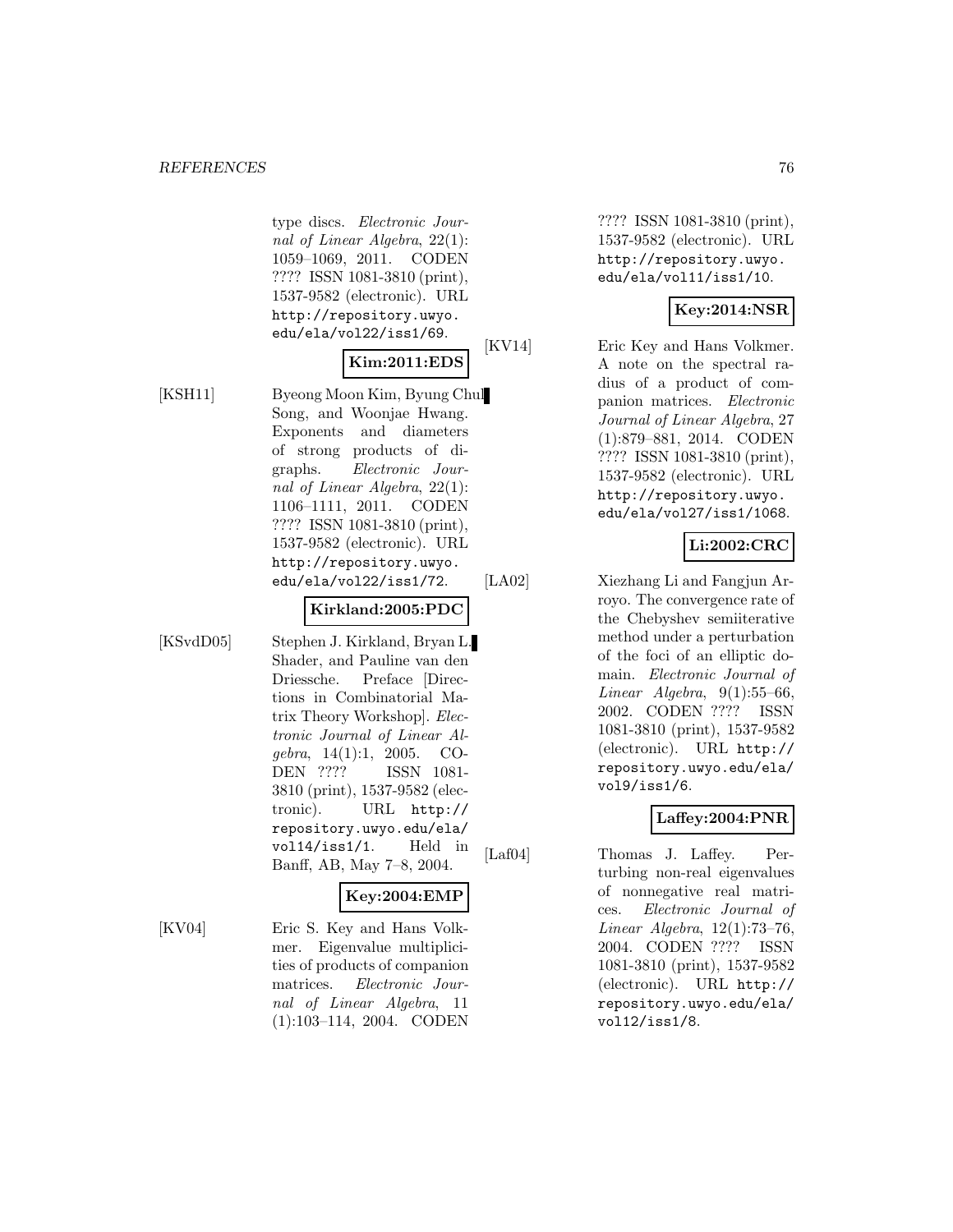#### **Lancaster:1999:SSG**

[Lan99] Peter Lancaster. Strongly stable gyroscopic systems. Electronic Journal of Linear Algebra, 5(1):53–66, 1999. CODEN ???? ISSN 1081- 3810 (print), 1537-9582 (electronic). URL http:// repository.uwyo.edu/ela/ vol5/iss1/6.

# **Lancaster:2008:LRM**

[Lan08] Peter Lancaster. Linearization of regular matrix polynomials. Electronic Journal of Linear Algebra, 17(1):21– 27, 2008. CODEN ???? ISSN 1081-3810 (print), 1537-9582 (electronic). URL http:// repository.uwyo.edu/ela/ vol17/iss1/3.

#### **Liang:2011:SCM**

[LD11] Mao-Lin Liang and Li-Fang Dai. The solvability conditions of matrix equations with K-involution. Electronic Journal of Linear Algebra, 22(1):1138–1147, 2011. CODEN ???? ISSN 1081- 3810 (print), 1537-9582 (electronic). URL http:// repository.uwyo.edu/ela/ vol22/iss1/75.

# **Liu:2010:GSC**

[LH10] Jianzhou Liu and Rong Huang. Generalized Schur complements of matrices and compound matrices. Electronic Journal of Linear Al $qebra, 21(1):12-24, 2010.$ 

CODEN ???? ISSN 1081- 3810 (print), 1537-9582 (electronic). URL http:// repository.uwyo.edu/ela/ vol21/iss1/3.

#### **Liu:2009:CGP**

[LHC09] Bolian Liu, Yufei Huang, and Siyuan Chen. On the characterization of graphs with pendent vertices and given nullity. Electronic Journal of Linear Algebra, 18 (1):719–734, 2009. CODEN ???? ISSN 1081-3810 (print), 1537-9582 (electronic). URL http://repository.uwyo. edu/ela/vol18/iss1/52.

# **Liu:2011:SCS**

[LHL11] Fenjin Liu, Qiongxiang Huang, and Qinghai Liu. Spectral characterization of †-shape trees. Electronic Journal of Linear Algebra, 22 (1):822–837, 2011. CODEN ???? ISSN 1081-3810 (print), 1537-9582 (electronic). URL http://repository.uwyo. edu/ela/vol22/iss1/55.

# **Li:2014:SOU**

[LHL14] Chaoqian Li, Baohua Hu, and Yaotang Li. Simplifications of the Ostrowski upper bounds for the spectral radius of nonnegative matrices. Electronic Journal of Linear Algebra, 27(1):237–249, 2014. CODEN ???? ISSN 1081-3810 (print), 1537-9582 (electronic). URL http:// repository.uwyo.edu/ela/ vol27/iss1/14.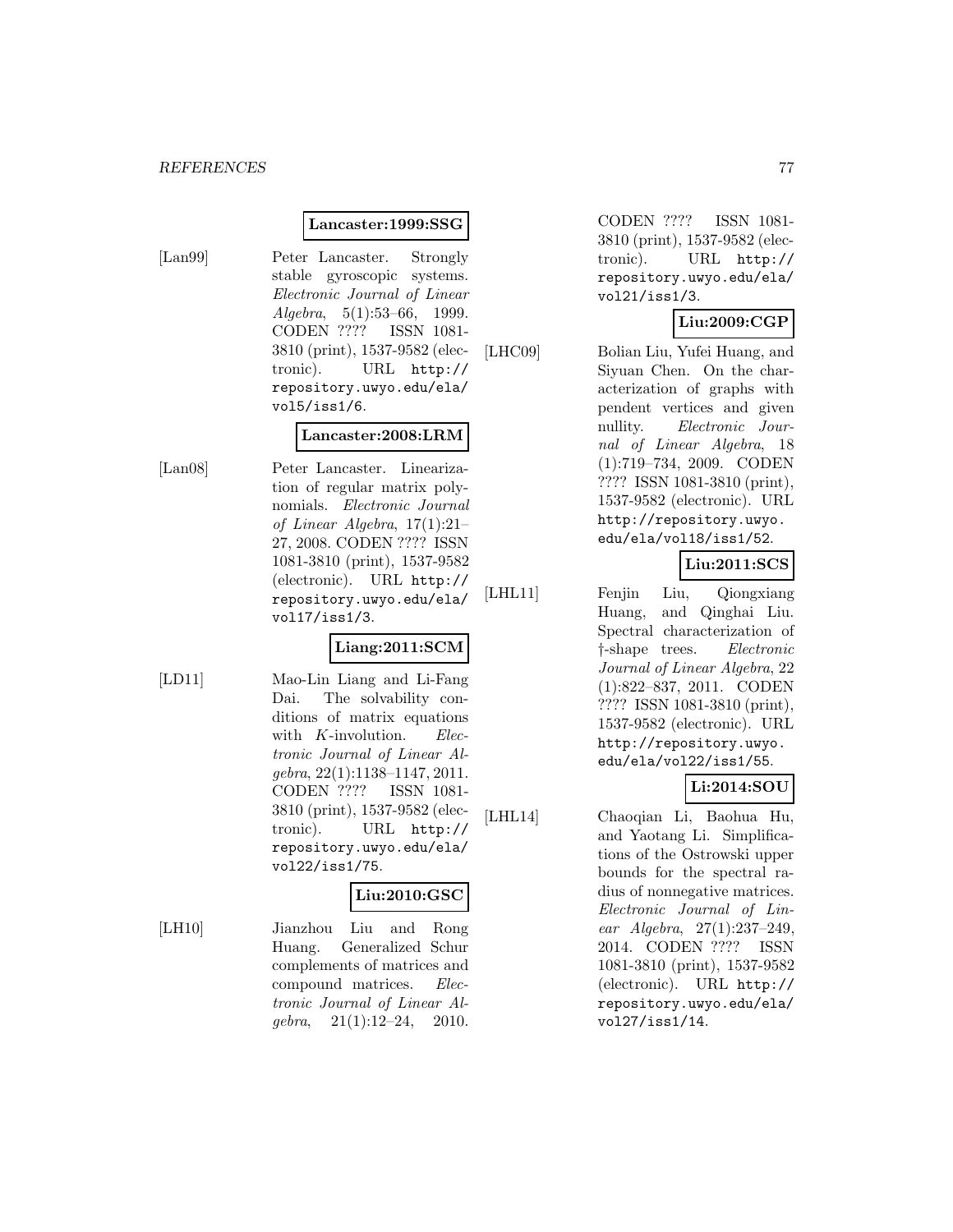#### **Liu:2009:ENL**

[LhLY09] Bolian Liu, Mu huo Liu, and Zhifu You. Erratum to "A note on the largest eigenvalue of non-regular graphs" [MR2390359]. Electronic Journal of Linear Algebra, 18(1):64–68, 2009. CODEN ???? ISSN 1081-3810 (print), 1537-9582 (electronic). URL http://repository.uwyo. edu/ela/vol18/iss1/6. See [LL08b].

# **Liu:2009:ENR**

[LHY09] Bolian Liu, Yufei Huang, and Zhifu You. On  $\lambda_1$ extremal non-regular graphs. Electronic Journal of Linear Algebra, 18(1):735–744, 2009. CODEN ???? ISSN 1081-3810 (print), 1537-9582 (electronic). URL http:// repository.uwyo.edu/ela/ vol18/iss1/53.

# **Lim:2012:APT**

[Lim12] Ming-Huat Lim. Additive preservers of tensor product of rank one Hermitian matrices. Electronic Journal of Linear Algebra, 23 (1):356–374, 2012. CODEN ???? ISSN 1081-3810 (print), 1537-9582 (electronic). URL http://repository.uwyo. edu/ela/vol23/iss1/25.

#### **Lin:2013:HRS**

[Lin13a] Kai-Liang Lin. Hurwitz– Radon's symplectic analogy and Hua's cyclic recurrence relation. Electronic Journal of Linear Algebra, 26 (1):858–872, 2013. CODEN ???? ISSN 1081-3810 (print), 1537-9582 (electronic). URL http://repository.uwyo. edu/ela/vol26/iss1/58.

# **Lin:2013:NAT**

[Lin13b] Minghua Lin. Notes on an Anderson–Taylor type inequality. Electronic Journal of Linear Algebra, 26(1):63– 70, 2013. CODEN ???? ISSN 1081-3810 (print), 1537-9582 (electronic). URL http:// repository.uwyo.edu/ela/ vol26/iss1/5.

#### **Lin:2014:DIP**

[Lin14] Minghua Lin. A determinantal inequality for positive semidefinite matrices. Electronic Journal of Linear Algebra, 27(1):821–826, 2014. CODEN ???? ISSN 1081-3810 (print), 1537-9582 (electronic). URL http:// repository.uwyo.edu/ela/ vol27/iss1/1063.

#### **Liu:2012:SLS**

[Liu12] Muhuo Liu. The (signless) Laplacian spectral radii of  $C$ -cyclic graphs with  $N$  vertices and K pendant vertices. Electronic Journal of Linear Algebra, 23(1):942–952, 2012. CODEN ???? ISSN 1081-3810 (print), 1537-9582 (electronic). URL http:// repository.uwyo.edu/ela/ vol23/iss1/66.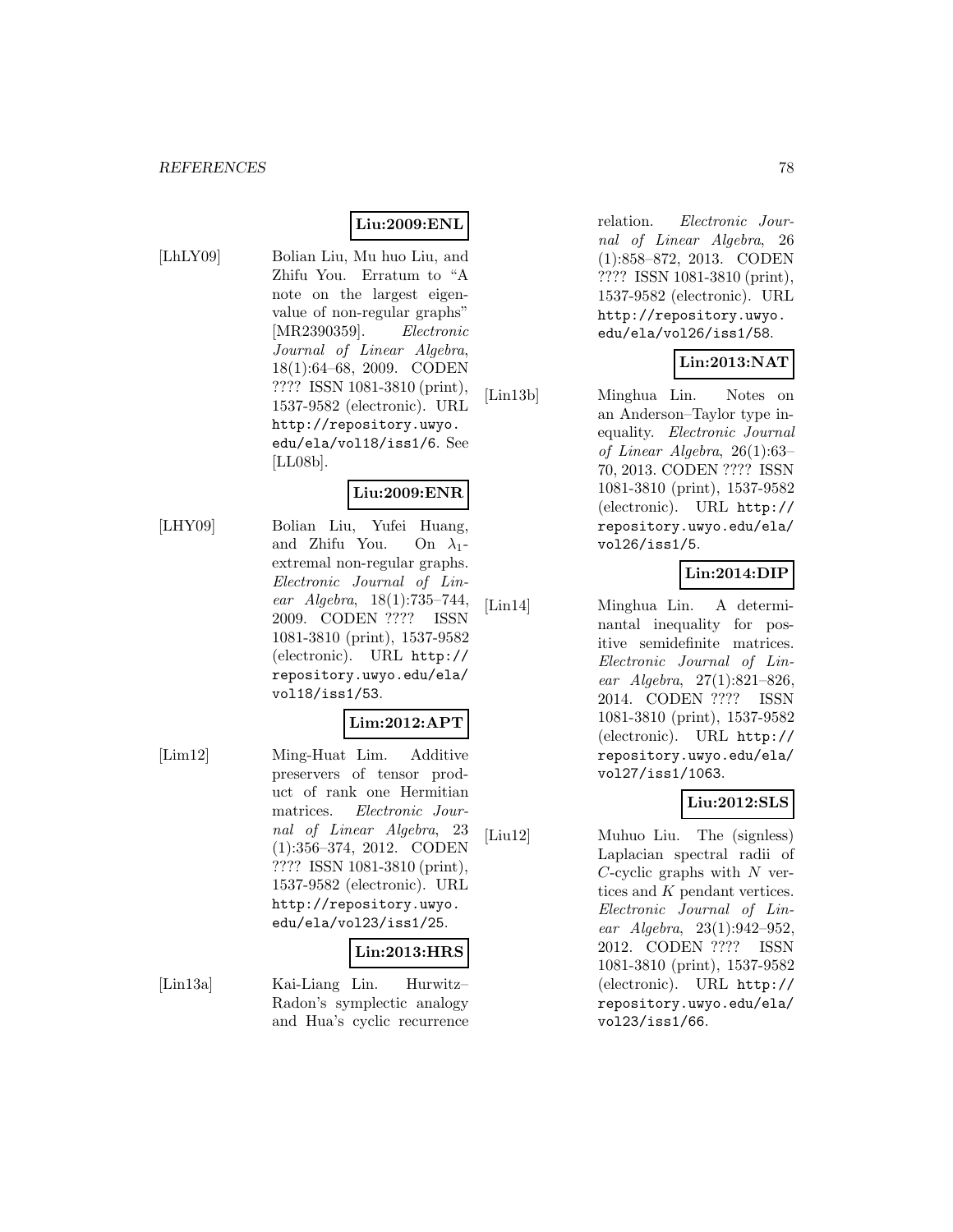#### **Li:2008:MET**

[LL08a] Shuchao Li and Nana Li. On minimal energies of trees with given diameter. Electronic Journal of Linear Al $qebra, 17(1):414-425, 2008.$ CODEN ???? ISSN 1081- 3810 (print), 1537-9582 (electronic). URL http:// repository.uwyo.edu/ela/ vol17/iss1/29.

#### **Liu:2008:NLE**

[LL08b] Bolian Liu and Gang Li. A note on the largest eigenvalue of non-regular graphs. Electronic Journal of Linear  $Algebra, 17(1):54–61,$ 2008. CODEN ???? ISSN 1081-3810 (print), 1537-9582 (electronic). URL http:// repository.uwyo.edu/ela/ vol17/iss1/6. See erratum [LhLY09].

# **Li:2011:GBL**

[LL11] Chaoqian Li and Yaotang Li. Generalizations of Brauer's localization theorem. Electronic Journal of Linear Algebra, 22(1):1168–1178, 2011. CODEN ???? ISSN 1081- 3810 (print), 1537-9582 (electronic). URL http:// repository.uwyo.edu/ela/ vol22/iss1/78.

#### **Liu:2012:SRS**

[LL12] Muhuo Liu and Bolian Liu. Some results on the spectral radii of trees, unicyclic, and bicyclic graphs. Electronic Journal of Linear Algebra, 23

(1):327–339, 2012. CODEN ???? ISSN 1081-3810 (print), 1537-9582 (electronic). URL http://repository.uwyo. edu/ela/vol23/iss1/23.

#### **Lin:2012:SPN**

[LLMZ12] Zhiping Lin, Yongzhi Liu, Giuseppe Molteni, and Dongye Zhang. Spectral properties for a new composition of a matrix and a complex representation. Electronic Journal of Linear Algebra, 23 (1):530–539, 2012. CODEN ???? ISSN 1081-3810 (print), 1537-9582 (electronic). URL http://repository.uwyo. edu/ela/vol23/iss1/37.

# **Lin:2014:SRL**

[LLS14] Huiqiu Lin, Ruifang Liu, and Jinlong Shu. Some results on the largest and least eigenvalues of graphs. Electronic Journal of Linear Algebra, 27 (1):670–682, 2014. CODEN ???? ISSN 1081-3810 (print), 1537-9582 (electronic). URL http://repository.uwyo. edu/ela/vol27/iss1/259.

# **Liu:2011:GDT**

[LLW11] Muhuo Liu, Bolian Liu, and Fuyi Wei. Graphs determined by their (signless) Laplacian spectra. Electronic Journal of Linear Algebra, 22 (1):112–124, 2011. CODEN ???? ISSN 1081-3810 (print), 1537-9582 (electronic). URL http://repository.uwyo. edu/ela/vol22/iss1/6.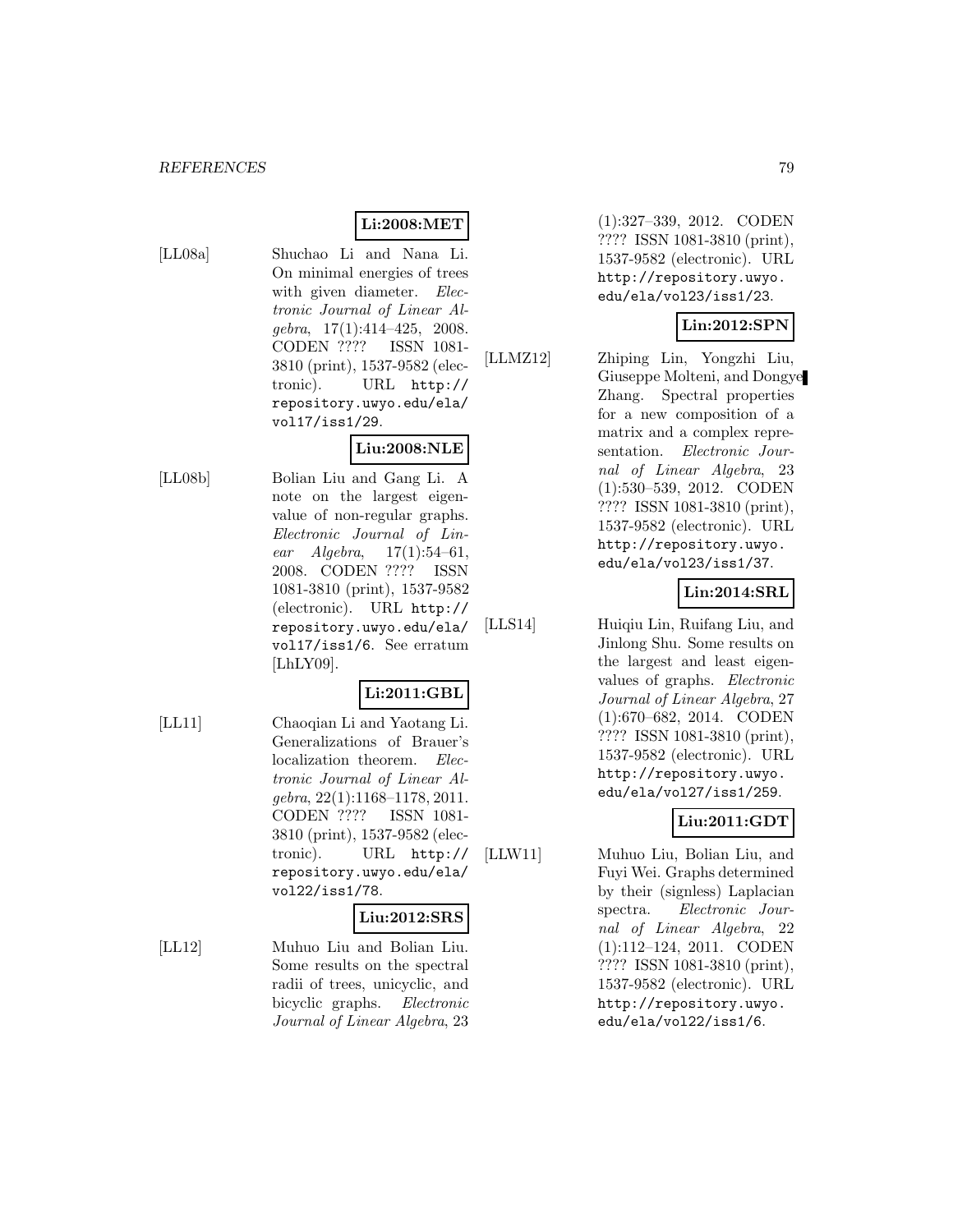# **Li:2011:SNL**

- 
- [LLYL11] Yaotang Li, Xin Liu, Xiaoying Yang, and Chaoqian Li. Some new lower bounds for the minimum eigenvalue of the Hadamard product of an M-matrix and its inverse. Electronic Journal of Linear Algebra, 22(1):630–643, 2011. CODEN ???? ISSN 1081-3810 (print), 1537-9582 (electronic). URL http:// repository.uwyo.edu/ela/ vol22/iss1/41.

#### **Li:2013:EGT**

[LLZ13] Shuchao Li, Yan Li, and Xixi Zhang. Edge-grafting theorems on permanents of the Laplacian matrices of graphs and their applications. Electronic Journal of Linear Algebra, 26(1):28–48, 2013. CODEN ???? ISSN 1081-3810 (print), 1537-9582 (electronic). URL http:// repository.uwyo.edu/ela/ vol26/iss1/3.

**Laffey:1998:RIJ**

[LM98] Thomas J. Laffey and Eleanor Meehan. A refinement of an inequality of Johnson, Loewy and London on nonnegative matrices and some applications. Electronic Journal of Linear Algebra, 3 (1):119–128, 1998. CODEN ???? ISSN 1081-3810 (print), 1537-9582 (electronic). URL http://repository.uwyo. edu/ela/vol3/iss1/11.

# **Li:2010:CES**

[LM10] Aihua Li and Edward Mosteig. On the construction of explicit solutions to the matrix equation  $X^2AX = AXA$ . Electronic Journal of Linear Algebra, 21(1):142–153, 2010. CODEN ???? ISSN 1081-3810 (print), 1537-9582 (electronic). URL http:// repository.uwyo.edu/ela/ vol21/iss1/13.

# **Livshits:2011:MDM**

[LMR11] L. Livshits, G. Macdonald, and H. Radjavi. Multiplicative diagonals of matrix semigroups. Electronic Journal of Linear Algebra, 22 (1):252–266, 2011. CODEN ???? ISSN 1081-3810 (print), 1537-9582 (electronic). URL http://repository.uwyo. edu/ela/vol22/iss1/16.

# **Li:2004:NEF**

[LMS04] Chi-Kwong Li, Thomas Milligan, and Bryan L. Shader. Non-existence of  $5 \times 5$  full ray nonsingular matrices. Electronic Journal of Linear Algebra, 11(1):212–240, 2004. CODEN ???? ISSN 1081-3810 (print), 1537-9582 (electronic). URL http:// repository.uwyo.edu/ela/ vol11/iss1/18.

#### **Li:2010:ECE**

[LMT10] Chi-Kwong Li, Thomas Milligan, and Michael W. Trosset. Euclidean and circum-Euclidean distance matrices: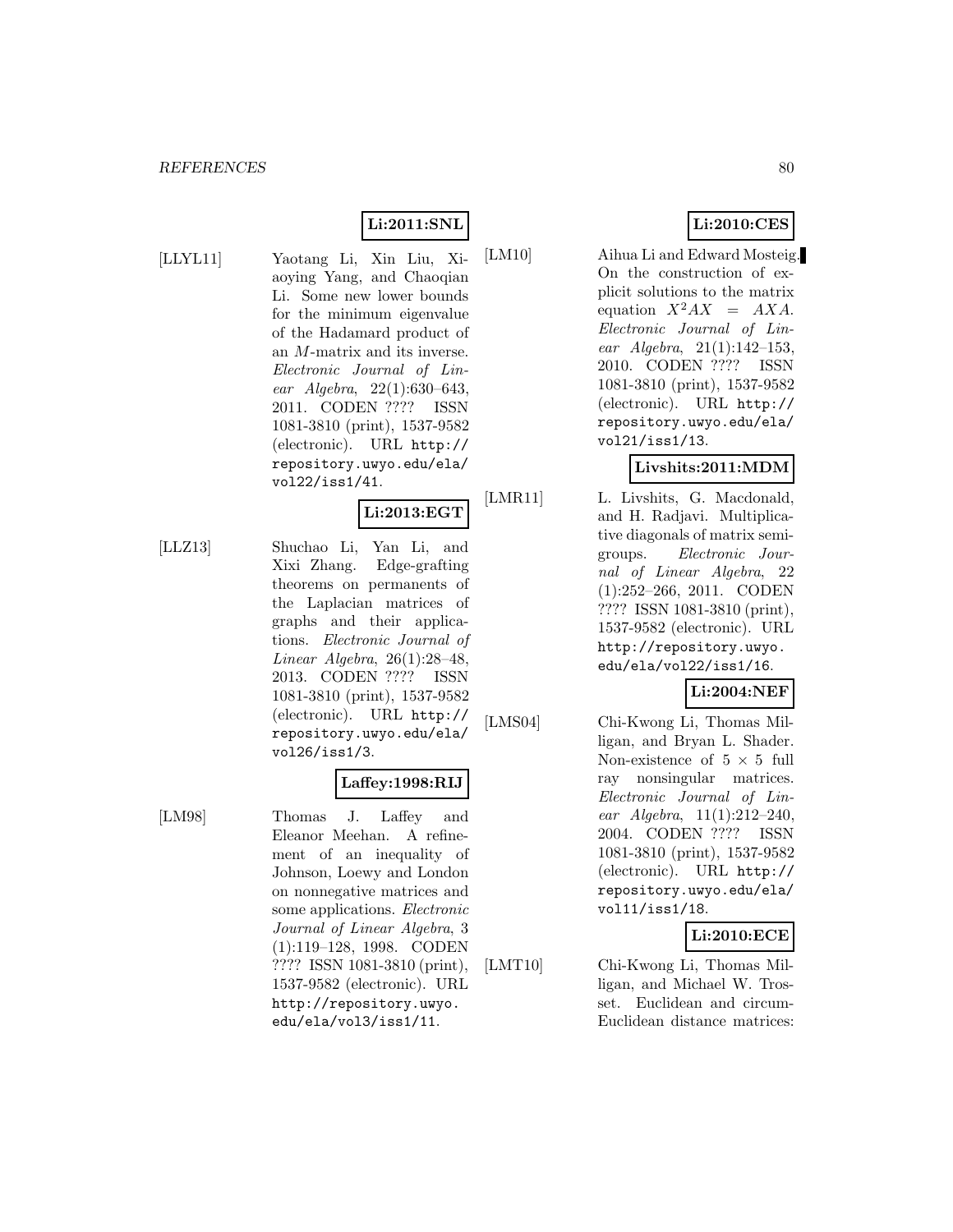Characterizations and linear preservers. Electronic Journal of Linear Algebra, 20 (1):739–752, 2010. CODEN ???? ISSN 1081-3810 (print), 1537-9582 (electronic). URL http://repository.uwyo. edu/ela/vol20/iss1/53.

# **Li:2014:MVR**

[LNP14] Xiaowei Li, Michael Nathanson, and Rachel Phillips. Minimum vector rank and complement critical graphs. Electronic Journal of Linear Algebra, 27(1):100–123, 2014. CODEN ???? ISSN 1081- 3810 (print), 1537-9582 (electronic). URL http:// repository.uwyo.edu/ela/ vol27/iss1/5.

# **Loi:2012:MBV**

[Loi12] Le Cong Loi. On multipoint boundary value problems for index-2 linear singular difference equations. Electronic Journal of Linear Algebra, 23 (1):88–114, 2012. CODEN ???? ISSN 1081-3810 (print), 1537-9582 (electronic). URL http://repository.uwyo. edu/ela/vol23/iss1/6.

# **Lotker:2007:NDV**

[Lot07] Zvi Lotker. Note on deleting a vertex and weak interlacing of the Laplacian spectrum. Electronic Journal of Linear Algebra, 16(1):68–72, 2007. CODEN ???? ISSN 1081-3810 (print), 1537-9582 (electronic). URL http://

repository.uwyo.edu/ela/ vol16/iss1/6.

# **Li:2007:MPS**

[LPR07] Chi-Kwong Li, Edward Poon, and Ashwin Rastogi. Maps preserving spectral radius, numerical radius, spectral norm. Electronic Journal of Linear Algebra, 16 (1):347–365, 2007. CODEN ???? ISSN 1081-3810 (print), 1537-9582 (electronic). URL http://repository.uwyo. edu/ela/vol16/iss1/30.

# **Li:2014:RES**

[LPW14] Chi-Kwong Li, Yiu-Tung Poon, and Xuefeng Wang. Ranks and eigenvalues of states with prescribe reduced states. Electronic Journal of Linear Algebra, 27(1): 935–950, 2014. CODEN ???? ISSN 1081-3810 (print), 1537-9582 (electronic). URL http://repository.uwyo. edu/ela/vol27/iss1/1074.

# **Li:1998:SCG**

[LR98a] Chi-Kwong Li and Leiba Rodman. Shapes and computer generation of numerical ranges of Krein space operators. Electronic Journal of Linear Algebra,  $3(1):31-47$ , 1998. CODEN ???? ISSN 1081-3810 (print), 1537-9582 (electronic). URL http:// repository.uwyo.edu/ela/ vol3/iss1/6.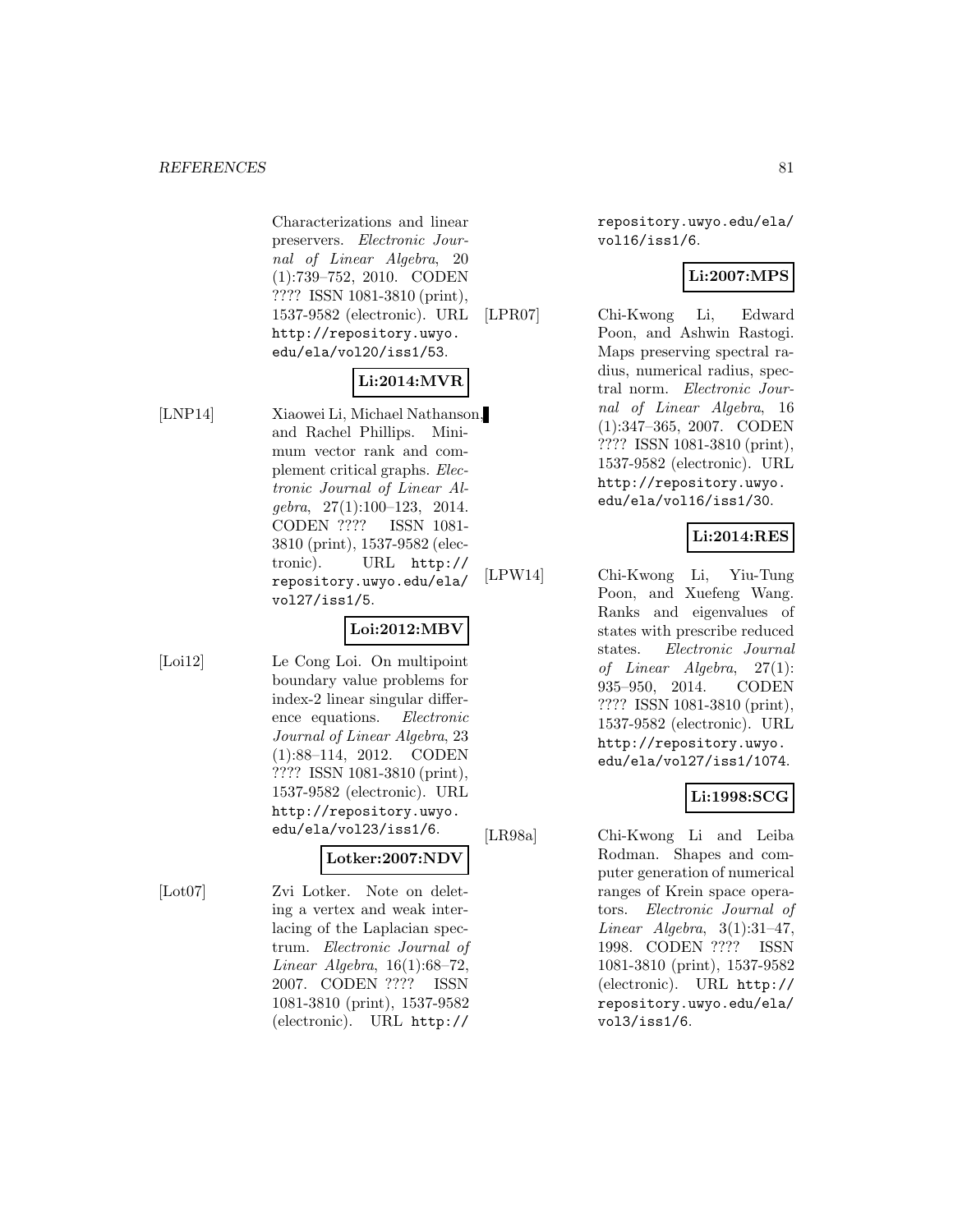# **Loewy:1998:SMB**

[LR98b] Raphael Loewy and Nizar Radwan. On spaces of matrices with a bounded number of eigenvalues. Electronic Journal of Linear Algebra, 3 (1):142–152, 1998. CODEN ???? ISSN 1081-3810 (print), 1537-9582 (electronic). URL http://repository.uwyo. edu/ela/vol3/iss1/13.

# **Li:2002:NTS**

[LR02] Aihua Li and Duane Randall. Non-trivial solutions to certain matrix equations. Electronic Journal of Linear Algebra, 9(1):282–289, 2002. CODEN ???? ISSN 1081-3810 (print), 1537-9582 (electronic). URL http:// repository.uwyo.edu/ela/ vol9/iss1/24.

#### **Lal:2013:NSC**

[LR13] A. K. Lal and A. Satyanarayana Reddy. Nonsingular circulant graphs and digraphs. Electronic Journal of Linear Algebra, 26 (1):248–257, 2013. CODEN ???? ISSN 1081-3810 (print), 1537-9582 (electronic). URL http://repository.uwyo. edu/ela/vol26/iss1/19.

#### **Lee:1998:SCS**

[LS98] Gwang-Yeon Lee and Bryan L. Shader. Sign-consistency and solvability of constrained linear systems. Electronic Journal of Linear Algebra, 4(1):1– 18, 1998. CODEN ???? ISSN

1081-3810 (print), 1537-9582 (electronic). URL http:// repository.uwyo.edu/ela/ vol4/iss1/1.

#### **Laffey:2008:CEN**

[LSO8] Thomas J. Laffey and He $l$ ena Šmigoc. On a classic example in the nonnegative inverse eigenvalue problem. Electronic Journal of Linear Algebra, 17(1):333–342, 2008. CODEN ???? ISSN 1081-3810 (print), 1537-9582 (electronic). URL http:// repository.uwyo.edu/ela/ vol17/iss1/24.

# **Lippert:2009:JF**

[LS09] Ross A. Lippert and Gilbert Strang. The Jordan forms of AB and BA. Electronic Journal of Linear Algebra, 18 (1):281–288, 2009. CODEN ???? ISSN 1081-3810 (print), 1537-9582 (electronic). URL http://repository.uwyo. edu/ela/vol18/iss1/25.

# **Lee:2013:NIO**

[LS13] Moon Ho Lee and Ferenc Szöllősi. A note on inverseorthogonal Toeplitz matrices. Electronic Journal of Linear Algebra, 26(1):898–904, 2013. CODEN ???? ISSN 1081-3810 (print), 1537-9582 (electronic). URL http:// repository.uwyo.edu/ela/ vol26/iss1/60.

# **Lebtahi:2012:PMG**

[LT12] Leila Lebtahi and Néstor Thome. Properties of a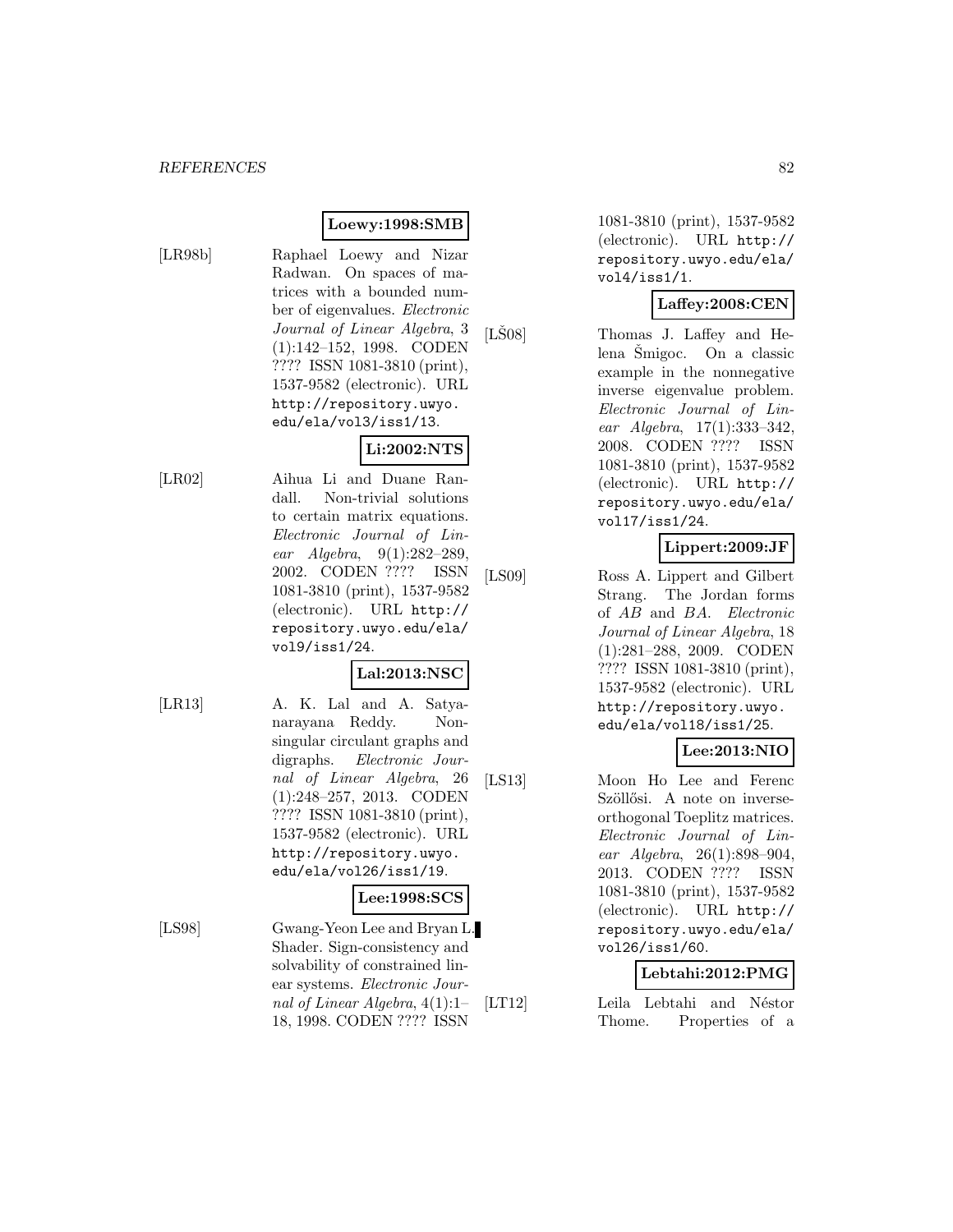matrix group associated to a  $\{K, S + 1\}$ -potent matrix. Electronic Journal of Linear Algebra, 24(1):34–44, 2012. CODEN ???? ISSN 1081-3810 (print), 1537-9582 (electronic). URL http:// repository.uwyo.edu/ela/ vol24/iss1/5.

# **Li:1996:NRO**

**Lin:2014:PSX**

[LTU96] Chi-Kwong Li, Nam-Kiu Tsing, and Frank Uhlig. Numerical ranges of an operator on an indefinite inner product space. Electronic Journal of Linear Algebra,  $1(1):1-17$ , 1996. CODEN ???? ISSN 1081-3810 (print), 1537-9582 (electronic). URL http:// repository.uwyo.edu/ela/ vol1/iss1/1.

[LvdD14] Minghua Lin and Pauline van den Driessche. Positive semidefinite  $3 \times 3$  block matrices. Electronic Journal of Linear Algebra, 27 (1):827–836, 2014. CODEN ???? ISSN 1081-3810 (print), 1537-9582 (electronic). URL http://repository.uwyo. edu/ela/vol27/iss1/1064.

# **Liu:2011:GIL**

[LWB11] Xiaoji Liu, Lingling Wu, and Julio Benítez. On the group inverse of linear combinations of two group invertible matrices. Electronic Journal of Linear Algebra, 22 (1):490–503, 2011. CODEN ???? ISSN 1081-3810 (print),

1537-9582 (electronic). URL http://repository.uwyo. edu/ela/vol22/iss1/30.

# **Liu:2013:LES**

[LWYJ13] Ruifang Liu, Haixia Wan, Jinjiang Yuan, and Huicai Jia. The least eigenvalue of the signless Laplacian of nonbipartite unicyclic graphs with  $K$  pendant vertices. Electronic Journal of Linear Algebra, 26(1):333–344, 2013. CODEN ???? ISSN 1081-3810 (print), 1537-9582 (electronic). URL http:// repository.uwyo.edu/ela/ vol26/iss1/22.

# **Lei:2004:MIM**

[LWZ04] Tian-Gang Lei, Ching-Wah Woo, and Fuzhen Zhang. Matrix inequalities by means of embedding. Electronic Journal of Linear Algebra, 11(1):66–77, 2004. CODEN ???? ISSN 1081-3810 (print), 1537-9582 (electronic). URL http://repository.uwyo. edu/ela/vol11/iss1/7.

# **Li:2011:AMG**

[LX11] Yanbo Li and Zhankui Xiao. Additivity of maps on generalized matrix algebras. Electronic Journal of Linear Algebra, 22(1):743–757, 2011. CODEN ???? ISSN 1081- 3810 (print), 1537-9582 (electronic). URL http:// repository.uwyo.edu/ela/ vol22/iss1/49.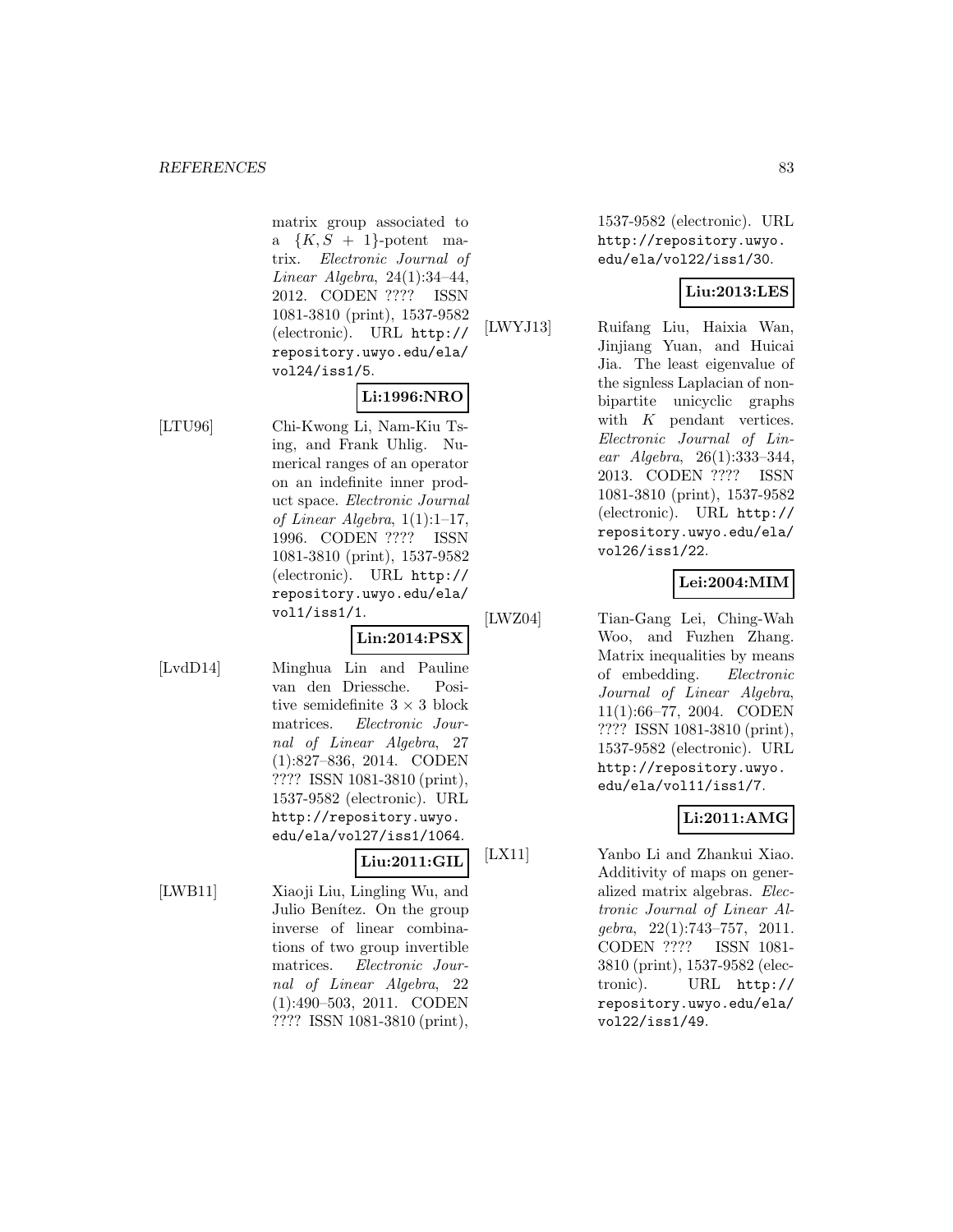# **Luo:2014:ERS**

[LX14] Ziyan Luo and Naihua Xiu. Exact relaxation for the semidefinite matrix rank minimization problem with extended Lyapunov equation constraint. Electronic Journal of Linear Algebra, 27(1):683–691, September 2014. CODEN ???? ISSN 1081-3810 (print), 1537-9582 (electronic). URL http:// repository.uwyo.edu/ela/ vol27/iss1/260.

# **Liu:2011:NRO**

[LY11] Xifu Liu and Hu Yang. A note on the reverse order laws for  $\{1, 2, 3\}$ - and  $\{1, 2, 4\}$ inverses of multiple matrix products. Electronic Journal of Linear Algebra, 22 (1):620–629, 2011. CODEN ???? ISSN 1081-3810 (print), 1537-9582 (electronic). URL http://repository.uwyo. edu/ela/vol22/iss1/40.

#### **Li:2012:OTM**

[LZ12] Shuchao Li and Qin Zhao. Ordering trees by the minimal entries of their doubly stochastic graph matrices. Electronic Journal of Linear Algebra, 23(1):295–305, 2012. CODEN ???? ISSN 1081-3810 (print), 1537-9582 (electronic). URL http:// repository.uwyo.edu/ela/ vol23/iss1/21.

# **Liu:2014:SCP**

[LZ14] Xiaogang Liu and Sanming

Zhou. Spectral characterizations of propeller graphs. Electronic Journal of Linear Algebra, 27(1):19–38, 2014. CODEN ???? ISSN 1081-3810 (print), 1537-9582 (electronic). URL http:// repository.uwyo.edu/ela/ vol27/iss1/2.

# **Liu:2012:SPS**

[LZFR12] Zhongyun Liu, Yulin Zhang,

Carla Ferreira, and Rui Ralha. Structure-preserving Schur methods for computing square roots of real skew-Hamiltonian matrices. Electronic Journal of Linear Algebra, 23(1):845–865, 2012. CODEN ???? ISSN 1081-3810 (print), 1537-9582 (electronic). URL http:// repository.uwyo.edu/ela/ vol23/iss1/60.

#### **Liu:2010:NUB**

[LZL10] Jianzhou Liu, Juan Zhang, and Yu Liu. A new upper bound for the eigenvalues of the continuous algebraic Riccati equation. Electronic Journal of Linear Algebra, 20 (1):314–321, 2010. CODEN ???? ISSN 1081-3810 (print), 1537-9582 (electronic). URL http://repository.uwyo. edu/ela/vol20/iss1/23.

**Li:2013:SMG**

[LZZ13] Shuchao Li, Huihui Zhang, and Minjie Zhang. On the spectral moment of graphs with K cut edges. Electronic Journal of Linear Algebra, 26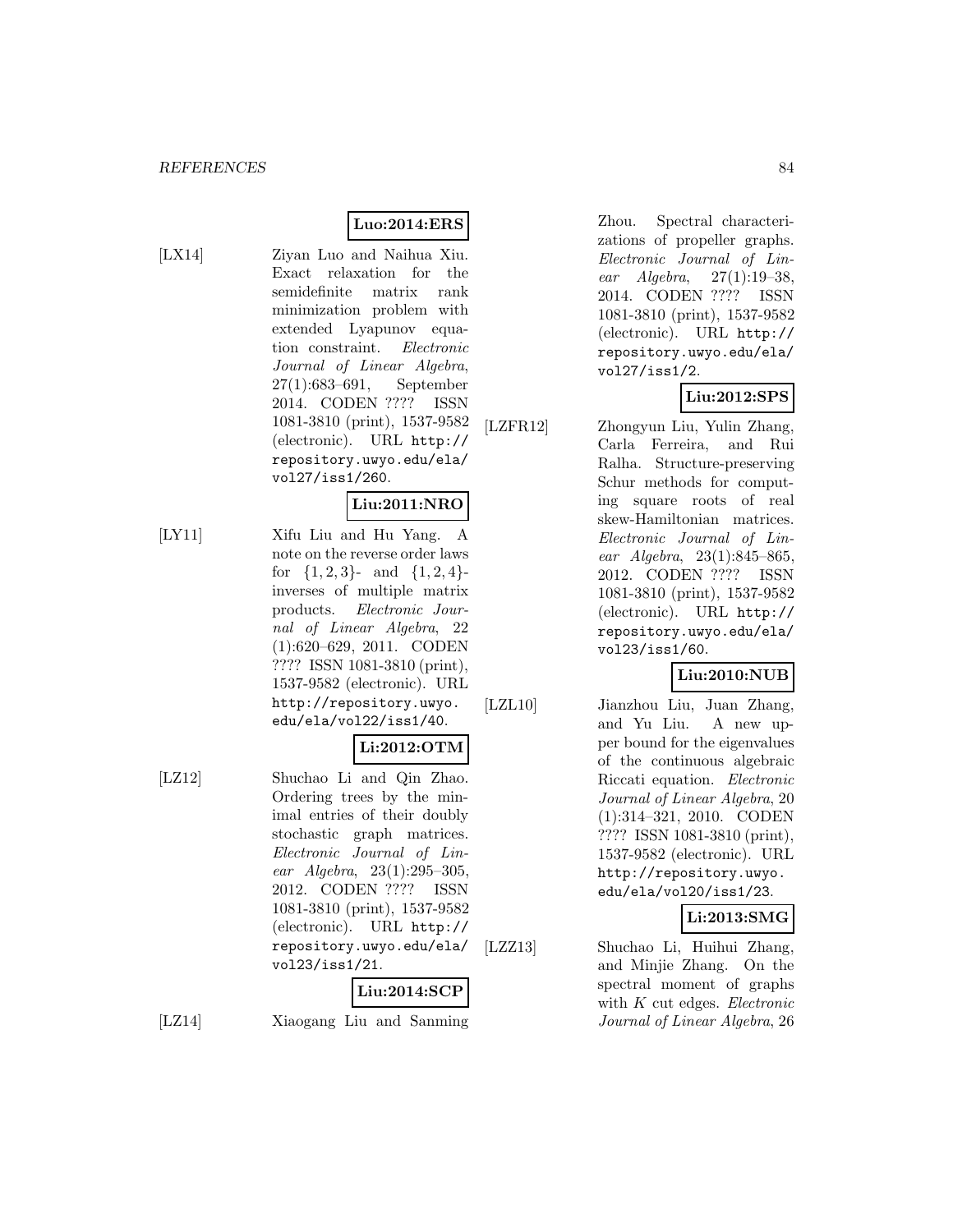#### *REFERENCES* 85

(1):718–731, 2013. CODEN ???? ISSN 1081-3810 (print), 1537-9582 (electronic). URL http://repository.uwyo. edu/ela/vol26/iss1/48.

#### **MarquesdeSa:2006:SSB**

[Mar06] Eduardo Marques de Sá. Some subpolytopes of the Birkhoff polytope. Electronic Journal of Linear Algebra, 15(1):1–7, 2006. CODEN ???? ISSN 1081-3810 (print), 1537-9582 (electronic). URL http://repository.uwyo.

# edu/ela/vol15/iss1/1.

#### **Maroulas:2008:FRC**

[Mar08] John Maroulas. Further results on the Craig–Sakamoto equation. Electronic Journal of Linear Algebra, 17 (1):445–457, 2008. CODEN ???? ISSN 1081-3810 (print), 1537-9582 (electronic). URL http://repository.uwyo. edu/ela/vol17/iss1/32.

# **Martin:2014:GTA**

[Mar14] Antonio J. Calderón Martín. Graded triangular algebras. Electronic Journal of Linear Algebra, 27(1):317–331, 2014. CODEN ???? ISSN 1081-3810 (print), 1537-9582 (electronic). URL http:// repository.uwyo.edu/ela/ vol27/iss1/20.

#### **Matsuura:2003:GMP**

[Mat03] Masaya Matsuura. A generalization of Moore–Penrose biorthogonal systems. Elec-

tronic Journal of Linear Algebra, 10(1):146–154, 2003. CODEN ???? ISSN 1081- 3810 (print), 1537-9582 (electronic). URL http:// repository.uwyo.edu/ela/ vol10/iss1/11.

# **Matejas:2008:QCB**

[Mat08] Josip Matejaš. Quadratic convergence bounds of scaled iterates by the serial Jacobi methods for indefinite Hermitian matrices. Electronic Journal of Linear Algebra, 17(1):62–87, 2008. CODEN ???? ISSN 1081-3810 (print), 1537-9582 (electronic). URL http://repository.uwyo. edu/ela/vol17/iss1/7.

#### **Mazko:2010:SLR**

[Maz10] A. G. Mazko. Spectrum lo-

calization of regular matrix polynomials and functions. Electronic Journal of Linear Algebra, 20(1):333–350, 2010. CODEN ???? ISSN 1081-3810 (print), 1537-9582 (electronic). URL http:// repository.uwyo.edu/ela/ vol20/iss1/25.

#### **Maden:2012:GCI**

[MC<sup>12]</sup> A. Dilek Maden and A. Sinan Cevik. A generalization for the clique and independence numbers. Electronic Journal of Linear Algebra, 23 (1):164–170, 2012. CODEN ???? ISSN 1081-3810 (print), 1537-9582 (electronic). URL http://repository.uwyo. edu/ela/vol23/iss1/11.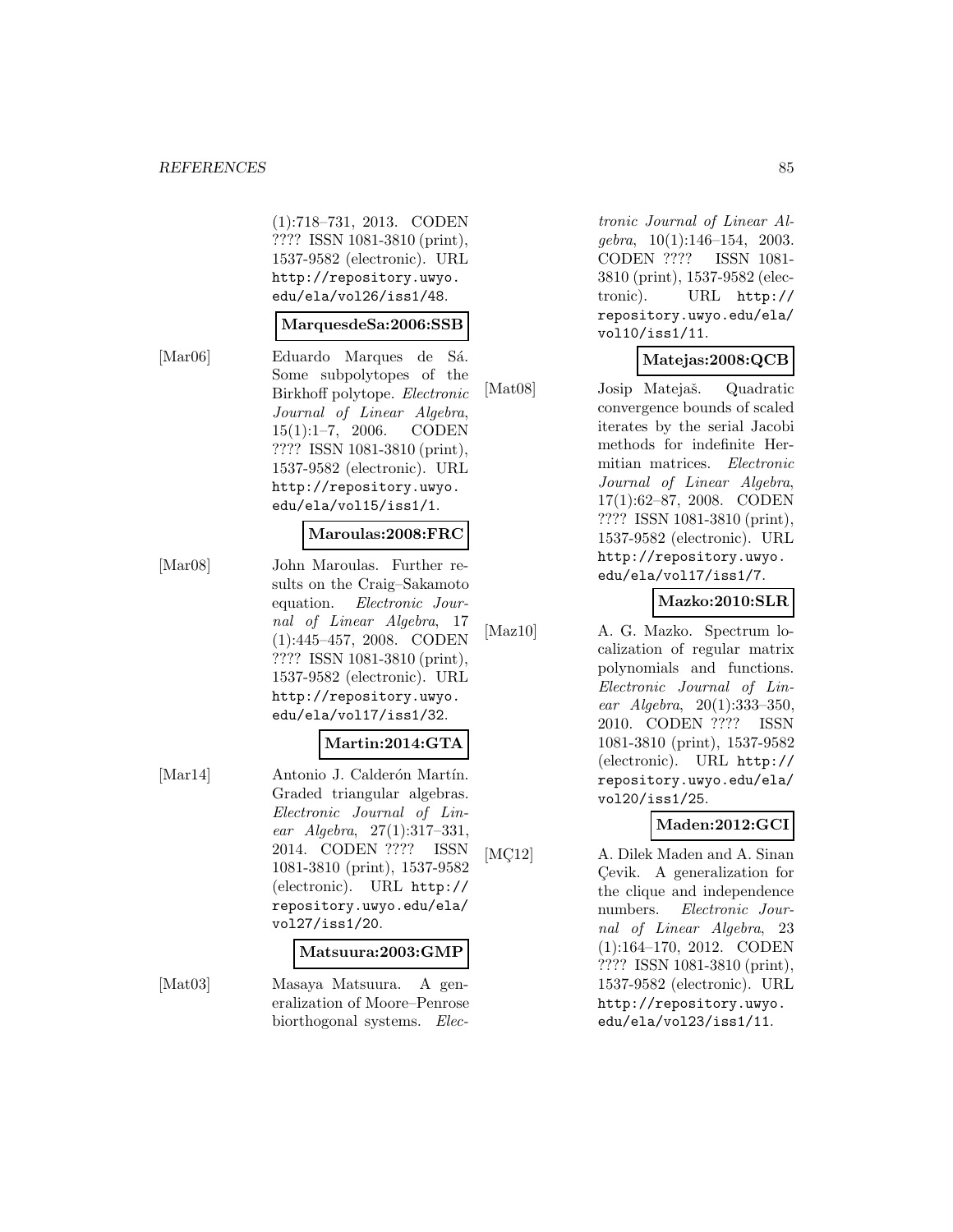# **Maden:2013:MBS**

- 
- [MC13] A. Dilek Maden and A. Sinan Cevik. Majorization bounds for signless Laplacian eigenvalues. Electronic Journal of Linear Algebra, 26 (1):781–794, 2013. CODEN ???? ISSN 1081-3810 (print), 1537-9582 (electronic). URL http://repository.uwyo. edu/ela/vol26/iss1/53.

#### **Mosic:2009:PIE**

[MD09] Dijana Mosić and Dragan S. Djordjević. Partial isometries and EP elements in rings with involution. Electronic Journal of Linear Algebra, 18 (1):761–772, 2009. CODEN ???? ISSN 1081-3810 (print), 1537-9582 (electronic). URL http://repository.uwyo. edu/ela/vol18/iss1/55.

#### **Mosic:2011:ROL**

[MD11a] Dijana Mosić and Dragan S. Djordjević. Reverse order law for the Moore–Penrose inverse in  $C^*$ -algebras. Electronic Journal of Linear Algebra, 22(1):92–111, 2011. CODEN ???? ISSN 1081- 3810 (print), 1537-9582 (electronic). URL http:// repository.uwyo.edu/ela/ vol22/iss1/5.

# **Mosic:2011:WEE**

[MD11b] Dijana Mosić and Dragan S. Djordjević. Weighted EP elements in  $C^*$ -algebras. Electronic Journal of Linear Al $qebra, 22(1):912-930, 2011.$ 

CODEN ???? ISSN 1081- 3810 (print), 1537-9582 (electronic). URL http:// repository.uwyo.edu/ela/ vol22/iss1/60.

# **Mosic:2014:IKI**

[MDKM14] Dijana Mosić, Dragan S. Djordjević, and Gabriel Kantún-Montiel. Imagekernel  $(P, Q)$ -inverses in rings. Electronic Journal of Linear Algebra, 27(1): 272–283, 2014. CODEN ???? ISSN 1081-3810 (print), 1537-9582 (electronic). URL http://repository.uwyo. edu/ela/vol27/iss1/17.

# **Mecheri:2012:BPS**

[Mec12] Salah Mecheri. Bishop's property  $(\beta)$ , SVEP and Dunford property  $(C)$ . Electronic Journal of Linear Algebra, 23(1):523–529, 2012. CODEN ???? ISSN 1081- 3810 (print), 1537-9582 (electronic). URL http:// repository.uwyo.edu/ela/ vol23/iss1/36.

# **Mehl:2006:EDP**

[Meh06a] Christian Mehl. Essential decomposition of polynomially normal matrices in real indefinite inner product spaces. Electronic Journal of Linear  $Algebra$ ,  $15(1):84-106$ , 2006. CODEN ???? ISSN 1081-3810 (print), 1537-9582 (electronic). URL http:// repository.uwyo.edu/ela/ vol15/iss1/6.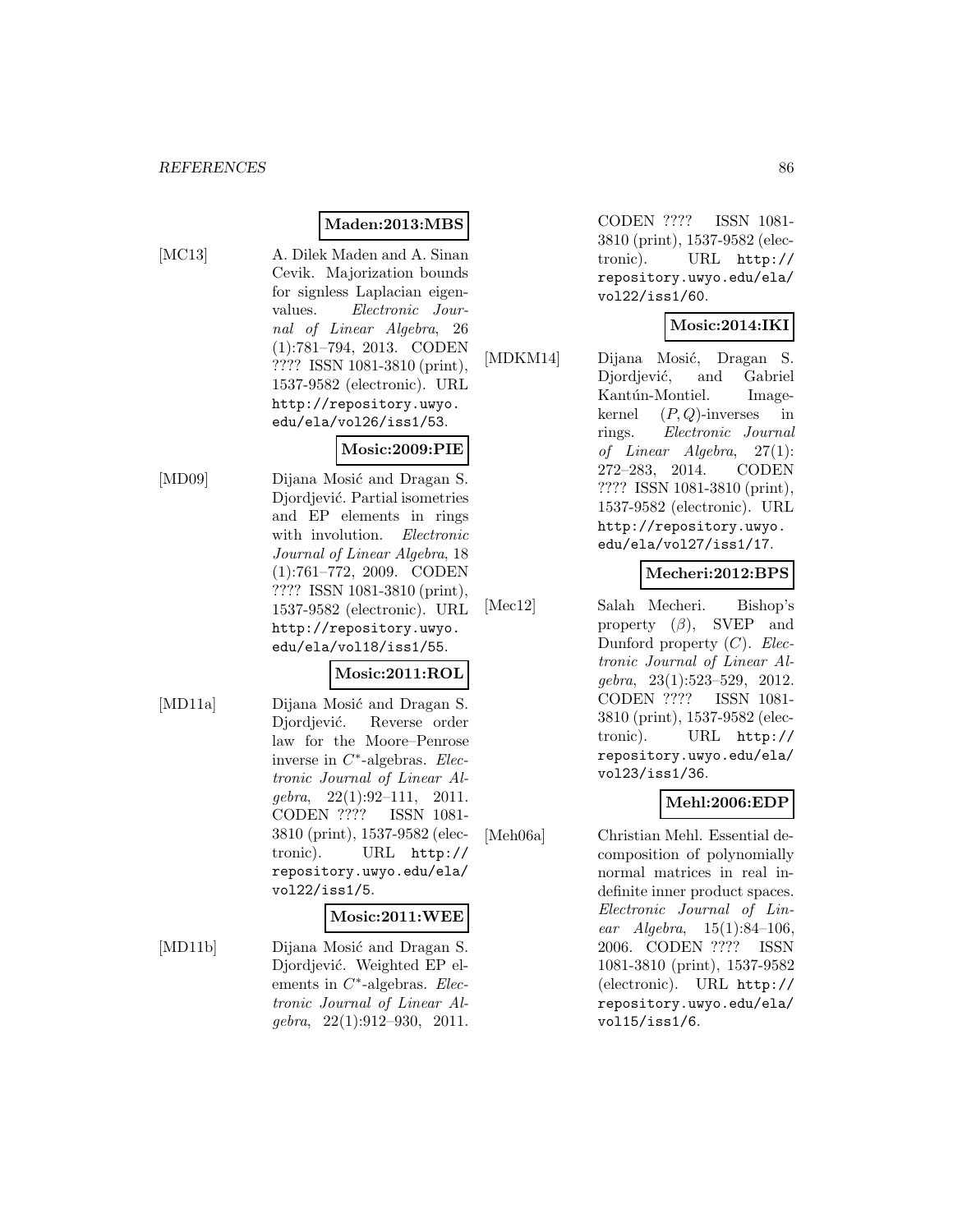# **Mehl:2006:CNM**

[Meh06b] Christian Mehl. On classification of normal matrices in indefinite inner product spaces. Electronic Journal of Linear Algebra,  $15(1):50-83$ , 2006. CODEN ???? ISSN 1081-3810 (print), 1537-9582 (electronic). URL http:// repository.uwyo.edu/ela/ vol15/iss1/5.

# **Mani:1996:SPA**

[MH96] Vaidyanath Mani and Robert E. Hartwig. Some properties of the q-adic Vandermonde matrix. Electronic Journal of Linear Algebra,  $1(1):18-33$ , 1996. CODEN ???? ISSN 1081-3810 (print), 1537-9582

vol1/iss1/2.

# **Mirzakhah:2010:SGD**

(electronic). URL http:// repository.uwyo.edu/ela/

[MK10] Maryam Mirzakhah and Dariush Kiani. The sun graph is determined by its signless Laplacian spectrum. Electronic Journal of Linear Al $qebra, 20(1):610-620, 2010.$ CODEN ???? ISSN 1081- 3810 (print), 1537-9582 (electronic). URL http:// repository.uwyo.edu/ela/ vol20/iss1/44.

#### **Merikoski:2013:UBL**

[MKR13] Jorma K. Merikoski, Ravinder Kumar, and Ram Asrey Rajput. Upper bounds for the largest eigenvalue of a bipartite graph. Electronic

Journal of Linear Algebra, 26 (1):168–176, 2013. CODEN ???? ISSN 1081-3810 (print), 1537-9582 (electronic). URL http://repository.uwyo. edu/ela/vol26/iss1/13.

### **Masque:2012:RIS**

[MM12] J. Muñoz Masqué and M. Eugenia Rosado María. Rational invariants on the space of all structures of algebras on a two-dimensional vector space. Electronic Journal of Linear Algebra, 23 (1):483–507, 2012. CODEN ???? ISSN 1081-3810 (print), 1537-9582 (electronic). URL http://repository.uwyo. edu/ela/vol23/iss1/33.

# **Marco:2013:ACT**

[MM13] Ana Marco and José-Javier Martínez. Accurate computations with totally positive Bernstein–Vandermonde matrices. Electronic Journal of Linear Algebra, 26 (1):357–380, 2013. CODEN ???? ISSN 1081-3810 (print), 1537-9582 (electronic). URL http://repository.uwyo. edu/ela/vol26/iss1/24.

# **Mackey:2005:SPA**

[MMD05] D. Steven Mackey, Niloufer Mackey, and Daniel M. Dunlavy. Structure preserving algorithms for perplectic eigenproblems. Electronic Journal of Linear Algebra, 13(1):10–39, 2005. CODEN ???? ISSN 1081-3810 (print), 1537-9582 (electronic). URL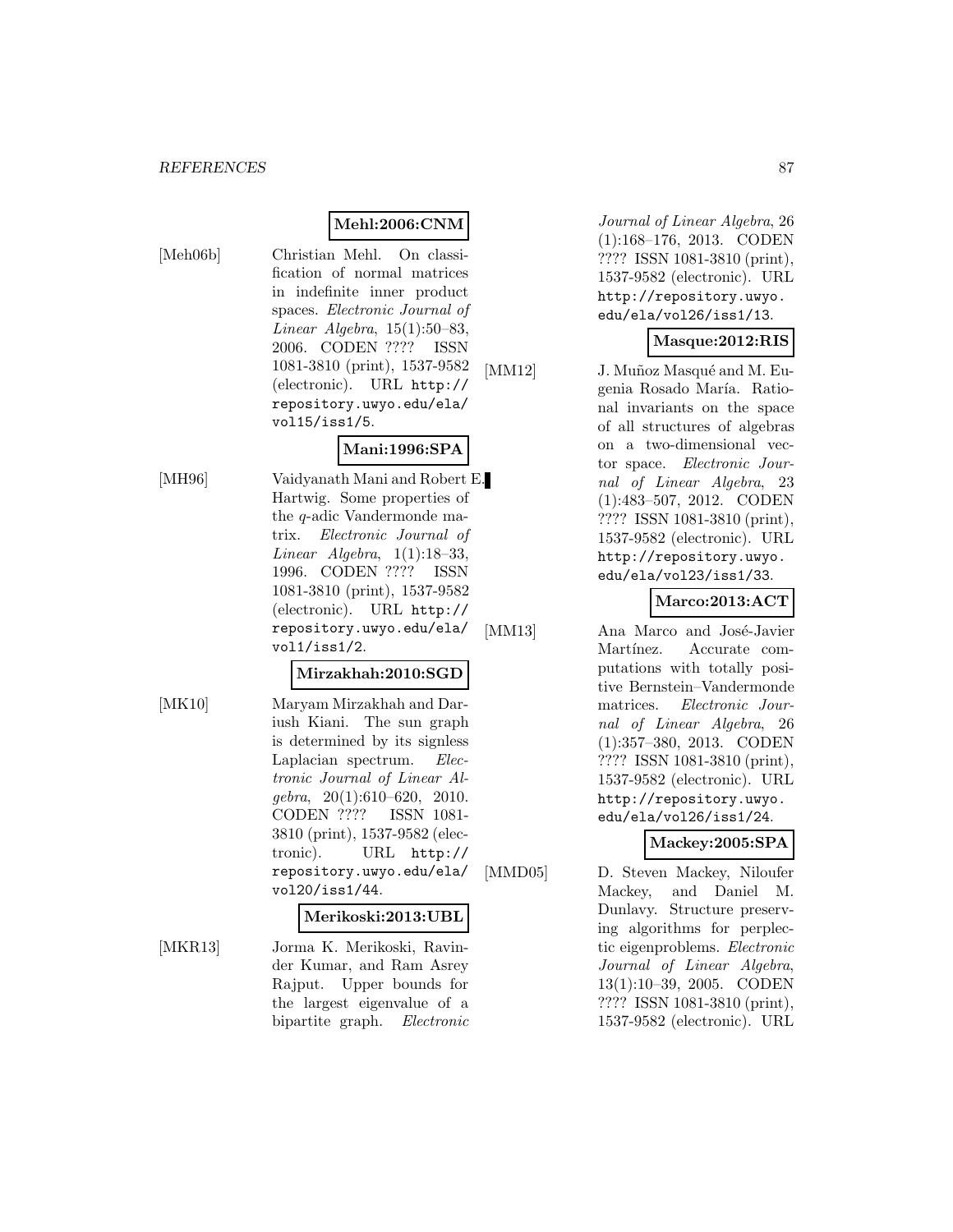http://repository.uwyo. edu/ela/vol13/iss1/2.

# **Mackey:2011:SFP**

[MMMM11] D. Steven Mackey, Niloufer Mackey, Christian Mehl, and Volker Mehrmann. Smith forms of palindromic matrix polynomials. Electronic Journal of Linear Algebra, 22(1):53–91, 2011. CODEN ???? ISSN 1081-3810 (print), 1537-9582 (electronic). URL http://repository.uwyo. edu/ela/vol22/iss1/4.

#### **Mackey:2003:STS**

[MMT03] D. Steven Mackey, Niloufer Mackey, and Françoise Tisseur. Structured tools for structured matrices. Electronic Journal of Linear Al $qebra, 10(1):106-145, 2003.$ CODEN ???? ISSN 1081- 3810 (print), 1537-9582 (electronic). URL http:// repository.uwyo.edu/ela/ vol10/iss1/10.

#### **Moghaddamfar:2011:NFI**

[MMT11] Ali Reza Moghaddamfar, Kambiz Moghaddamfar, and Hadiseh Tajbakhsh. New families of integer matrices whose leading principal minors form some well-known sequences. Electronic Journal of Linear Algebra, 22 (1):598–619, 2011. CODEN ???? ISSN 1081-3810 (print), 1537-9582 (electronic). URL http://repository.uwyo. edu/ela/vol22/iss1/39.

# **Mazilu:2012:ATM**

[MMW12] Irina Mazilu, Dan A. Mazilu, and H. Thomas Williams. Applications of tridiagonal matrices in non-equilibrium statistical physics. Electronic Journal of Linear Algebra, 24(1):7–17, 2012. CODEN ???? ISSN 1081-3810 (print), 1537-9582 (electronic). URL http://repository.uwyo. edu/ela/vol24/iss1/3.

# **Mehl:2000:CFD**

[MMX00] Christian Mehl, Volker Mehrmann, and Hongguo Xu. Canonical forms for doubly structured matrices and pencils. Electronic Journal of Linear Algebra,  $7(1):112-151$ , 2000. CODEN ???? ISSN 1081-3810 (print), 1537-9582 (electronic). URL http:// repository.uwyo.edu/ela/ vol7/iss1/10.

#### **Molitierno:2001:ACT**

[MN01] Jason J. Molitierno and Michael Neumann. The algebraic connectivity of two trees connected by an edge of infinite weight. Electronic Journal of Linear Algebra, 8(1):1–13, 2001. CODEN ???? ISSN 1081-3810 (print), 1537-9582 (electronic). URL http://repository.uwyo. edu/ela/vol8/iss1/1.

#### **Molnar:2010:TIP**

[MN10] Lajos Molnár and Gergő Nagy. Thompson isometries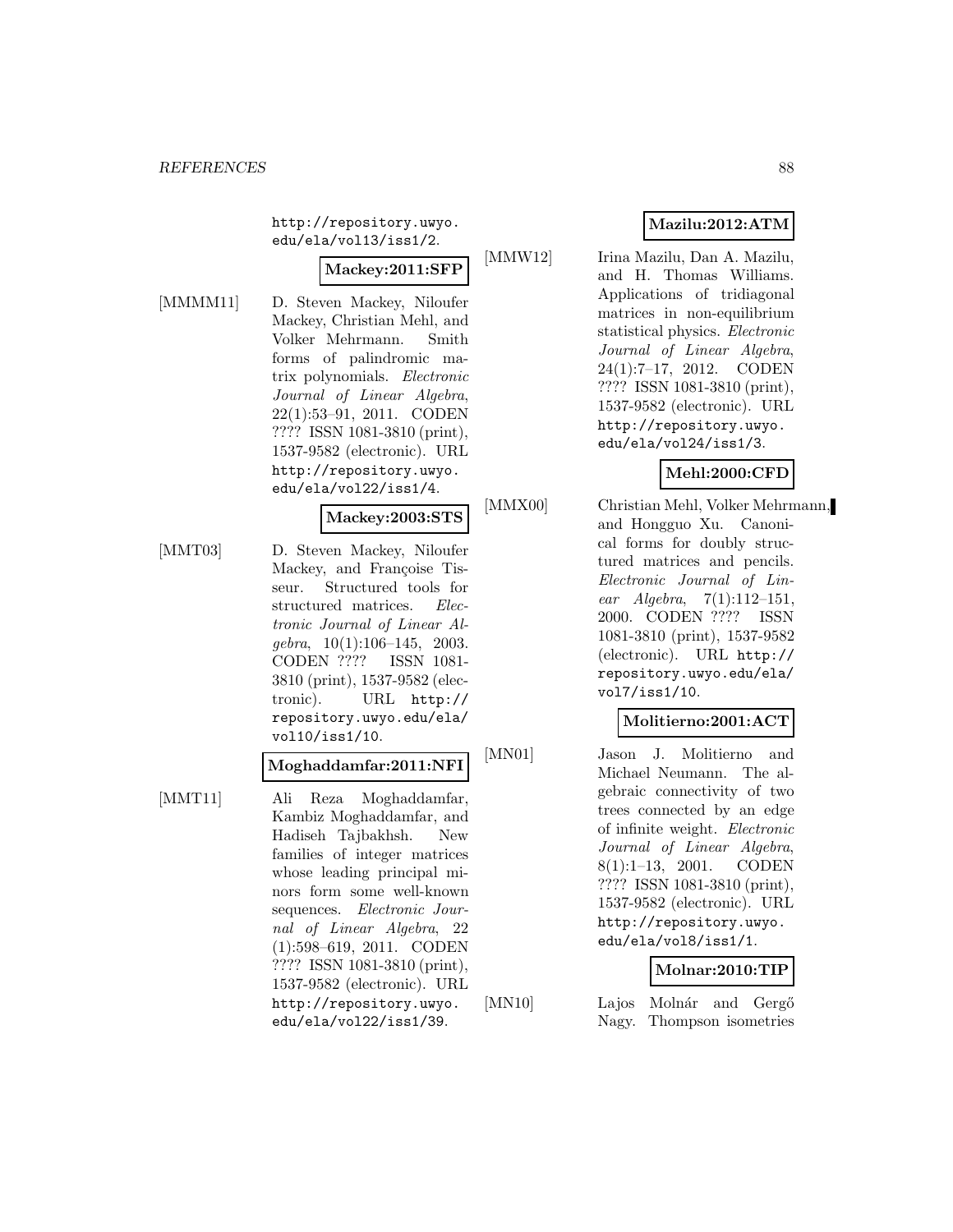on positive operators: The 2 dimensional case. Electronic Journal of Linear Algebra, 20(1):79–89, 2010. CODEN ???? ISSN 1081-3810 (print), 1537-9582 (electronic). URL http://repository.uwyo. edu/ela/vol20/iss1/5.

# **Marks:2003:MNO**

[MNP03] Michael Marks, Rick Norwood, and George Poole. The maximum number of  $2 \times 2$ odd submatrices in  $(0, 1)$ matrices. Electronic Journal of Linear Algebra, 10 (1):223–231, 2003. CODEN ???? ISSN 1081-3810 (print), 1537-9582 (electronic). URL http://repository.uwyo. edu/ela/vol10/iss1/18.

# **Mitchell:2010:MVR**

[MNR10] Lon H. Mitchell, Sivaram K. Narayan, and Ian Rogers. On the minimum vector rank of multigraphs. Electronic Journal of Linear Algebra, 20 (1):661–672, 2010. CODEN ???? ISSN 1081-3810 (print), 1537-9582 (electronic). URL http://repository.uwyo. edu/ela/vol20/iss1/47.

# **Molitierno:2000:TBA**

[MNS00] Jason J. Molitierno, Michael Neumann, and Bryan L. Shader. Tight bounds on the algebraic connectivity of a balanced binary tree. Electronic Journal of Linear Algebra, 6(1):62–71, 2000. CO-DEN ???? ISSN 1081- 3810 (print), 1537-9582 (electronic). URL http:// repository.uwyo.edu/ela/ vol6/iss1/7.

# **Moslehian:2011:DMT**

[MNS11] Mohammad Sal Moslehian, Ritsuo Nakamoto, and Yuki Seo. A Diaz–Metcalf type inequality for positive linear maps and its applications. Electronic Journal of Linear Algebra, 22(1):179–190, 2011. CODEN ???? ISSN 1081-3810 (print), 1537-9582 (electronic). URL http:// repository.uwyo.edu/ela/ vol22/iss1/11.

# **Molnar:2009:MPO**

[Mol09] Lajos Molnár. Maps on positive operators preserving Lebesgue decompositions. Electronic Journal of Linear Algebra, 18(1):222–232, 2009. CODEN ???? ISSN 1081-3810 (print), 1537-9582 (electronic). URL http:// repository.uwyo.edu/ela/ vol18/iss1/19.

# **Molnar:2011:MPG**

[Mol11] Lajos Molnár. Maps preserving general means of positive operators. Electronic Journal of Linear Algebra, 22 (1):864–874, 2011. CODEN ???? ISSN 1081-3810 (print), 1537-9582 (electronic). URL http://repository.uwyo. edu/ela/vol22/iss1/58.

# **Morris:2003:RHP**

[Mor03] Walter D. Morris, Jr. Recognition of hidden positive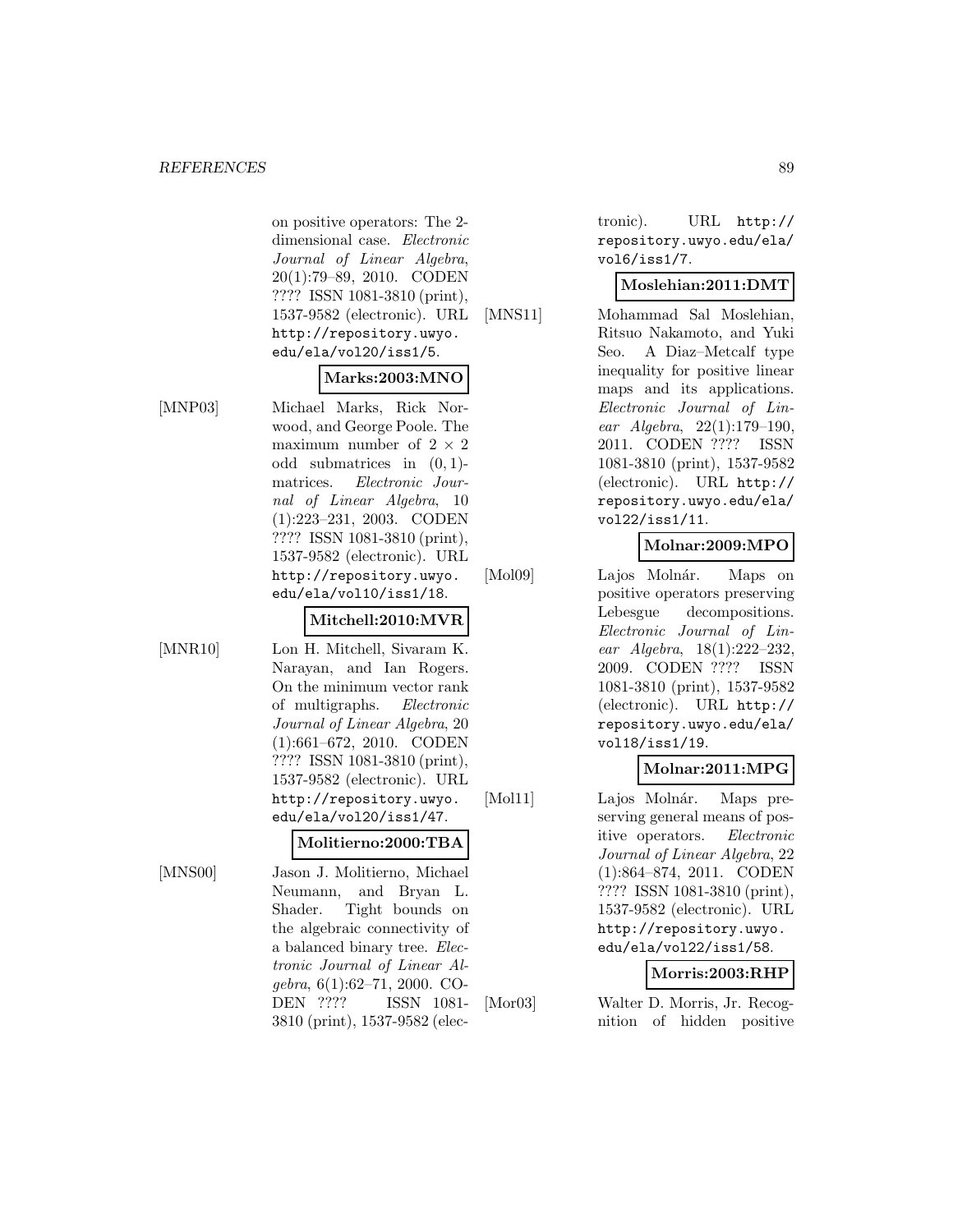#### *REFERENCES* 90

row diagonally dominant matrices. Electronic Journal of Linear Algebra, 10(1): 102–105, 2003. CODEN ???? ISSN 1081-3810 (print), 1537-9582 (electronic). URL http://repository.uwyo. edu/ela/vol10/iss1/9.

#### **Morillas:2011:GRS**

[Mor11] Patricia Mariela Morillas. Group reconstruction systems. Electronic Journal of Linear Algebra, 22(1): 875–911, 2011. CODEN ???? ISSN 1081-3810 (print), 1537-9582 (electronic). URL http://repository.uwyo. edu/ela/vol22/iss1/59.

#### **Morillas:2013:HRS**

[Mor13] Patricia Mariela Morillas. Harmonic reconstruction systems. Electronic Journal of Linear Algebra, 26(1): 692–705, 2013. CODEN ???? ISSN 1081-3810 (print), 1537-9582 (electronic). URL http://repository.uwyo. edu/ela/vol26/iss1/46.

#### **McDonald:1998:P**

[MOS<sup>+</sup>98] Judith J. McDonald, Dale Dale Olesky, Hans Schneider, Michael J. Tsatsomeros, and Pauline van den Driessche. Z-pencils. Electronic Journal of Linear Algebra, 4(1):32– 38, 1998. CODEN ???? ISSN 1081-3810 (print), 1537-9582 (electronic). URL http:// repository.uwyo.edu/ela/ vol4/iss1/3.

# **Mond:2000:IIH**

[MP00] Bertram Mond and Josip E. Pecaric. On inequalities involving the Hadamard product of matrices. Electronic Journal of Linear Algebra, 6(1):56–61, 2000. CODEN ???? ISSN 1081-3810 (print), 1537-9582 (electronic). URL http://repository.uwyo. edu/ela/vol6/iss1/6.

#### **Moghaddamfar:2009:GPT**

[MP09a] Ali Reza Moghaddamfar and S. M. H. Pooya. Generalized Pascal triangles and Toeplitz matrices. Electronic Journal of Linear Algebra, 18 (1):564–588, 2009. CODEN ???? ISSN 1081-3810 (print), 1537-9582 (electronic). URL http://repository.uwyo. edu/ela/vol18/iss1/43.

#### **Muhic:2009:STP**

[MP09b] Andrej Muhič and Bor Plestenjak. On the singular two-parameter eigenvalue problem. Electronic Journal of Linear Algebra, 18 (1):420–437, 2009. CODEN ???? ISSN 1081-3810 (print), 1537-9582 (electronic). URL http://repository.uwyo. edu/ela/vol18/iss1/34.

#### **Moghaddamfar:2007:MCD**

[MPSS07] A. R. Moghaddamfar, S. M. H. Pooya, S. Navid Salehy, and S. Nima Salehy. More calculations on determinant evaluations. Electronic Journal of Linear Algebra,  $16(1):19-29$ ,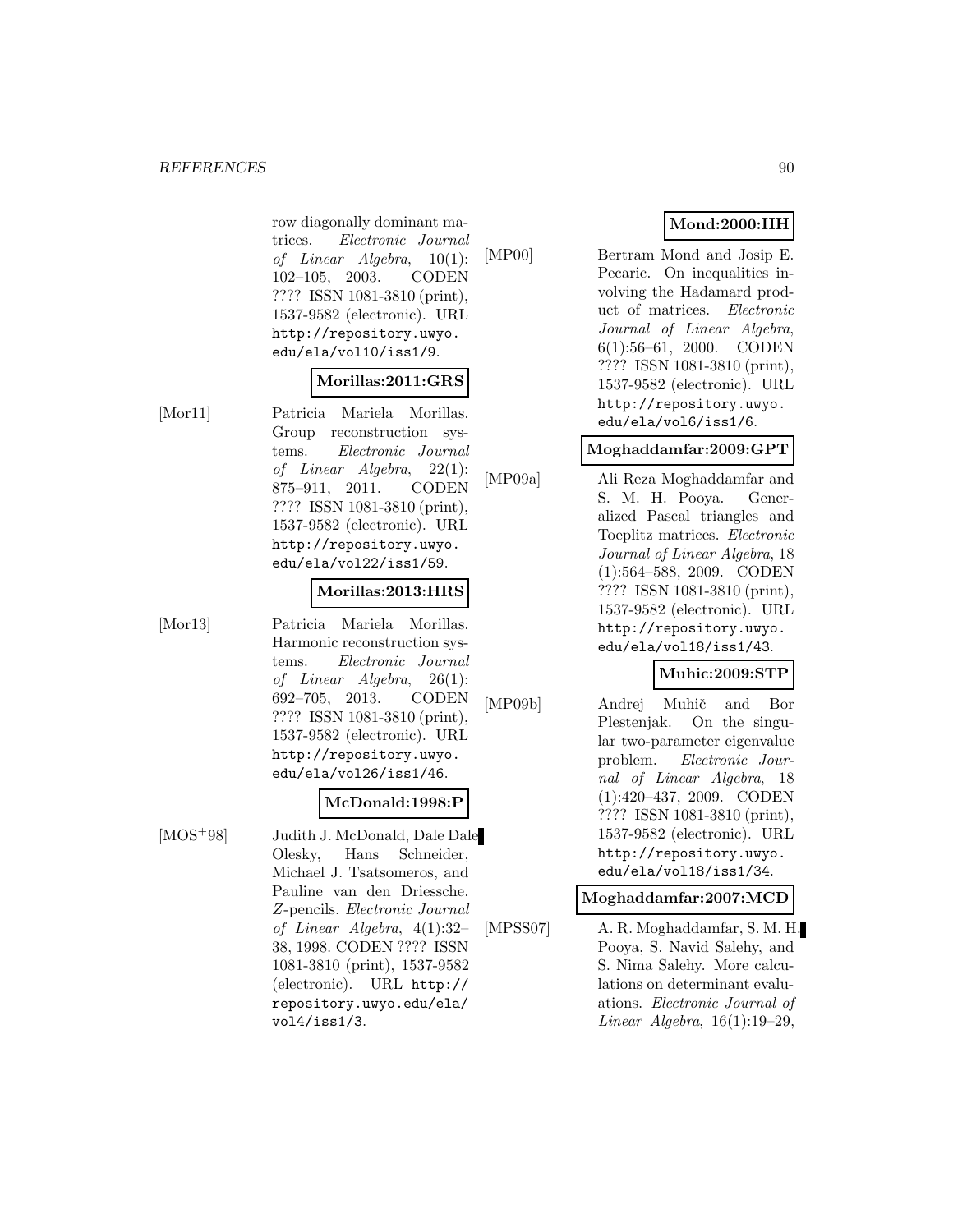2007. CODEN ???? ISSN 1081-3810 (print), 1537-9582 (electronic). URL http:// repository.uwyo.edu/ela/ vol16/iss1/2.

#### **Maroulas:2000:SCP**

[MPT00] John Maroulas, Panayiotis J. Psarrakos, and Michael J. Tsatsomeros. Separable characteristic polynomials of pencils and property L. Electronic Journal of Linear Algebra, 7(1):182–190, 2000. CODEN ???? ISSN 1081- 3810 (print), 1537-9582 (electronic). URL http:// repository.uwyo.edu/ela/ vol7/iss1/14.

#### **Marrero:2012:SMR**

[MR12] J. Abderramán Marrero and M. Rachidi. The Szegő matrix recurrence and its associated linear non-autonomous area-preserving map. Electronic Journal of Linear Algebra, 24(1):168–180, 2012. CODEN ???? ISSN 1081- 3810 (print), 1537-9582 (electronic). URL http:// repository.uwyo.edu/ela/ vol24/iss1/13.

#### **Mehl:2004:HMS**

[MRR04] Christian Mehl, André C. M. Ran, and Leiba Rodman. Hyponormal matrices and semidefinite invariant subspaces in indefinite inner products. Electronic Journal of Linear Algebra, 11 (1):192–204, 2004. CODEN ???? ISSN 1081-3810 (print),

1537-9582 (electronic). URL http://repository.uwyo. edu/ela/vol11/iss1/16.

#### **Mason:2004:GCC**

[MS04] Oliver Mason and Robert Shorten. The geometry of convex cones associated with the Lyapunov inequality and the common Lyapunov function problem. Electronic Journal of Linear Algebra, 12(1):42–63, 2004. CODEN ???? ISSN 1081-3810 (print), 1537-9582 (electronic). URL http://repository.uwyo. edu/ela/vol12/iss1/6.

#### **Majstorovic:2014:NGW**

[MS14] Snježana Majstorović and Dragan Stevanović. A note on graphs whose largest eigenvalue of the modularity matrix equals zero. Electronic Journal of Linear Algebra, 27(1):611–618, 2014. CODEN ???? ISSN 1081-3810 (print), 1537-9582 (electronic). URL http:// repository.uwyo.edu/ela/ vol27/iss1/256.

#### **Moghaddamfar:2008:CMR**

[MSS08] Ali Reza Moghaddamfar, S. Navid Salehy, and S. Nima Salehy. Certain matrices related to the Fibonacci sequence having recursive entries. Electronic Journal of Linear Algebra, 17(1): 543–576, 2008. CODEN ???? ISSN 1081-3810 (print), 1537-9582 (electronic). URL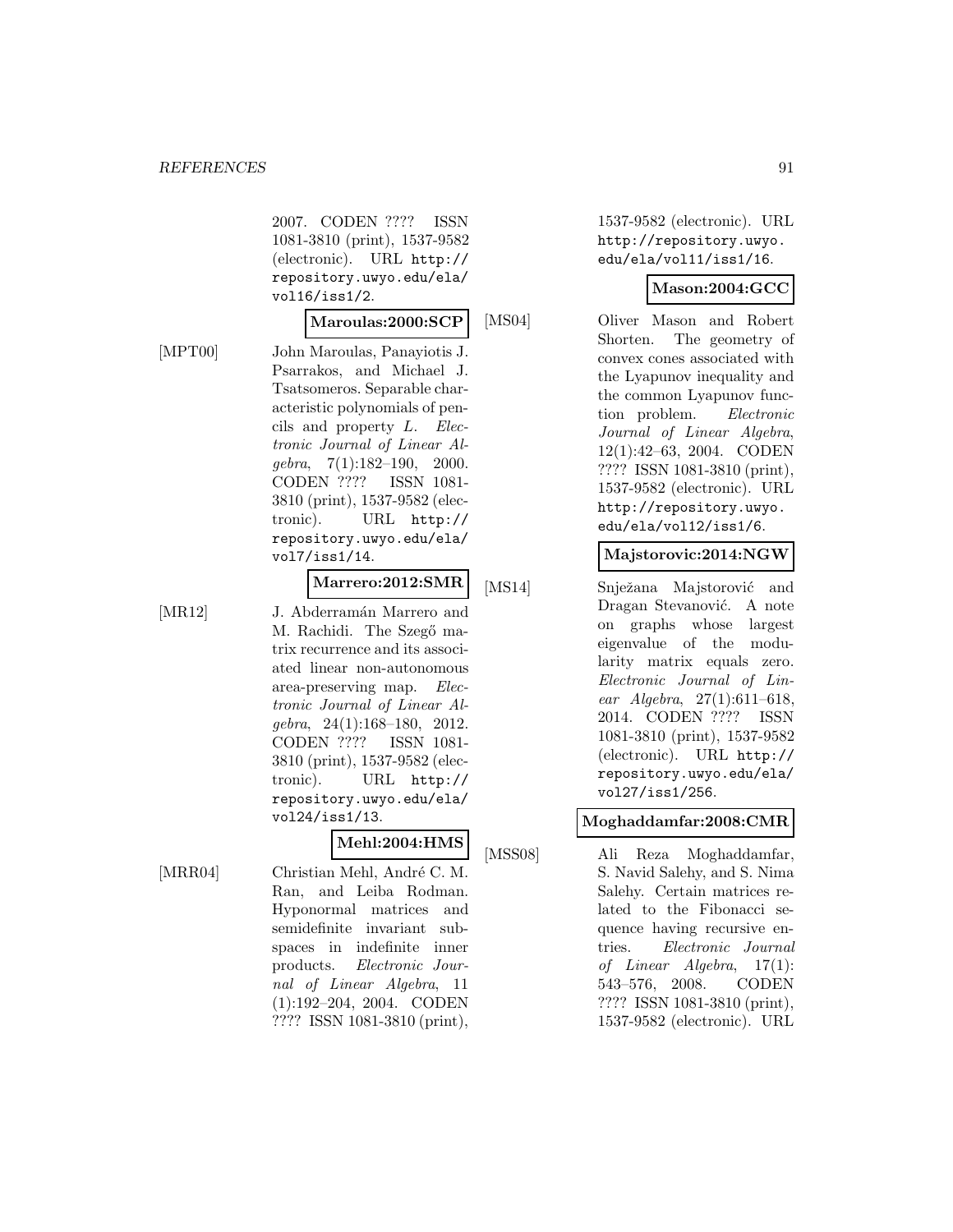http://repository.uwyo. edu/ela/vol17/iss1/40.

#### **McDonald:2009:PNM**

[MST09] Judith J. McDonald, Hans Schneider, and Michael J. Tsatsomeros. Preface: Nonnegative Matrix Theory: Generalizations and Applications American Institute of Mathematics, Palo Alto, CA, December 1–5, 2008. Electronic Journal of Linear Algebra, 19(1):1, 2009. CODEN ???? ISSN 1081-3810 (print), 1537-9582 (electronic). URL http://repository.uwyo. edu/ela/vol19/iss1/1.

#### **Monov:2004:RDS**

[MT04] Vladimir Monov and Michael Tsatsomeros. On reducing and deflating subspaces of matrices. Electronic Journal of Linear Algebra, 11 (1):246–257, 2004. CODEN ???? ISSN 1081-3810 (print), 1537-9582 (electronic). URL http://repository.uwyo. edu/ela/vol11/iss1/20.

#### **McCarthy:2010:PIN**

[MT10] John E. McCarthy and Richard M. Timoney. Polynomial inequalities for noncommuting operators. Electronic Journal of Linear Al $qebra, 20(1):506-518, 2010.$ CODEN ???? ISSN 1081- 3810 (print), 1537-9582 (electronic). URL http:// repository.uwyo.edu/ela/ vol20/iss1/37.

# **Miklavic:2011:LMH**

[MT11] Stefko Miklavič and Paul Terwilliger. The A-like matrices for a hypercube. Electronic Journal of Linear Algebra, 22(1):796–809, 2011. CODEN ???? ISSN 1081-3810 (print), 1537-9582 (electronic). URL http:// repository.uwyo.edu/ela/ vol22/iss1/53.

#### **Macias-Virgos:2009:LES**

[MVPS09] E. Macías-Virgós and M. J. Pereira-Sáez. Left eigenvalues of  $2 \times 2$  symplectic matrices. Electronic Journal of Linear Algebra, 18 (1):274–280, 2009. CODEN ???? ISSN 1081-3810 (print), 1537-9582 (electronic). URL http://repository.uwyo. edu/ela/vol18/iss1/24.

#### **Mehrmann:1999:SJC**

[MX99] Volker Mehrmann and Hongguo Xu. Structured Jordan canonical forms for structured matrices that are Hermitian, skew Hermitian or unitary with respect to indefinite inner products. Electronic Journal of Linear Al $qebra, 5(1):67-103, 1999.$ CODEN ???? ISSN 1081- 3810 (print), 1537-9582 (electronic). URL http:// repository.uwyo.edu/ela/ vol5/iss1/7.

# **Mehrmann:2008:PPI**

[MX08] Volker Mehrmann and Hongguo Xu. Perturbation of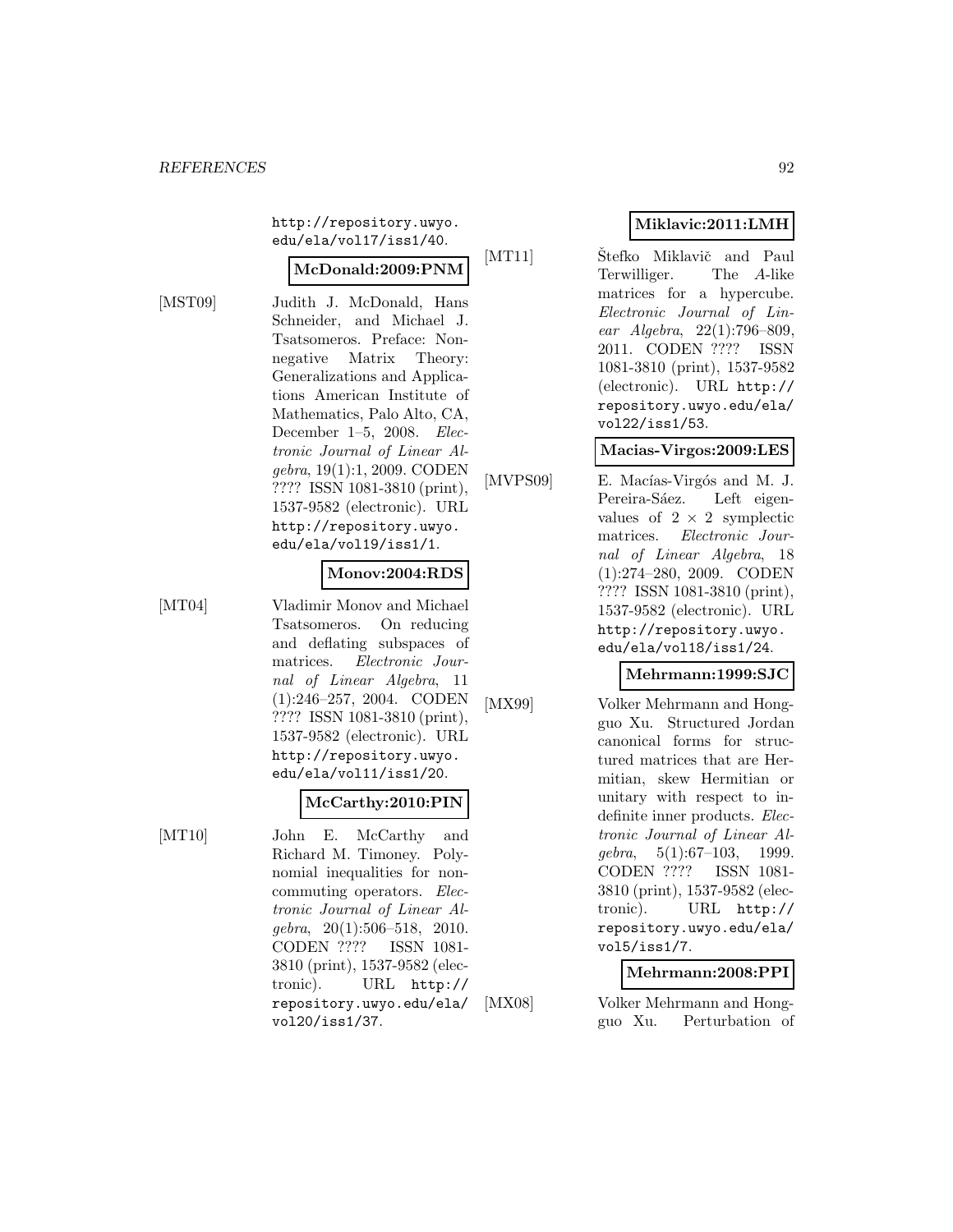purely imaginary eigenvalues of Hamiltonian matrices under structured perturbations. Electronic Journal of Linear Algebra, 17(1):234–257, 2008. CODEN ???? ISSN 1081-3810 (print), 1537-9582 (electronic). URL http:// repository.uwyo.edu/ela/ vol17/iss1/18.

# **Nabben:2000:CIM**

[Nab00] Reinhard Nabben. A class of inverse M-matrices. Electronic Journal of Linear Algebra, 7(1):53–58, 2000. CO-DEN ???? ISSN 1081- 3810 (print), 1537-9582 (electronic). URL http:// repository.uwyo.edu/ela/ vol7/iss1/5.

# **Nakazato:2011:NRL**

[NBdP11] Hiroshi Nakazato, Natália Bebiano, and João da Providência. The numerical range of linear operators on the 2 dimensional Krein space. Electronic Journal of Linear Algebra, 22(1):430–442, 2011. CODEN ???? ISSN 1081-3810 (print), 1537-9582 (electronic). URL http:// repository.uwyo.edu/ela/ vol22/iss1/25.

#### **Nakazato:2014:NCI**

[NBdP14] Hiroshi Nakazato, Natalia Bebiano, and Joao da Providencia. A note on the convexity of the indefinite joint numerical range. Electronic Journal of Linear Algebra, 27 (1):705–715, 2014. CODEN

???? ISSN 1081-3810 (print), 1537-9582 (electronic). URL http://repository.uwyo. edu/ela/vol27/iss1/262.

#### **Niezgoda:2006:UBC**

[Nie06] Marek Niezgoda. Upper bounds on certain functionals defined on groups of linear operators. Electronic Journal of Linear Algebra, 15 (1):191–200, 2006. CODEN ???? ISSN 1081-3810 (print), 1537-9582 (electronic). URL http://repository.uwyo. edu/ela/vol15/iss1/14.

#### **Niezgoda:2010:KTI**

[Nie10] Marek Niezgoda. Kantorovich type inequalities for ordered linear spaces. Electronic Journal of Linear Algebra, 20(1):103–114, 2010. CODEN ???? ISSN 1081-3810 (print), 1537-9582 (electronic). URL http:// repository.uwyo.edu/ela/ vol20/iss1/8.

# **Niezgoda:2013:CDJ**

[Nie13] Marek Niezgoda. Choi– Davis–Jensen's inequality and generalized inverses of linear operators. Electronic Journal of Linear Algebra, 26 (1):406–416, 2013. CODEN ???? ISSN 1081-3810 (print), 1537-9582 (electronic). URL http://repository.uwyo. edu/ela/vol26/iss1/27.

#### **Nikiforov:2006:LCG**

[Nik06] Vladimir Nikiforov. Linear combinations of graph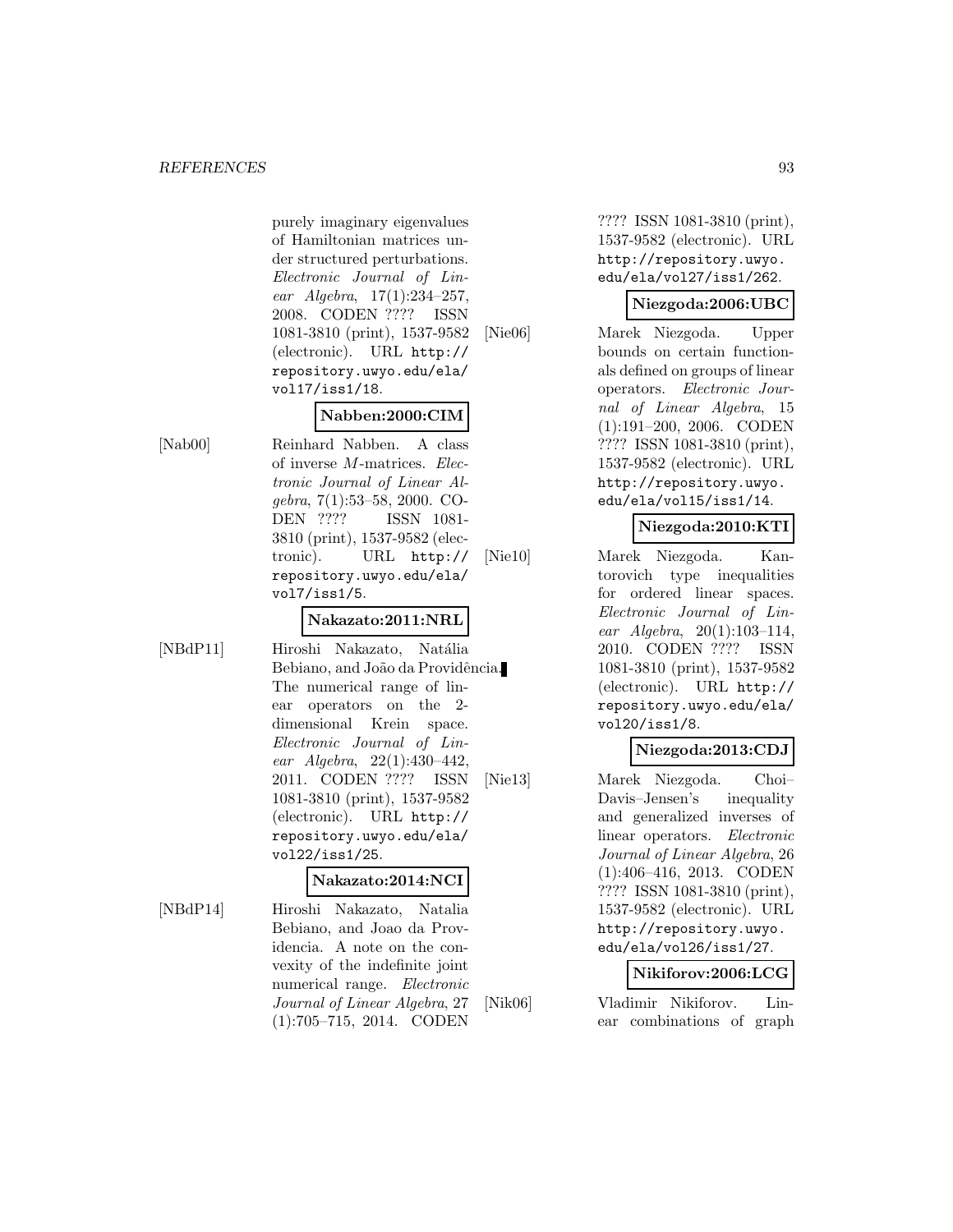#### *REFERENCES* 94

eigenvalues. Electronic Journal of Linear Algebra, 15 (1):329–336, 2006. CODEN ???? ISSN 1081-3810 (print), 1537-9582 (electronic). URL http://repository.uwyo. edu/ela/vol15/iss1/27.

#### **Nikiforov:2014:MID**

[Nik14] Vladimir Nikiforov. Maxima of the Q-index: degenerate graphs. Electronic Journal of Linear Algebra, 27 (1):250–257, 2014. CODEN ???? ISSN 1081-3810 (print), 1537-9582 (electronic). URL http://repository.uwyo. edu/ela/vol27/iss1/15.

#### **Naqvi:2002:CSE**

[NM02] Sarah Carnochan Naqvi and Judith J. McDonald. The combinatorial structure of eventually nonnegative matrices. Electronic Journal of Linear Algebra, 9(1): 255–269, 2002. CODEN ???? ISSN 1081-3810 (print), 1537-9582 (electronic). URL http://repository.uwyo. edu/ela/vol9/iss1/21.

#### **Neumann:2003:BGE**

[NO03] Michael Neumann and Nic Ormes. Bounds for graph expansions via elasticity. Electronic Journal of Linear Al $qebra, 10(1):163-178, 2003.$ CODEN ???? ISSN 1081- 3810 (print), 1537-9582 (electronic). URL http:// repository.uwyo.edu/ela/ vol10/iss1/13.

# **Noferini:2012:BCE**

[Nof12] Vanni Noferini. The behaviour of the complete eigenstructure of a polynomial matrix under a generic rational transformation. Electronic Journal of Linear Algebra, 23(1): 607–624, 2012. CODEN ???? ISSN 1081-3810 (print), 1537-9582 (electronic). URL http://repository.uwyo. edu/ela/vol23/iss1/44.

# **Niroomand:2011:RSM**

[NR11] Peyman Niroomand and Francesco G. Russo. A restriction on the Schur multiplier of nilpotent Lie algebras. Electronic Journal of Linear Algebra, 22(1):1–9, 2011. CODEN ???? ISSN 1081-3810 (print), 1537-9582 (electronic). URL http:// repository.uwyo.edu/ela/ vol22/iss1/1.

#### **Nechepurenko:2012:GMI**

[NS12] Yuri M. Nechepurenko and Miloud Sadkane. A generalization of matrix inversion with application to linear differential-algebraic systems. Electronic Journal of Linear Algebra, 23(1): 831–844, 2012. CODEN ???? ISSN 1081-3810 (print), 1537-9582 (electronic). URL http://repository.uwyo. edu/ela/vol23/iss1/59.

#### **Nomura:2007:ATL**

[NT07] Kazumasa Nomura and Paul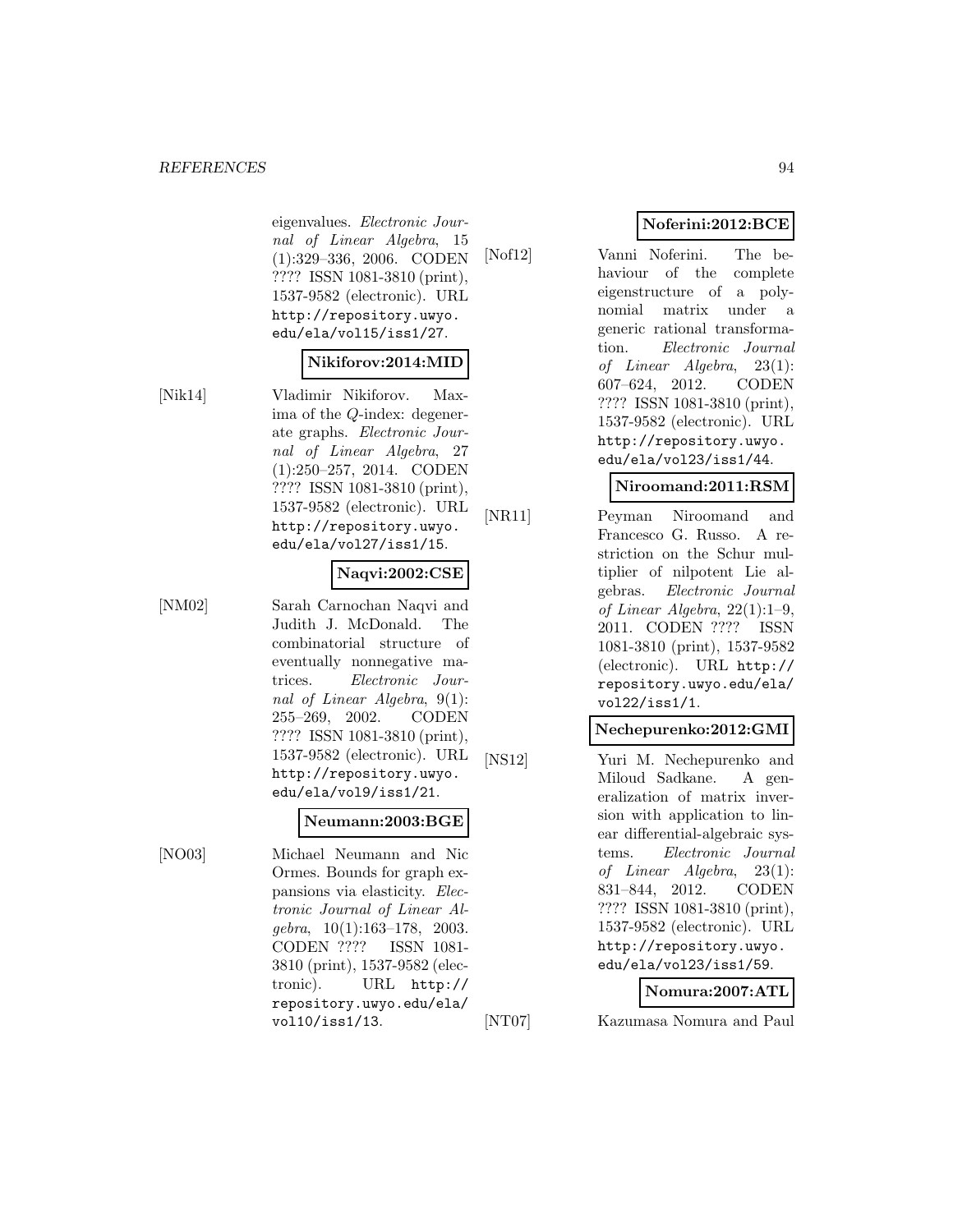Terwilliger. Affine transformations of a Leonard pair. Electronic Journal of Linear Algebra, 16(1):389–417, 2007. CODEN ???? ISSN 1081-3810 (print), 1537-9582 (electronic). URL http:// repository.uwyo.edu/ela/ vol16/iss1/33.

#### **Neubauer:1998:OWD**

[NWZ98] Michael G. Neubauer, William Watkins, and Joel Zeitlin. Doptimal weighing designs for four and five objects. *Elec*tronic Journal of Linear Algebra, 4(1):48–73, 1998. CO-DEN ???? ISSN 1081- 3810 (print), 1537-9582 (electronic). URL http:// repository.uwyo.edu/ela/ vol4/iss1/5.

#### **Neumann:2005:PAC**

[NX05] Michael Neumann and Jianhong Xu. A parallel algorithm for computing the group inverse via Perron complementation. Electronic Journal of Linear Algebra, 13 (1):131–145, 2005. CODEN ???? ISSN 1081-3810 (print), 1537-9582 (electronic). URL http://repository.uwyo. edu/ela/vol13/iss1/9.

#### **Neumann:2006:NNN**

 $[$  <br>  $\hfill \blacksquare$ 

[NX06] Michael Neumann and Jianhong Xu. A note on Newton and Newton-like inequalities for M-matrices and for Drazin inverses of Mmatrices. Electronic Journal of Linear Algebra, 15

(1):314–328, 2006. CODEN ???? ISSN 1081-3810 (print), 1537-9582 (electronic). URL http://repository.uwyo. edu/ela/vol15/iss1/26.

#### **Nikiforov:2014:MIG**

[NY14] Vladimir Nikiforov and Xiying Yuan. Maxima of the Q-index: graphs without long paths. Electronic Journal of Linear Algebra, 27 (1):504–514, 2014. CODEN ???? ISSN 1081-3810 (print), 1537-9582 (electronic). URL http://repository.uwyo. edu/ela/vol27/iss1/32.

# **Oepomo:2003:CCE**

[Oep03] Tedja Santanoe Oepomo. A contribution to Collatz's eigenvalue inclusion theorem for nonnegative irreducible matrices. Electronic Journal of Linear Algebra, 10(1):31– 45, 2003. CODEN ???? ISSN 1081-3810 (print), 1537-9582 (electronic). URL http:// repository.uwyo.edu/ela/ vol10/iss1/3.

# **Dokovic:2002:PAC**

Dok02] Dragomir Ž. Đoković. Proof of Atiyah's conjecture for two special types of configurations. Electronic Journal of Linear Algebra, 9(1): 132–137, 2002. CODEN ???? ISSN 1081-3810 (print), 1537-9582 (electronic). URL http://repository.uwyo. edu/ela/vol9/iss1/14.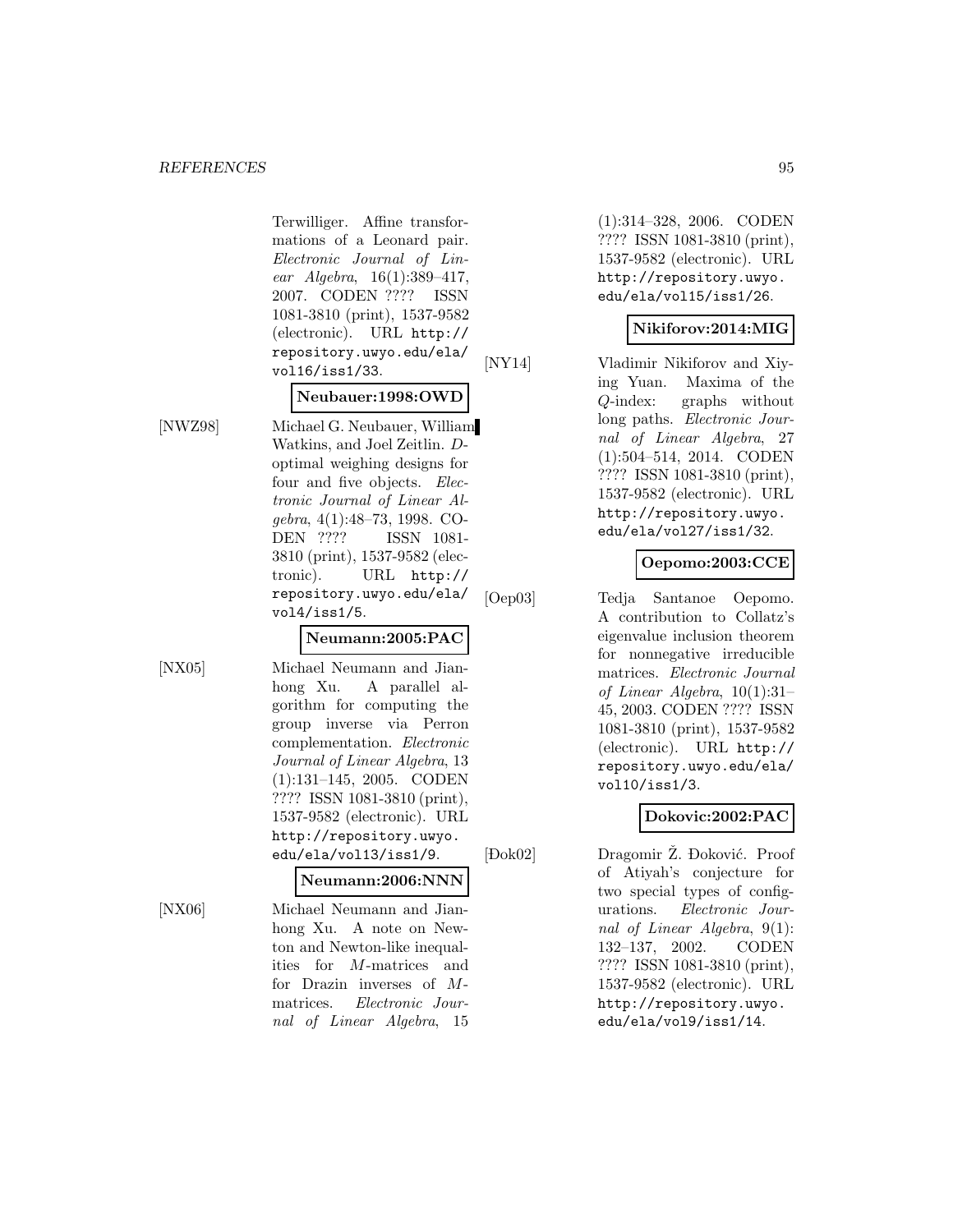# **Orel:2009:ARO**

[OK09] Marko Orel and Bojan

Kuzma. Additive rank-one nonincreasing maps on Hermitian matrices over the field  $GF(2^2)$ . Electronic Journal of Linear Algebra, 18 (1):482–499, 2009. CODEN ???? ISSN 1081-3810 (print), 1537-9582 (electronic). URL http://repository.uwyo. edu/ela/vol18/iss1/38.

#### **Olesky:2009:MGM**

[OTvdD09] Dale D. Olesky, Michael J. Tsatsomeros, and Pauline van den Driessche. M∨ matrices: a generalization of M-matrices based on eventually nonnegative matrices. Electronic Journal of Linear Algebra, 18(1):339–351, 2009. CODEN ???? ISSN 1081-3810 (print), 1537-9582 (electronic). URL http:// repository.uwyo.edu/ela/ vol18/iss1/29.

#### **Omidi:2010:STM**

[OV10] Gholam R. Omidi and Ebrahim Vatandoost. Starlike trees with maximum degree 4 are determined by their signless Laplacian spectra. Electronic Journal of Linear Algebra, 20 (1):274–290, 2010. CODEN ???? ISSN 1081-3810 (print), 1537-9582 (electronic). URL http://repository.uwyo. edu/ela/vol20/iss1/20.

# **Ovall:2004:AGL**

[Ova04] Jeffrey S. Ovall. An analysis of GCD and LCM matrices via the  $LDL<sup>T</sup>$ -factorization. Electronic Journal of Linear Algebra, 11(1):51–58, 2004. CODEN ???? ISSN 1081-3810 (print), 1537-9582 (electronic). URL http:// repository.uwyo.edu/ela/ vol11/iss1/5.

# **Pati:2001:TSE**

[Pat01] Sukanta Pati. The third smallest eigenvalue of the Laplacian matrix. Electronic Journal of Linear Algebra, 8 (1):128–139, 2001. CODEN ???? ISSN 1081-3810 (print), 1537-9582 (electronic). URL http://repository.uwyo. edu/ela/vol8/iss1/11.

# **Pekarev:2014:NCS**

[Pek14] Edward L. Pekarev. A note on characterization of the shorted operation. Electronic Journal of Linear Algebra, 27 (1):155–161, 2014. CODEN ???? ISSN 1081-3810 (print), 1537-9582 (electronic). URL http://repository.uwyo. edu/ela/vol27/iss1/8.

#### **Peretz:2002:ICM**

[Per02] Ronen Peretz. Iterations of concave maps, the Perron– Frobenius theory, and applications to circle packings. Electronic Journal of Linear Algebra, 9(1):197–254, 2002. CODEN ???? ISSN 1081-3810 (print), 1537-9582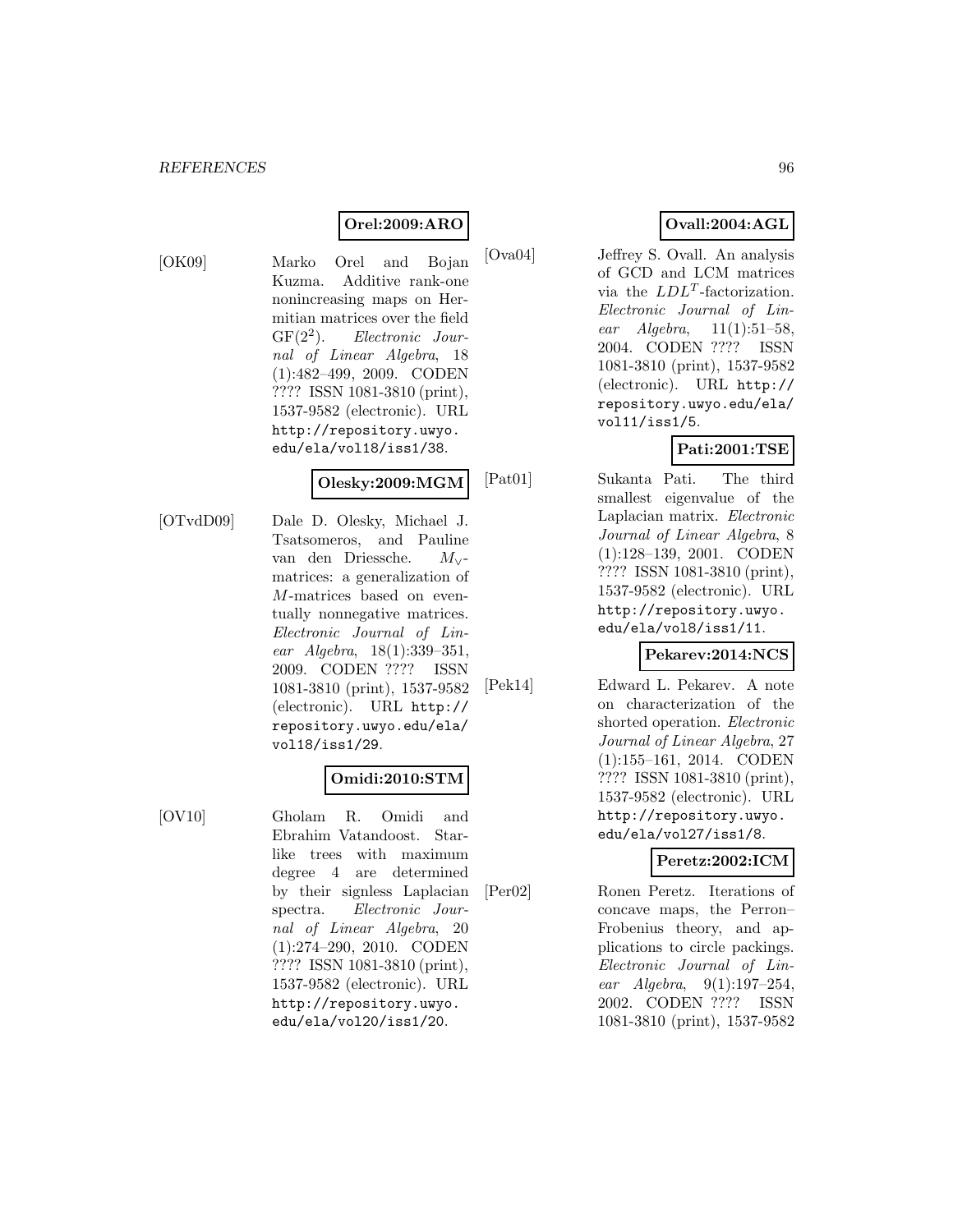(electronic). URL http:// repository.uwyo.edu/ela/ vol9/iss1/20.

#### **Pereira:2007:NMS**

[Per07] Rajesh J. Pereira. Nilpotent matrices and spectrally arbitrary sign patterns. *Elec*tronic Journal of Linear Algebra, 16(1):232–236, 2007. CODEN ???? ISSN 1081- 3810 (print), 1537-9582 (electronic). URL http:// repository.uwyo.edu/ela/ vol16/iss1/21.

#### **Pickmann:2009:TIE**

[PES09] Hubert Pickmann, Juan C. Egaña, and Ricardo L. Soto. Two inverse eigenproblems for symmetric doubly arrow matrices. Electronic Journal of Linear Algebra, 18 (1):700–718, 2009. CODEN ???? ISSN 1081-3810 (print), 1537-9582 (electronic). URL http://repository.uwyo. edu/ela/vol18/iss1/51.

#### **Pickmann:2011:ESR**

[PES11] Hubert Pickmann, Juan C. Egaña, and Ricardo L. Soto. Extreme spectra realization by real symmetric tridiagonal and real symmetric arrow matrices. Electronic Journal of Linear Algebra, 22 (1):780–795, 2011. CODEN ???? ISSN 1081-3810 (print), 1537-9582 (electronic). URL http://repository.uwyo. edu/ela/vol22/iss1/52.

# **Peters:2012:PSM**

[Pet12] Travis Peters. Positive semidefinite maximum nullity and zero forcing number. Electronic Journal of Linear Algebra, 23(1):815–830, 2012. CODEN ???? ISSN 1081-3810 (print), 1537-9582 (electronic). URL http:// repository.uwyo.edu/ela/ vol23/iss1/58.

# **Pinkus:2004:IM**

[Pin04] Allan Pinkus. Interpolation by matrices. Electronic Journal of Linear Algebra, 11 (1):281–291, 2004. CODEN ???? ISSN 1081-3810 (print), 1537-9582 (electronic). URL http://repository.uwyo. edu/ela/vol11/iss1/22.

# **Pinkus:2008:ZMT**

[Pin08] Allan Pinkus. Zero minors of totally positive matrices. Electronic Journal of Linear Algebra, 17(1):532–542, 2008. CODEN ???? ISSN 1081-3810 (print), 1537-9582 (electronic). URL http:// repository.uwyo.edu/ela/ vol17/iss1/39.

# **Pan:2012:IML**

[PL12] Huawei Pan and Yuan Lei. Iterative method for the least squares problem of a matrix equation with tridiagonal matrix constraint. Electronic Journal of Linear Algebra, 23(1):1001–1022, 2012. CODEN ???? ISSN 1081- 3810 (print), 1537-9582 (elec-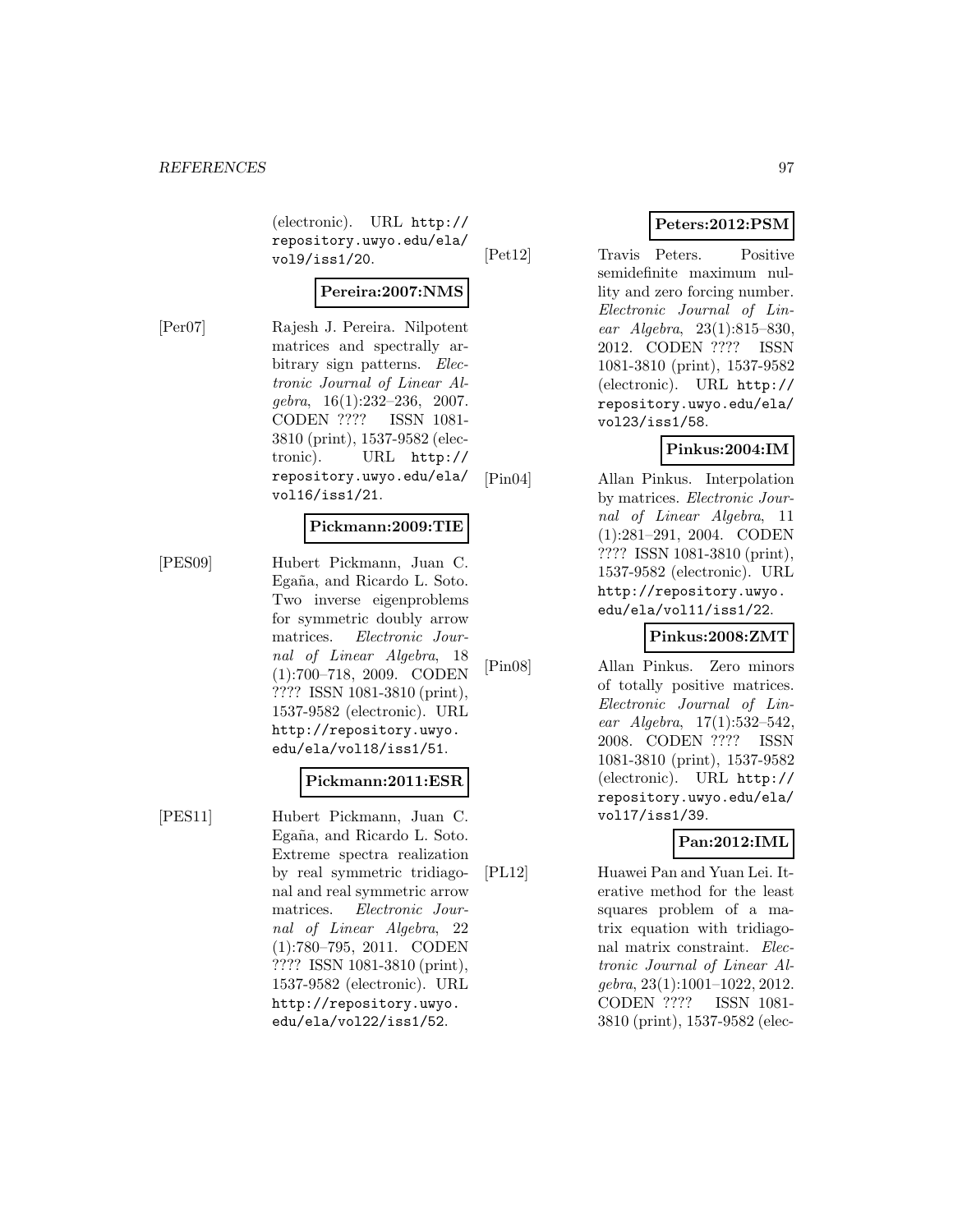tronic). URL http:// repository.uwyo.edu/ela/ vol23/iss1/70.

# **Pan:2012:PAS**

[PLBG12] Yu Pan, Qing Liu, Chengming Bai, and Li Guo. PostLie algebra structures on the Lie algebra  $SL(2, \mathbb{C})$ . Electronic Journal of Linear Algebra, 23(1):180–197, 2012. CODEN ???? ISSN 1081-3810 (print), 1537-9582 (electronic). URL http:// repository.uwyo.edu/ela/ vol23/iss1/13.

#### **Perinan:2012:GMH**

[PM12] María J. Aragón Periñán and Antonio J. Calderón Martín. On graded matrix Homalgebras. Electronic Journal of Linear Algebra, 24(1):45– 65, 2012. CODEN ???? ISSN 1081-3810 (print), 1537-9582 (electronic). URL http:// repository.uwyo.edu/ela/ vol24/iss1/6.

# **Poloni:2010:CMG**

[Pol10] Federico G. Poloni. Constructing matrix geometric means. Electronic Journal of Linear Algebra, 20 (1):419–435, 2010. CODEN ???? ISSN 1081-3810 (print), 1537-9582 (electronic). URL http://repository.uwyo. edu/ela/vol20/iss1/32. **Papathanasiou:2008:NMP**

[PP08] Nikolaos Papathanasiou and Panayiotis Psarrakos. Normal matrix polynomials with

nonsingular leading coefficients. Electronic Journal of Linear Algebra, 17(1): 458–472, 2008. CODEN ???? ISSN 1081-3810 (print), 1537-9582 (electronic). URL http://repository.uwyo. edu/ela/vol17/iss1/33.

# **Pena:2011:LMO**

[PS11] J. M. Peña and T. Szulc. Loewner matrix ordering in estimation of the smallest singular value. Electronic Journal of Linear Algebra, 22 (1):466–479, 2011. CODEN ???? ISSN 1081-3810 (print), 1537-9582 (electronic). URL http://repository.uwyo. edu/ela/vol22/iss1/28.

# **Petkovic:2013:BRC**

[PS13] Marko D. Petković and Predrag S. Stanimirović. Block recursive computation of generalized inverses. Electronic Journal of Linear Algebra, 26 (1):394–405, 2013. CODEN ???? ISSN 1081-3810 (print), 1537-9582 (electronic). URL http://repository.uwyo. edu/ela/vol26/iss1/26.

#### **Psarrakos:2002:RCM**

[Psa02] Panayiotis J. Psarrakos. On the m-th roots of a complex matrix. Electronic Journal of Linear Algebra,  $9(1):32-41$ , 2002. CODEN ???? ISSN 1081-3810 (print), 1537-9582 (electronic). URL http:// repository.uwyo.edu/ela/ vol9/iss1/4.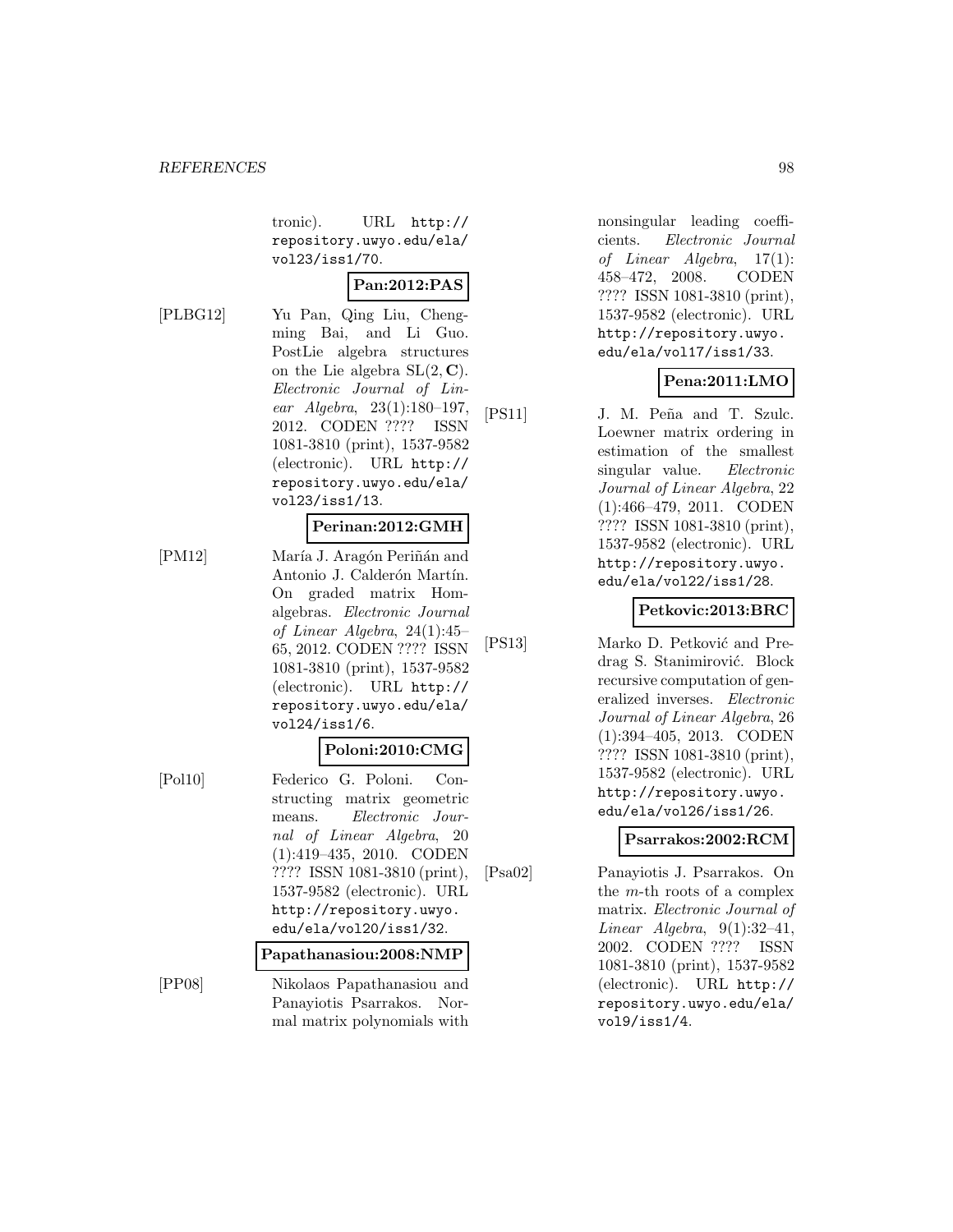#### **Psarrakos:2000:RBN**

[PT00] Panayiotis Psarrakos and Michael J. Tsatsomeros. On the relation between the numerical range and the joint numerical range of matrix polynomials. Electronic Journal of Linear Algebra, 6(1):20–30, 2000. CODEN ???? ISSN 1081-3810 (print), 1537-9582 (electronic). URL http://repository.uwyo. edu/ela/vol6/iss1/4.

# **Paksoy:2014:IGM**

[PTZ14] Vehbi E. Paksoy, Ramazan Turkmen, and Fuzhen Zhang. Inequalities of generalized matrix functions via tensor products. Electronic Journal of Linear Algebra, 27 (1):332–341, 2014. CODEN ???? ISSN 1081-3810 (print), 1537-9582 (electronic). URL http://repository.uwyo. edu/ela/vol27/iss1/21.

#### **Pultarova:2012:EPF**

[Pul12] Ivana Pultarová. Error propagation formula of multilevel iterative aggregationdisaggregation methods for non-symmetric problems. Electronic Journal of Linear Algebra, 25(1):9–21, 2012. CODEN ???? ISSN 1081- 3810 (print), 1537-9582 (electronic). URL http:// repository.uwyo.edu/ela/ vol25/iss1/3.

# **Qi:2013:CLL**

[Qi13] Xiaofei Qi. Characterizing

Lie (ξ-Lie) derivations on triangular algebras by local actions. Electronic Journal of Linear Algebra, 26 (1):816–835, 2013. CODEN ???? ISSN 1081-3810 (print), 1537-9582 (electronic). URL http://repository.uwyo. edu/ela/vol26/iss1/55.

# **Rakic:2012:DRI**

[Rak12] Dragan S. Rakić. Decomposition of a ring induced by minus partial order. Electronic Journal of Linear Algebra, 23(1):1040–1059, 2012. CODEN ???? ISSN 1081- 3810 (print), 1537-9582 (electronic). URL http:// repository.uwyo.edu/ela/ vol23/iss1/72.

# **Radojevic:2012:QSQ**

[RD12] Ivana M. Radojević and Dragan S. Djordjević. Quasihyponormal and strongly quasihyponormal matrices in inner product spaces. Electronic Journal of Linear Algebra, 23(1):1023–1039, 2012. CODEN ???? ISSN 1081- 3810 (print), 1537-9582 (electronic). URL http:// repository.uwyo.edu/ela/ vol23/iss1/71.

#### **Reams:2002:CTZ**

[Rea02] Robert Reams. Constructions of trace zero symmetric stochastic matrices for the inverse eigenvalue problem. Electronic Journal of Linear Algebra, 9(1):270–275, 2002. CODEN ???? ISSN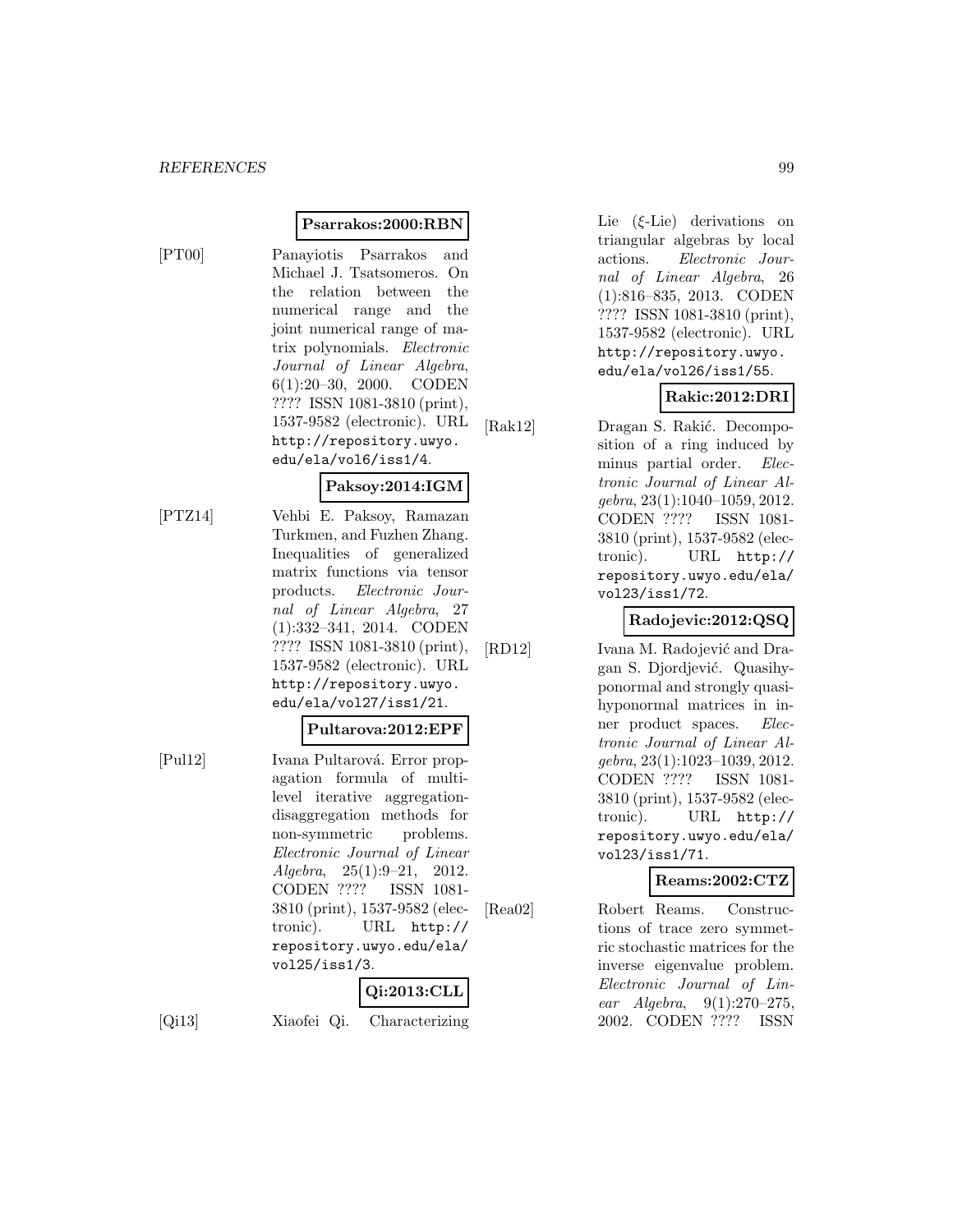1081-3810 (print), 1537-9582 (electronic). URL http:// repository.uwyo.edu/ela/ vol9/iss1/22.

# **Reff:2014:SPO**

[Ref14] Nathan Reff. Spectral properties of oriented hypergraphs. Electronic Journal of Linear Algebra, 27 (1):373–391, 2014. CODEN ???? ISSN 1081-3810 (print), 1537-9582 (electronic). URL http://repository.uwyo. edu/ela/vol27/iss1/24.

#### **Rohn:2011:IIM**

[RF11] Jiri Rohn and Raena Farhadsefat. Inverse interval matrix: a survey. Electronic Journal of Linear Algebra, 22 (1):704–719, 2011. CODEN ???? ISSN 1081-3810 (print), 1537-9582 (electronic). URL http://repository.uwyo. edu/ela/vol22/iss1/46.

#### **Ren:2006:NGP**

[RHC06] Zhi-Gang Ren, Ting-Zhu Huang, and Xiao-Yu Cheng. A note on generalized Perron complements of Z-matrices. Electronic Journal of Linear  $Algebra, 15(1):8-13, 2006.$ CODEN ???? ISSN 1081- 3810 (print), 1537-9582 (electronic). URL http:// repository.uwyo.edu/ela/ vol15/iss1/2.

#### **Rojo:2009:SWC**

[RM09] Oscar Rojo and Luis Medina. Spectra of weighted compound graphs of generalized Bethe trees. Electronic Journal of Linear Algebra, 18(1):30–57, 2009. CODEN ???? ISSN 1081-3810 (print), 1537-9582 (electronic). URL http://repository.uwyo. edu/ela/vol18/iss1/4.

# **Rojo:2010:EAC**

[RMdAJ10] Oscar Rojo, Luis Medina, Nair M. M. de Abreu, and Claudia Justel. Extremal algebraic connectivities of certain caterpillar classes and symmetric caterpillars. Electronic Journal of Linear Algebra, 20(1):136–157, 2010. CODEN ???? ISSN 1081-3810 (print), 1537-9582 (electronic). URL http:// repository.uwyo.edu/ela/ vol20/iss1/11.

# **Rivaz:2014:ISM**

[RMZ14] A. Rivaz, M. Mohseni Moghadam, and S. Zangoei Zadeh. Interval system of matrix equations with two unknown matrices. Electronic Journal of Linear Algebra, 27(1):478–488, 2014. CODEN ???? ISSN 1081-3810 (print), 1537-9582 (electronic). URL http:// repository.uwyo.edu/ela/ vol27/iss1/30.

# **Rodman:2006:BSB**

[Rod06] Leiba Rodman. Bounded and stably bounded palindromic difference equations of first order. Electronic Journal of Linear Algebra,  $15(1):22-49$ ,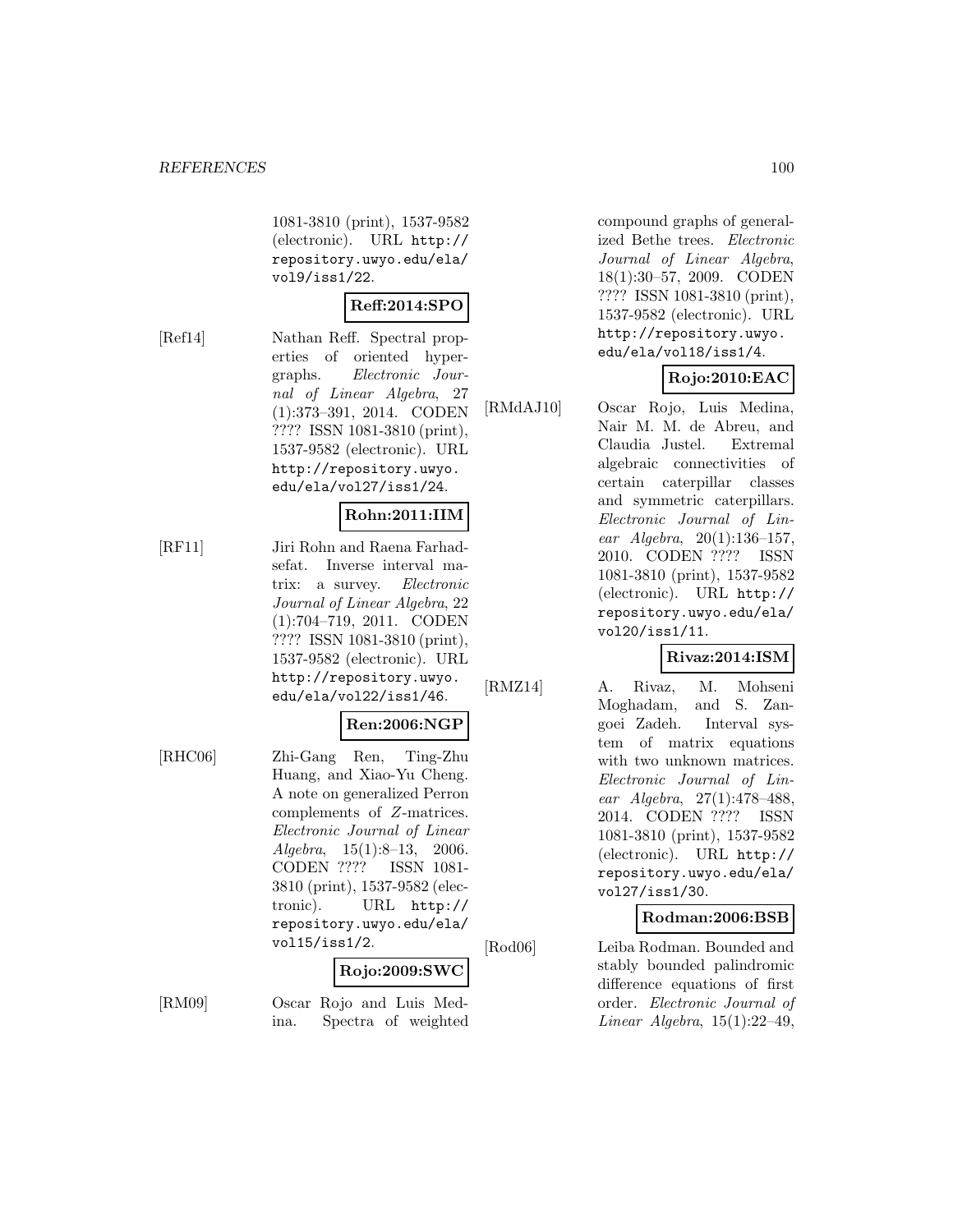2006. CODEN ???? ISSN 1081-3810 (print), 1537-9582 (electronic). URL http:// repository.uwyo.edu/ela/ vol15/iss1/4.

#### **Rodman:2007:CCS**

[Rod07] Leiba X. Rodman. Comparison of congruences and strict equivalences for real, complex, and quaternionic matrix pencils with symmetries. Electronic Journal of Linear Algebra, 16(1):248–283, 2007. CODEN ???? ISSN 1081-3810 (print), 1537-9582 (electronic). URL http:// repository.uwyo.edu/ela/ vol16/iss1/23.

#### **Rodman:2008:HSR**

[Rod08a] Leiba X. Rodman. Hamiltonian square roots of skew Hamiltonian quaternionic matrices. Electronic Journal of Linear Algebra, 17 (1):168–191, 2008. CODEN ???? ISSN 1081-3810 (print), 1537-9582 (electronic). URL http://repository.uwyo. edu/ela/vol17/iss1/14.

#### **Rodman:2008:ISP**

[Rod08b] Leiba X. Rodman. Isotropic subspaces for pairs of Hermitian matrices. Electronic Journal of Linear Algebra, 17 (1):508–517, 2008. CODEN ???? ISSN 1081-3810 (print), 1537-9582 (electronic). URL http://repository.uwyo. edu/ela/vol17/iss1/37.

# **Rodman:2014:HOM**

[Rod14a] Leiba Rodman. Hermitian octonion matrices and numerical ranges. Electronic Journal of Linear Algebra, 27 (1):515–533, 2014. CODEN ???? ISSN 1081-3810 (print), 1537-9582 (electronic). URL http://repository.uwyo. edu/ela/vol27/iss1/33.

# **Rodman:2014:INS**

[Rod14b] Leiba Rodman. Invariant neutral subspaces for Hamiltonian matrices. Electronic Journal of Linear Algebra, 27(1):55–99, 2014. CODEN ???? ISSN 1081-3810 (print), 1537-9582 (electronic). URL http://repository.uwyo. edu/ela/vol27/iss1/4.

#### **Rohn:2009:ASA**

[Roh09a] Jiri Rohn. An algorithm for solving the absolute value equation. Electronic Journal of Linear Algebra, 18 (1):589–599, 2009. CODEN ???? ISSN 1081-3810 (print), 1537-9582 (electronic). URL http://repository.uwyo. edu/ela/vol18/iss1/44.

#### **Rohn:2009:DAS**

[Roh09b] Jiri Rohn. Description of all solutions of a linear complementarity problem. Electronic Journal of Linear Algebra, 18(1):246–252, 2009. CODEN ???? ISSN 1081- 3810 (print), 1537-9582 (electronic). URL http://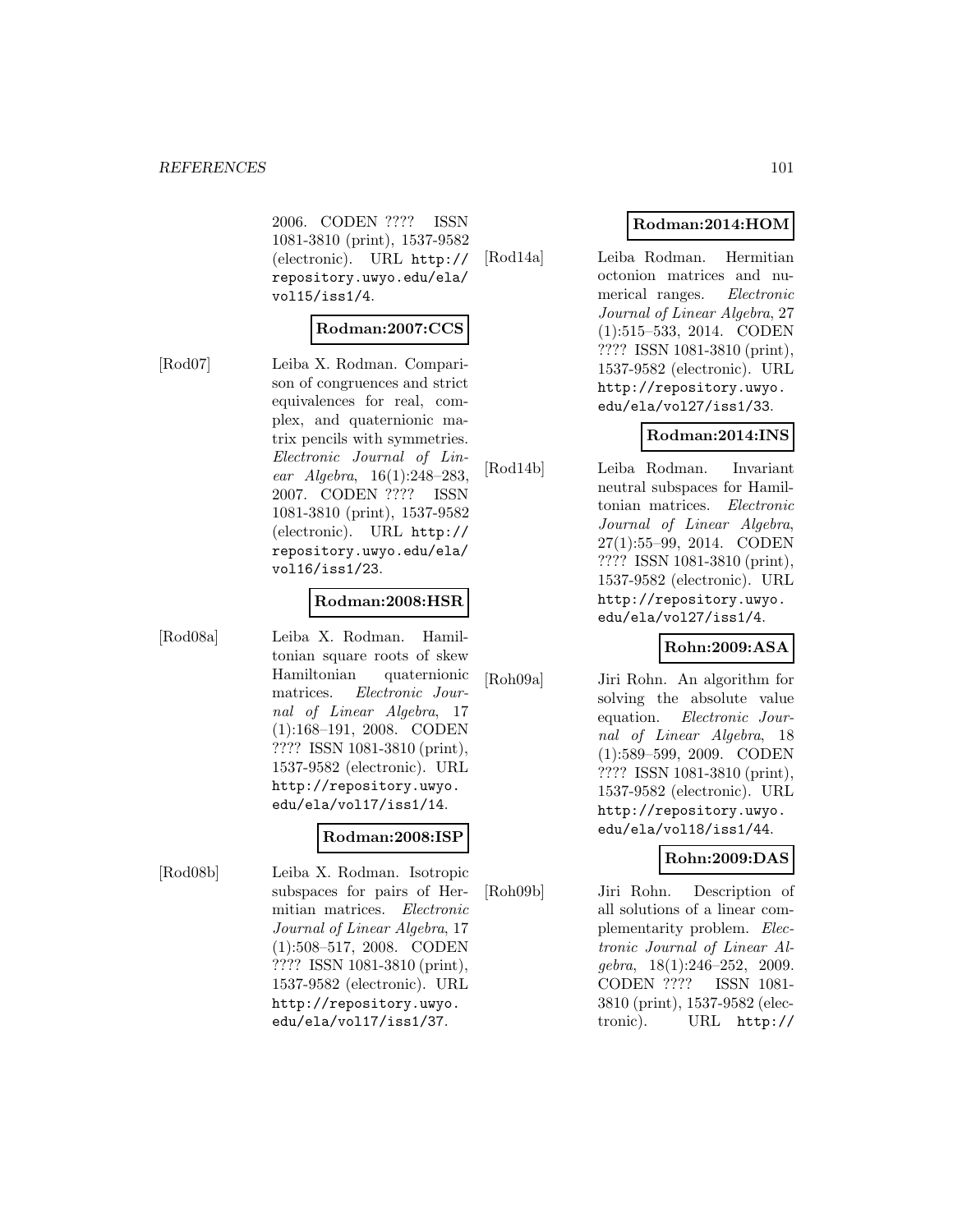repository.uwyo.edu/ela/ vol18/iss1/21.

#### **Rohn:2009:FNS**

[Roh09c] Jiri Rohn. Forty necessary and sufficient conditions for regularity of interval matrices: a survey. Electronic Journal of Linear Algebra, 18 (1):500–512, 2009. CODEN ???? ISSN 1081-3810 (print), 1537-9582 (electronic). URL http://repository.uwyo. edu/ela/vol18/iss1/39.

#### **Rohn:2010:CSR**

[Roh10] Jiri Rohn. A characterization of strong regularity of interval matrices. Electronic Journal of Linear Algebra, 20 (1):717–722, 2010. CODEN ???? ISSN 1081-3810 (print), 1537-9582 (electronic). URL http://repository.uwyo. edu/ela/vol20/iss1/50.

#### **Rohn:2011:EII**

[Roh11] Jiri Rohn. Explicit inverse of an interval matrix with unit midpoint. Electronic Journal of Linear Algebra, 22 (1):138–150, 2011. CODEN ???? ISSN 1081-3810 (print), 1537-9582 (electronic). URL http://repository.uwyo. edu/ela/vol22/iss1/8.

#### **Rohn:2013:TMA**

[Roh13] Jiri Rohn. A two-matrix alternative. Electronic Journal of Linear Algebra, 26 (1):836–841, 2013. CODEN ???? ISSN 1081-3810 (print),

1537-9582 (electronic). URL http://repository.uwyo. edu/ela/vol26/iss1/56.

# **Rolle:2003:OSC**

[Rol03] Jean-Daniel Daniel Rolle. Optimal subspaces and constrained principal component analysis. Electronic Journal of Linear Algebra, 10 (1):201–211, 2003. CODEN ???? ISSN 1081-3810 (print), 1537-9582 (electronic). URL http://repository.uwyo. edu/ela/vol10/iss1/16.

# **Ran:2002:SLM**

[RR02] André C. M. Ran and Martine C. B. Reurings. The symmetric linear matrix equation. Electronic Journal of Linear Algebra, 9 (1):93–107, 2002. CODEN ???? ISSN 1081-3810 (print), 1537-9582 (electronic). URL http://repository.uwyo. edu/ela/vol9/iss1/8.

# **Ran:2010:RSM**

[RR10] Andre C. M. Ran and Leiba X. Rodman. Ranges of Sylvester maps and a minimal rank problem. Electronic Journal of Linear Algebra, 20 (1):126–135, 2010. CODEN ???? ISSN 1081-3810 (print), 1537-9582 (electronic). URL http://repository.uwyo. edu/ela/vol20/iss1/10.

# **Rojo:2011:SWR**

[RRCM11] Oscar Rojo, Maria Robbiano, Domingos M. Cardoso, and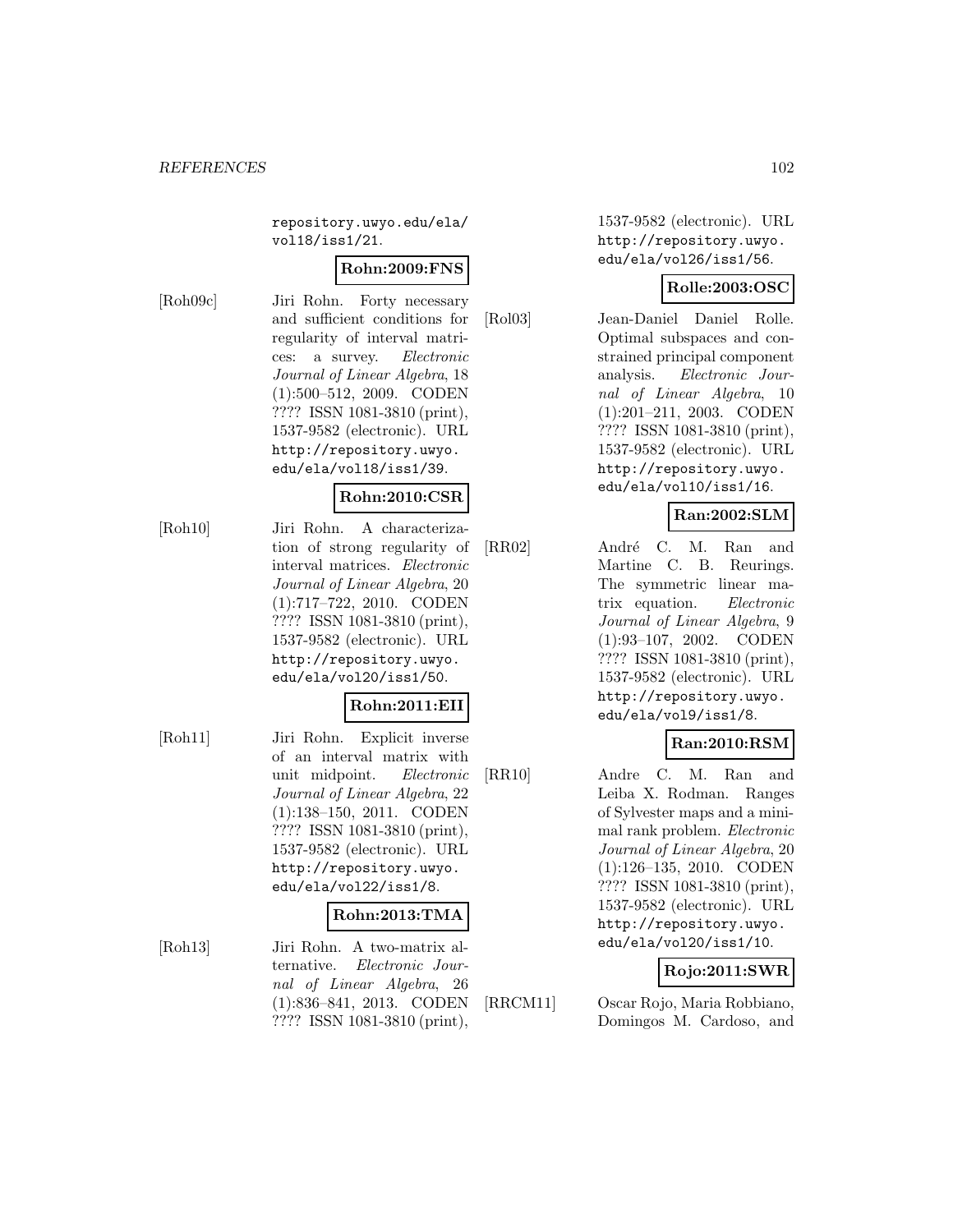Enide A. Martins. Spectra of weighted rooted graphs having prescribed subgraphs at some levels. Electronic Journal of Linear Algebra, 22 (1):653–671, 2011. CODEN ???? ISSN 1081-3810 (print), 1537-9582 (electronic). URL http://repository.uwyo. edu/ela/vol22/iss1/43.

# **Rovnyak:2004:KLI**

[RS04] James L. Rovnyak and Lev A. Sakhnovich. On the Kre˘ın–Langer integral representation of generalized Nevanlinna functions. Electronic Journal of Linear Algebra, 11(1):1–15, 2004. CO-DEN ???? ISSN 1081- 3810 (print), 1537-9582 (electronic). URL http:// repository.uwyo.edu/ela/ vol11/iss1/1.

#### **Rodman:2005:ARI**

[RS05] Leiba X. Rodman and Ilya M. Spitkovsky. Analytic roots of invertible matrix functions. Electronic Journal of Linear Algebra, 13 (1):187–196, 2005. CODEN ???? ISSN 1081-3810 (print), 1537-9582 (electronic). URL http://repository.uwyo. edu/ela/vol13/iss1/15.

# **Rodman:2011:NSP**

[RS11] Leiba Rodman and Peter Semrl. Neutral subspaces of pairs of symmetric/ skewsymmetric real matrices. Electronic Journal of Linear Algebra, 22(1):979–999, 2011. CODEN ???? ISSN 1081-3810 (print), 1537-9582 (electronic). URL http:// repository.uwyo.edu/ela/ vol22/iss1/63.

# **Rault:2013:MEN**

[RSS13] Patrick X. Rault, Tsvetanka Sendova, and Ilya M. Spitkovsky. 3-by-3 matrices with elliptical numerical range revisited. Electronic Journal of Linear Algebra, 26 (1):158–167, 2013. CODEN ???? ISSN 1081-3810 (print), 1537-9582 (electronic). URL http://repository.uwyo. edu/ela/vol26/iss1/12.

# **Rump:2002:VCS**

[Rum02] Siegfried M. Rump. Variational characterizations of the sign-real and the signcomplex spectral radius. Electronic Journal of Linear Algebra,  $9(1):112-117$ , 2002. CODEN ???? ISSN 1081-3810 (print), 1537-9582 (electronic). URL http:// repository.uwyo.edu/ela/ vol9/iss1/10.

# **Raja:2009:CGM**

[RV09] P. Raja and S. M. Vaezpour. On C-commuting graph of matrix algebra. Electronic Journal of Linear Algebra, 18 (1):364–370, 2009. CODEN ???? ISSN 1081-3810 (print), 1537-9582 (electronic). URL http://repository.uwyo. edu/ela/vol18/iss1/31.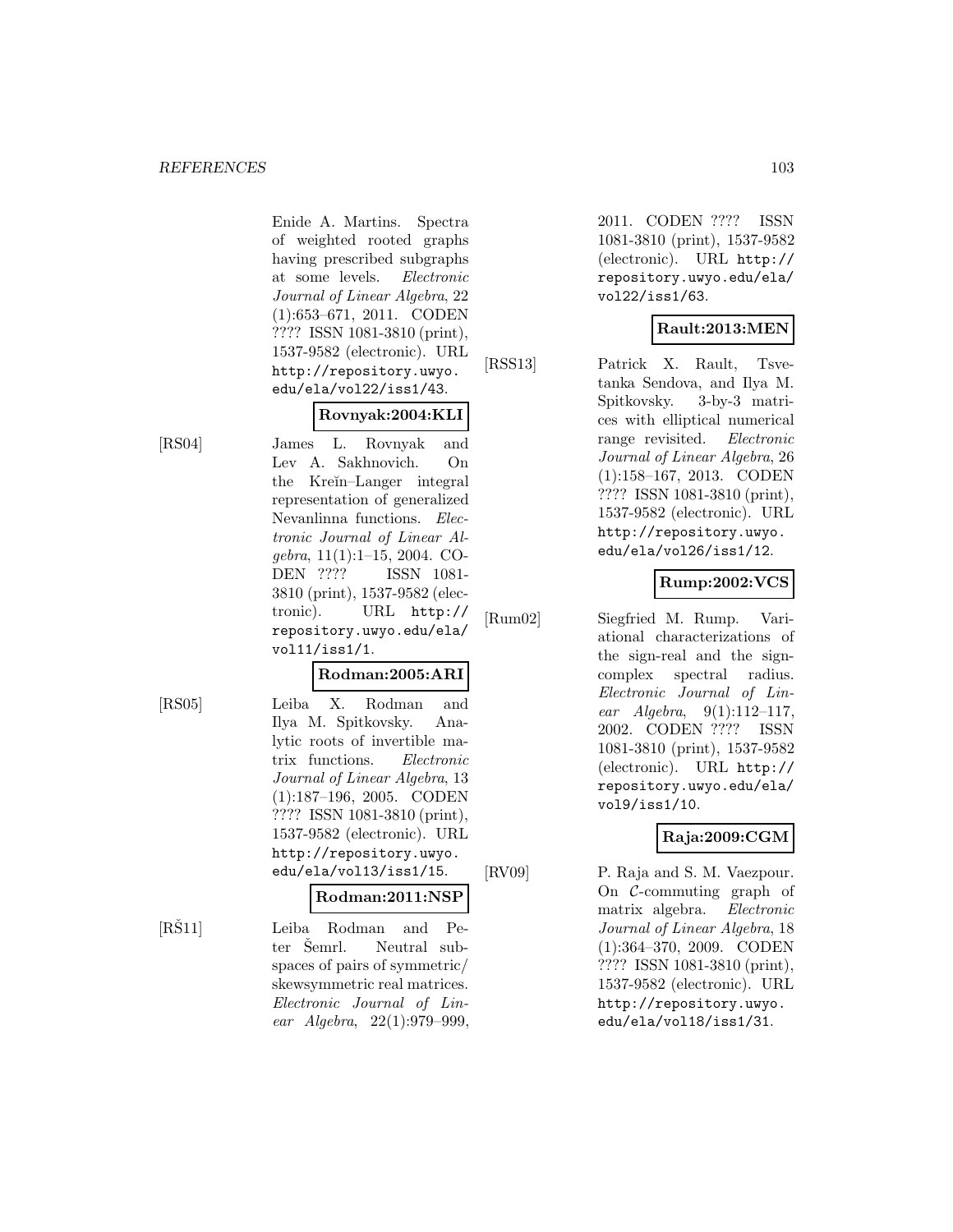# **Reams:2002:ITF**

- 
- [RW02] Robert Reams and Shayne Waldron. Isometric tight frames. Electronic Journal of Linear Algebra, 9(1): 122–128, 2002. CODEN ???? ISSN 1081-3810 (print), 1537-9582 (electronic). URL http://repository.uwyo. edu/ela/vol9/iss1/12.

# **Shabat:2012:IZM**

[SA12] Gil Shabat and Amir Averbuch. Interest zone matrix approximation. Electronic Journal of Linear Algebra, 23 (1):678–702, 2012. CODEN ???? ISSN 1081-3810 (print), 1537-9582 (electronic). URL http://repository.uwyo. edu/ela/vol23/iss1/50.

# **Soto:2008:NMP**

[SC08] Ricardo L. Soto and Javier Ccapa. Nonnegative matrices with prescribed elementary divisors. Electronic Journal of Linear Algebra, 17 (1):287–303, 2008. CODEN ???? ISSN 1081-3810 (print), 1537-9582 (electronic). URL http://repository.uwyo. edu/ela/vol17/iss1/21.

# **Schep:2011:BSR**

[Sch11a] Anton R. Schep. Bounds on the spectral radius of Hadamard products of positive operators on  $\ell_p$ -spaces. Electronic Journal of Linear Algebra, 22(1):443–447, 2011. CODEN ???? ISSN 1081-3810 (print), 1537-9582

(electronic). URL http:// repository.uwyo.edu/ela/ vol22/iss1/26.

# **Scholz:2011:DAA**

[Sch11b] Lena Scholz. A derivative array approach for linear second order differentialalgebraic systems. Electronic Journal of Linear Algebra, 22 (1):310–347, 2011. CODEN ???? ISSN 1081-3810 (print), 1537-9582 (electronic). URL http://repository.uwyo. edu/ela/vol22/iss1/19.

# **Schomburg:2012:AEP**

[Sch12] Bernd Schomburg. On the approximation of ergodic projections an d stationary distributions of stochastic matrices. Electronic Journal of Linear Algebra, 23(1): 989–1000, 2012. CODEN ???? ISSN 1081-3810 (print), 1537-9582 (electronic). URL http://repository.uwyo. edu/ela/vol23/iss1/69.

# **Sciriha:2007:CSG**

[Sci07] Irene Sciriha. A characterization of singular graphs. Electronic Journal of Linear Algebra,  $16(1):451-462$ , 2007. CODEN ???? ISSN 1081-3810 (print), 1537-9582 (electronic). URL http:// repository.uwyo.edu/ela/ vol16/iss1/38.

# **Seeger:2013:AAA**

[See13] Alberto Seeger. Aperture angle analysis for ellipsoids.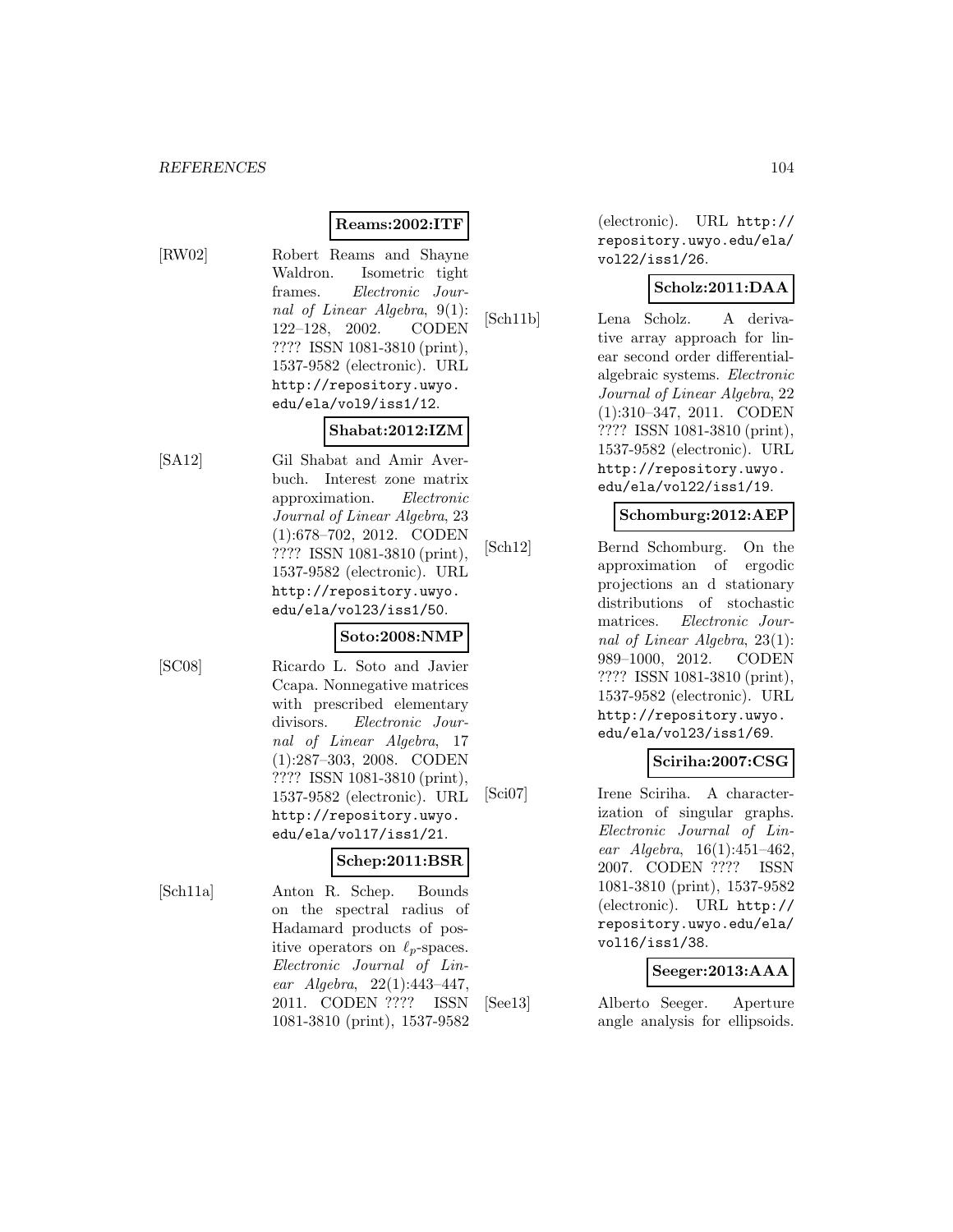Electronic Journal of Linear Algebra, 26(1):732–741, 2013. CODEN ???? ISSN 1081-3810 (print), 1537-9582 (electronic). URL http:// repository.uwyo.edu/ela/ vol26/iss1/49.

#### **SWGLB:2006:SSM**

[Sem06] Semitransitivity Working Group at LAW'05, Bled [Slovenia]. Semitransitive subspaces of matrices. Electronic Journal of Linear Algebra, 15(1):225–238, 2006. CODEN ???? ISSN 1081- 3810 (print), 1537-9582 (electronic). URL http:// repository.uwyo.edu/ela/ vol15/iss1/18. The Working Group was coordinated by Heydar Radjavi and its members were: Janez Bernik, Roman Drnovšek, Don Hadwin, Ali Jafarian, Damjana Kokol Bukovšek, Tomaž Košir, Marjeta Kramar Fijavž, Thomas Laffey, Leo Livshits, Mitja Mastnak, Roy Meshulam, Vladimir Müller, Eric Nordgren, Jan Okniński, Matjaž Omladič, Ahmed Sourour and Richard Timoney.

# **Shiu:2011:MAC**

[SGL11] Wai Chee Shiu, Ji-Ming Guo, and Jianxi Li. The minimum algebraic connectivity of caterpillar unicyclic graphs. Electronic Journal of Linear Algebra, 22 (1):838–848, 2011. CODEN ???? ISSN 1081-3810 (print),

1537-9582 (electronic). URL http://repository.uwyo. edu/ela/vol22/iss1/56.

#### **Shao:2012:CIS**

[SGL12] Yanling Shao, Yubin Gao, and Zhongshan Li. The Mcompetition indices of symmetric primitive digraphs without loops. *Electronic* Journal of Linear Algebra, 23 (1):457–472, 2012. CODEN ???? ISSN 1081-3810 (print), 1537-9582 (electronic). URL http://repository.uwyo. edu/ela/vol23/iss1/31.

#### **Stevanovic:2008:MSR**

[SH08] Dragan Stevanović and Pierre Hansen. The minimum spectral radius of graphs with a given clique number. Electronic Journal of Linear Algebra, 17(1):110–117, 2008. CODEN ???? ISSN 1081-3810 (print), 1537-9582 (electronic). URL http:// repository.uwyo.edu/ela/ vol17/iss1/10.

# **Shen:2010:SME**

[SH10] Shu-Qian Shen and Ting-Zhu Huang. On symmetric matrices with exactly one positive eigenvalue. Electronic Journal of Linear Algebra, 20 (1):158–167, 2010. CODEN ???? ISSN 1081-3810 (print), 1537-9582 (electronic). URL http://repository.uwyo. edu/ela/vol20/iss1/12.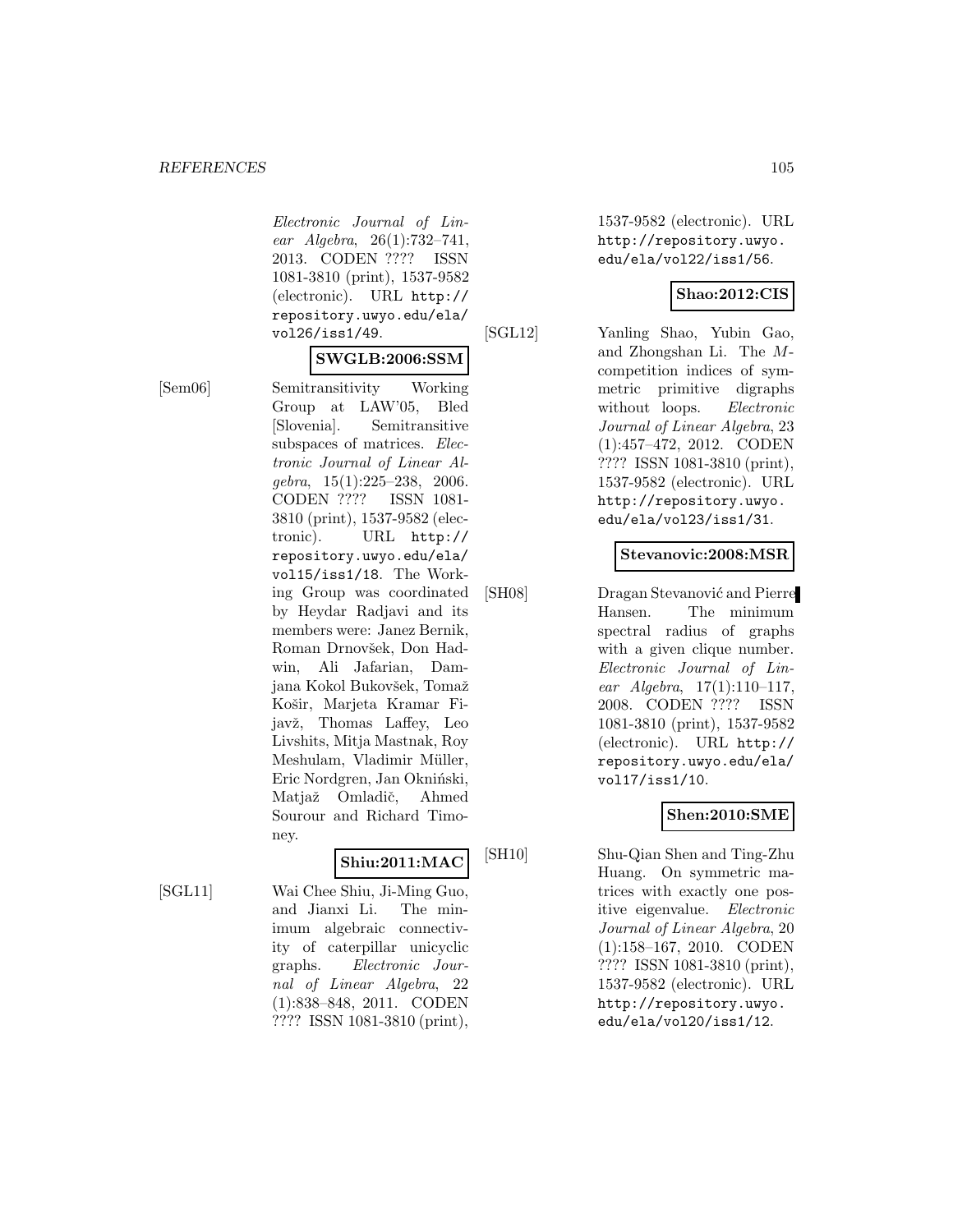# **Shen:2012:CUG**

[SH12] Xiaoling Shen and Yaoping Hou. A class of unicyclic graphs determined by their Laplacian spectrum. Electronic Journal of Linear Algebra, 23(1):375–386, 2012. CODEN ???? ISSN 1081-3810 (print), 1537-9582 (electronic). URL http:// repository.uwyo.edu/ela/ vol23/iss1/26.

#### **Shader:2010:EC**

[Sha10] Bryan L. Shader. From the Editor-in-Chief. Electronic Journal of Linear Algebra, 21 (1):172–173, 2010. CODEN ???? ISSN 1081-3810 (print), 1537-9582 (electronic). URL http://repository.uwyo. edu/ela/vol21/iss1/15.

# **Shang:2012:LBE**

[Sha12] Yilun Shang. Lower bounds for the Estrada index of graphs. Electronic Journal of Linear Algebra, 23 (1):664–668, 2012. CODEN ???? ISSN 1081-3810 (print), 1537-9582 (electronic). URL http://repository.uwyo. edu/ela/vol23/iss1/48.

#### **Shader:2013:NEC**

[Sha13] Bryan Shader. Note from Editor-in-Chief. Electronic Journal of Linear Algebra, 26(1):590, 2013. CODEN ???? ISSN 1081-3810 (print), 1537-9582 (electronic). URL http://repository.uwyo. edu/ela/vol26/iss1/39.

# **Shur:2011:SCF**

[Shu11] Walter Shur. A simple closed form for triangular matrix powers. Electronic Journal of Linear Algebra, 22(1): 1000–1003, 2011. CODEN ???? ISSN 1081-3810 (print), 1537-9582 (electronic). URL http://repository.uwyo. edu/ela/vol22/iss1/64.

# **Shen:2012:BDE**

[SHZ12] Xiaoling Shen, Yaoping Hou, and Chongyan Zhang. Bicyclic digraphs with extremal skew energy. Electronic Journal of Linear Algebra, 23 (1):340–355, 2012. CODEN ???? ISSN 1081-3810 (print), 1537-9582 (electronic). URL http://repository.uwyo. edu/ela/vol23/iss1/24.

#### **Stevanovic:2010:DSR**

[SI10] Dragan Stevanović and Aleksandar Ilić. Distance spectral radius of trees with fixed maximum degree. Electronic Journal of Linear Algebra, 20 (1):168–179, 2010. CODEN ???? ISSN 1081-3810 (print), 1537-9582 (electronic). URL http://repository.uwyo. edu/ela/vol20/iss1/13.

#### **Singer:2012:OBR**

[Sin12] Sanja Singer. Orthosymmetric block rotations. Electronic Journal of Linear Algebra, 23 (1):306–326, 2012. CODEN ???? ISSN 1081-3810 (print), 1537-9582 (electronic). URL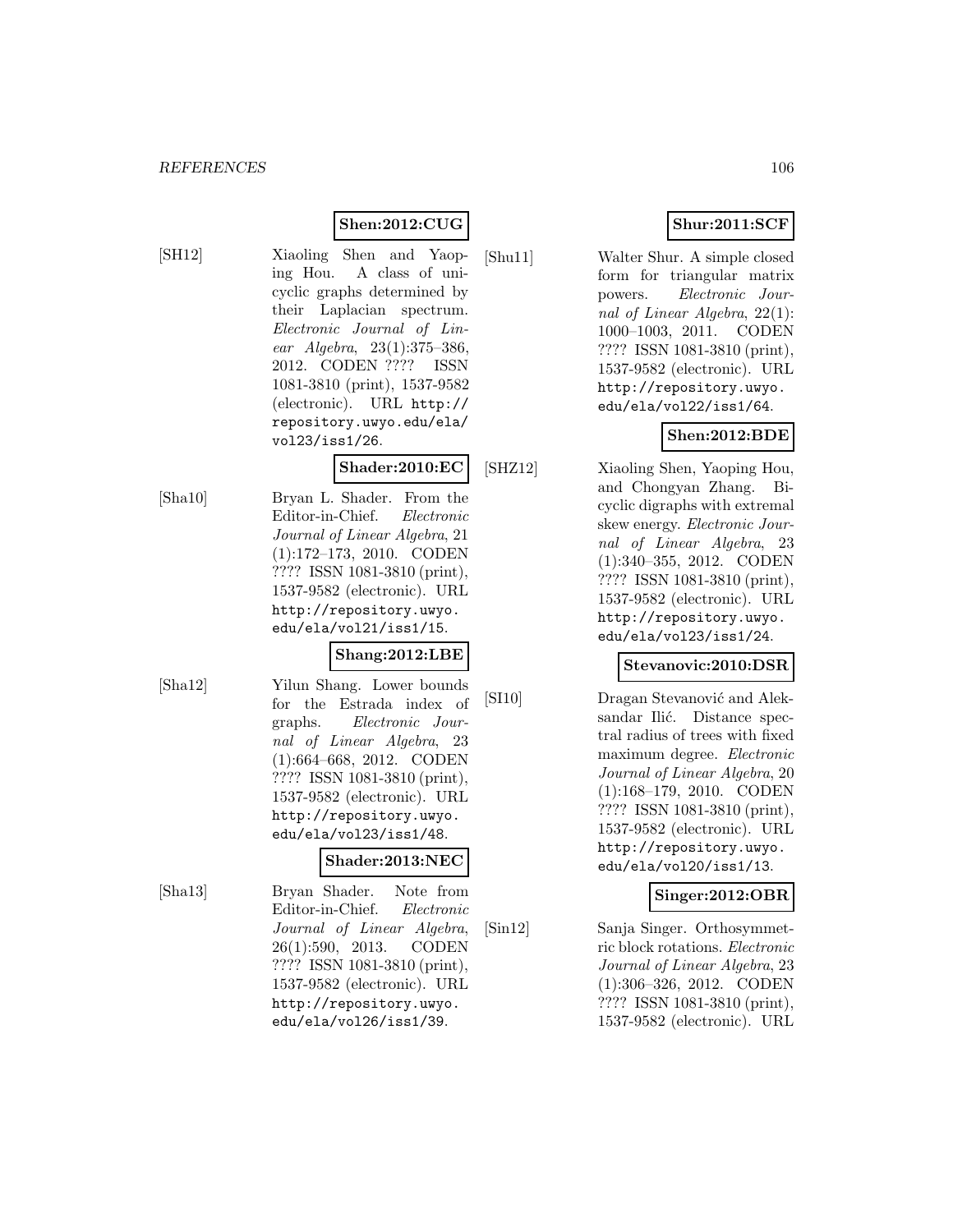http://repository.uwyo. edu/ela/vol23/iss1/22.

# **Singh:2014:IIE**

[Sin14] Mandeep Singh. Inequalities involving eigenvalues for difference of operator means. Electronic Journal of Linear Algebra, 27(1):557–568, 2014. CODEN ???? ISSN 1081-3810 (print), 1537-9582 (electronic). URL http:// repository.uwyo.edu/ela/ vol27/iss1/253.

#### **Sivasubramanian:2005:AIN**

[Siv05] Sivaramakrishnan Sivasubramanian. Approximating the isoperimetric number of strongly regular graphs. Electronic Journal of Linear Algebra, 13(1):111–121, 2005. CODEN ???? ISSN 1081-3810 (print), 1537-9582 (electronic). URL http:// repository.uwyo.edu/ela/ vol13/iss1/7.

#### **Sidi:2000:BCT**

[SK00] Avramand Sidi and Vladimir Kluzner. A Bi-CG type iterative method for Drazininverse solution of singular inconsistent nonsymmetric linear systems of arbitrary index. Electronic Journal of Linear Algebra,  $6(1)$ :72-94, 2000. CODEN ???? ISSN 1081-3810 (print), 1537-9582 (electronic). URL http:// repository.uwyo.edu/ela/ vol6/iss1/8.

#### **Shaked-Monderer:2001:MCR**

[SM01] Naomi Shaked-Monderer. Minimal CP rank. Electronic Journal of Linear Algebra, 8 (1):140–157, 2001. CODEN ???? ISSN 1081-3810 (print), 1537-9582 (electronic). URL http://repository.uwyo. edu/ela/vol8/iss1/12.

#### **Shaked-Monderer:2004:NCR**

[SM04] Naomi Shaked-Monderer. A note on the CP-rank of matrices generated by Soules matrices. Electronic Journal of Linear Algebra, 12(1):2–5, 2004. CODEN ???? ISSN 1081-3810 (print), 1537-9582 (electronic). URL http:// repository.uwyo.edu/ela/ vol12/iss1/2.

#### **Sayyed:2003:GHM**

[SMB03] K. A. M. Sayyed, M. S. Metwally, and Raed S. Batahan. On generalized Hermite matrix polynomials. Electronic Journal of Linear Algebra, 10 (1):272–279, 2003. CODEN ???? ISSN 1081-3810 (print), 1537-9582 (electronic). URL http://repository.uwyo. edu/ela/vol10/iss1/22.

# **Snellman:2003:MSR**

[Sne03] Jan Snellman. The maximal spectral radius of a digraph with  $(m+1)^2 - s$  edges. Electronic Journal of Linear Algebra, 10(1):179–189, 2003. CODEN ???? ISSN 1081-3810 (print), 1537-9582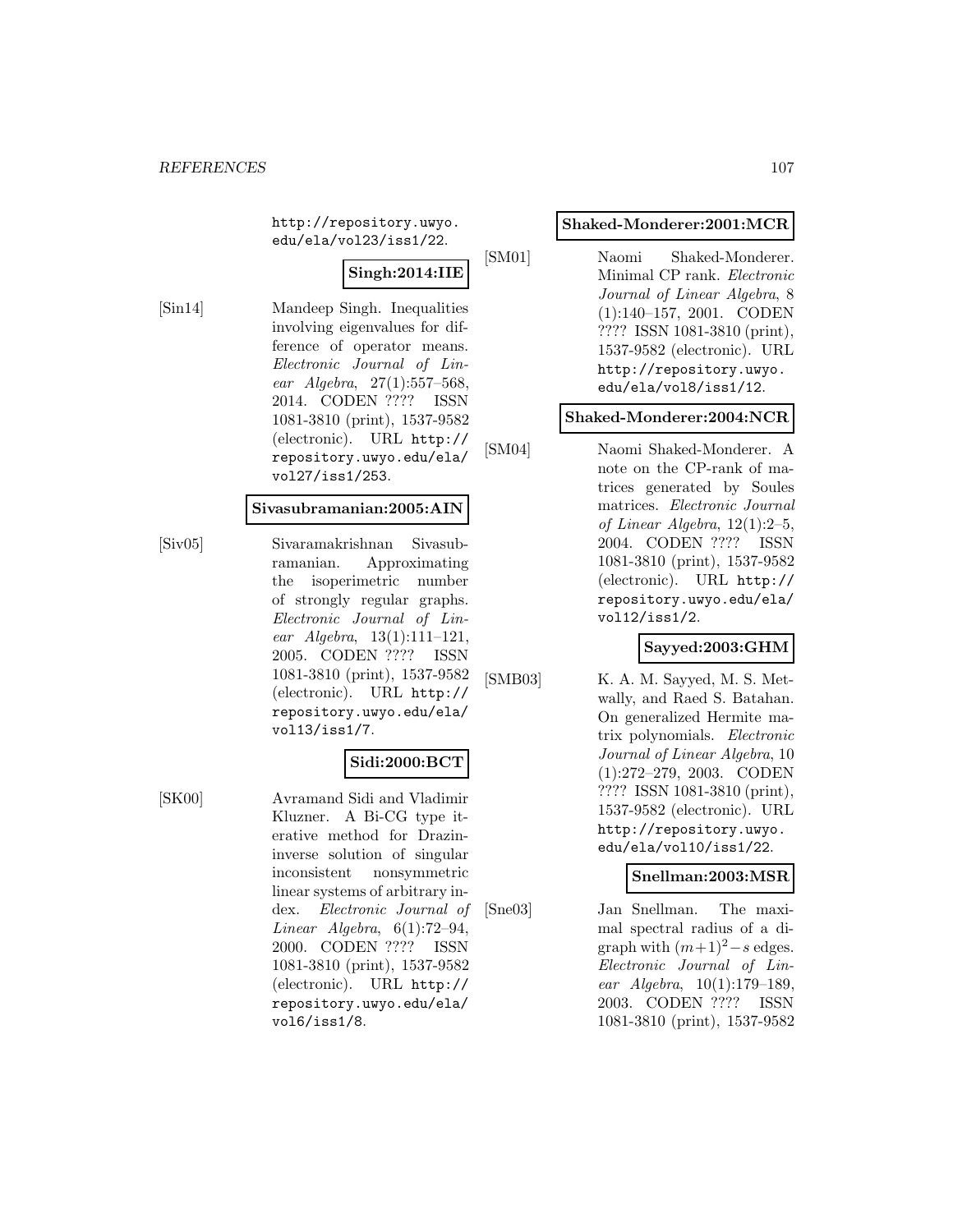(electronic). URL http:// repository.uwyo.edu/ela/ vol10/iss1/14.

# **Soltys:2002:BAC**

[Sol02] Michael Soltys. Berkowitz's algorithm and clow sequences. Electronic Journal of Linear Algebra, 9(1):42– 54, 2002. CODEN ???? ISSN 1081-3810 (print), 1537-9582 (electronic). URL http:// repository.uwyo.edu/ela/ vol9/iss1/5.

# **Song:2013:CWD**

[Son13] Guang Jing Song. Characterization of the W-weighted Drazin inverse over the quaternion skew field with applications. Electronic Journal of Linear Algebra, 26(1):1–14, 2013. CODEN ???? ISSN 1081-3810 (print), 1537-9582 (electronic). URL http://repository.uwyo. edu/ela/vol26/iss1/1.

# **Spitkovsky:2006:PTP**

[Spi06] Ilya M. Spitkovsky. On polynomials in two projections. Electronic Journal of Linear Algebra, 15(1):154–158, 2006. CODEN ???? ISSN 1081-3810 (print), 1537-9582 (electronic). URL http:// repository.uwyo.edu/ela/ vol15/iss1/11.

#### **Sushama:2012:WMI**

[SPS12a] Agarwal N. Sushama, K. Premakumari, and K. C. Sivakumar. Weak monotonicity of interval matrices. Electronic Journal of Linear Algebra, 25 (1):92–101, 2012. CODEN ???? ISSN 1081-3810 (print), 1537-9582 (electronic). URL http://repository.uwyo. edu/ela/vol25/iss1/9.

# **Sushama:2012:WMM**

[SPS12b] Agarwal N. Sushama, K. Premakumari, and K. C. Sivakumar. Weak monotonicity of matrices and subclasses of proper splittings. Electronic Journal of Linear Algebra, 24(1):83–94, 2012. CODEN ???? ISSN 1081-3810 (print), 1537-9582 (electronic). URL http://repository.uwyo. edu/ela/vol24/iss1/8.

# **Soto:2011:NRP**

[SRM11] Ricardo L. Soto, Oscar Rojo, and Cristina B. Manzaneda. On nonnegative realization of partitioned spectra. Electronic Journal of Linear Algebra, 22(1):557–572, 2011. CODEN ???? ISSN 1081- 3810 (print), 1537-9582 (electronic). URL http:// repository.uwyo.edu/ela/ vol22/iss1/35.

# **Soto:2007:SNR**

[SRMB07] Ricardo L. Soto, Oscar Rojo, Julio Moro, and Alberto Borobia. Symmetric nonnegative realization of spectra. Electronic Journal of Linear Algebra,  $16(1):1-18$ , 2007. CODEN ???? ISSN 1081-3810 (print), 1537-9582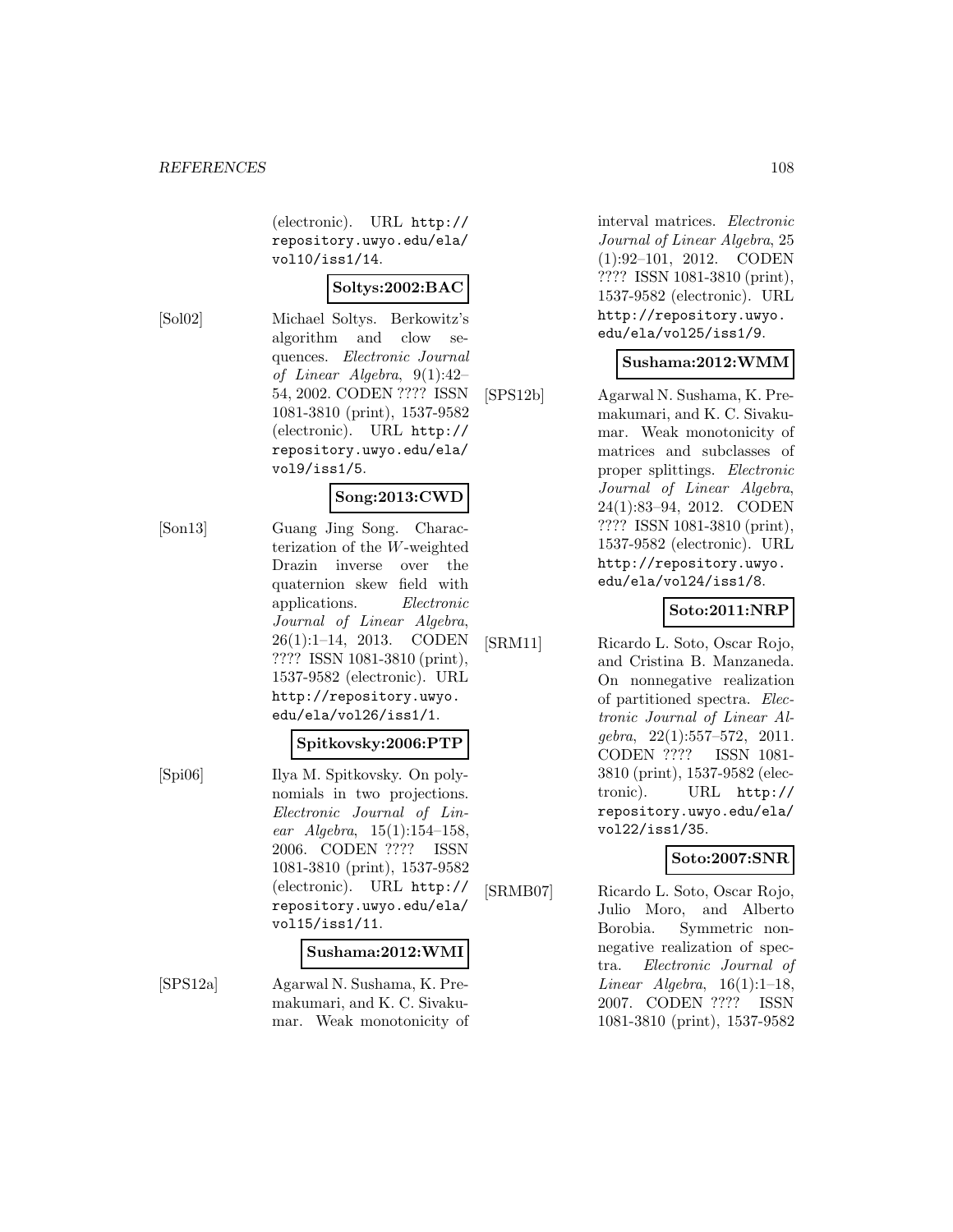(electronic). URL http:// repository.uwyo.edu/ela/ vol16/iss1/1.

#### **Saez-Schwedt:2008:MDS**

[SS08a] Andrés Sáez-Schwedt. Matricial decomposition of systems over rings. Electronic Journal of Linear Algebra, 17 (1):493–507, 2008. CODEN ???? ISSN 1081-3810 (print), 1537-9582 (electronic). URL http://repository.uwyo. edu/ela/vol17/iss1/36.

#### **Sakhnovich:2008:MVT**

[SS08b] Alexander L. Sakhnovich and Lev A. Sakhnovich. On a mean value theorem in the class of Herglotz functions and its applications. Electronic Journal of Linear Algebra, 17(1):102–109, 2008. CODEN ???? ISSN 1081-3810 (print), 1537-9582 (electronic). URL http:// repository.uwyo.edu/ela/ vol17/iss1/9.

#### **Severini:2008:FLC**

[SS08c] Simone Severini and Ferenc Szöllősi. A further look into combinatorial orthogonality. Electronic Journal of Linear Algebra, 17(1):376–388, 2008. CODEN ???? ISSN 1081-3810 (print), 1537-9582 (electronic). URL http:// repository.uwyo.edu/ela/ vol17/iss1/27.

#### **Dokovic:2009:ROV**

 $[$  <br>  $\hfill \blacksquare$ DSS09] Dragomir Ž. Đoković, Simone Severini, and Ferenc Szöllősi. Rational orthogonal versus real orthogonal. Electronic Journal of Linear Algebra, 18 (1):649–673, 2009. CODEN ???? ISSN 1081-3810 (print), 1537-9582 (electronic). URL http://repository.uwyo. edu/ela/vol18/iss1/48.

# **Soto:2010:NRC**

[SSM10] Ricardo L. Soto, Mario Salas, and Cristina Manzaneda. Nonnegative realization of complex spectra. Electronic Journal of Linear Algebra, 20 (1):595–609, 2010. CODEN ???? ISSN 1081-3810 (print), 1537-9582 (electronic). URL http://repository.uwyo. edu/ela/vol20/iss1/43.

#### **Stipanovic:2004:MAA**

[SST04] Dušan M. Stipanović, Sriram Shankaran, and Claire J. Tomlin. Multi-agent avoidance control using an Mmatrix property. Electronic Journal of Linear Algebra, 12(1):64–72, 2004. CODEN ???? ISSN 1081-3810 (print), 1537-9582 (electronic). URL http://repository.uwyo. edu/ela/vol12/iss1/7.

#### **Saunders:2004:MRC**

[SSV04] B. David Saunders, Arne Storjohann, and Gilles Villard. Matrix rank certification. Electronic Journal of Linear Algebra, 11(1):16–23, 2004. CODEN ???? ISSN 1081-3810 (print), 1537-9582 (electronic). URL http://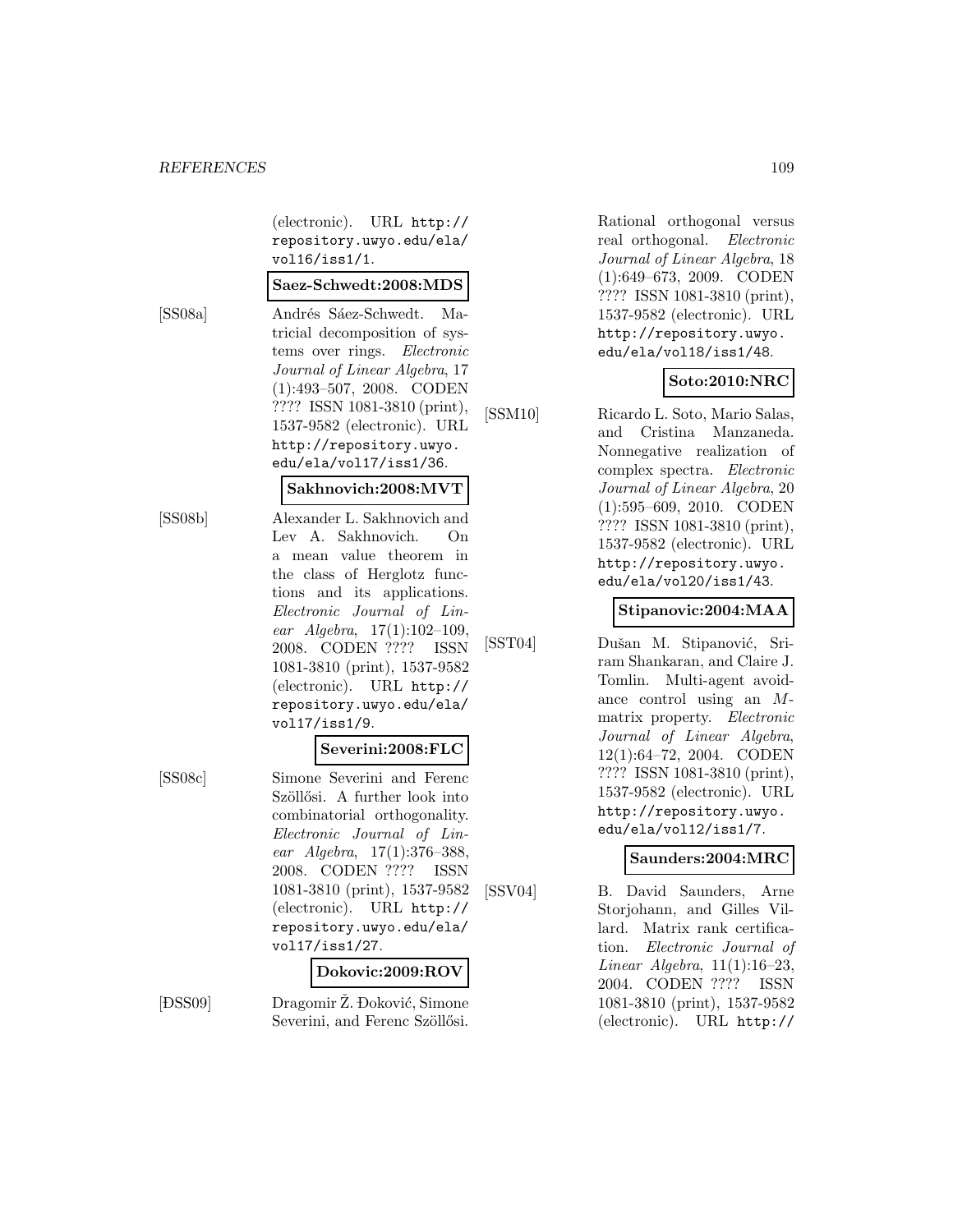repository.uwyo.edu/ela/ vol11/iss1/2.

#### **Stanic:2013:GSS**

[Sta13] Zoran Stanić. Graphs with small spectral gap. Electronic Journal of Linear Algebra, 26 (1):417–432, 2013. CODEN ???? ISSN 1081-3810 (print), 1537-9582 (electronic). URL http://repository.uwyo. edu/ela/vol26/iss1/28.

#### **Stuart:1998:PTS**

[Stu98] Jeffrey L. Stuart. A polynomial time spectral decomposition test for certain classes of inverse M-matrices. Electronic Journal of Linear Algebra, 3(1):129–141, 1998. CODEN ???? ISSN 1081-3810 (print), 1537-9582 (electronic). URL http:// repository.uwyo.edu/ela/ vol3/iss1/12.

#### **Sury:2000:EPH**

[Sur00] B. Sury. An elementary proof of the Hilbert–Mumford criterion. Electronic Journal of Linear Algebra, 7(1): 174–177, 2000. CODEN ???? ISSN 1081-3810 (print), 1537-9582 (electronic). URL http://repository.uwyo. edu/ela/vol7/iss1/12.

## **Seeger:2011:CPS**

[SVP11] Alberto Seeger and José Vicente-Pérez. On cardinality of Pareto spectra. Electronic Journal of Linear Algebra, 22(1):758–766,

2011. CODEN ???? ISSN 1081-3810 (print), 1537-9582 (electronic). URL http:// repository.uwyo.edu/ela/ vol22/iss1/50.

#### **Salam:2011:SAH**

[SW11a] A. Salam and D. S. Watkins. Structured QR algorithms for Hamiltonian symmetric matrices. Electronic Journal of Linear Algebra, 22 (1):573–585, 2011. CODEN ???? ISSN 1081-3810 (print), 1537-9582 (electronic). URL http://repository.uwyo. edu/ela/vol22/iss1/36.

#### **Song:2011:PRP**

[SW11b] Guang Jing Song and Qing Wen Wang. Positive and repositive solutions to some systems of adjointable operator equations over Hilbert C∗-modules. Electronic Journal of Linear Algebra, 22(1): 1070–1084, 2011. CODEN ???? ISSN 1081-3810 (print), 1537-9582 (electronic). URL http://repository.uwyo. edu/ela/vol22/iss1/70.

## **Shan:2014:EIC**

[SWK14] Erfang Shan, Hongzhuan Wang, and Liying Kang. On the Estrada index of cacti. Electronic Journal of Linear Algebra, 27(1):798–808, 2014. CODEN ???? ISSN 1081-3810 (print), 1537-9582 (electronic). URL http:// repository.uwyo.edu/ela/ vol27/iss1/268.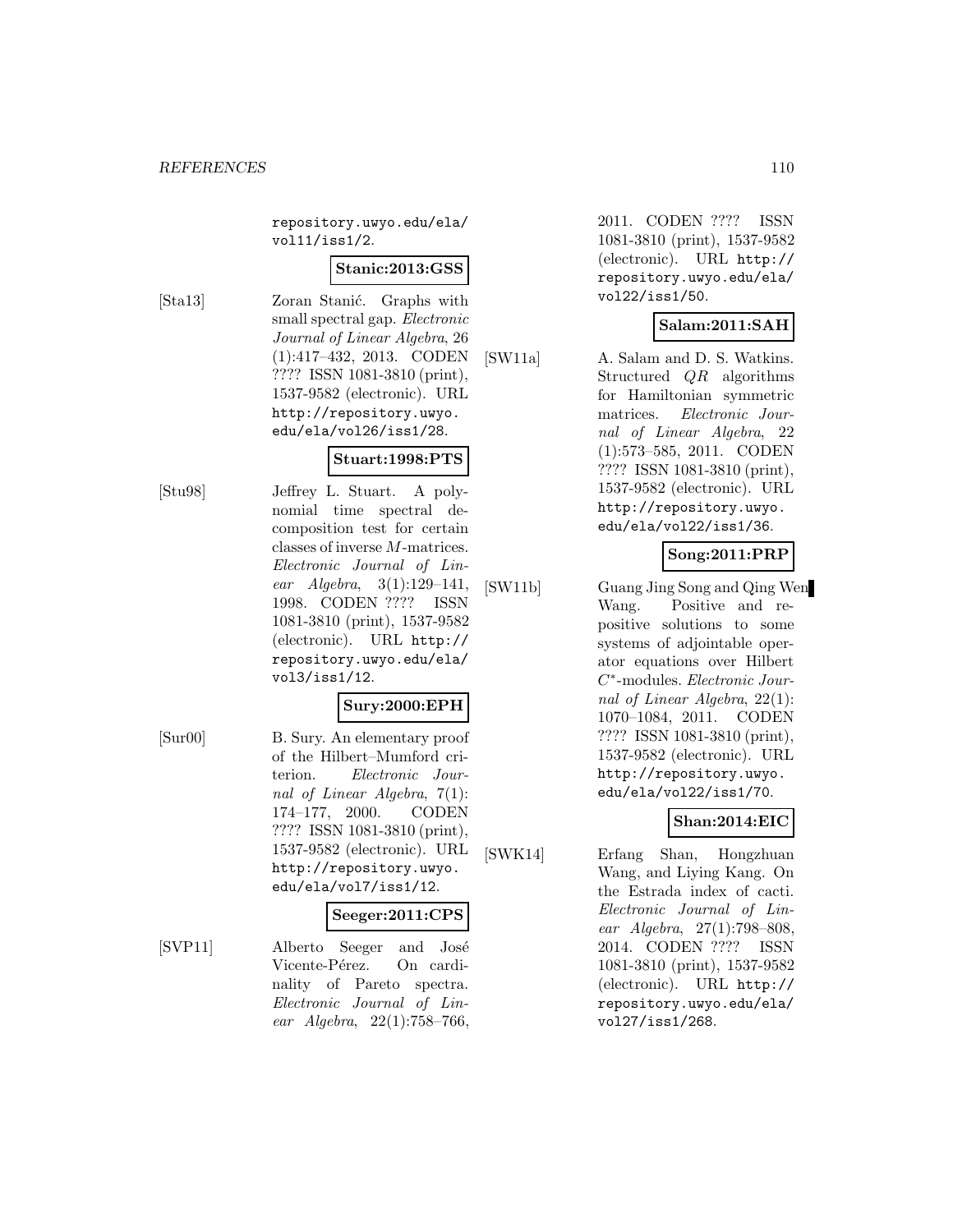$[$   $\pm$ 

#### **Dokovic:2003:ACS**

DSZ03] Dragomir Ž. Đoković, F. Szechtman, and K. Zhao. An algorithm that carries a square matrix into its transpose by an involutory congruence transformation. Electronic Journal of Linear Algebra, 10 (1):320–340, 2003. CODEN ???? ISSN 1081-3810 (print), 1537-9582 (electronic). URL http://repository.uwyo. edu/ela/vol10/iss1/25.  $[$ 

#### **Stitzinger:2009:RCN**

[SZ09] Ernie Stitzinger and Laurie Zack. Realizations of the complex nilpotent Lie algebras with small second derived quotient. Electronic Journal of Linear Algebra, 18 (1):513–515, 2009. CODEN ???? ISSN 1081-3810 (print), 1537-9582 (electronic). URL http://repository.uwyo. edu/ela/vol18/iss1/40.

#### **Szechtman:2005:SGP**

[Sze05] Fernando Szechtman. Structure of the group preserving a bilinear form. Electronic Journal of Linear Algebra, 13 (1):197–239, 2005. CODEN ???? ISSN 1081-3810 (print), 1537-9582 (electronic). URL http://repository.uwyo. edu/ela/vol13/iss1/16.

#### **Szechtman:2007:ECM**

[Sze07] Fernando Szechtman. Equivalence and congruence of matrices under the action

of standard parabolic subgroups. Electronic Journal of Linear Algebra, 16 (1):325–333, 2007. CODEN ???? ISSN 1081-3810 (print), 1537-9582 (electronic). URL http://repository.uwyo. edu/ela/vol16/iss1/28.

#### **Dokovic:2001:NGA**

DT01] Dragomir Ž. Đoković and Peter W. Tingley. Natural group actions on tensor products of three real vector spaces with finitely many orbits. Electronic Journal of Linear Algebra,  $8(1):60-82$ , 2001. CODEN ???? ISSN 1081-3810 (print), 1537-9582 (electronic). URL http:// repository.uwyo.edu/ela/ vol8/iss1/6.

#### **Tam:1999:ERL**

[Tam99] Tin-Yau Tam. An extension of a result of Lewis. Electronic Journal of Linear Algebra, 5(1):1–10, 1999. CO-DEN ???? ISSN 1081- 3810 (print), 1537-9582 (electronic). URL http:// repository.uwyo.edu/ela/ vol5/iss1/1.

## **Tam:2010:HRM**

[Tam10] Tin-Yau Tam. A. Horn's result on matrices with prescribed singular values and eigenvalues. Electronic Journal of Linear Algebra, 21 (1):25–27, 2010. CODEN ???? ISSN 1081-3810 (print), 1537-9582 (electronic). URL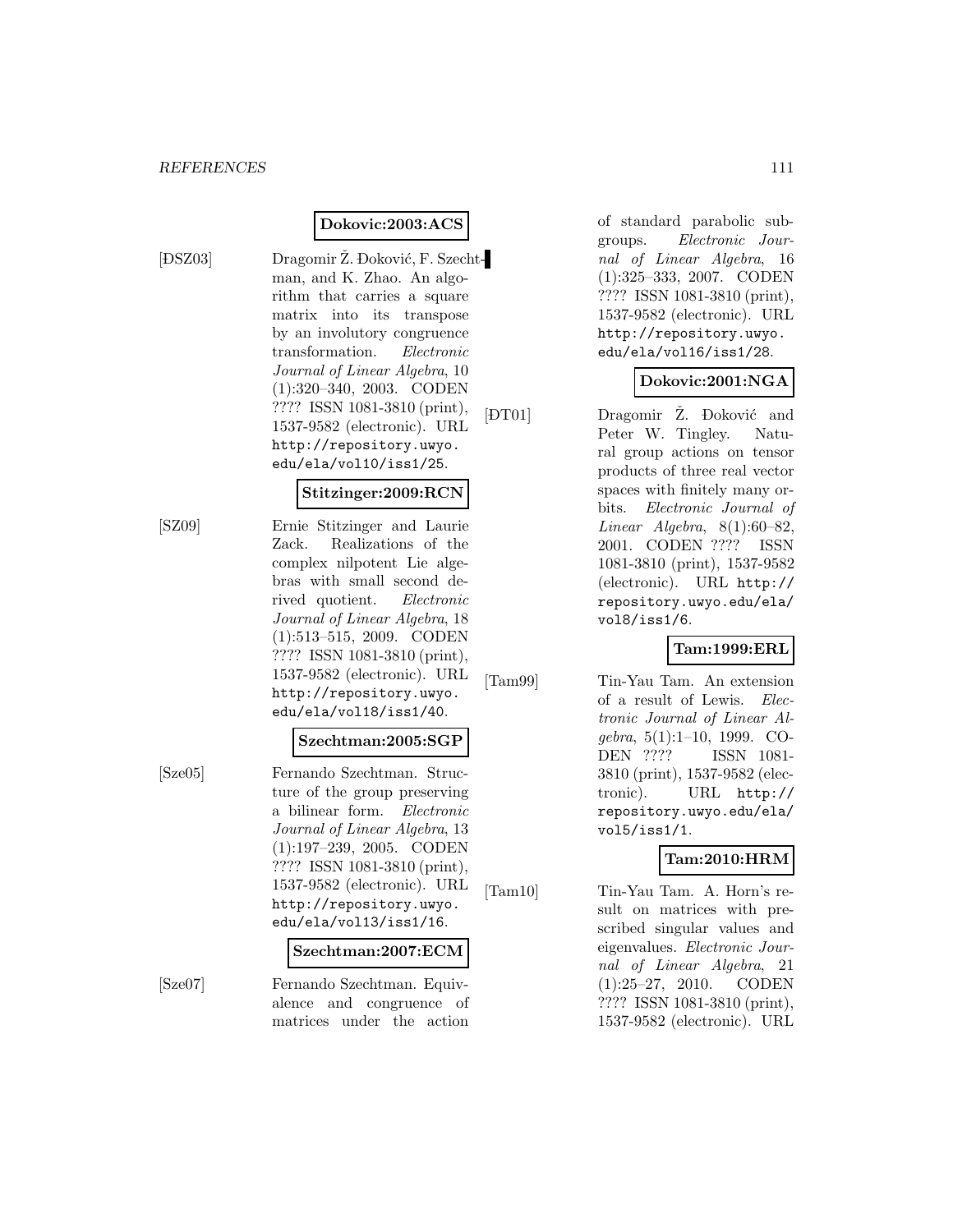http://repository.uwyo. edu/ela/vol21/iss1/4.

# **Tao:2011:PRP**

[Tao11] Jiyuan Tao. Pseudomonotonicity and related properties in Euclidean Jordan algebras. Electronic Journal of Linear Algebra, 22 (1):225–251, 2011. CODEN ???? ISSN 1081-3810 (print), 1537-9582 (electronic). URL http://repository.uwyo. edu/ela/vol22/iss1/15.

#### **Tosic:2011:MPI**

[TCID11] Marina Tošić, Dragana S. Cvetković-Ilić, and Chunyuan Deng. The Moore– Penrose inverse of a linear combination of commuting generalized and hypergeneralized projectors. Electronic Journal of Linear Algebra, 22 (1):1129–1137, 2011. CO-DEN ???? ISSN 1081- 3810 (print), 1537-9582 (electronic). URL http:// repository.uwyo.edu/ela/ vol22/iss1/74.

#### **Chien:2012:SPT**

[tCN12] Mao ting Chien and Hiroshi Nakazato. Singular points of the ternary polynomials associated with 4-by-4 matrices. Electronic Journal of Linear Algebra, 23(1):755–769, 2012. CODEN ???? ISSN 1081-3810 (print), 1537-9582 (electronic). URL http:// repository.uwyo.edu/ela/ vol23/iss1/53.

# **Tisseur:2006:SCN**

[TG06] Françoise Tisseur and Stef Graillat. Structured condition numbers and backward errors in scalar product spaces. Electronic Journal of Linear Algebra, 15 (1):159–177, 2006. CODEN ???? ISSN 1081-3810 (print), 1537-9582 (electronic). URL http://repository.uwyo. edu/ela/vol15/iss1/12.

## **Tian:2010:IME**

[TH10] Gui-Xian Tian and Ting-Zhu Huang. Inequalities for the minimum eigenvalue of Mmatrices. Electronic Journal of Linear Algebra, 20 (1):291–302, 2010. CODEN ???? ISSN 1081-3810 (print), 1537-9582 (electronic). URL http://repository.uwyo. edu/ela/vol20/iss1/21.

#### **Editors:1998:D**

[The98] The Editors. Dedication. Electronic Journal of Linear Algebra, 3(1):1, 1998. CO-DEN ???? ISSN 1081- 3810 (print), 1537-9582 (electronic). URL http:// repository.uwyo.edu/ela/ vol3/iss1/1.

## **Tian:2005:SFG**

[Tia05] Yongge Tian. Special forms of generalized inverses of row block matrices. Electronic Journal of Linear Algebra, 13 (1):249–261, 2005. CODEN ???? ISSN 1081-3810 (print), 1537-9582 (electronic). URL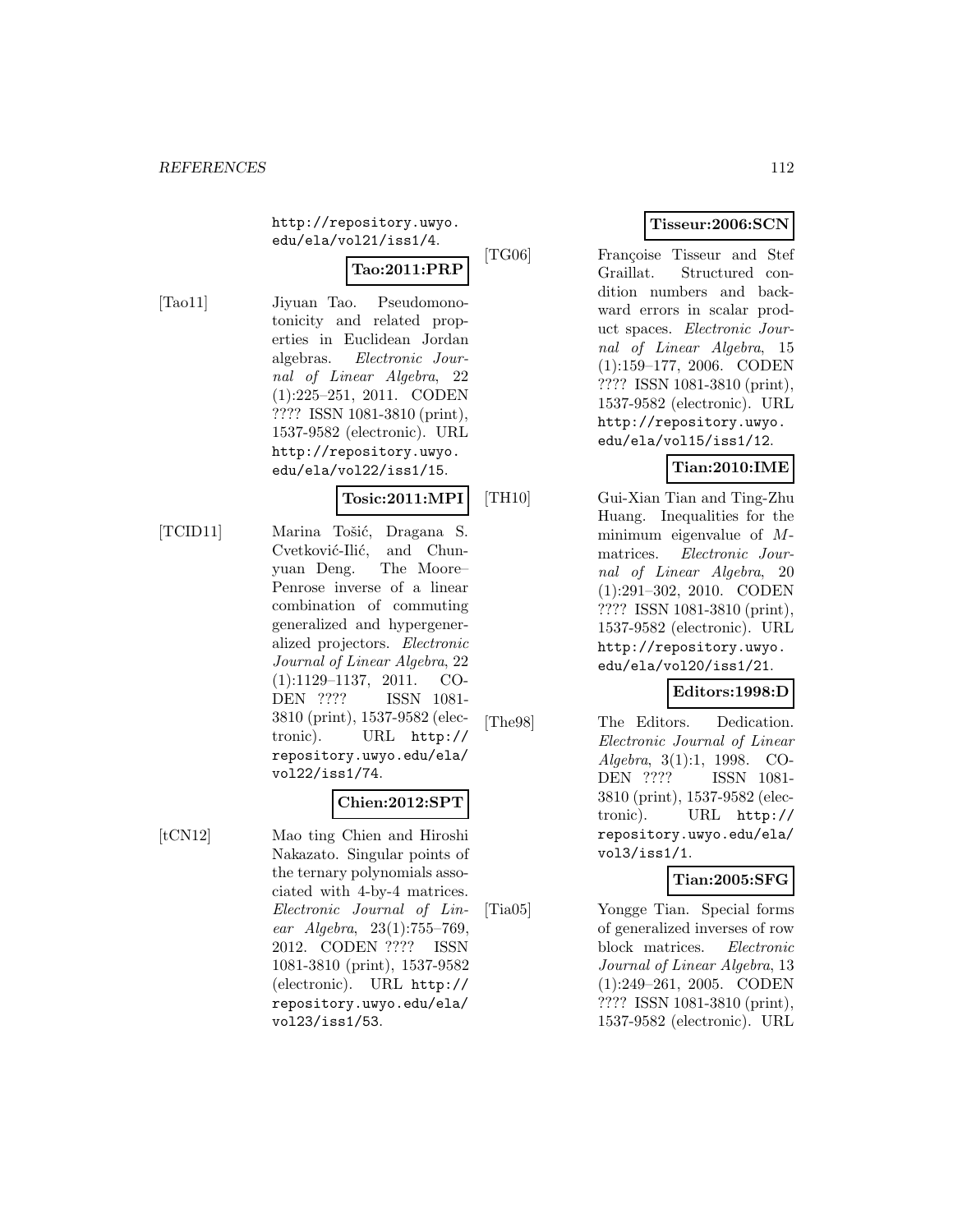http://repository.uwyo. edu/ela/vol13/iss1/18.

# **Tian:2010:CBH**

[Tia10a] Yongge Tian. Completing block Hermitian matrices with maximal and minimal ranks and inertias. Electronic Journal of Linear Algebra, 21 (1):124–141, 2010. CODEN ???? ISSN 1081-3810 (print), 1537-9582 (electronic). URL http://repository.uwyo. edu/ela/vol21/iss1/12.

# **Tian:2010:RIS**

[Tia10b] Yongge Tian. Rank and inertia of submatrices of the Moore–Penrose inverse of a Hermitian matrix. Electronic Journal of Linear Algebra, 20 (1):226–240, 2010. CODEN ???? ISSN 1081-3810 (print), 1537-9582 (electronic). URL http://repository.uwyo. edu/ela/vol20/iss1/17.

#### **Tian:2012:EFI**

[Tia12] Yongge Tian. On an equality and four inequalities for generalized inverses of Hermitian matrices. Electronic Journal of Linear Algebra, 23(1):11– 42, 2012. CODEN ???? ISSN 1081-3810 (print), 1537-9582 (electronic). URL http:// repository.uwyo.edu/ela/ vol23/iss1/2.

#### **Tian:2007:GMT**

[TL07] Yongge Tian and Yonghui Liu. On a group of mixedtype reverse-order laws for

generalized inverses of a triple matrix product with applications. Electronic Journal of Linear Algebra, 16(1):73–89, 2007. CODEN ???? ISSN 1081-3810 (print), 1537-9582 (electronic). URL http://repository.uwyo. edu/ela/vol16/iss1/7.

## **Tlusty:2007:RBM**

[Tlu07] Tsvi Tlusty. A relation between the multiplicity of the second eigenvalue of a graph Laplacian, Courant's nodal line theorem and the substantial dimension of tight polyhedral surfaces. Electronic Journal of Linear Algebra, 16(1):315–324, 2007. CODEN ???? ISSN 1081- 3810 (print), 1537-9582 (electronic). URL http:// repository.uwyo.edu/ela/ vol16/iss1/27.

#### **Taher:2006:FHD**

[TMR06] R. Ben Taher, M. Mouline, and Mustapha Rachidi. Fibonacci–Horner decomposition of the matrix exponential and the fundamental system of solutions. Electronic Journal of Linear Algebra, 15 (1):178–190, 2006. CODEN ???? ISSN 1081-3810 (print), 1537-9582 (electronic). URL http://repository.uwyo. edu/ela/vol15/iss1/13.

#### **Triantafillou:2013:ESG**

[Tri13] Irene Triantafillou. On the energy of singular graphs.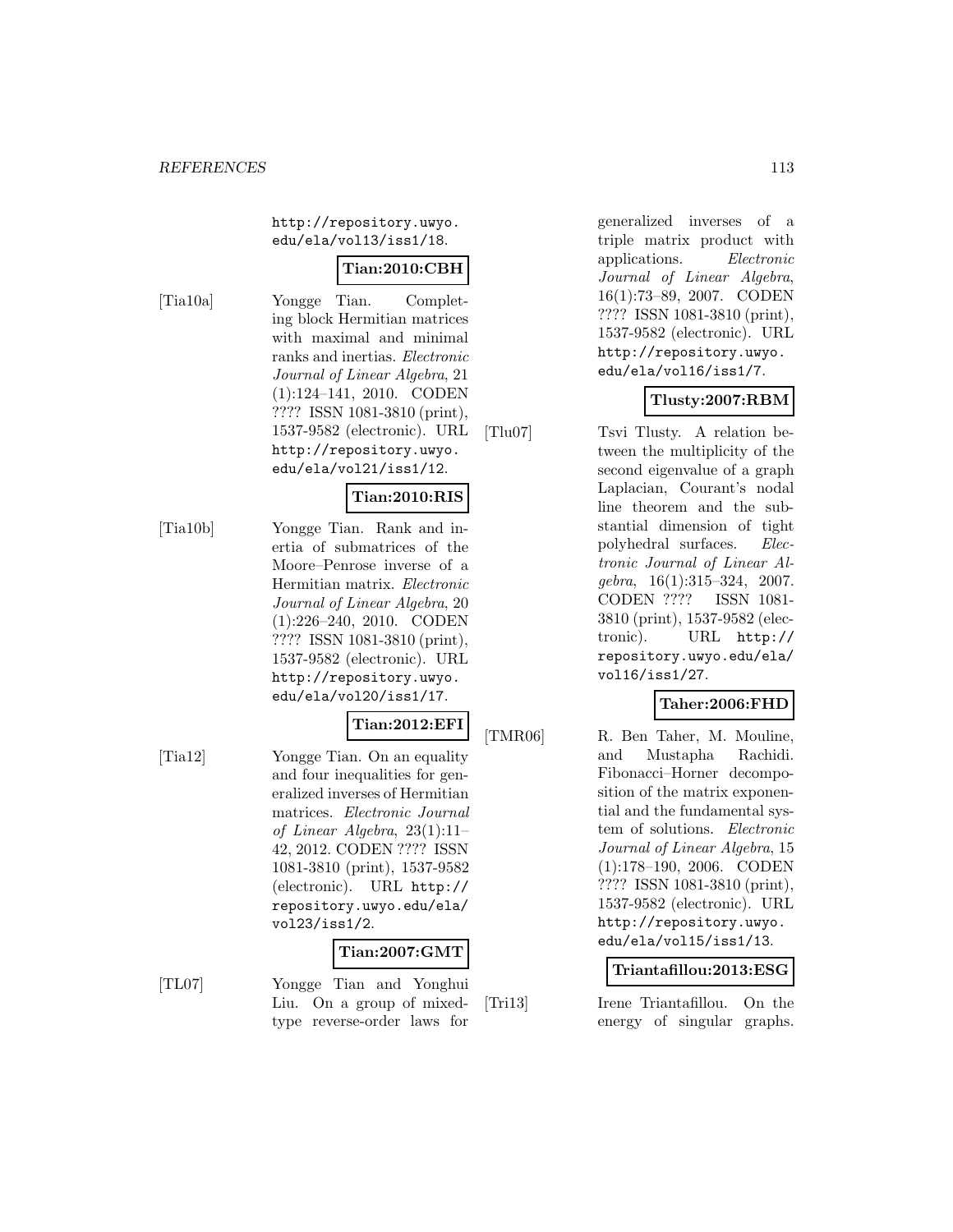Electronic Journal of Linear Algebra, 26(1):535–545, 2013. CODEN ???? ISSN 1081-3810 (print), 1537-9582 (electronic). URL http:// repository.uwyo.edu/ela/ vol26/iss1/34.

#### **Tian:2001:HEU**

[TS01] Yongge Tian and George P. H. Styan. How to establish universal block-matrix factorizations. Electronic Journal of Linear Algebra, 8(1): 115–127, 2001. CODEN ???? ISSN 1081-3810 (print), 1537-9582 (electronic). URL http://repository.uwyo. edu/ela/vol8/iss1/10.

#### **Tian:2005:SCB**

[TT05] Yongge Tian and Yoshio Takane. Schur complements and Banachiewicz– Schur forms. Electronic Journal of Linear Algebra, 13 (1):405–418, 2005. CODEN ???? ISSN 1081-3810 (print), 1537-9582 (electronic). URL http://repository.uwyo. edu/ela/vol13/iss1/25.

# **Tian:2007:SAS**

[TT07] Yongge Tian and Yoshio Takane. Some algebraic and statistical properties of WLSEs under a general growth curve model. Electronic Journal of Linear Algebra, 16(1):187–203, 2007. CODEN ???? ISSN 1081-3810 (print), 1537-9582 (electronic). URL http://

repository.uwyo.edu/ela/ vol16/iss1/17.

#### **Tyaglov:2012:SPS**

[Tya12] Mikhail Tyaglov. Sign patterns of the Schwarz matrices and generalized Hurwitz polynomials. Electronic Journal of Linear Algebra, 24 (1):215–236, 2012. CODEN ???? ISSN 1081-3810 (print), 1537-9582 (electronic). URL http://repository.uwyo. edu/ela/vol24/iss1/16.

## **Uhlig:1998:PCS**

[Uhl98] Frank Uhlig. Partial convergence and sign convergence of matrix powers via eigen cads. Electronic Journal of Linear Algebra,  $3(1)$ :75-92, 1998. CODEN ???? ISSN 1081-3810 (print), 1537-9582 (electronic). URL http:// repository.uwyo.edu/ela/ vol3/iss1/8.

#### **vanderAa:2007:CEE**

[vdAtMM07] N. P. van der Aa, H. G. ter Morsche, and R. R. M. Mattheij. Computation of eigenvalue and eigenvector derivatives for a general complex-valued eigensystem. Electronic Journal of Linear Algebra, 16(1):300–314, 2007. CODEN ???? ISSN 1081-3810 (print), 1537-9582 (electronic). URL http:// repository.uwyo.edu/ela/ vol16/iss1/26.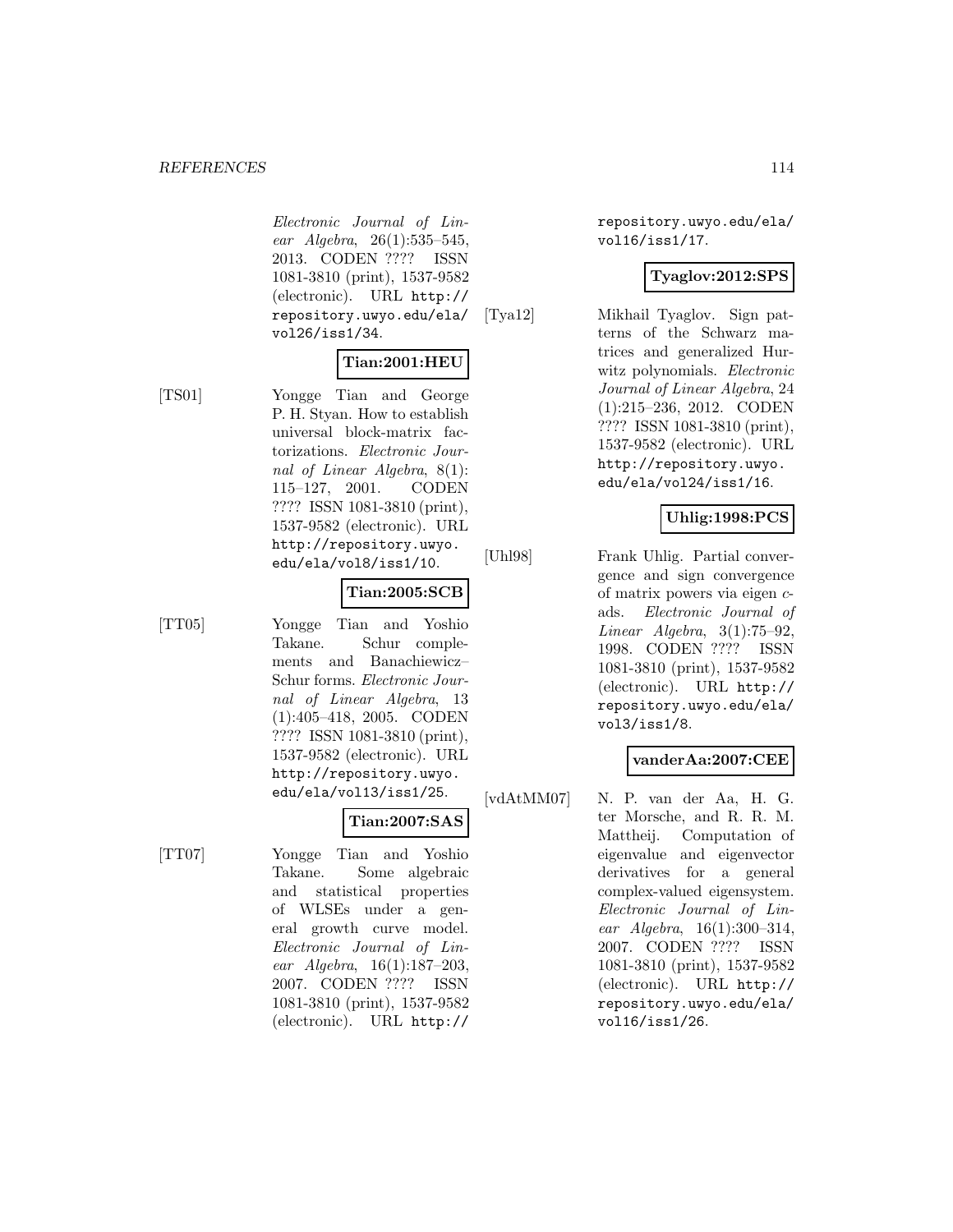#### **vandenDriessche:1996:EPD**

- 
- [vdDW96] Pauline van den Driessche and Harald K. Wimmer. Explicit polar decomposition of companion matrices. Electronic Journal of Linear Algebra,  $1(1):64-69$ , 1996. CODEN ???? ISSN 1081-3810 (print), 1537-9582 (electronic). URL http:// repository.uwyo.edu/ela/ vol1/iss1/6.

#### **vanderHolst:2009:MPS**

[vdH09] Hein van der Holst. On the maximum positive semidefinite nullity and the cycle matroid of graphs. Electronic Journal of Linear Algebra, 18 (1):192–201, 2009. CODEN ???? ISSN 1081-3810 (print), 1537-9582 (electronic). URL http://repository.uwyo. edu/ela/vol18/iss1/16.

#### **vanderHolst:2010:SAH**

[vdH10] Hein van der Holst. On the strong Arnol'd hypothesis and the connectivity of graphs. Electronic Journal of Linear Algebra, 20 (1):574–585, 2010. CODEN ???? ISSN 1081-3810 (print), 1537-9582 (electronic). URL http://repository.uwyo. edu/ela/vol20/iss1/41.

#### **Vermeer:2008:CSC**

[Ver08] J. Vermeer. On (con)similarities and congruences between A and  $A^*$ ,  $A^T$  or  $\overline{A}$ . Electronic Journal of Linear Algebra, 17 (1):258–283, 2008. CODEN

???? ISSN 1081-3810 (print), 1537-9582 (electronic). URL http://repository.uwyo. edu/ela/vol17/iss1/19.

#### **Vandanjav:2012:NRW**

[VU12] Adiyasuren Vandanjav and Batzorig Undrakh. On the numerical ranges of the weighted shift operators with geometric and harmonic weights. Electronic Journal of Linear Algebra, 23 (1):578–585, 2012. CODEN ???? ISSN 1081-3810 (print), 1537-9582 (electronic). URL http://repository.uwyo. edu/ela/vol23/iss1/41.

#### **Meulen:2009:ZNP**

[VV09] Kevin N. Vander Meulen and Adam Van Tuyl. Zerononzero patterns for nilpotent matrices over finite fields. Electronic Journal of Linear Algebra, 18(1): 628–648, 2009. CODEN ???? ISSN 1081-3810 (print), 1537-9582 (electronic). URL http://repository.uwyo. edu/ela/vol18/iss1/47.

#### **Vlasev:2012:FVQ**

[VY12] Aleksandar Vlasev and Karen Yeats. A four-vertex, quadratic, spanning forest polynomial identity. Electronic Journal of Linear Algebra, 23(1):923–941, 2012. CODEN ???? ISSN 1081- 3810 (print), 1537-9582 (electronic). URL http:// repository.uwyo.edu/ela/ vol23/iss1/65.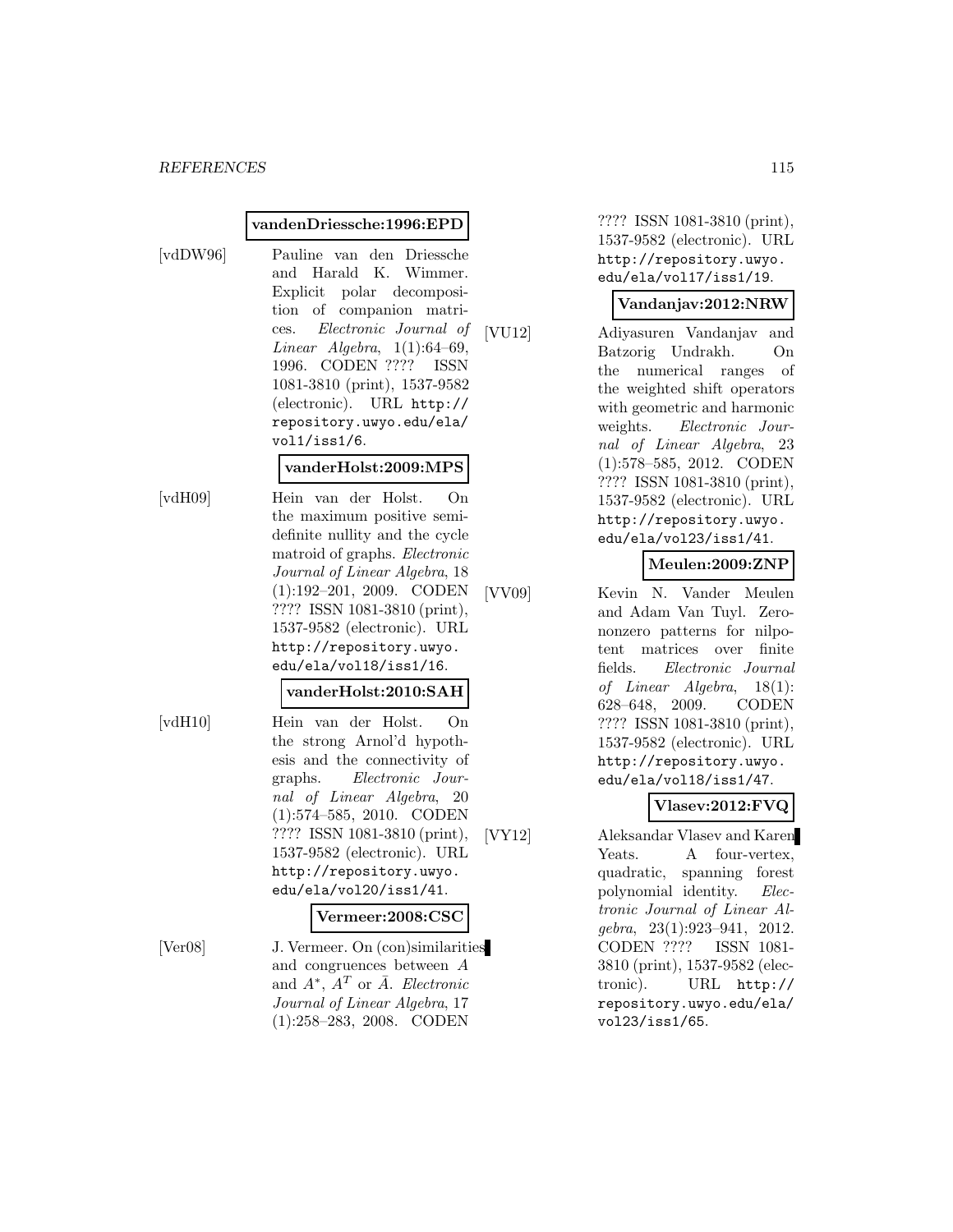#### **Wanless:2008:BLC**

[Wan08] Ian M. Wanless. On the Brualdi–Liu conjecture for the even permanent. Electronic Journal of Linear Algebra, 17(1):284–286, 2008. CODEN ???? ISSN 1081- 3810 (print), 1537-9582 (electronic). URL http:// repository.uwyo.edu/ela/ vol17/iss1/20.

#### **Wan:2014:NRN**

[WHT14] Jixiang Wan, Shuangnian Huang, and Qianrong Tan. New results on nonsingular power LCM matrices. Electronic Journal of Linear Algebra, 27(1):652–669, 2014. CODEN ???? ISSN 1081-3810 (print), 1537-9582 (electronic). URL http:// repository.uwyo.edu/ela/ vol27/iss1/258.

#### **Wang:2010:ERS**

[WJ10] Qing Wen Wang and Jing Jiang. Extreme ranks of (skew-)Hermitian solutions to a quaternion matrix equation. Electronic Journal of Linear Algebra, 20(1): 552–573, 2010. CODEN ???? ISSN 1081-3810 (print), 1537-9582 (electronic). URL http://repository.uwyo. edu/ela/vol20/iss1/40.

#### **Woznicki:2001:BCT**

[Woź01] Zbigniew I. Woźnicki. Basic comparison theorems for weak and weaker matrix splittings. Electronic Journal

of Linear Algebra, 8(1):53– 59, 2001. CODEN ???? ISSN 1081-3810 (print), 1537-9582 (electronic). URL http:// repository.uwyo.edu/ela/ vol8/iss1/5.

## **Wu:2012:ODS**

[WS12] Yaokun Wu and Jian Shen. Opinion dynamics with stubborn vertices. Electronic Journal of Linear Algebra, 23 (1):790–800, 2012. CODEN ???? ISSN 1081-3810 (print), 1537-9582 (electronic). URL http://repository.uwyo. edu/ela/vol23/iss1/56.

#### **Wang:2012:NGL**

[WSH12] Jianfeng Wang, Yufa Shen, and Qiongxiang Huang. Notes on graphs with least eigenvalue at least −2. Electronic Journal of Linear Algebra, 23(1):387–396, 2012. CODEN ???? ISSN 1081- 3810 (print), 1537-9582 (electronic). URL http:// repository.uwyo.edu/ela/ vol23/iss1/27.

## **Wei:2001:ARI**

[WW01] Yimin Wei and Hebing Wu. Additional results on index splittings for Drazin inverse solutions of singular linear systems. Electronic Journal of Linear Algebra, 8(1):83– 93, 2001. CODEN ???? ISSN 1081-3810 (print), 1537-9582 (electronic). URL http:// repository.uwyo.edu/ela/ vol8/iss1/7.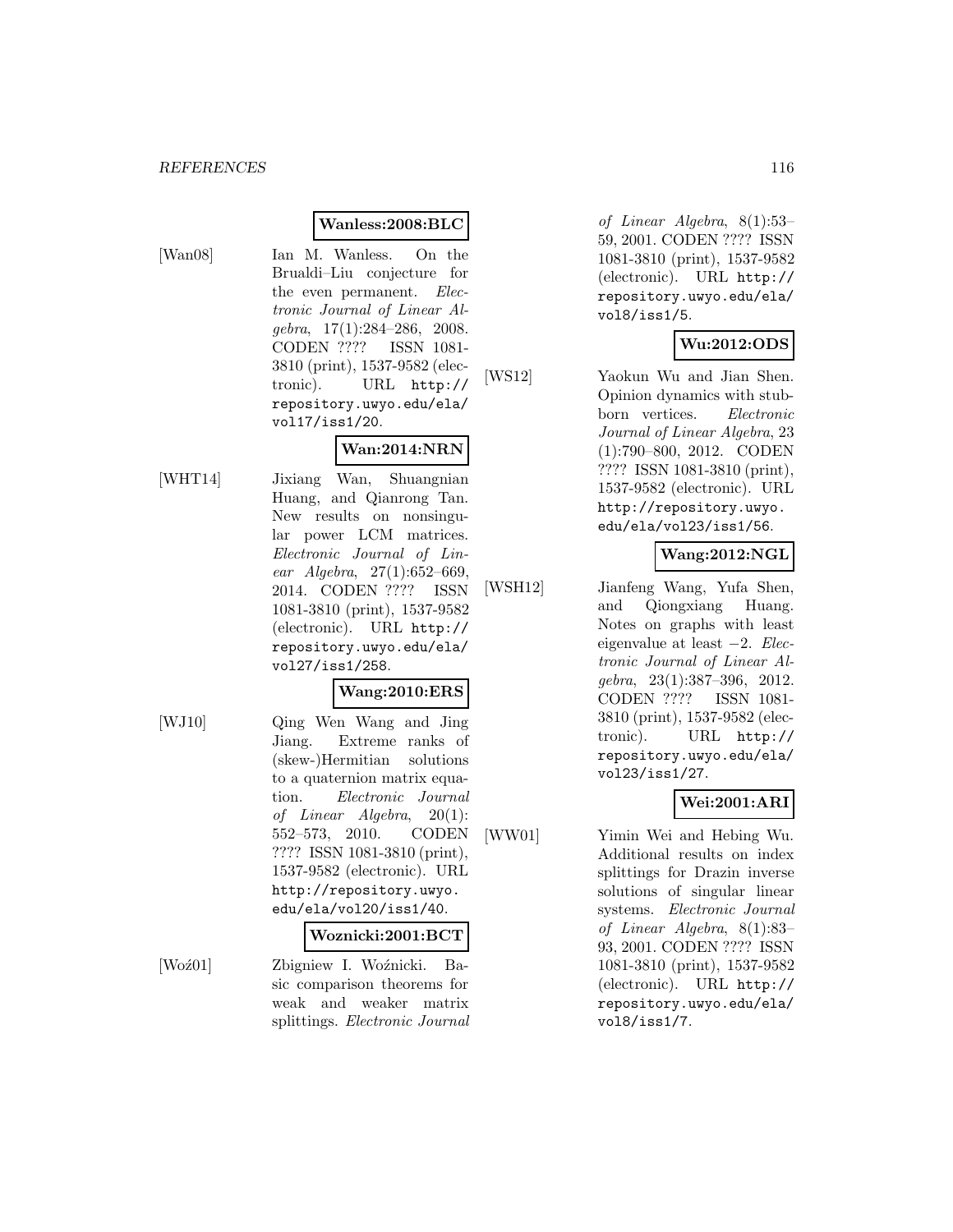# **Wang:2011:NRM**

- 
- [WW11] Hongxing Wang and Musheng Wei. New representations for the Moore–Penrose inverse. Electronic Journal of Linear Algebra, 22(1):720–728, 2011. CODEN ???? ISSN 1081-3810 (print), 1537-9582 (electronic). URL http:// repository.uwyo.edu/ela/ vol22/iss1/47.

# **Wu:2010:MPB**

[WWY10] Huazhang Wu, Xiaoxuan Wu, and Zhenghong Yang. More on polynomial Bézoutians with respect to a general basis. Electronic Journal of Linear Algebra, 21(1): 154–171, 2010. CODEN ???? ISSN 1081-3810 (print), 1537-9582 (electronic). URL http://repository.uwyo. edu/ela/vol21/iss1/14.

## **Wang:2008:RRN**

[WZ08] Qing-Wen Wang and Fei Zhang. The reflexive renonnegative definite solution to a quaternion matrix equation. Electronic Journal of Linear Algebra, 17 (1):88–101, 2008. CODEN ???? ISSN 1081-3810 (print), 1537-9582 (electronic). URL http://repository.uwyo. edu/ela/vol17/iss1/8.

#### **Wu:2012:IMC**

[WZ12] Yaokun Wu and Shizhen Zhao. Incidence matrix and cover matrix of nested interval orders. Electronic Journal

of Linear Algebra, 23(1):43– 65, 2012. CODEN ???? ISSN 1081-3810 (print), 1537-9582 (electronic). URL http:// repository.uwyo.edu/ela/ vol23/iss1/3.

## **Wang:2009:NSC**

[WZS09] Qing-Wen Wen Wang, Hua-Sheng Zhang, and Guang-Jing Song. A new solvable condition for a pair of generalized Sylvester equations. Electronic Journal of Linear Algebra, 18(1):289–301, 2009. CODEN ???? ISSN 1081-3810 (print), 1537-9582 (electronic). URL http:// repository.uwyo.edu/ela/ vol18/iss1/26.

#### **Wang:2008:SQM**

[WZY08] Qing-Wen Wang, Hua-Sheng Zhang, and Shao-Wen Yu. On solutions to the quaternion matrix equation  $AXB+$  $CYD = E.$  Electronic Journal of Linear Algebra, 17 (1):343–358, 2008. CODEN ???? ISSN 1081-3810 (print), 1537-9582 (electronic). URL http://repository.uwyo. edu/ela/vol17/iss1/25.

# **Xu:2011:OPB**

[XCL11] Wei-Wei Xu, Li-Xia Cai, and Wen Li. The optimal perturbation bounds for the weighted Moore–Penrose inverse. Electronic Journal of Linear Algebra, 22 (1):521–538, 2011. CODEN ???? ISSN 1081-3810 (print), 1537-9582 (electronic). URL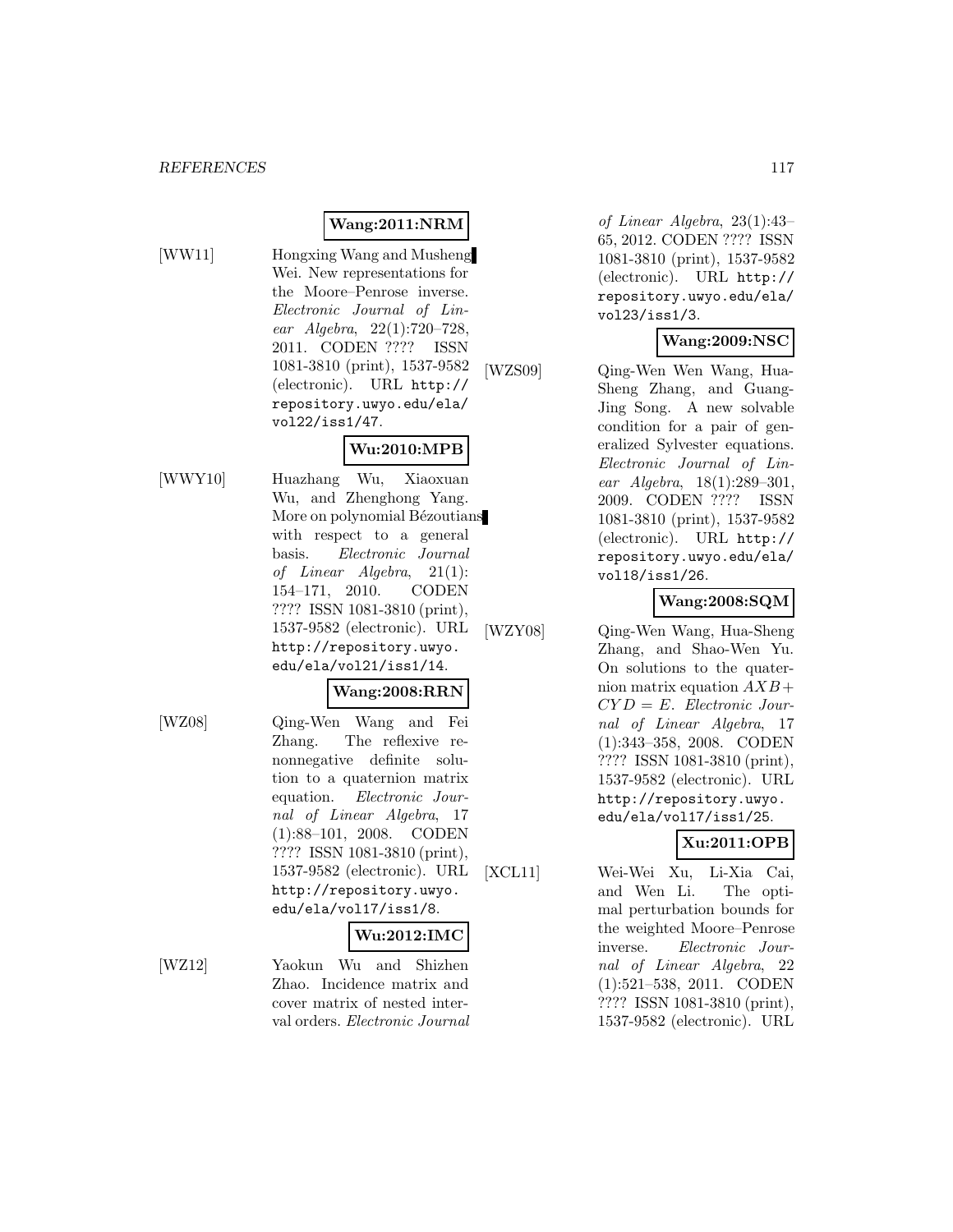http://repository.uwyo. edu/ela/vol22/iss1/33.

# **Xu:2013:ELE**

[XD13] Kexiang Xu and Kinkar Ch. Das. Extremal Laplacianenergy-like invariant of graphs with given matching number. Electronic Journal of Linear Algebra, 26(1):131–140, 2013. CODEN ???? ISSN 1081-3810 (print), 1537-9582 (electronic). URL http:// repository.uwyo.edu/ela/ vol26/iss1/10.

#### **Xiao:2009:ASO**

[XHZ09] Qing-Feng Xiao, Xi-Yan Hu, and Lei Zhang. The antisymmetric ortho-symmetric solutions of the matrix equation  $A^T X A = D$ . Electronic Journal of Linear Algebra, 18(1):21–29, 2009. CODEN ???? ISSN 1081-3810 (print), 1537-9582 (electronic). URL http://repository.uwyo. edu/ela/vol18/iss1/3.

# **Xie:2013:CNC**

[XLJ13] Ze-Jia Xie, Wen Li, and Xiao-Qing Jin. On condition numbers for the canonical generalized polar decomposition of real matrices. Electronic Journal of Linear Algebra, 26(1):842–857, 2013. CODEN ???? ISSN 1081-3810 (print), 1537-9582 (electronic). URL http:// repository.uwyo.edu/ela/ vol26/iss1/57.

# **Xiong:2011:IPO**

[XQ11] Zhiping Xiong and Yingying Qin. Invariance properties of an operator product involving generalized inverses. Electronic Journal of Linear Algebra, 22(1):694–703, 2011. CODEN ???? ISSN 1081-3810 (print), 1537-9582 (electronic). URL http:// repository.uwyo.edu/ela/ vol22/iss1/45.

# **Xu:2010:IPM**

[XTC10] Jin-Li Xu, Xiao-Min Tang, and Chong-Guang Cao. Idempotence-preserving maps between matrix spaces over fields of characteristic 2. Electronic Journal of Linear Algebra, 21(1):110–123, 2010. CODEN ???? ISSN 1081-3810 (print), 1537-9582 (electronic). URL http:// repository.uwyo.edu/ela/ vol21/iss1/11.

## **Xu:2008:MCS**

[Xu08] Jianhong Xu. Markov chain small-world model with asymmetric transition probabilities. Electronic Journal of Linear Algebra, 17 (1):616–636, 2008. CODEN ???? ISSN 1081-3810 (print), 1537-9582 (electronic). URL http://repository.uwyo. edu/ela/vol17/iss1/43.

# **Xu:2010:TCJ**

[Xu10] Jianhong Xu. On the trace characterization of the joint spectral radius. Electronic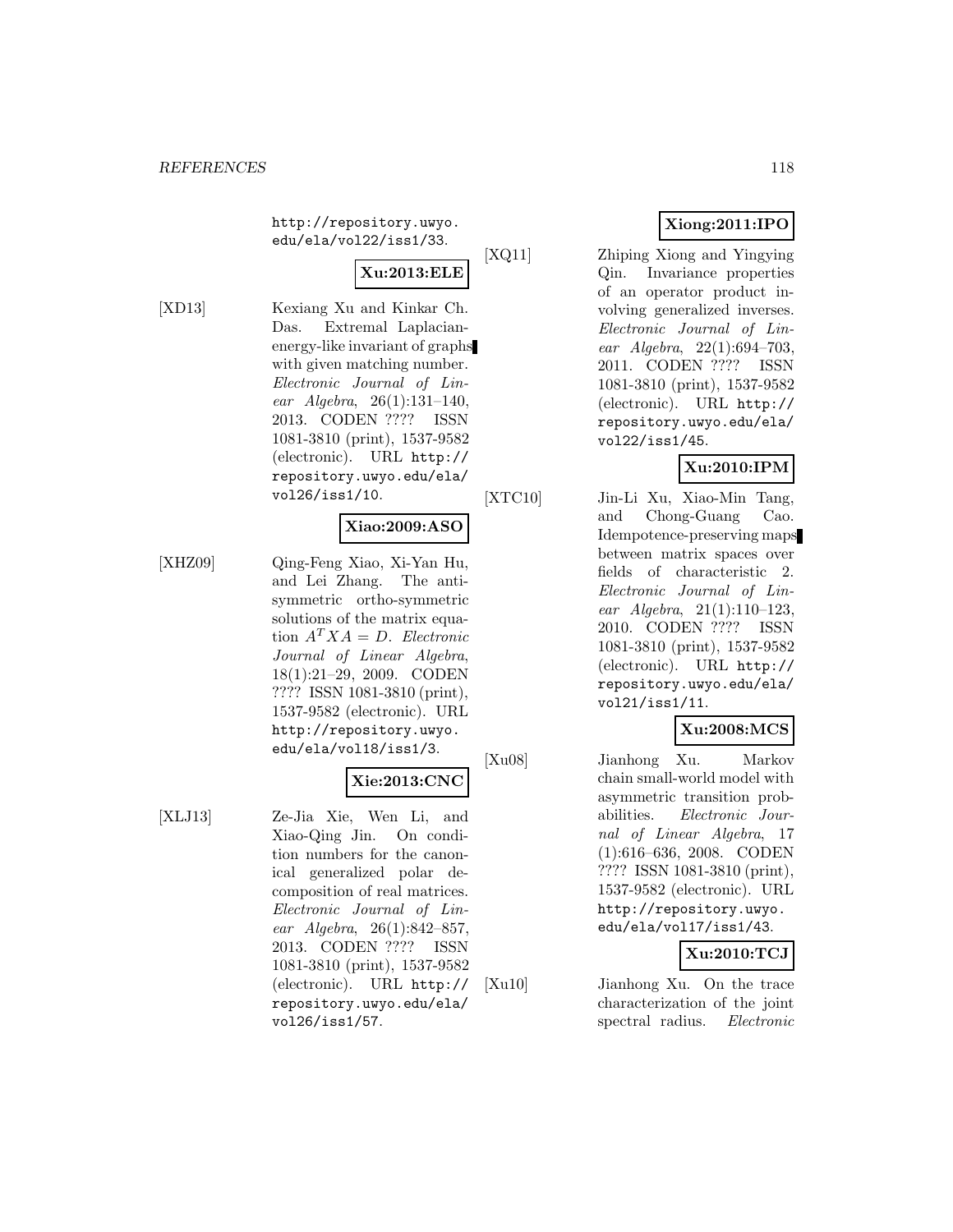#### *REFERENCES* 119

Journal of Linear Algebra, 20 (1):367–375, 2010. CODEN ???? ISSN 1081-3810 (print), 1537-9582 (electronic). URL http://repository.uwyo. edu/ela/vol20/iss1/28.

# **Xu:2014:CMR**

[XY14] Xiao-Wei Xu and Xiaofei Yi. Commuting maps on rank- $k$ matrices. Electronic Journal of Linear Algebra, 27 (1):735–741, 2014. CODEN ???? ISSN 1081-3810 (print), 1537-9582 (electronic). URL http://repository.uwyo. edu/ela/vol27/iss1/264.

## **Xu:2010:JLD**

[XZ10] Xiao-Wei Wei Xu and Hong-Ying Ying Zhang. Jordan left derivations in full and upper triangular matrix rings. Electronic Journal of Linear Algebra, 20(1):753–759, 2010. CODEN ???? ISSN 1081-3810 (print), 1537-9582 (electronic). URL http:// repository.uwyo.edu/ela/ vol20/iss1/54.

#### **Xiong:2011:ROL**

[XZ11] Zhiping Xiong and Bing Zheng. The reverse order laws and the mixed-type reverse order laws for generalized inverses of multiple matrix products. Electronic Journal of Linear Algebra, 22 (1):1085–1105, 2011. CO-DEN ???? ISSN 1081- 3810 (print), 1537-9582 (electronic). URL http://

repository.uwyo.edu/ela/ vol22/iss1/71.

## **Yang:2011:SCI**

[YF11] Zhongpeng Yang and Xiaoxia Feng. On a Schur complement inequality for the Hadamard product of certain totally nonnegative matrices. Electronic Journal of Linear Algebra, 22(1):214–224, 2011. CODEN ???? ISSN 1081-3810 (print), 1537-9582 (electronic). URL http:// repository.uwyo.edu/ela/ vol22/iss1/14.

#### **Yu:2014:QFG**

[YFW14] Gui-Dong Yu, Yi-Zheng Fan, and Yi Wang. Quadratic forms on graphs with application to minimizing the least eigenvalue of signless Laplacian over bicyclic graphs. Electronic Journal of Linear Algebra, 27(1):213–236, 2014. CODEN ???? ISSN 1081-3810 (print), 1537-9582 (electronic). URL http:// repository.uwyo.edu/ela/ vol27/iss1/13.

## **Yu:2013:LSL**

[YGX13] Guanglong Yu, Shuguang Guo, and Meiling Xu. On the least signless Laplacian eigenvalue of some graphs. Electronic Journal of Linear Algebra, 26(1):560–573, 2013. CODEN ???? ISSN 1081-3810 (print), 1537-9582 (electronic). URL http:// repository.uwyo.edu/ela/ vol26/iss1/37.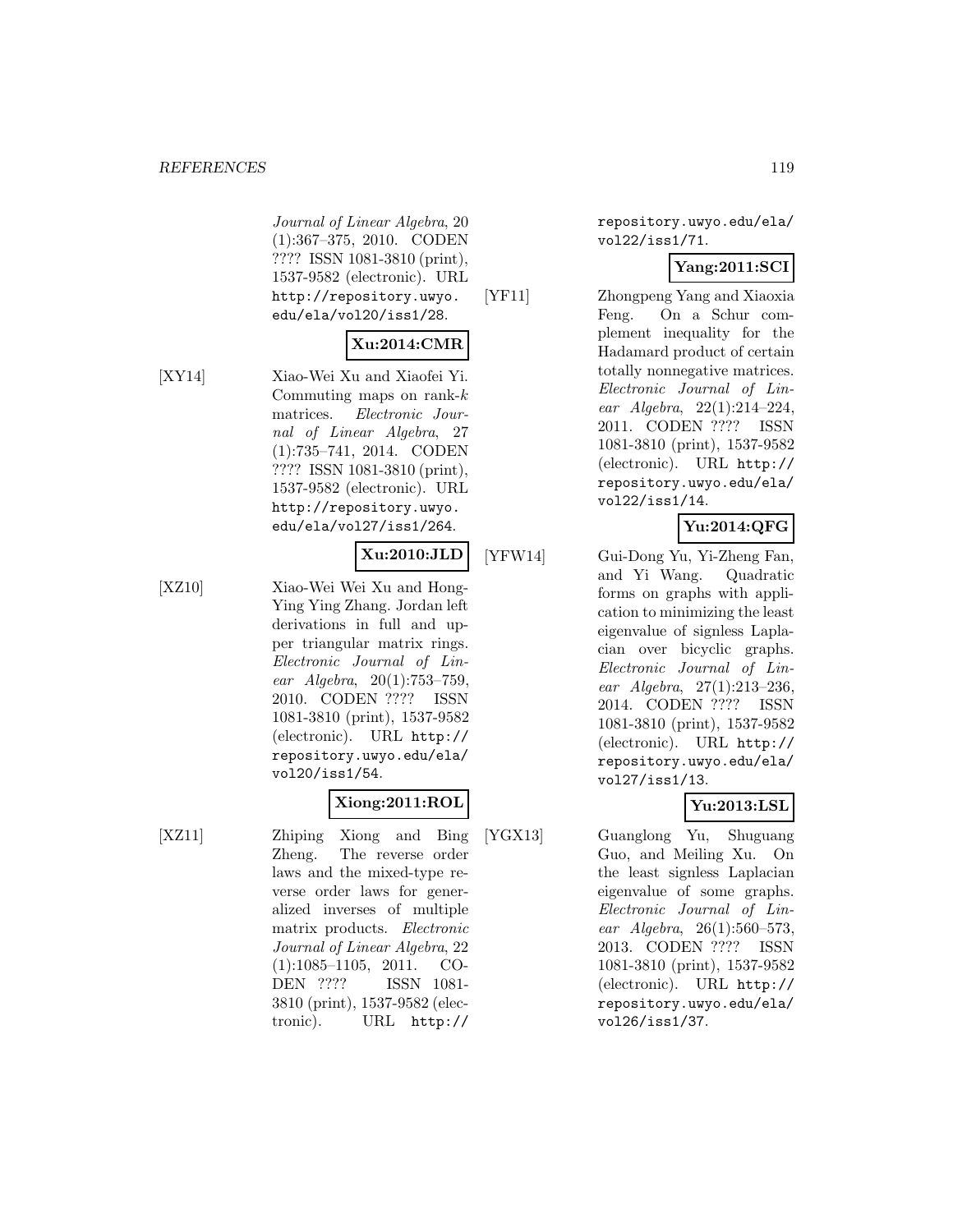#### **Yang:2005:NES**

[YH05] Shi-Ming Yang and Ting-Zhu Huang. A note on estimates for the spectral radius of a nonnegative matrix. Electronic Journal of Linear Algebra, 13(1):352–358, 2005. CODEN ???? ISSN 1081-3810 (print), 1537-9582 (electronic). URL http:// repository.uwyo.edu/ela/ vol13/iss1/22.

#### **You:2011:SLS**

[YL11] Zhifu You and Bolian Liu. The signless Laplacian separator of graphs. Electronic Journal of Linear Algebra, 22 (1):151–160, 2011. CODEN ???? ISSN 1081-3810 (print), 1537-9582 (electronic). URL http://repository.uwyo. edu/ela/vol22/iss1/9.

# **Yao:2010:PDS**

[YLD10] Guozhu Yao, Anping Liao, and Xuefeng Duan. Positive definite solution of the matrix equation  $X = Q +$  $A^H(I \otimes X - C)^{(-)} \circ A$ . Electronic Journal of Linear  $Algebra$ ,  $21(1):76-84$ , 2010. CODEN ???? ISSN 1081-3810 (print), 1537-9582 (electronic). URL http:// repository.uwyo.edu/ela/ vol21/iss1/8.

#### **Yu:2012:BSR**

[YSH12] Guanglong Yu, Jinlong Shu, and Yuan Hong. Bounds of spectral radii of  $K_{2,3}$ -minor

free graphs. Electronic Journal of Linear Algebra, 23 (1):171–179, 2012. CODEN ???? ISSN 1081-3810 (print), 1537-9582 (electronic). URL http://repository.uwyo. edu/ela/vol23/iss1/12.

#### **Yu:2010:NUB**

[Yu10] Aimei Yu. A new upper bound for the Laplacian spectral radius of a graph. Electronic Journal of Linear Algebra, 20(1):730–738, 2010. CODEN ???? ISSN 1081-3810 (print), 1537-9582 (electronic). URL http:// repository.uwyo.edu/ela/ vol20/iss1/52.

#### **Yuan:2012:SRG**

[YWZ12] Wanlian Yuan, Bing Wang, and Mingqing Zhai. On the spectral radii of graphs without given cycles. Electronic Journal of Linear Algebra, 23 (1):599–606, 2012. CODEN ???? ISSN 1081-3810 (print), 1537-9582 (electronic). URL http://repository.uwyo. edu/ela/vol23/iss1/43.

#### **You:2012:CPS**

[YY12] Lihua You and Shuyong Yi. The characterization of primitive symmetric loopfree signed digraphs with the maximum base. Electronic Journal of Linear Algebra, 23 (1):122–136, 2012. CODEN ???? ISSN 1081-3810 (print), 1537-9582 (electronic). URL http://repository.uwyo. edu/ela/vol23/iss1/8.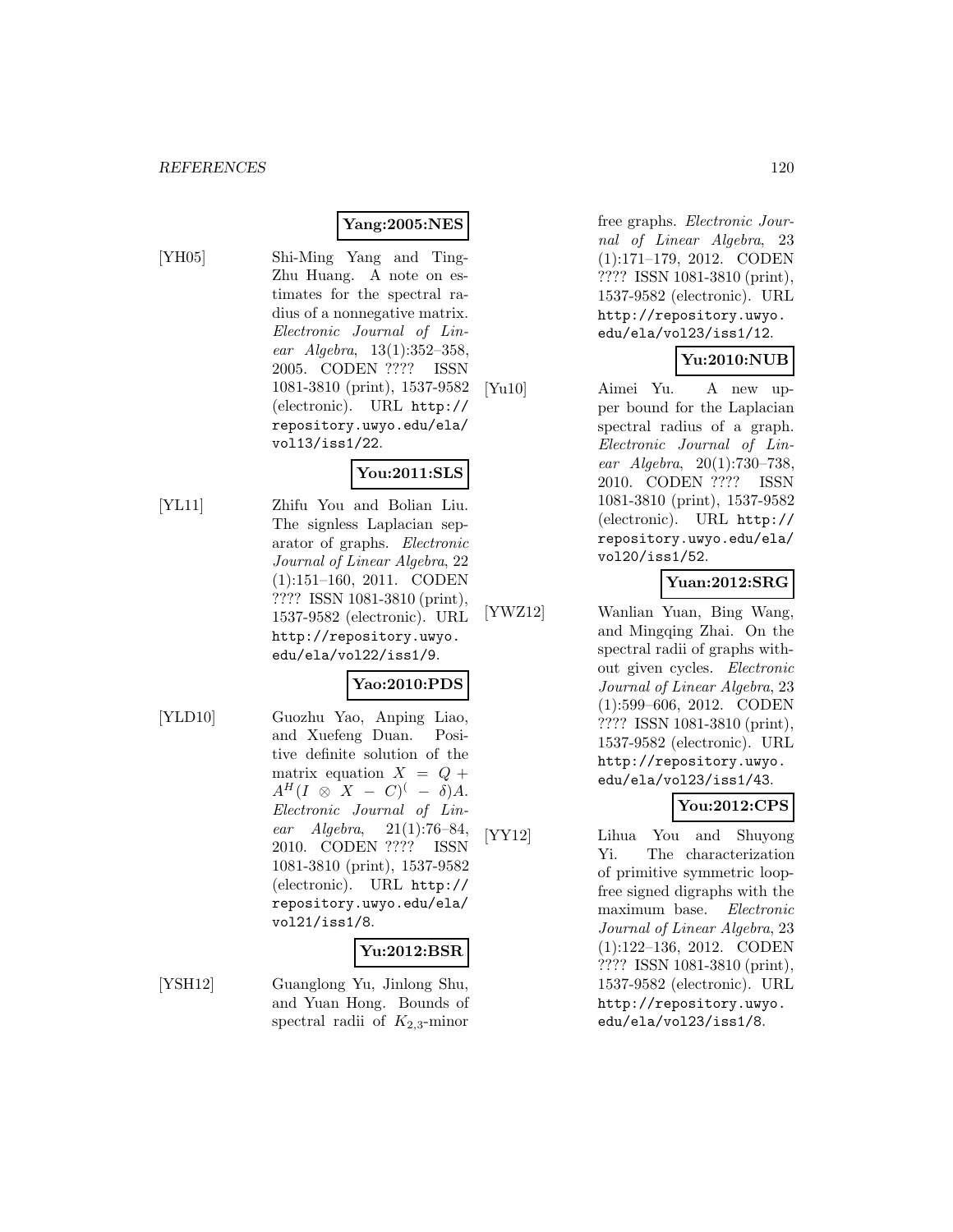# **Yang:2013:DGA**

[YY13] Qingjie Yang and Dan Yang. Dihedral groups of automorphisms of compact Riemann surfaces of genus two. Electronic Journal of Linear Algebra, 26(1):553–559, 2013. CODEN ???? ISSN 1081-3810 (print), 1537-9582 (electronic). URL http:// repository.uwyo.edu/ela/ vol26/iss1/36.

## **Zhang:2009:SCG**

[yZLXJ09] Cheng yi Zhang, Shuanghua Luo, Chengxian Xu, and Hongying Jiang. Schur complements of generally diagonally dominant matrices and a criterion for irreducibility of matrices. Electronic Journal of Linear Algebra, 18 (1):69–87, 2009. CODEN ???? ISSN 1081-3810 (print), 1537-9582 (electronic). URL http://repository.uwyo. edu/ela/vol18/iss1/7.

#### **Zhao:2010:GIB**

[ZB10] Jiemei Zhao and Changjiang Bu. Group inverse for the block matrix with two identical subblocks over skew fields. Electronic Journal of Linear Algebra, 21(1):63–75, 2010. CODEN ???? ISSN 1081-3810 (print), 1537-9582 (electronic). URL http:// repository.uwyo.edu/ela/ vol21/iss1/7.

# **Zhu:2003:PCM**

[ZCB03] Zewen Zhu, Daniel C. Coster,

and Leroy B. Beasley. Properties of a covariance matrix with an application to  $D$ optimal design. Electronic Journal of Linear Algebra, 10(1):65–76, 2003. CODEN ???? ISSN 1081-3810 (print), 1537-9582 (electronic). URL http://repository.uwyo. edu/ela/vol10/iss1/6.

# **Zhao:2010:LSO**

- [ZCL10] Lin-Lin Zhao, Guo-Liang
	- Chen, and Qing-Bing Liu. Least squares  $(P, Q)$ -orthogonal symmetric solutions of the matrix equation and its optimal approximation. Electronic Journal of Linear Algebra, 20(1):537–551, 2010. CODEN ???? ISSN 1081- 3810 (print), 1537-9582 (electronic). URL http:// repository.uwyo.edu/ela/ vol20/iss1/39.

#### **Zhu:2007:SSD**

[ZH07] Yan Zhu and Ting-Zhu Huang. Subdirect sums of doubly diagonally dominant matrices. Electronic Journal of Linear Algebra, 16 (1):171–182, 2007. CODEN ???? ISSN 1081-3810 (print), 1537-9582 (electronic). URL http://repository.uwyo. edu/ela/vol16/iss1/15.

#### **Zhang:2014:DSR**

[Zha14] Xiao Ling Zhang. On the distance spectral radius of unicyclic graphs with perfect matchings. Electronic Journal of Linear Algebra, 27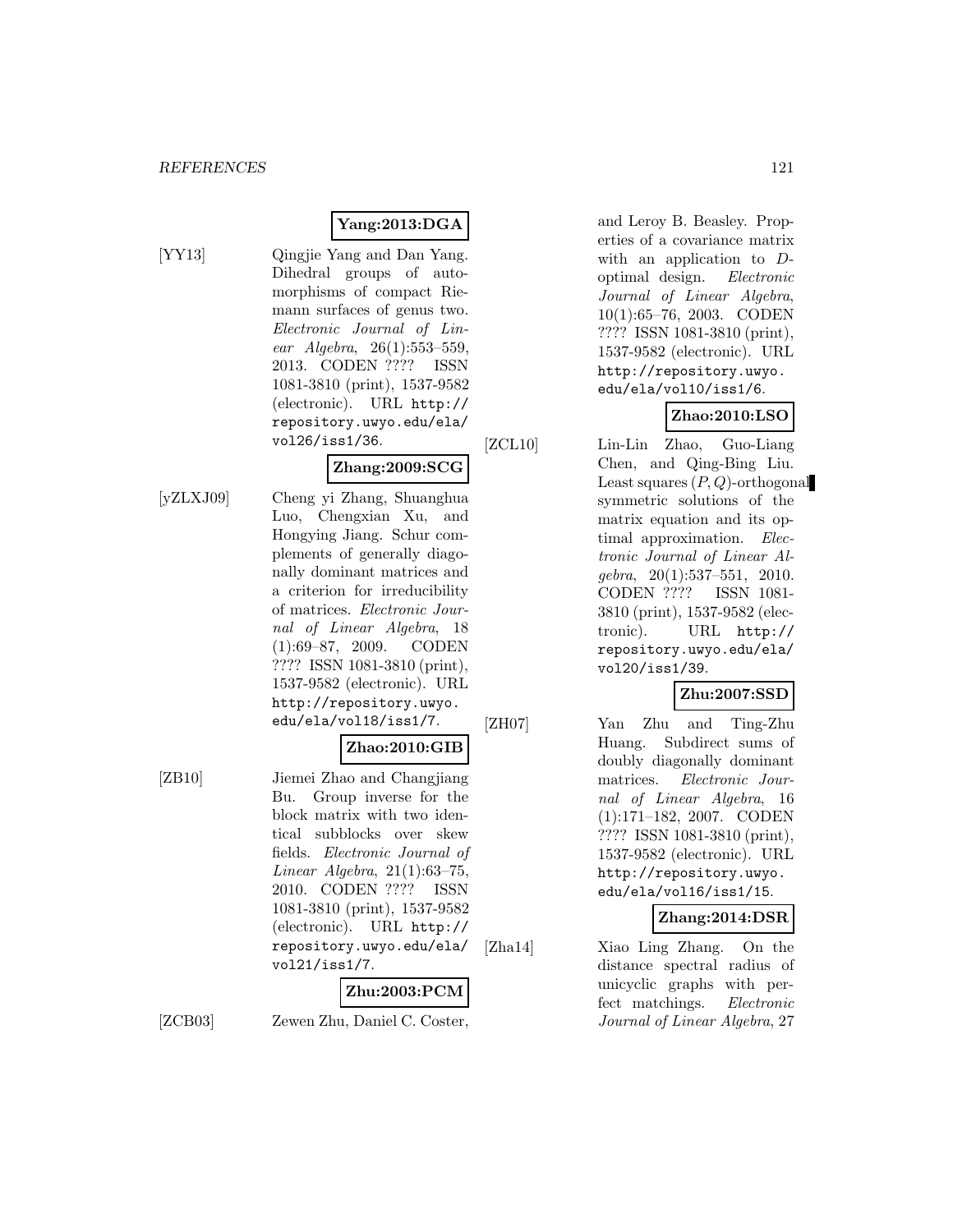(1):569–587, 2014. CODEN ???? ISSN 1081-3810 (print), 1537-9582 (electronic). URL http://repository.uwyo. edu/ela/vol27/iss1/254.

#### **Zhong:2012:BRB**

[Zho12] Jin Zhong. Binary ranks

and binary factorizations of nonnegative integer matrices. Electronic Journal of Linear Algebra, 23(1):540–552, 2012. CODEN ???? ISSN 1081-3810 (print), 1537-9582 (electronic). URL http:// repository.uwyo.edu/ela/ vol23/iss1/38.

#### **Zhang:2008:PLB**

[ZHS08] Wei Zhang, Zheng-Zhi Han, and Shu-Qian Shen. A parameterized lower bound for the smallest singular value. Electronic Journal of Linear Algebra, 17(1):487–492, 2008. CODEN ???? ISSN 1081-3810 (print), 1537-9582 (electronic). URL http:// repository.uwyo.edu/ela/ vol17/iss1/35.

# **Zhu:2011:SLS**

[Zhu11] Zhongxun Zhu. The signless Laplacian spectral radius of bicyclic graphs with a given girth. Electronic Journal of Linear Algebra, 22 (1):378–388, 2011. CODEN ???? ISSN 1081-3810 (print), 1537-9582 (electronic). URL http://repository.uwyo. edu/ela/vol22/iss1/22.

# **Zhu:2012:NLE**

[Zhu12] Bao-Xuan Zhu. A note on the least eigenvalue of a graph with given maximum degree. Electronic Journal of Linear Algebra, 23(1):514–522, 2012. CODEN ???? ISSN 1081-3810 (print), 1537-9582 (electronic). URL http:// repository.uwyo.edu/ela/ vol23/iss1/35.

# **Zhao:2011:SIG**

[ZJW11] Meixiang Zhao, Zhigang Jia, and Musheng Wei. Symmetric inverse generalized eigenvalue problem with submatrix constraints in structural dynamic model updating. Electronic Journal of Linear Algebra, 22(1):729–742, 2011. CODEN ???? ISSN 1081-3810 (print), 1537-9582 (electronic). URL http:// repository.uwyo.edu/ela/ vol22/iss1/48.

## **Zhang:2010:NES**

[ZL10] Juan Zhang and Jianzhou Liu. New estimates for the solution of the Lyapunov matrix differential equation. Electronic Journal of Linear Algebra, 20(1):6– 19, 2010. CODEN ???? ISSN 1081-3810 (print), 1537-9582 (electronic). URL http:// repository.uwyo.edu/ela/ vol20/iss1/2.

# **Zhang:2011:NLS**

[ZL11] Juan Zhang and Jianzhou Liu. New lower solution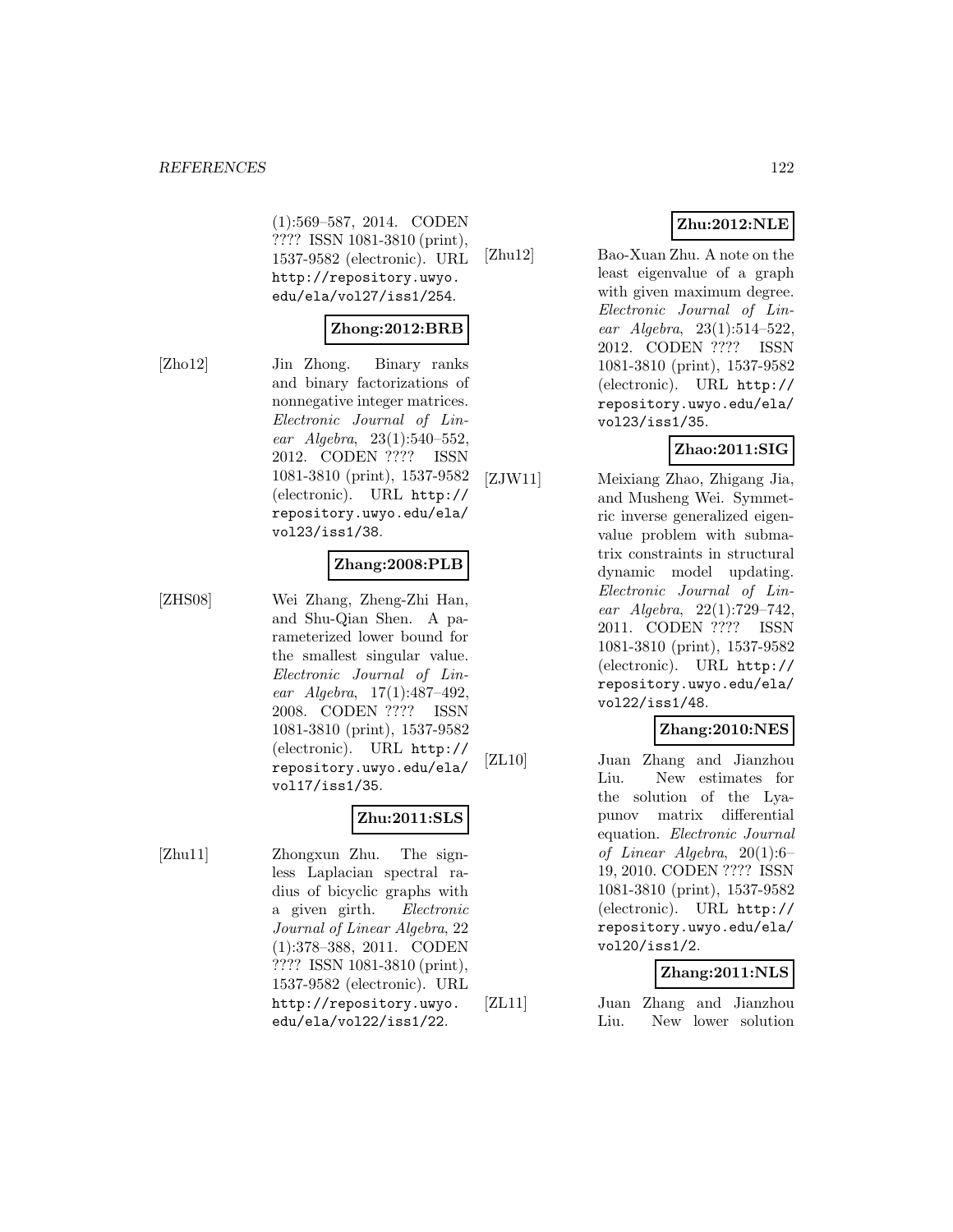bounds for the continuous algebraic Riccati equation. Electronic Journal of Linear Algebra, 22(1):191–202, 2011. CODEN ???? ISSN 1081-3810 (print), 1537-9582 (electronic). URL http:// repository.uwyo.edu/ela/ vol22/iss1/12.

# **Zhang:2010:EDB**

[ZLHL10] Cheng-Yi Zhang, Shuanghua Luo, Aiqun Huang, and Junxiang Lu. The eigenvalue distribution of block diagonally dominant matrices and block H-matrices. Electronic Journal of Linear Algebra, 20 (1):621–639, 2010. CODEN ???? ISSN 1081-3810 (print), 1537-9582 (electronic). URL http://repository.uwyo. edu/ela/vol20/iss1/45.

# **Zhang:2012:ECM**

- 
- [ZLLX12] Cheng-Yi Zhang, Shuanghua Luo, Jicheng Li, and Fengmin Xu. An extension of the class of matrices arising in the numerical solution of PDEs. Electronic Journal of Linear Algebra, 23 (1):422–444, 2012. CODEN ???? ISSN 1081-3810 (print), 1537-9582 (electronic). URL http://repository.uwyo. edu/ela/vol23/iss1/29.

## **Zhang:2009:EDS**

[ZLXX09] Cheng-Yi Zhang, Shuanghua Luo, Fengmin Xu, and Chengxian Xu. The eigenvalue distribution of Schur complements of nonstrictly

diagonally dominant matrices and general H-matrices. Electronic Journal of Linear Algebra, 18(1):801–820, 2009. CODEN ???? ISSN 1081-3810 (print), 1537-9582 (electronic). URL http:// repository.uwyo.edu/ela/ vol18/iss1/58.

# **Zheng:2008:NEC**

[ZX08] Bing Zheng and Zhiping Xiong. A new equivalent condition of the reverse order law for G-inverses of multiple matrix products. Electronic Journal of Linear Algebra, 17(1):1–8, 2008. CODEN ???? ISSN 1081-3810 (print), 1537-9582 (electronic). URL http://repository.uwyo. edu/ela/vol17/iss1/1.

## **Zhang:2011:LSR**

[ZZ11] Guang-Jun Zhang and Xiao-Dong Zhang. The p-Laplacian spectral radius of weighted trees with a degree sequence and a weight set. Electronic Journal of Linear Algebra, 22(1):267–276, 2011. CODEN ???? ISSN 1081-3810 (print), 1537-9582 (electronic). URL http:// repository.uwyo.edu/ela/ vol22/iss1/17.

## **Zhang:2014:PNN**

[ZZ14] Yun Zhang and Jin Zhong. Possible numbers of nonzero entries in a matrix with a given term rank. Electronic Journal of Linear Algebra, 27 (1):258–271, 2014. CODEN